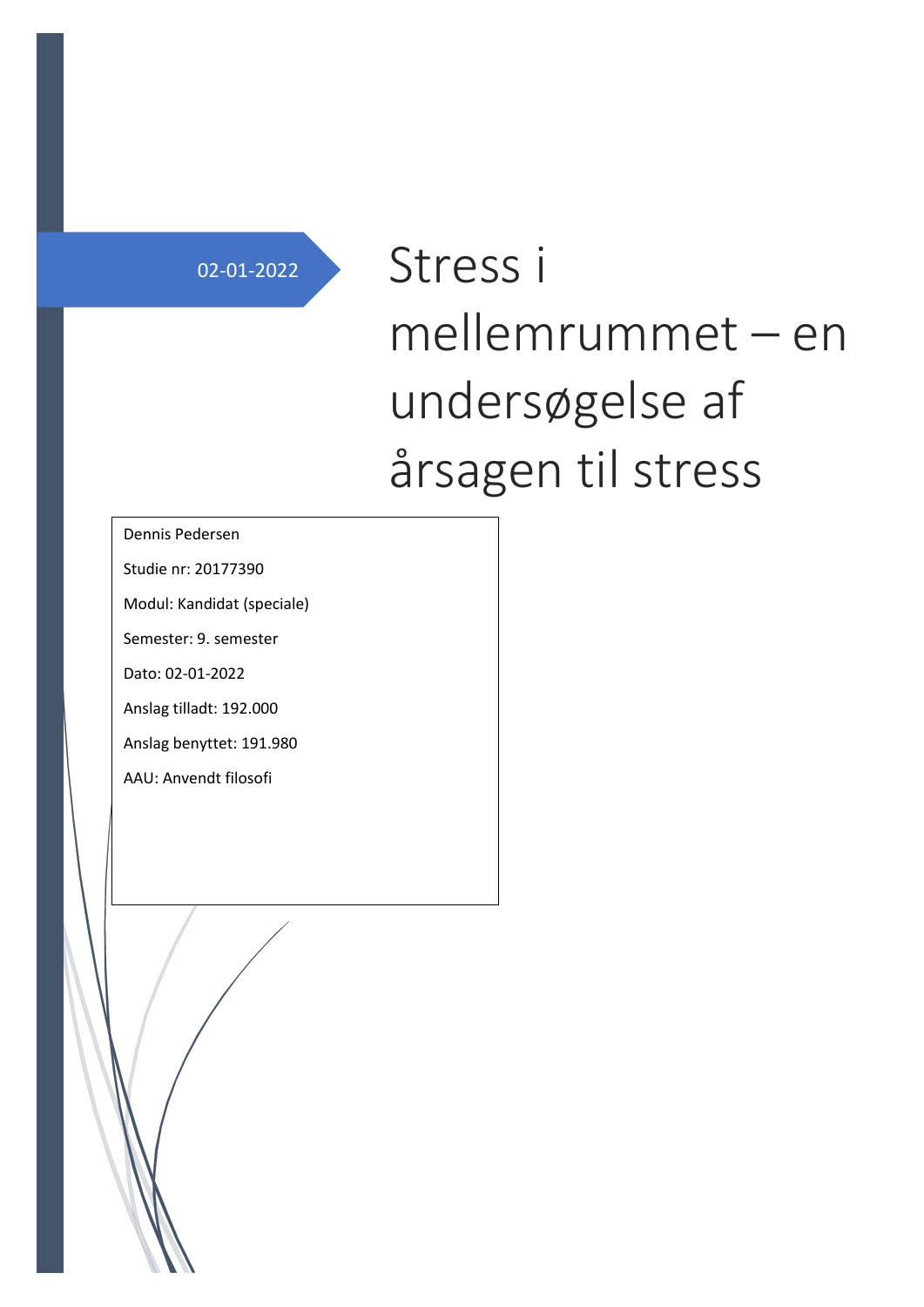# Indholdsfortegnelse

| Kognitive subjekter: subjektet som forvrænget eller subjektet som balance30                     |  |
|-------------------------------------------------------------------------------------------------|--|
|                                                                                                 |  |
|                                                                                                 |  |
| 60. Social konstruktivistisk årsag eller kognitiv konstruktivistisk årsag? - begge er værst! 60 |  |
|                                                                                                 |  |
|                                                                                                 |  |
|                                                                                                 |  |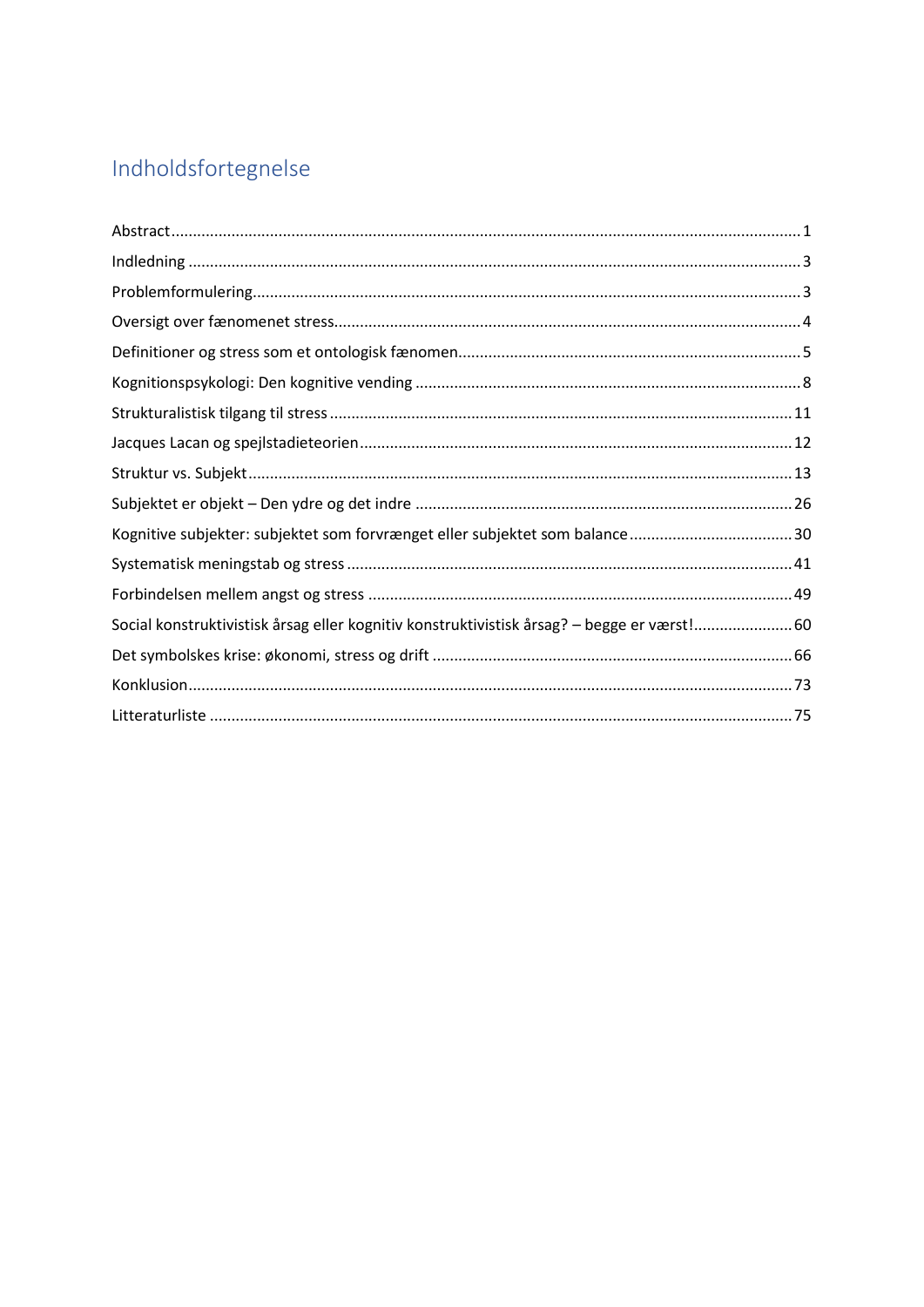#### <span id="page-2-0"></span>Abstract

There has been an increasing focus on the con concept of stress the last 30 years, and it has only gained in strength over time. A lot of research. paper, ink, and time has been spilt on this topic, due to its consequences to the health of the public and due to its profound impact on the socioeconomic impact on the labor production. Stress has also produced an enormous amount of literature that focuses on the cure of this phenomenon, both in conjunction with research, but also a vast amount of non-scholarly books has been produced to target people who suffers from stress. What will be the focus of this paper, is not the cure as such, but precisely the *cause* of stress. The question of cause has mainly made visible the conflict concerning this question, a conflict which can summarized through to antagonistic oppositions, namely the subject-self oriented psychological approach, and the Other-social-constructivist approach to the cause of stress. This paper problematizes this division through concepts like Cause, subject, structure, desire, enjoyment etc. most prominently developed through Jacques Lacan and the so called 'Slovene school', which includes Alenka Zupancic, Slavoj Zizek, and Mladen Dolar.

It is assumed, that the problem of "curing" stress lies in the fact that there has been a problem in defining stress. (Friss & Brinkmann, 2013, s. 35 - 36). This usually comes down to a physiologically effect definition and/or a psychological mental problem effect. But in effect, there is broad agreement on a definition which includes both these effects as ontological manifestations of stress. The controversy however, I would argue, starts when the conclusions about the *cause* of stress arises in the midst of the ontological inquiry due to different epistemological assumptions. These assumptions broadly falls within the mental field itself, either as the subject-self oriented psychological view, that focuses on the cognitive dimension of "maladapted Schemes", which is selfinflicted, due to overdetermination or undermining, or the social-Other constructivist view, that puts the cause outside the subject, due to systematic structural conditions, which causes a stress reaction. This paper calls into question the epistemological assumptions that underlie both these ontological-cause conclusions. What both epistemological assumptions lack is a theoretically grounded conception of the difference between subject and structure, and how they relate and do not relate. Both opt out in favor of a balanced view, that aims at a conjunction between thoughts of the self and the external world, which means that stress and other mental related matters, must be thought of as a disjunction between the subjects maladapted thoughts, and the realistic rational state of things as in cognitivism or the social symbolic rational order, which creates maladapted individuals.

1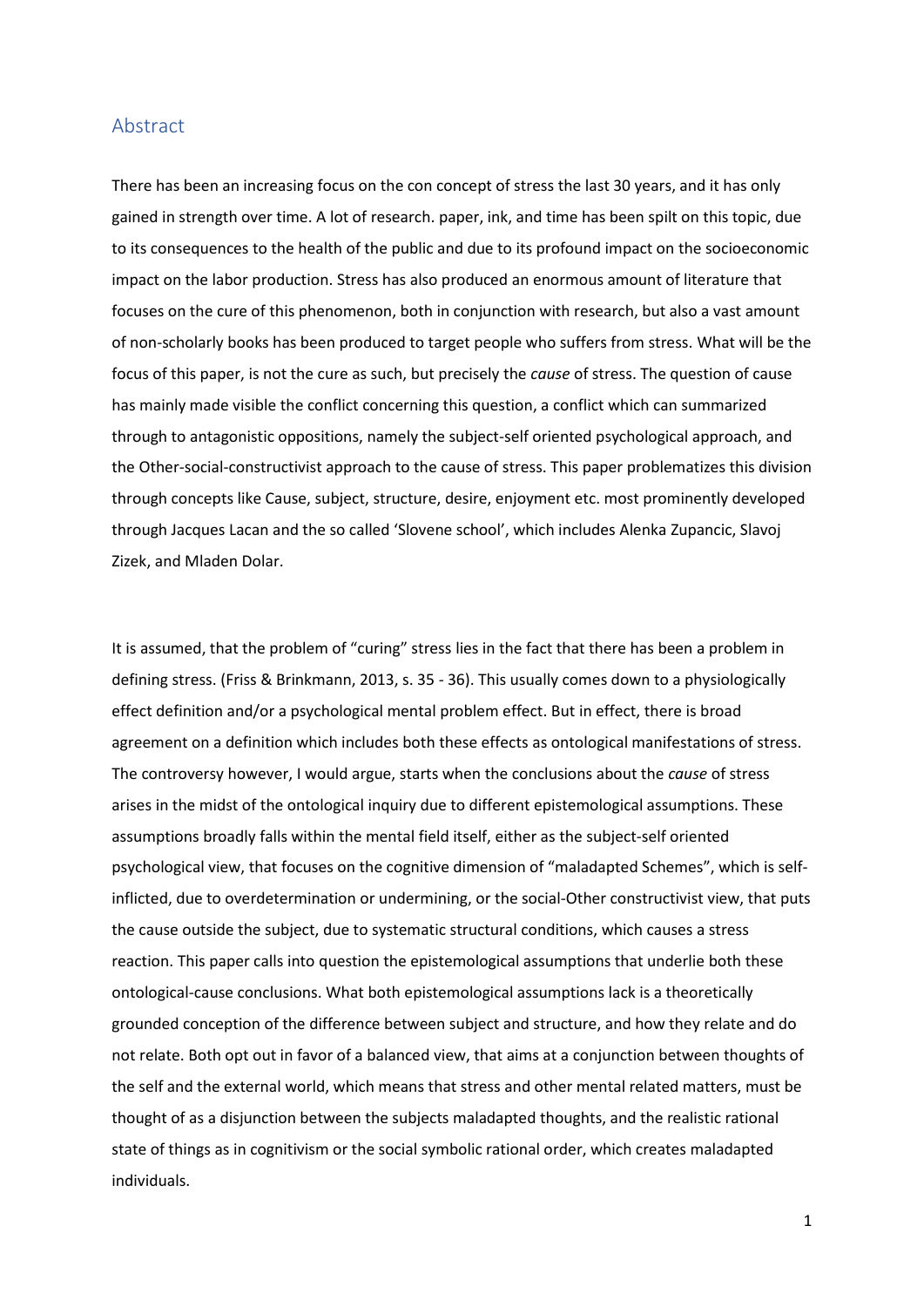This paper argues that both explanations are worse due to the fact that, the connection between the subject and the social, always hinges on a cause that cannot be recognized by individuals nor by the social. This cause has two names, namely *object a* and *subject.* What causes any subjective position in the social order, is the subjects jump into the field of the social, only on condition of an object, that catches the subject's desire. This object of desire quit literally gives birth to the idea of the social as a full-blown structure, that makes *sense*. But it only makes sense, if the subject keeps a distance to this object, through a fantasmatic frame, which gives the social symbolic meaning. In relation to this, stress – it will be argued - is not caused by a "too rational" order (social constructivism), nor to a "not rational enough" thinking schemas (cognitivism), but due to subject constant demanding the presence of the object of desire, which causes a collapse of the distance between subject and the object of the drive, which is what anxiety is. This is also what links anxiety with stress – the "feeling" of constant coming short on demands. When the social symbolic decreases in the search for the enjoyment of the Real thing, the imaginary bombards us with demands either in a prohibited manner or in a injunctive manner, simply because *there is no Real of enjoyment beyond the symbolic*. The bombardments of demand is what covers the lack of the symbolic, which both protects one from anxiety and creates it through demands from "no-where". This does not mean that it is not a social issue, it means that this problem precisely is social and has arisen due to the constant search for enjoyment and happiness, which in turn is created by capitalism. The symbolic space of authority and identification (fictions), has lost its power, because of capitalisms internal drive to always keep adding more to the pile of enjoyment, which in turn can never be symbolic. The demand for enjoyment destroys enjoyment, and the symbolic space – that which keeps stress and anxiety at bay. The social symbolic "structure" is decreasing, but this does not in any manner decrease the power of the demand of the Other (imaginary sociality), it increases in an unheard-of rate, and this is what accounts for the demand felt by people of stress. This paper should show the weakness of putting the blame on either self or symbolic in the case of cause of stress. What links the self with stress is the drive of late capitalism – a drive to keep on enjoying and never stop. But beyond this drive there is nothing but the pressure of pure demand or simply anxiety.

*Keywords*: stress, subject, structure, cause, fantasy, anxiety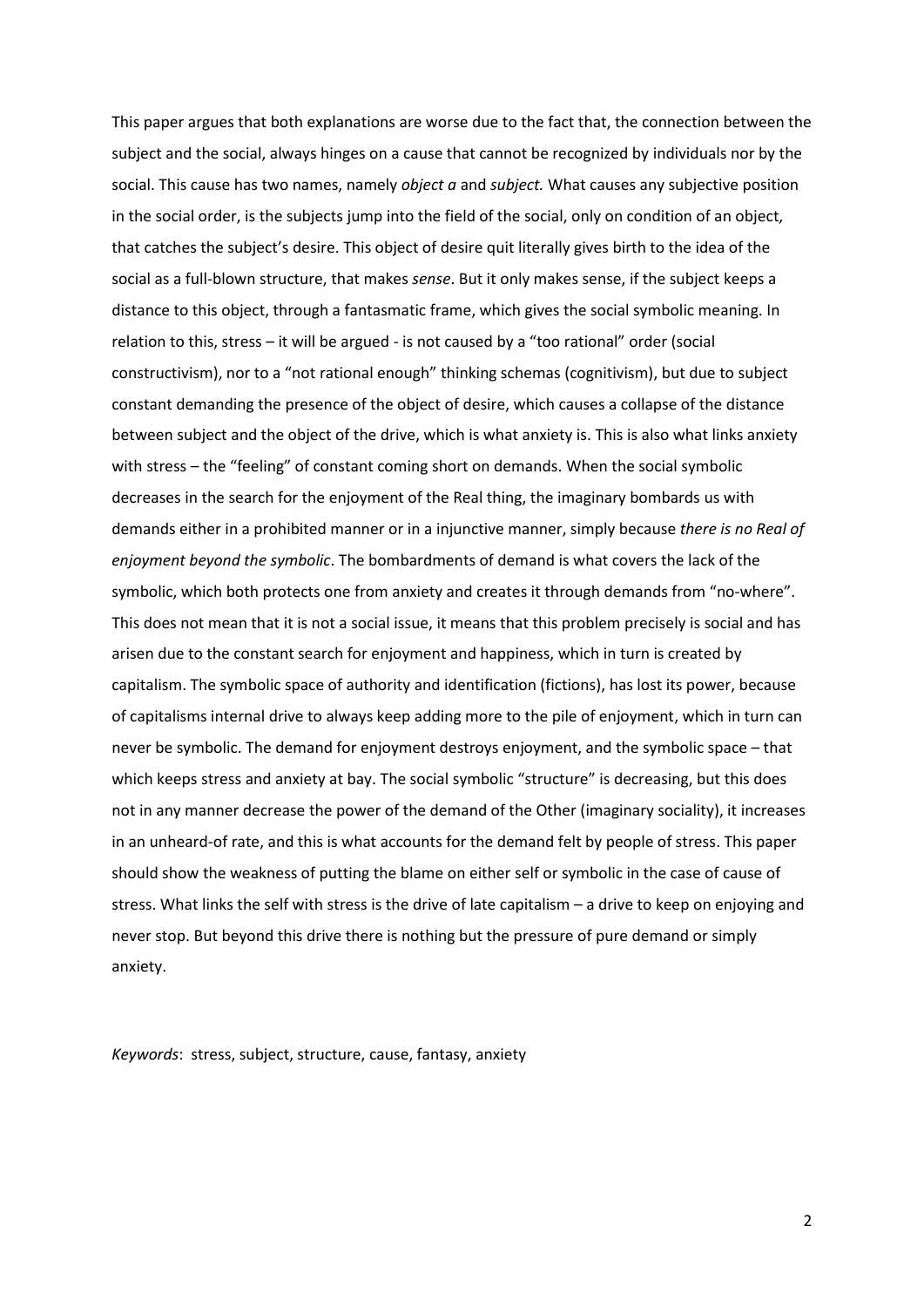#### <span id="page-4-0"></span>Indledning

Stress er, og har længe været et stigende problem. Folk lider under stress, hvilket afspejles I flere undersøgelser. Stress er en stigende grund til dårligt mentalt helbred og sygemeldinger på arbejdsmarkedet. Litteraturen er splittet, når spørgsmålet handler om *årsagen* til stress, og ikke nødvendigvis dets manifestationer, som kan defineres i henholdsvis fysiologiske og mentale begreber. Denne undersøgelse vil derfor tage afsæt i et spørgsmål angående *årsagen* til stress. Der vil i denne forbindelse redegøres for overordnet definitioner og manifestationer af stress. Der vil blive redegjort for to dominerende epistemologiske positioner, som begge har forskellige forklaringer på hvad stress er og hvad årsagen til stress er. Redegørelsen for disse vil indeholde den kognitive psykologiske tilgang og den social konstruktivistiske eksistentialistiske vinkel (Mette Vesteragers 'stress og eksistens'). redegørelsen vil også indeholde en kort redegørelse for Jacques Lacans 'spejlstadieteori', som skal benyttes som udgangspunkt til at analysere på den splittelse, der er internt til de overstående teorier. Der vil derfor blive analyseret på relationen mellem subjekt og struktur gennem Lacans teori, samt 'den slovenske skole' som tager udgangspunkt i Lacan. Denne analyse, skal benyttes til at analysere de andre to teoretiske tilgange. Der vil også blive analyseret på, hvad angst er og dets relation til stress, da angst er et af hovedsymptomerne af stress. Som afslutning, forsøges der, at give en forklaring på årsagen til stress og problemet med, at placere årsagen udelukkende hos den enkelte eller udelukkende hos systemet.

## <span id="page-4-1"></span>Problemformulering

Hovedspørgsmål: Hvad er årsagen til stress?

Undersøgelsesspørgsmål:

- Hvilken relation er der mellem det individuelle og sociale (subjekt og struktur)?
- Hvilken rolle spiller objektivitet i forholdet mellem subjektet og struktur?
- Hvilke problemer skaber de teoretiske forudsætninger i henholdsvis den kognitive teori og Mette Vestagers social konstruktivistiske teori, i forhold til stress?
- Hvad er angst og hvilken relation har stress?
- Hvilken relation er der mellem de nuværende sociosymbolske forudsætninger og stress hos den enkelte?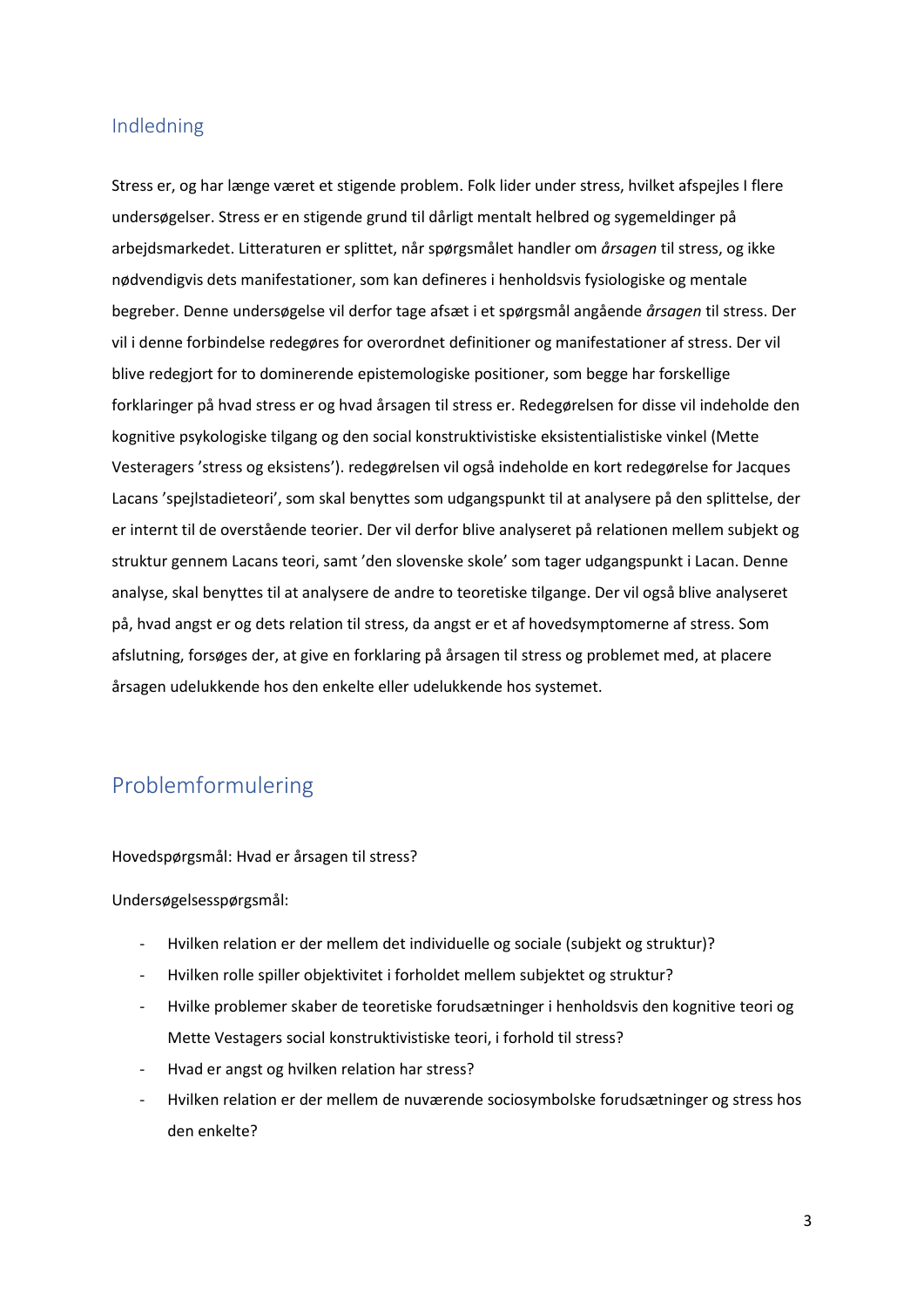#### <span id="page-5-0"></span>Oversigt over fænomenet stress

Bekendt er det for næsten enhver, at stress er et meget omtalt, undersøgt og udbredt fænomen i dag. Der skrives og rapporteres konstant omkring stress, om det er i de gængse medier, i litteraturen, på arbejdspladsen, i forskningslitteraturen, eller i hjemmet. Det er blevet et 'household name', hvor det bliver benyttet af enhver, og sat i forbindelse med problematikker i adskillelige henseender. Der kommer ofte nye beretninger til, om hvordan stress er en 'folkesygdom', bl.a. baseret på dets hyppighed og dets omfang, og der refereres ofte til dets skadelighed, både for det mentale og det fysiske helbred. Statistisk set, peger det også på, at udbredelsen af stress antages at være ganske udbredt og at det tager til over tid. Undersøgelser fra Stressforeningen oplyser, at ca. 500.000 danskere føler sig udbrændt på jobbet på grund af. stress, omkring 250.000 danskere lider af alvorlig stress, 3000 personer bliver hvert år førtidspensioneret på grund af stress, ubehandlet stress er skyld i over halvdelen af alle angst og depressionslidelser og hver femte, der bliver syg af stress risikere at miste deres job mm. (Stressforeningen.dk) Tal fra sundhedsstyrelsen, frembragt via den nationale sundhedsprofil, indikere da også, at der er tale om et ganske habilt problem. Rapporten 'den danske sundhedsprofil' fra 2017, rapporterede, at 25,1 % følte sig udsat for et højt stressniveau (baseret på 168.802 respondenter), hvorimod tallet for 2013 var på 21,3 % (149.846 respondenter). (Davidsen, Michael et al., 2018 – den danske sundhedsprofil 2017). Hjemmesiden 'forbygstress.dk' angiver, at der er sket en procentvis forøgelse mellem 1989 - 2017, i forhold til, hvorvidt folk føler sig stresset i hverdagen. Denne stigning skulle være forøget fra 5,8 % i 1989, til 16,8 % i 2017 (Forbygstress.dk)<sup>1</sup>. I en rapport fra 2006 udarbejdet af statens institut for folkesundhed, angav sågar at: "psykisk arbejdsbelastning relateret til et årligt produktionstab på 13.960 mio. kr." (Juel, Knud et al., 2006, s. 26). Dette tal er der dog sat spørgsmålstegn ved, og tallene er sidenhen revideret, da man har designeret en ny kategori 'dårlig mentalt helbred' (Forbygstress.dk). Der skal her ikke dvæles ved den statistiske signifikans, men pointen er at illustrere, at stress er et meget udbredt fænomen, som over tid bliver mere og mere forekommende.

Stress har en tæt relation til generelle mentale problemer, samt fysiske konsekvenser. Bl.a. har man fundet, at stress har konsekvens for blodtryk, fedme, puls, arytmier, koagulationstid (bredt kendt som hjertekar sygdomme), infektionssygdomme og immunforsvar mm. (Nielsen, Naja et al. 2007). De mentale konsekvenser varierer bredt, men ofte er stress sat i forbindelse med angst og depression, som et udkom af stress. Begge konsekvenskategorier kan dermed siges, at have et

<sup>1</sup> Tallene er baseret på statistikker hentet fra statens institut for folkesundhed mellem 2006 og 2017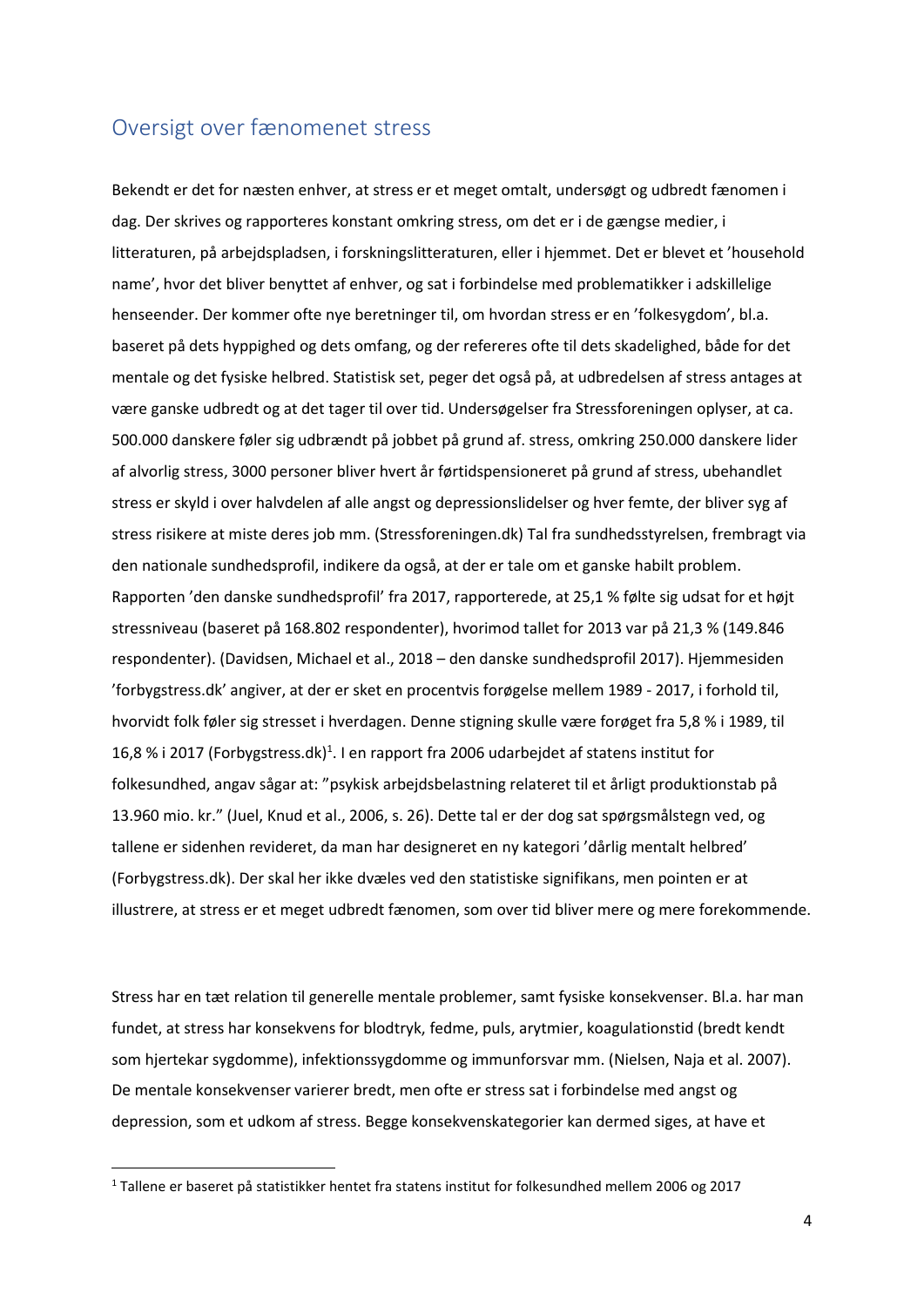kraftigt aftryk på det nationale sundhedssystem, på den enkelte og på den nationale sundhedsøkonomi. Stress anses derfor som et problem på flere fronter, som har adskillelige konsekvenser, og udbredelsen indikerer derfor, at der dermed er tale om et samfundsproblem som bør italesættes og håndteres.

#### <span id="page-6-0"></span>Definitioner og stress som et ontologisk fænomen

Der er skrevet ufatteligt meget litteratur omkring stress, og adskillige ontologiske diagnoser er blevet fremhævet gennem denne litteratur - men hvad er stress ifølge den brede litteratur? Som vi allerede lige kort har været inde på, så bevæger "diagnosen" sig mellem det fysiologiske og det mentale, og de brede definitioner, definitioner man finder gængse steder på nettet, inkorporere da også alle aspekter. F.eks.

> Stress is our body's response to pressure. Many different situations or life events can cause stress. It is often triggered when we experience something new, unexpected or that threatens our sense of self, or when we feel we have little control over a situation. We all deal with stress differently. Our ability to cope can depend on our genetics, early life events, personality and social and economic circumstances. When we encounter stress, our body produces stress hormones that trigger a fight or flight response and activate our immune system. This helps us respond quickly to dangerous situations. (Mentalhealth.org)

Stress kan opfattes som tre elementer:

- 1. Faktorer i omgivelserne der påvirker individet (også kaldet stressorer)
- 2. Samspillet mellem faktorer i omgivelserne og individet (også kaldet oplevet stress)

3. De fysiologiske, psykologiske og adfærdsmæssige reaktioner på belastning (også kaldet stressreaktion).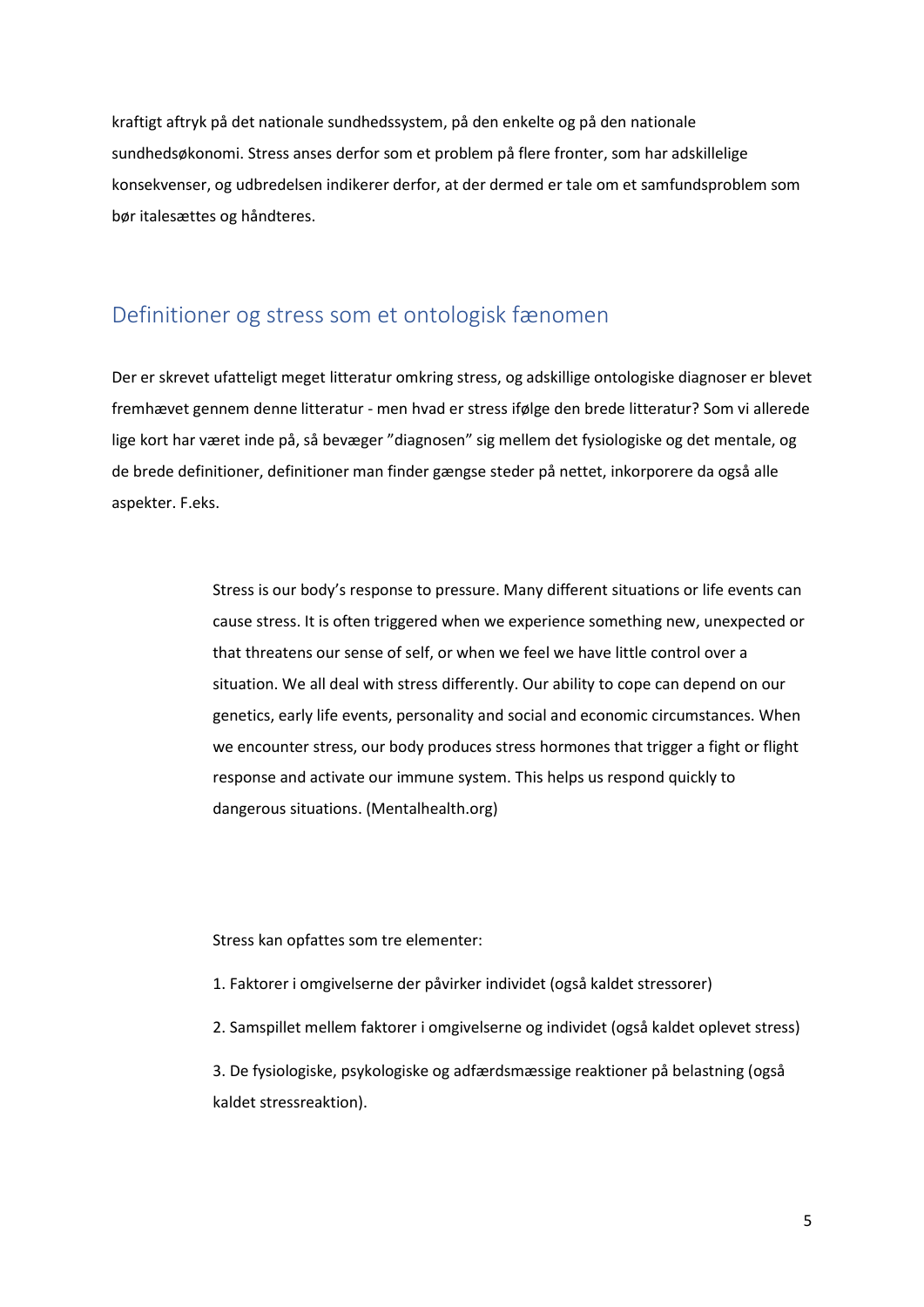Den ene opfattelse er ikke mere korrekt end den anden. En stressor kan resultere i oplevet stress, der kan forårsage en stressreaktion. Samtidigt kan en stressor fremkalde stressreakttioner uden oplevet stress, og stressreaktioner kan i sig selv fungere som stressor. (Nielsen, Naja et al., 2007, s. 8)

Nogle ligger vægt på det fysiologiske aspekt, der gør sig gældende inden for den empiriske videnskab f.eks. lægevidenskaben, der kan definere stress således:

> I medicinsk sammenhæng er stress en tilstand i kroppen (organismen), det vil sige effekten af en påvirkning. Denne tilstand har både en fysiologisk og psykologisk side og er altså et bredere begreb end det, psykologerne bruger. Rent fysisk er stresstilstanden kendetegnet ved, at det såkaldte sympatiske nervesystem, der får blodtryk og puls til at stige, aktiveres. Desuden sker der en energimobilisering, idet stofskiftet forskydes i katabol (nedbrydende) retning, så blodets indhold af sukker og fedt øges. Samtidig bliver immunforsvaret påvirket. (Netterstrøm, Bo, 2019, Netdoktor)

Eller andre lægger vægte på netop den mentale /psykologiske side:

Stress er ikke en selvstændig diagnose, men et begreb, der beskriver en psykisk belastning. Vi kan blive belastede af stress, når vi oplever, at omgivelsernes (eller vore egne) krav og forventninger overstiger de ressourcer, vi har til rådighed og dermed truer vores velbefindende. Når vi bliver stressede, handler det altså om en ubalance mellem det, man føler, man bør kunne, og det man føler, man rent faktisk kan.

(Sølvstein, Birgitte, 2018, altompsykologi.dk)

Stress kan ofte, uanset årsag, altså måles i kroppens fysiologi. Stress kan derved ofte måles som en fysiologisk forandring, der sker i kroppen. Dermed ikke sagt, at man nødvendigvis er klar over dette, altså at man lægger mærke til det, ej heller er det med nødvendighed at man "lider" på grund af dette. Den psykologiske vinkel, har afsæt i de faktorer, der gør sig gældende inden for andre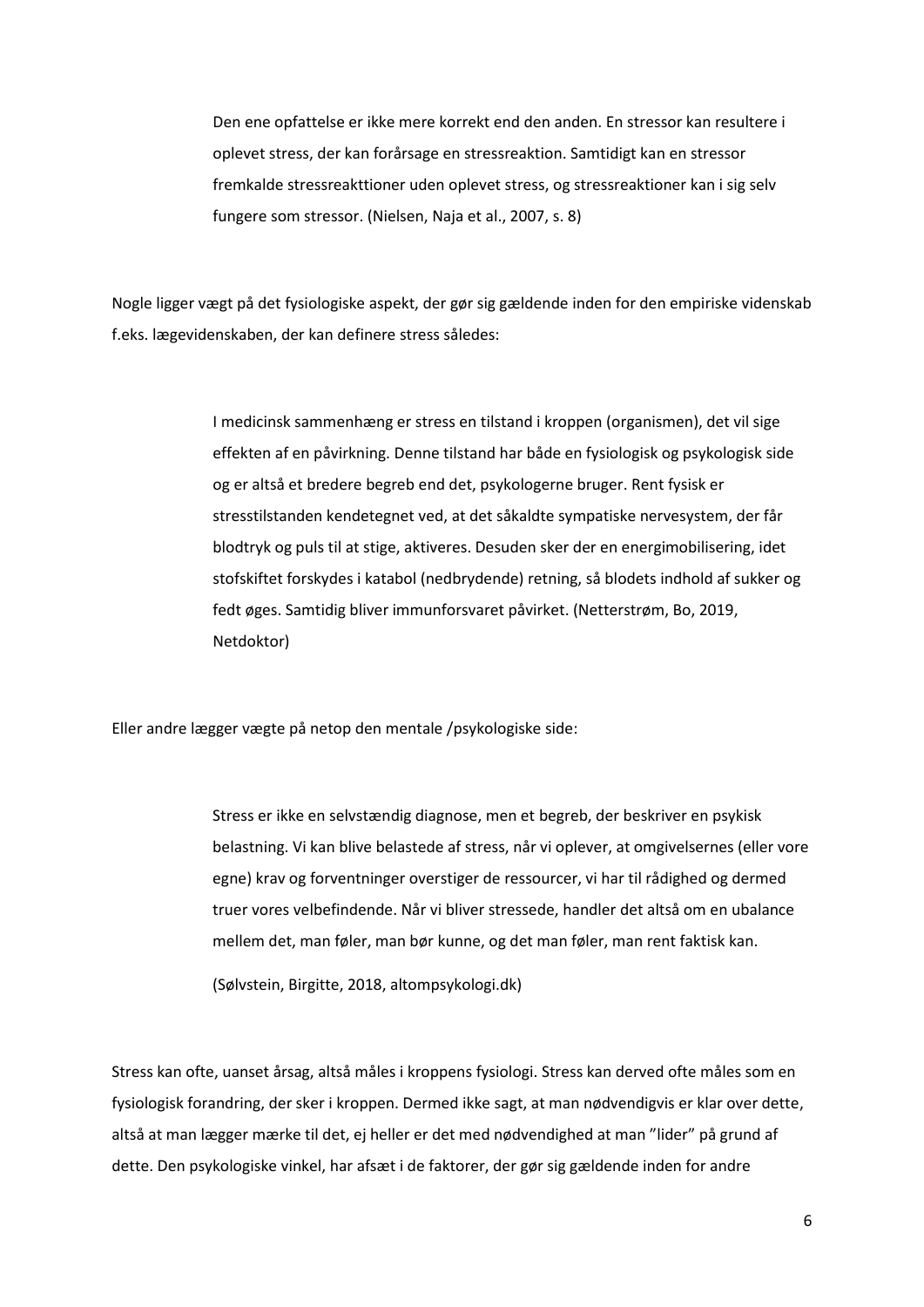symptomer, såsom: nervøsitet, angst, magtesløshed, opgivenhed, depression, frustration, følelse af utilstrækkelighed, mangel på koncentration (Dybdal & Ulsing, 2019, s. 28). Stress er i den psykologiske version, de tanker, følelser og oplevelser, der er forbundet med enkelte oplevelser (f.eks. posttraumatisk stress) eller almen stress, som er den der grundlæggende behandles her.

Man kan sige, at stress ren ontologisk ændrer karakter, alt efter om hvilket epistemologisk udgangspunkt der tages. Det vil sige, at der angiveligt skulle være tale om den samme ontologiske entitet/fænomen, men som deles i to – stress som fysiologi og stress som psykologi. Ydermere sker der endnu en deling, nemlig den deling, der sker indenfor psykologien/det mentale selv. Dette vender vi tilbage til, da dette er af størst vigtighed. For nu, er det tilstrækkeligt at tale om, at man grundlæggende deler stress ontologiske fremkomst i to kategorier – den fysiske og den psykiske.

Når flere forskere, eksperter og meningsdannere siger: "Det er ikke en nem opgave at præcisere og afgrænse, hvad stress er. til manges overraskelse findes der ikke en officiel definition af stress, som forskere, behandlere eller konsulenter er enige om, og ej heller er stress en selvstændig anerkendt diagnose i de officielle diagnosesystemer. " (Friis & Brinkmann, 2013, s. 7) eller: "Stressbehandlingen i den brede befolkning har ganske enkelt slået fejl. Grunden er, at stressindustrien fortsat ikke er kommet med en definition på stress, som de er enige om. " (Juul, s. 14, 2019, s. 14), Så tyder det på, at der en ikke-viden, eller som minimum en uenighed angående stress. De fleste (hvis ikke alle) er enige i, at stress er et fysiologisk fænomen, som har bestemte fysiologiske karakteristika. Problemet, eller uenigheden starter således ikke her. Problemet angår dets ontologiske status, *som værende splittet* – splittet mellem det mentale og det fysiske, samt delingen af det inherent i det mentale. Dvs. det drejer sig ikke bare om to perspektiver på stress, f.eks. det at stress har en klar fysisk og en psykisk forklaring, men selve det, at stress – så at sige -findes i begge domæner. Det er præcis i dette spændingsfelt, at uenighederne måske kunne siges at opstå, da det unægtelig stiller spørgsmål ved stress og dets manifestationer; at det har fysiske og psykiske, men at der også er en grundlæggende splittelse *i det mentale selv*.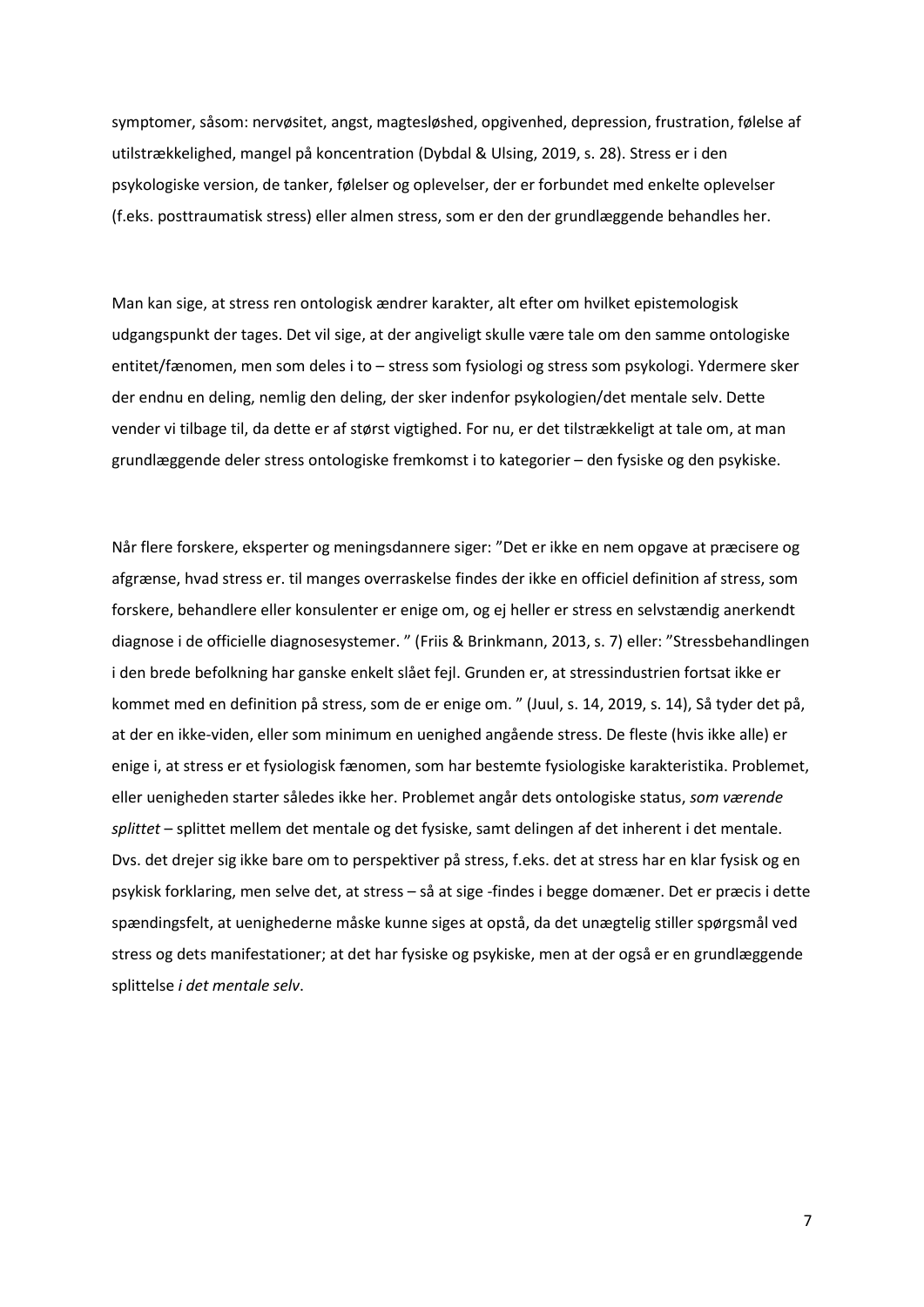### <span id="page-9-0"></span>Kognitionspsykologi: Den kognitive vending

*- I forlængelse af forrige indledende afsnit, vil der i dette afsnit blive redegjort for nogle dominerende teoretiske psykologiske eller filosofiske rammer for, hvad menneskets mulighedsbetingelser er for stresslidelse.*

Kognitionspsykologien har siden ca. 1960'erne haft kæmpe indflydelse på den psykologiske tænkning og praksis. Den var et teoretisk opgør med klassisk positivistisk optimisme og behavoristiske simplificeringer. (Lazarus, 2006, s. 16). Man stillede spørgsmålstegn den simplificerede stimuli-respons doktrin, der prægede den psykologiske forskning. I stedet blev simulirespons, udvidet til stimuli-organisme-respons (S-O-R), hvor organisme referere til tanker, der: "indtræffer mellem et miljøbestemt stimulispektrum og den adfærdsmæssige respons." (Ibid., s. 17). Det er det man sidenhen – i adskillige afskygninger – har kaldt *kognitiv mediering*. Fokus blev for det psykiske velvære, gik derfor mere i retningen af den enkeltes *tanker*: "Det blev nødvendigt at tage hensyn til tanker og fantasier i forklaringsmodellen. Og hermed opstod den kognitive terapi. "(Kåver, 2007, s. 31).

Man begyndte således at forstå det mentale som værende *konstrueret*, via bestemte tankemønstre, som den enkelte har erhvervet sig. Man på sin vis sige, at der nu blev tale om, at man anså det psykiske som et informationcenter, hvor man processerer og danner tankemønstre, ej ulig en server. Den kognitive revolution: "var inspireret af computerteknologien, der hastigt udviklede sig og udmøntede sig i *informationsbearbejdningsparadigmet*. " (Mørch & Rosenberg, 2005, s. 19). I forlængelse af dette, så bygger denne idé også på, at der er tale om, at det mentale er *struktureret.* Kognitivismen indebærer således en grundantagelse om, at der medieres mellem *ydre stimulus og indre respons*. Mennesket *har* qua det at være menneske, nemlig disse konstrukter/strukturer *i sig*: "kognitiv terapi har desuden fra starten haft et *konstruktivistisk* grundlag..(..)...Konstruktivismen understreger desuden, at det samspil, der hele tiden er, mellem omgivelser og person, indebærer, at der må være nogle ordnede kognitive strukturer og processer i individet. " (Ibid., s.19).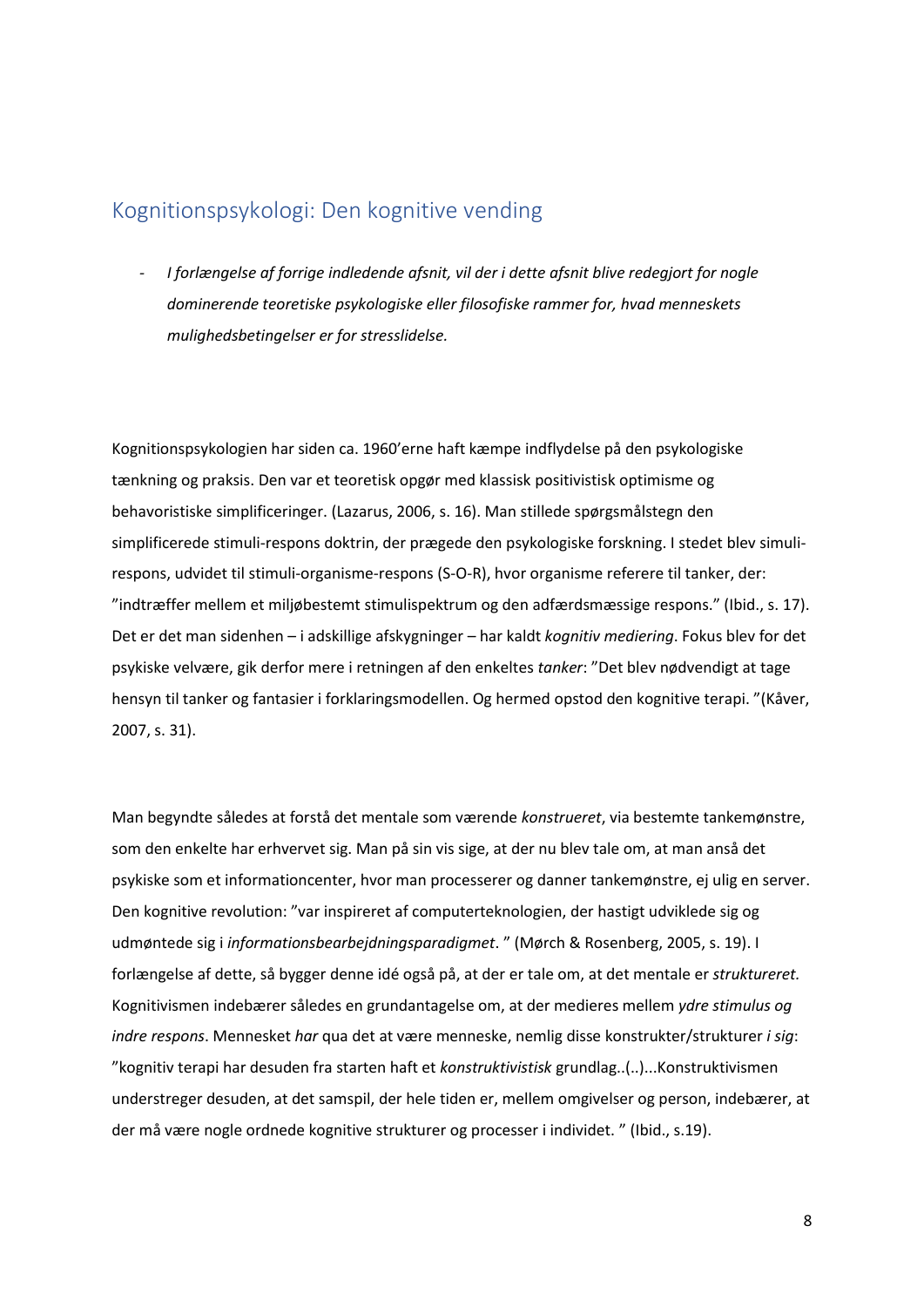Mennesket er således født med strukturer, eller som minimum, så er man født med en form for strukturel *form*, bare uden *indhold*, ifølge kognitionspsykologiens grundantagelse. Dette indebærer også, at der ifølge kognitivismens mest konsekvente fortalere, ikke kan være tale om *objektiv viden* om verden/tingene i sig selv, fordi de er medieret gennem en medfødt struktur. (Ibid., s. 20). Det skal her siges, at kun: "Den radikale konstruktivisme hævder, at intet kan beskrives objektivt, at ingen udlægning af noget kan være sandt eller sandere end andre udlægninger…(..)… Det er en mere moderat konstruktivisme, der indgår i den kognitive terapis idegrundlag." (Ibid., s. 19). Der er således en begrænsning for konstruktionen af psyken i forhold til objektive kriterier, men det anses som deres kerne, at i kognitiv terapi: "tages patientens oplevelser i forhold til verden for pålydende – de har en sandhedsværdi" (Ibid., s. 20). Fokus for kognitiv terapi, er angiveligt ikke at nå frem til den sande mening, men om hvordan ens oplevelse, perception og tænkning af forhold, situationer og lignende gør sig gældende for den enkelte.

Et af hovedbegreberne i kognitiv teori, er begrebet *skemata*. Grundlæggende er ideen, at der informationer og så er der skemaer. Dvs. at der er oprigtige informationer, og så er der personlige skemaer, hvorigennem man opfatter/læser denne information. Skemaer fungere således som: "det filter, der lægges over de informationer, individet percipere eller bearbejder: " (ibid., s. 24). i denne forbindelse er der tale om 5 modaliteter, hvad angår skemaer: det kognitive skemata (som er det centrale), affektive skemata, fysiologiske skemata, motivationelle skemata og adfærdsmæssige skemata. Mennesker har konstant: "forskellige skemata aktiveret inden for disse fem modaliteter" (Ibid., 24). Det kognitive skemata, som er det centrale, handler om hvordan man ser sig selv, andre mennesker, forhold, der er store og små og fortid. (Ibid., s. 24)

Det er i denne forbindelse, at man taler om, at kognitiv terapi hævder, at det ikke er tingene i sig selv, eller vores liv, som er det decideret problem, men den måde vi tænker om tingen på (Kåver, 2004, s. 93). Der er dog en skelen mellem *funktionelle og dysfunktionelle* måder at tænke om tingene på: "hos psykiske raske personer er den tænkning, der opstår spontant i situationen, mere eller mindre afpasset til denne situation." (Mørch og Rosenberg, 2005, s. 29). Det vil altså sige, at hvis man "læser" stuationen som den mere eller mindre er, så er man rask. Her bør man introducere begrebet *forvrængning*: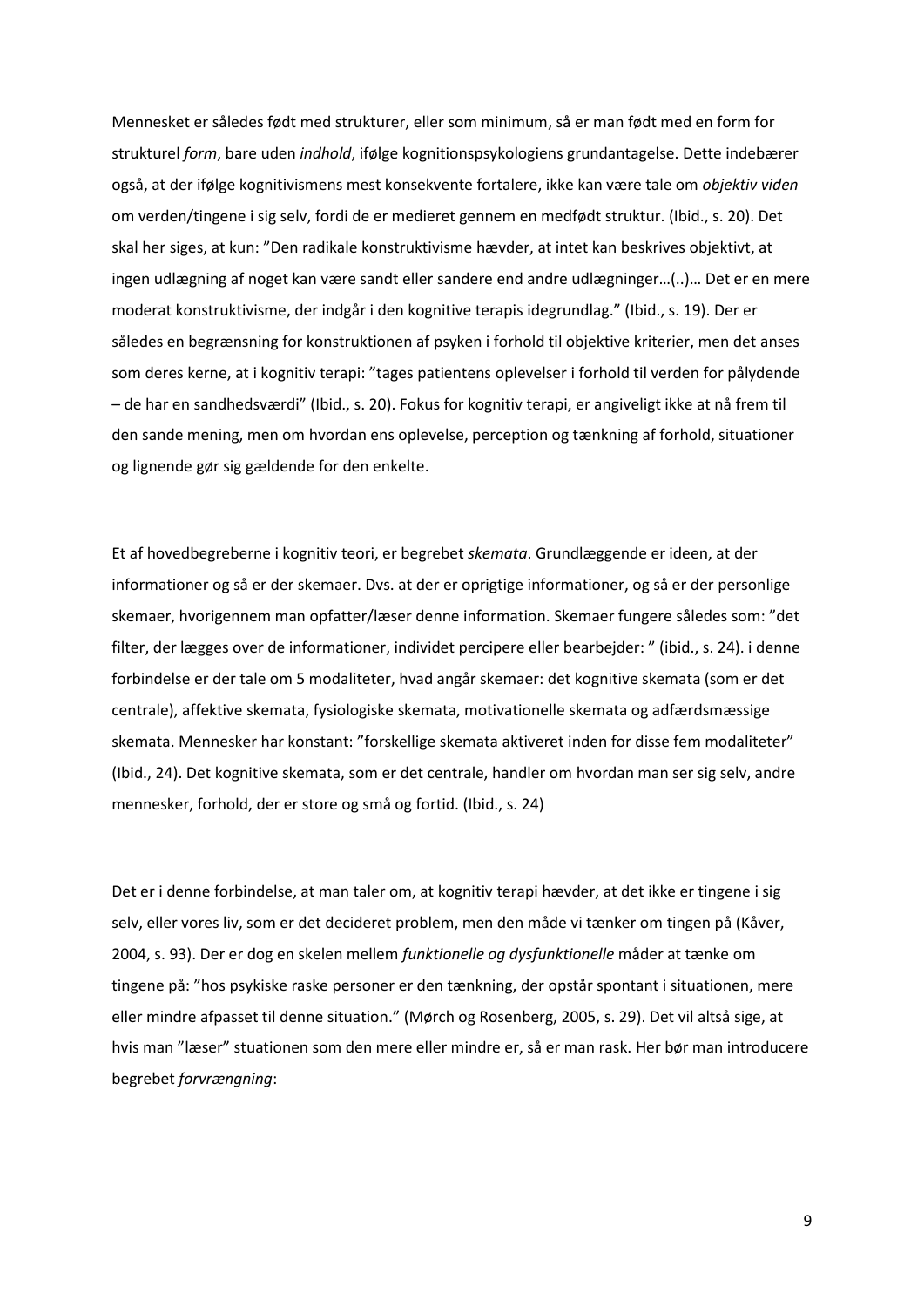forvrængning er den særlige form for fejlperception og-fortolkning, der må foretages for at opretholde dysfunktionel tænkning på alle niveauer. Forvrængning er både et produkt af skemata og en af de processer, der fører til aktivering af dysfunktionelle skemata. Forvrængning af virkeligheden finder sted, når en dysfunktionel urealistisk mening om ting, begivenheder, andre mennesker eller personer dannes. (Ibid., s. 29- 30)

Det betyder, at der findes en *overvurdering eller undervurdering* af et forhold, som skaber en *overudviklet strategi eller underudviklet strategi* (Ibid., s. 26). Man kunne her påpege, at der ved dysfunktionelle skeamer er tale om en form for exces og en psykologisk vurderinger bunder i en sortering i disse excesser: "Et *adfærdsmæssigt overskud* er noget man gør for meget af..(..)… *underskud* er adfærd, som klienten mener, at der er for lidt af." (Kåver, 2004, s. 57). Det skal her bemærkes, at adfærd i kognitiv terapi og adfærdsterapi, skal forstås bredt, hvor tanker også er en form for indre adfærd (Ibid., s 55).

Indlæring får derfor også en central betydning – især i kognitiv adfærdsterapi – fordi indlæringen af skemata, resultere i en vis adfærd (og hermed også tanke). Der er derfor ting, som vi ikke har indlært, som resultere i, at vi ikke kan håndtere livet. Vi har derfor ikke en passende respons. Dette er den *mangelfulde eller fraværende indlæring.* Så er der *en fejlagtig indlæring som er dysfunktionel* og til sidst er der *blokering af indlært viden*. (Ibid., s. 53). Alle disse indikere psykiske problemer. Og det er derfor, at man taler om i kogitiv teori om, at stress er et ikke-adækvat forhold mellem stimuli og respons, krav og ressource.

Metoden mod mentale lidelser er i kognitiv perspektiv, derfor: "En problem situation *analyseres*, med henblik på at situationens objektive karakteristika, patientens følelser og tænkning adskilles…(..)…Den problemskabende eller -forværrende del af tænkningen *omstruktureres*" (Mørch & Rosenberg, 2005, s. 31). Det er således en refleksiv gennemgang af ens tanker og overbevisninger, der skal gennemgås, tænkes og forandres, der er hovedmetoden.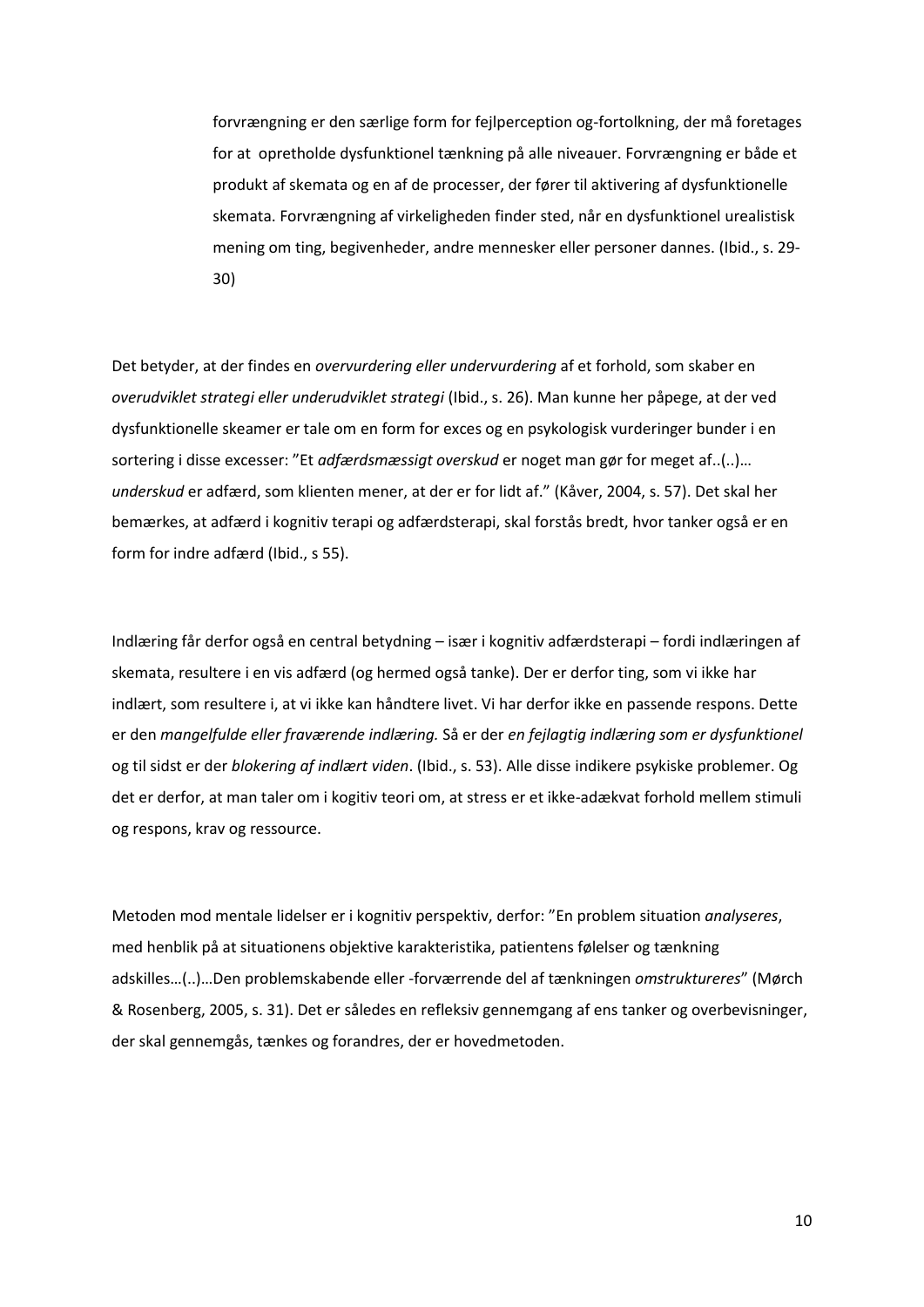#### <span id="page-12-0"></span>Strukturalistisk tilgang til stress

I Mette Vesteragers bog 'stress og eksistens' (2019) beskriver ligesom flere andre psykologer, at stress grundlæggende er en belastningstilstand. Belastningen afføder en belastningsreaktion i form af somatiske og psykiske lidelser, herunder angst, bekymringer, depression (Vesterager, 2019, s. 11). Der er egentlig tale først tale om en stresslidelse, når belastningen er længerevarende eller kronisk. Dvs. når en belastning er vedvarende og afføder en kontinuerlig gentagelse af overstående lidelser.

Stress kan dog ikke være en individuel størrelse, da mennesket må forstås: "som indlejret i verden og derfor som grundlæggende formet i et samspil mellem individuelle, sociale og kulturelle faktorer" (ibid., s. 21). Det er ifølge Vesterager René Descartes, der som udgangspunkt har skabt ideen om, at individet er en isoleret rationel størrelse, og som er isoleret fra det sociale (Ibid., s. 22). Vesterager påpeger, at hendes bog netop er et opgør med denne tanke, som også ses i den kognitive psykologi (Ibid., s. 23). Der bliver derfor påpeget, at vi er underlagt nogle strukturelle eksistensbetingelser, som vi må forstå, før vi kan forstå mennesket og stress (Ibid., s. 25). Svaret på stress derfor findes i den tid vi lever og de betingelser vi er underlagt. Der i denne forbindelse to ting, som hun påpeger som er kendetegnende. *Den ene er*, at den tid vi lever i, er præget af uvished og usikkerhed, som er forbundet med teknologisk udvikling, komplekse organisationer, uklare arbejdsopgaver og splittet fællesskaber. Der er i denne forbindelse også tale om, at tiden er præget af et højt accelerationsniveau, hvor alt skal gå stærkere og at der sker mange ting omkring os (Ibid., s. 53 - 54). usikkerheden er forbundet med de mange muligheder, som vi må forholde os til. De mange muligheder, gør ifølge Vesterager ikke os frie, men tværtimod mindre frie. (Ibid., s. 73).

*Den anden er*, at vi er underlagt en styring i form af kvantificeringer via konstante mål og målsætninger og at den menneskelige eksistens herved bliver underlagt en *instrumentalisering*, rationalisering og system. Ibid., s. 57). Dette skyldes ifølge Vesterager, at de naturlige biologiske behov og behovet for varige genstande, er erstattet med konstant produktion og udskiftelighed, hvilet, fjerner muligheden for det genkendelige. (Ibid., s. 83 – 86). Teknologi og objektive målbarhed i form af økonomisk målstyring, spiller for vesterager en vigtig rolle i forhold til stress. Hun nævner blandt andet, at: "Teknologien har dermed bragt os væk fra en naturlig rytme og samklang med verden og ført til, at vi føler os fremmedgjort fra den. Det bliver sværere og sværere at mærke vores egen krop, fordi vores arbejdsprocesser tvinger os væk fra dens behov (Ibid., s. 89). Dette gør det ifølge versterager, umuligt at danne mening (ibid., s.89).

11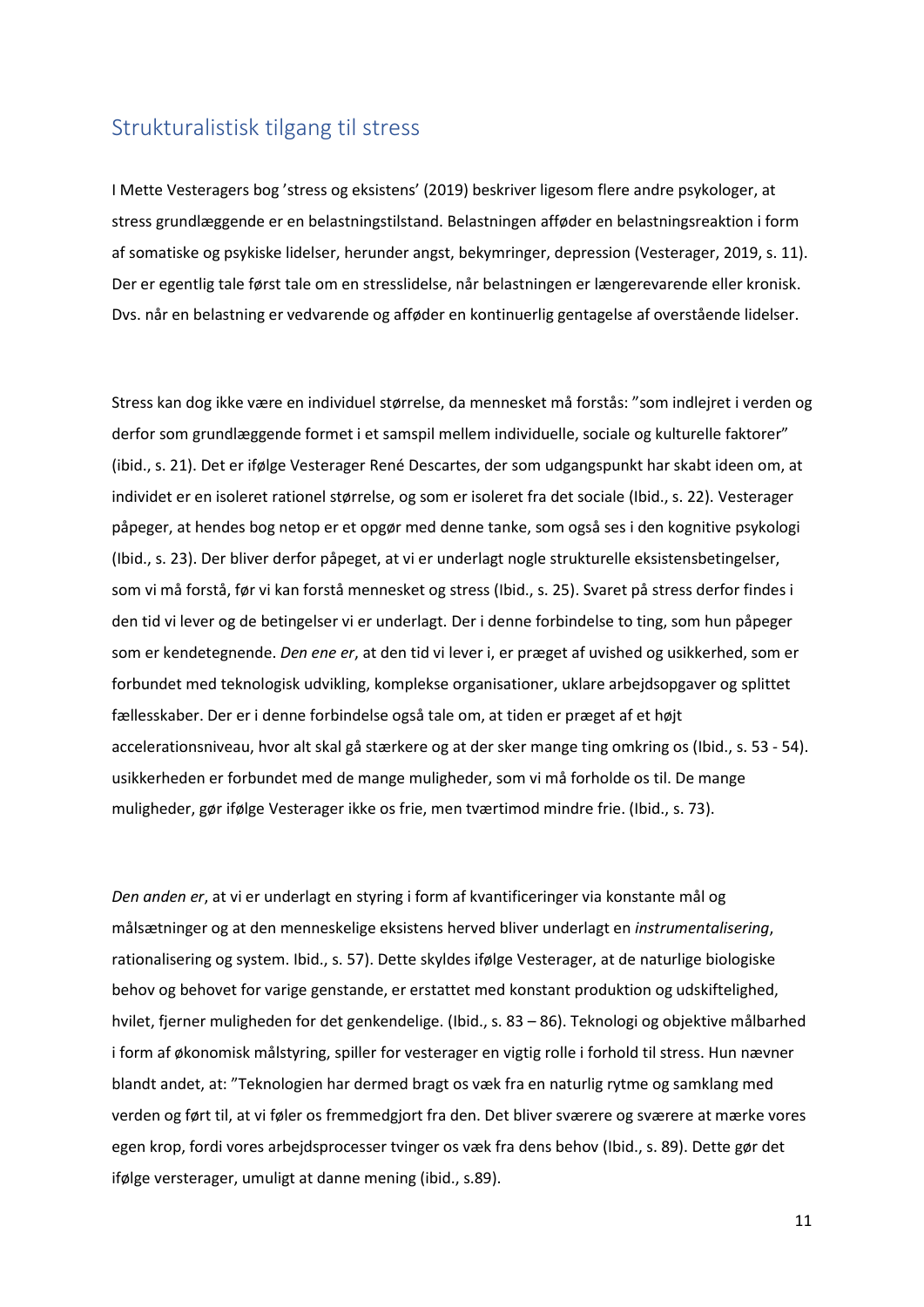Der forefindes to grundlæggende eksistentialistiske problematikker ifølge Vesterager, som er et resultatet af de to overstående systematiske grunde til stress, nemlig *meningstab* og *fremmedgørelse.* Meningen, siger Vesterager, den vi mistet, og derfor ser hun det som utrolig vigtigt at vi får den tilbage, da den er et menneskeligt behov (Ibid., s. 98). Dette er præcis i tråd med hendes fremmedgørelsesbegreb, som indebære en fremmedgørelse fra ting og direktiver, som er komplekse og som vi ikke længere forstår (f.eks. teknologi og juridiske forhold) (Ibid., s. 182), og en fremmedgørelse i forhold til andre, fordi vi ikke længere har tid til at indgå i nærværende relationer (Ibid., s. 183). De systematiske forandringer og forudsætninger: "gør os altså fremmedgjorte over for verden, andre mennesker og os selv. Vi har svært ved at kende os selv og knytte dybe bånd til verden og andre mennesker. " (Ibid., s.185).

#### <span id="page-13-0"></span>Jacques Lacan og spejlstadieteorien

- *Som overstående filosofiske/teoretiske redegørelser har vist, så er der en grundlæggende uenighed i, hvad årsagen til stress er, og som skaber den "forvirring", der er skulle være kende tegnende for stressindustrien, og at man derfor får både individuelle og sociale forklaringer på årsagen til stress. Der vil derfor i dette afsnit blive redegjort for en tekst Jacques Lacan, som skal være udgangspunkt for, en anden analytisk tilgang til stress (forstået gennem Lacaniansk teori, og teorier fra den 'Slovenske skole'), hvorpå et indblik i denne uenighed kan belyses og nye forståelser kan dannes.*

i Jaques Lacans tekst 'The mirror stage as formative of the *I* function' (2006), er Lacan interesseret I, hvordan selvet bliver dannet. Han forklarer, hvordan det med små spædbørn er ret karakteristisk, at de på et tidspunkt, bliver jublende glade for deres eget spejlbillede, hvor det hos dyr imidlertidigt ikke afstedkommer sådan en respons, selv hvis de endda er instrumentelt, er mere udviklet (Lacan, 2006, s. 94). Denne effekt har store konsekvenser for os mennesker, da det er en grundlæggende funktion i den menneskelige intelligens, fordi at dette ikke kun omhandler spejlbilledet i den givne situation, men indikere et grundlæggende skift, i hvordan denne funktion også fordobler virkligheden. (Ibid., s. 94). Mennesket er i sin grundform, i modsætning til dyr, præget af *Hilflosigkeit,* som Freud kaldte det, eller som Lacan siger: "We find in man a veritable *specific prematurity of birth*" (Lacan, 2006, s. 97). Vi er således en skabning, der så at sige er født for tidligt.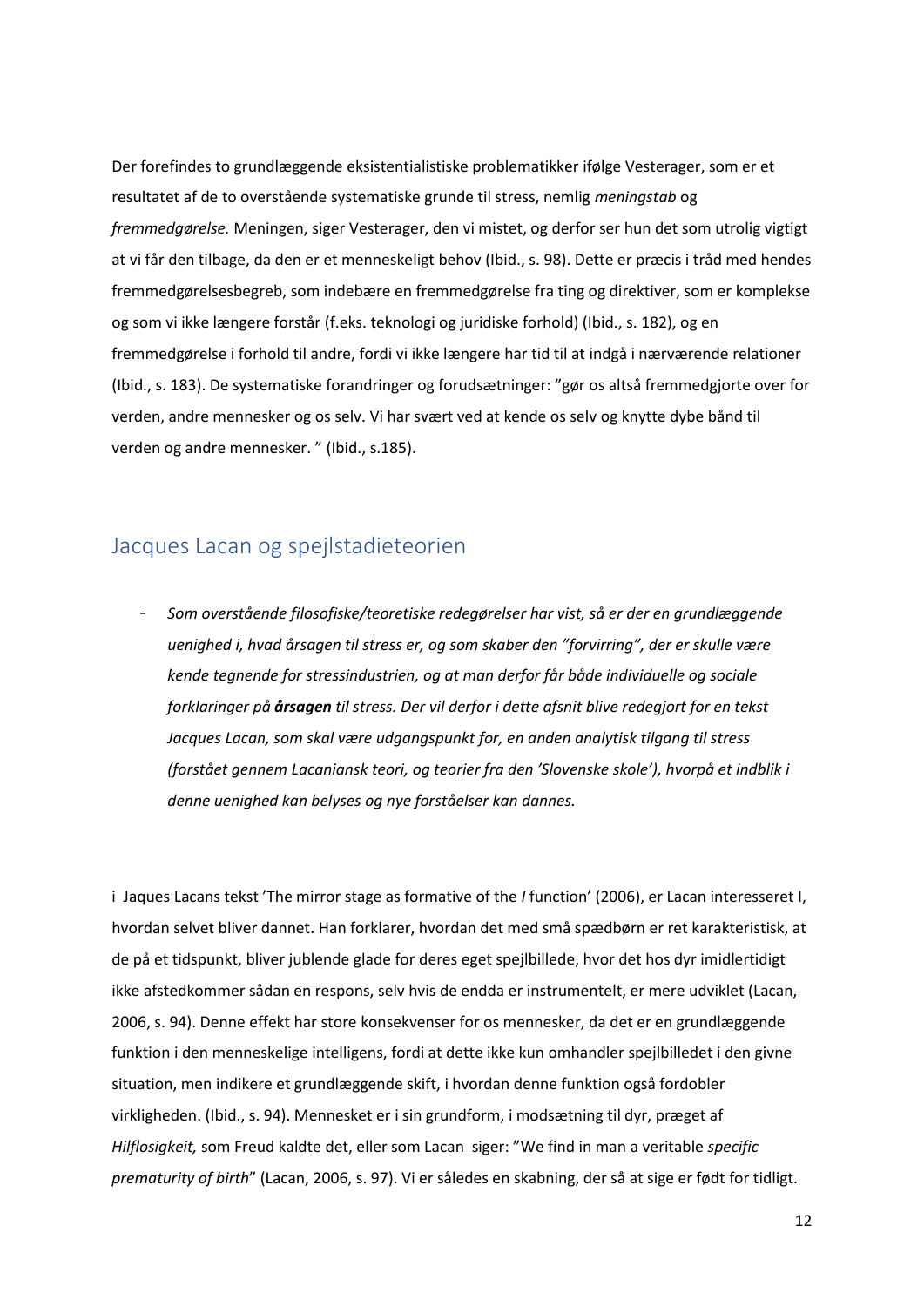Lacan bemærker i denne forbindelse, at selvom, at barnet er motorisk hjælpeløs, finder det jublende en støtte i spejlbilledet (Ibid., s 95). Det er dette spejlbillde, som barnet fiksere i sin psyke. Denne idealfiksering via spejlstadiet, kan grundlæggende kaldes en identifikation (ibid., s. 95). Det er ikke endnu en symbolsk identifikation, i form at noget bestemt, der designeres, f.eks. pige eller dreng, og hvad der dermed hører med, men denne funktion er også grundlæggende, for *denne* sekundære identifikation. (Ibid., s. 95). Subjektet *er* ikke dette billede/ego formation, da der forstår en *transformation,* hvor subjektet "*assumes (assume) an image"* (ibid., s. 95). Lacan nævner netop i denne forbindelse, at, subjektet forventer at nå denne form af sin krop(totale billede af sige selv), men at det kun er givet ved indbildning/illusion, som er placeret *udenfor sig*. Hvilket angiver, at mennesket således altid står i en paradoksal situation, nemlig den, at det subjektet anerkender som sit selv, er dets fremmedgørelse i et billede, som må findes uden for det. (ibid, s. 95). Menneskets hjælpeløshed er således ikke kun motorisk, men også mentalt, hvor denne imaginære funktion, både er en støtte, om man vil, men samtidig en illusion. Det er det der etablere en forbindelse mellem organismen og dets realitet, mellem det indre og det ydre, hvilket gør mennesket ufærdig eller ukomplet (Ibid., s. 97). Eller som Lorenzo chiesa påpeger: "it is Lacan's main objective to demonstrate how the ego is nothing but a *necessary* imaginary function of the subject, while arguing that the subject cannot be reduced to this imaginary dimension" (Chiesa, s. 2007, s. 13). Lacan sætter således focus på, at menneskets primære status ikke er anerkendende, men mis-kendelse (Lacan, s. 100). grundet at det imaginære ego er en uopnåelig illusion, er anerkendelsen derved også en mis-kendelse. Mellem natur og kultur, er den imaginære function det, der danner en kunde mellem de to. (Ibid., s. 100).

#### <span id="page-14-0"></span>Struktur vs. Subjekt

- *I dette afsnit vil der med hjælp fra Lacan og 'den slovenske skole' blive analyseret på, hvad struktur er og hvad et subjekt er, og hvad forholdet er mellem dem. Dette skal benyttes til at anlaysere den kognitive vinkel og den konstruktivistiske vinkel, for at kunne opnå indsigt i, hvor de adskiller sig mht. Hvilke betingelser subjektet står under, for at man kan få stress.*

Det vil måske ikke helt være en overdrivelse, at postulere, at siden Immanuel Kant, har dette været et kernespørgsmål i filosofi specifikt og teori generelt. Man kunne måske sige, at der fra og med Kant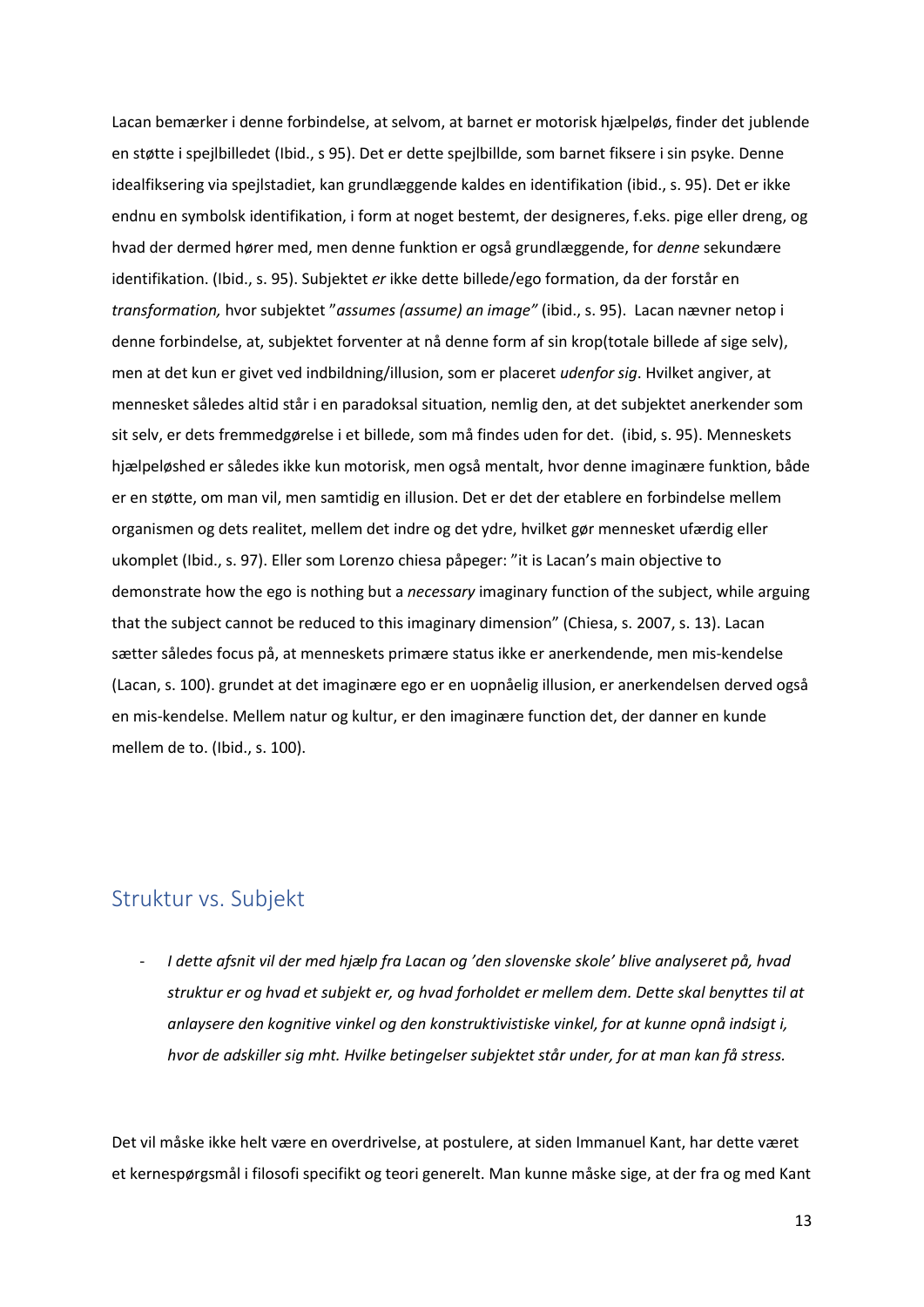skete en transcendental vending, når der tales om subjektet og dets relation til verden. Det er måske en grov forenkling, men Kant – så sat sige - binder det ydre til den menneskelige tænkning, således, at det ydre forstået som fænomener, er betinget af noget andet, nemlig den menneskelige tænkning. Man kunne sige, at det er netop denne tanke, som har fået så meget blæk til at flyde, i forhold til socialkonstruktivistiske teorier bl.a. nogle har taget det til sig, f.eks. socialteorier og psykologiske teorier, og andre har taget det til sig for at forbande sig over det, f.eks. nyrealisme, som kerneeksempel kan man tage Quentin Meillassoux, og hans værk 'After finitude' (2010), hvor han forbander den cirkel vi er havnet i, på grund af Kant, hvor tænkningen nødvendigvis klæber sig til væren – det Meillassoux kalder "correlationism" (Meillassoux, 2012, s. 5).

Men vi må også sige, at dette er slet ikke hele historien om Kant. For, hvis man kun tager i betragtning, at kant transcendentaliserer alt på baggrund af en nødvendige kategoriske koncepter, glemmer man en stor del af kants projekt, nemlig opsporingen af *den rene fornuft*. Kant er en mand der var besat af synteser, og der en del konfigurationer af disse, men vi vil kun beskæftige os med syntesernes syntese. I den 'Den Transcendentale analytik' i hovedværket 'kritik af den rene fornuft' (2015) siger kant:

> Den rene oprindelige uforanderlige bevidsthed vil jeg nu benævne *den transcendentale apperception*. At den nu har gjort sig fortjent til navnet *transcendental* fremgår uden videre af følgende: at sågar den reneste enhed, nemlig de a priori begreber (rum og tid), overhovedet kun er mulig, hvis vi relaterer anskuelserne til denne apperception. Denne apperceptions numeriske enhed ligger altså apriori til grund for alle begreber. " (Kant, 2015, s. 118)

I denne forbindelse, kæder Kant apperceptionens nødvendige enhed, sammen med erkendelsen af enheden i objektet, som ikke kan tænkes empirisk, men at det må antages: "Denne sidstnævnte genstand er vi nu altså ikke mere i stand til at anskue. Den må dermed benævnes den *ikke-empiriske*, *dvs. den transcendentale genstand.* " (Ibid., s. 118) Det samme gør sig gældende, når Kant i anden del af kritikken 'Den trascendentale dilektik', beskriver jeg'et således: "Om dette *jeg* kan vi ikke engang sig, at det er et begreb – det er blot en form for bevidsthed, der må ledsage ethvert begreb. I kraft at dette *jeg* – eller *ham* eller *det* (tingen), der tænker – forestilles nu ikke andet end et *transcendentalt subjekt* for tankerne = X. (Ibid., s. 270).

14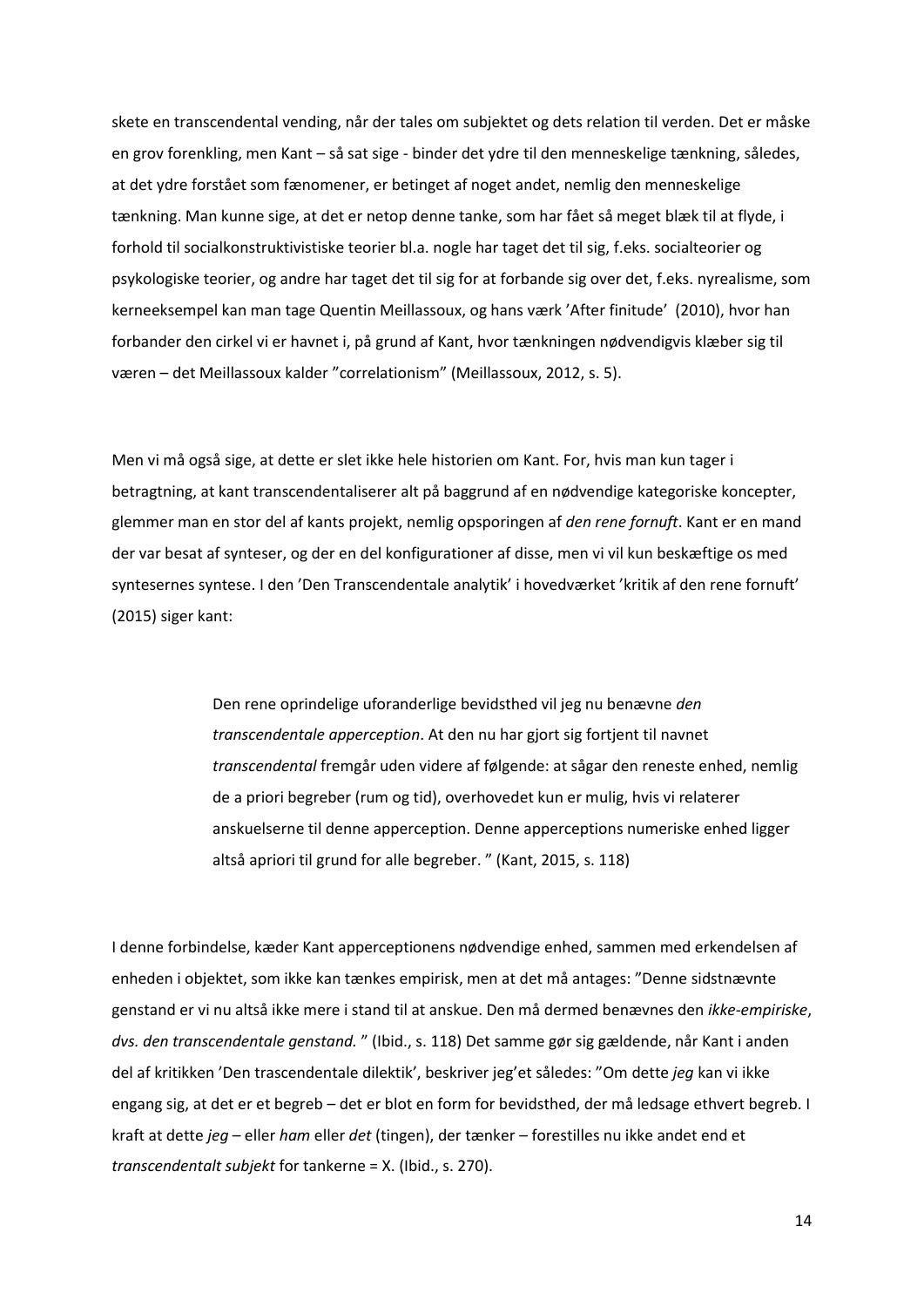Det jeg har fokuseret på ovenfor, er grundlæggende det aspekt af Kant, som nogle vil mene, er hans idé om et subjekt, der er total, en enhed, et fast substratum, og omvendt, det samme gældende for genstandenes genstand. Det er da absolut heller ikke uden grund. Men det jeg vil rette opmærksomhed mod, er at kant hævder, at vi intet *kendskab* kan have til dette subjekt eller objekt – det er en art positiv affirmativ konstatering, af en nødvendig negativitet. Dette subjekt kan ikke tilskrives psykologisk værdi, siger Kant, da det ikke er empirisk og ikke kan beskrives. Det subjekt psykologien taler om, er: "*en slags fysiologi* for den indre sans. Det ville være en fysiologi, der måske nok kunne redegøre for den indre sans' fænomener, men den ville aldrig være i stand til at blotlægge egenskaber af den slags, der ikke hører under erfaringen," (Ibid., s. 271). Det dette subjekt = x, og objektet = x, er det der skal forfølges nærmere, i forhold til de overstående redegjorte teorier.

I forhold til overstående redegjorte teorier, må vi sige, at vi står over for et valg. På den ene side, har vi via den kognitive psykologi, en idé om, at der forudsættes, må kunne fremskaffes eller etableres et sundt ego, der ikke lider af *forvrængninger* – ideen om, at hvis du har mentale forstyrrelser, så er det fordi du *opfatter verden, fænomener og andre mennesker med et forvrænget skemata*. På den anden side har vi umiddelbart en idé om, at vi er underlagt systematiske konstruktioner, som gør verden *forvrænget* og inhuman, og at vi må tilbage til den naturlige mening, som vi har mistet. Der refereres derfor på den ene side til et subjekt, der *ser tingene forkert eller uhensigtsmæssigt,* som de siger, og på den anden side har vi et subjekt, der er blevet *fremmedgjort fra sig selv, på grund af en struktur, der føder fremmedgørelse.* Subjektet er enten syg, fordi det ikke kan se rigtigt, eller så er det sygt, fordi det ser med *fremmede øjne*, gennem en struktur, der *er* fremmede.

Hvis vi skal forsøge at få forståelse for dette dilemma, bliver vi nødt til at tænke subjektet. Som der blev forsøgt indikeret vi redegørelsen for Lacans spejlteori, så er subjektet *ikke* et spejlbillede, der ser sig selv som jublende helhed. Det er en nødvendig illusion, om man så må sige. Der er et subjekt, men det subjekt, går så at sige *tabt* i billedet. Subjektet er det der *ser* sig selv i billedet *udenfor sig*, men subjektet er ikke andet end dette *blik*. Man kunne måske sige, at subjektet er billedet *minus* blikket. Vi skal dog huske på, at der ikke er tale om en *symbolsiering* af subjektet endnu, hvilket gør, at der ikke kan være tale om et *subjekt* i nogen strikt forstand. Børn kan meget vel benytte sprog og juble, når de ser sig selv i spejlet, men: "Language is always-already there for him, but the symbolic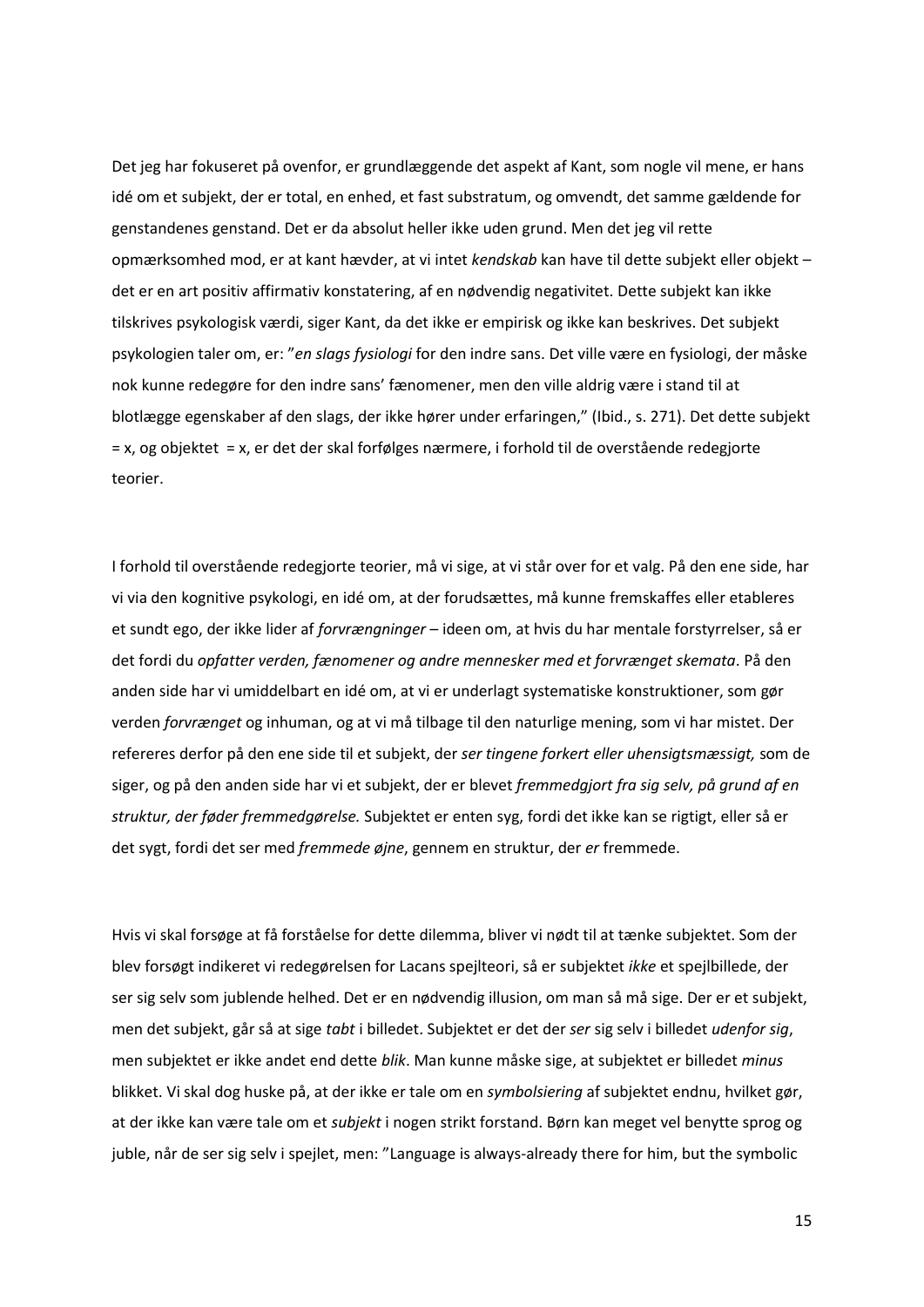relations that structrually accompany it remain utterly enigmatic…(..)… in other words, he may be able actively to enter the Other *qua* language despite his inability to enter the Other *qua* symbolic." (Chiesa, 2007, s. 61 – 62). Ret simpelt forklaret, så refrerere dette citat til, at et barnet *qua*  spejlstadiget, har et fikseret ego, forstået som at barnet ved godt, at det er forskellig fra andre ting og kan snakke/pludre og reagere på dets navn, men det har ingen symbolsk placering i forhold til de andre (eksempelvis familierelationerne). Det ved, så at sige, ikke hvad det er for de andre og hvordan man står i forhold til hinanden eksempelvis mor og far. Det der sker ved den symbolske initiering (det man også har kaldt ødipuskomplekset) er, at barnet *finder sin plads* i det symbolske, og derved finder ud af hvem der er hvem, og hvad er jeg for den anden. Man kunne sige, at barnet får sig et symbolsk mandat, hvorpå der så danne en imaginær idé om, hvem og hvad de er. når barnet initieres i det symbolske, så indgår det også i den social-symbolske dialektik og udveksling, hvor barnet forsøger at finde en imaginær formel/ego, hvori det kan se sig selv, som med spejlbilledet. . Man må forstå det således, at barnet i sin hjælpeløse tilstand, finder sige selv i et billede udenfor sig, som ikke er dets eget, det er ikke subjektet. Når det deltager i den symbolske orden, vil barnet fiksere sit ego i forhold til den symbolske orden, men at det derfor også er fremmedgjort, da dette mandat, og ego ikke *er* subjektet. Ego'et giver svar, så at sige, til det der skal give forklaring til det symbolske, men ingen af dem er subjektet. Subjektet kan siges at være genkendelig, ved altid at være *manglende*. Navnet for denne operation, der initiere barnet i den symbolske orden hedder *kastration.* Kastration sker på baggrund af en symbolsk intervention fra autoriteters side (f.eks. far). Det er ganske enkelt nødvendigt, ifølge Lacan, at der en symbolsk intervention i form af forbud/påbud, for at barnet kan integreres i den symbolske orden. For at danne et ego, må man finde ud af, hvor grænsen går og, dette sker kun på baggrund af nogen som er bærer af symbolsk autoritet. Denne "grænse-sætning", sker på baggrund af det Lacan og Slovenerne kalder fallos, eller 'paternal function". Fallos er antageligt stedet for symbolsk *differentiering* – hvad der tillades og hvad der ikke tillades, hvad man man er og hvad man ikke er etc. det er kun på baggrund af sådan en funktion, at man kan integreres i det symbolske – det at der er en absolut garant:

> "the formation of the ego-ideal, which introduces the subjekt to active participation in the symbolic order…(..)… relies on an imaginary identification with the paternal *gestalt* to be understood as the Ideal ego…(..)… It is only after the emergence of the ego-ideal *qua* symbolic identification that the subject is properly individuated at the level of the imaginary, and his ego consolidated. Thus the ego-ideal corresponds to the way in which I (imaginarily) see others (symbolically) seeing myself: this double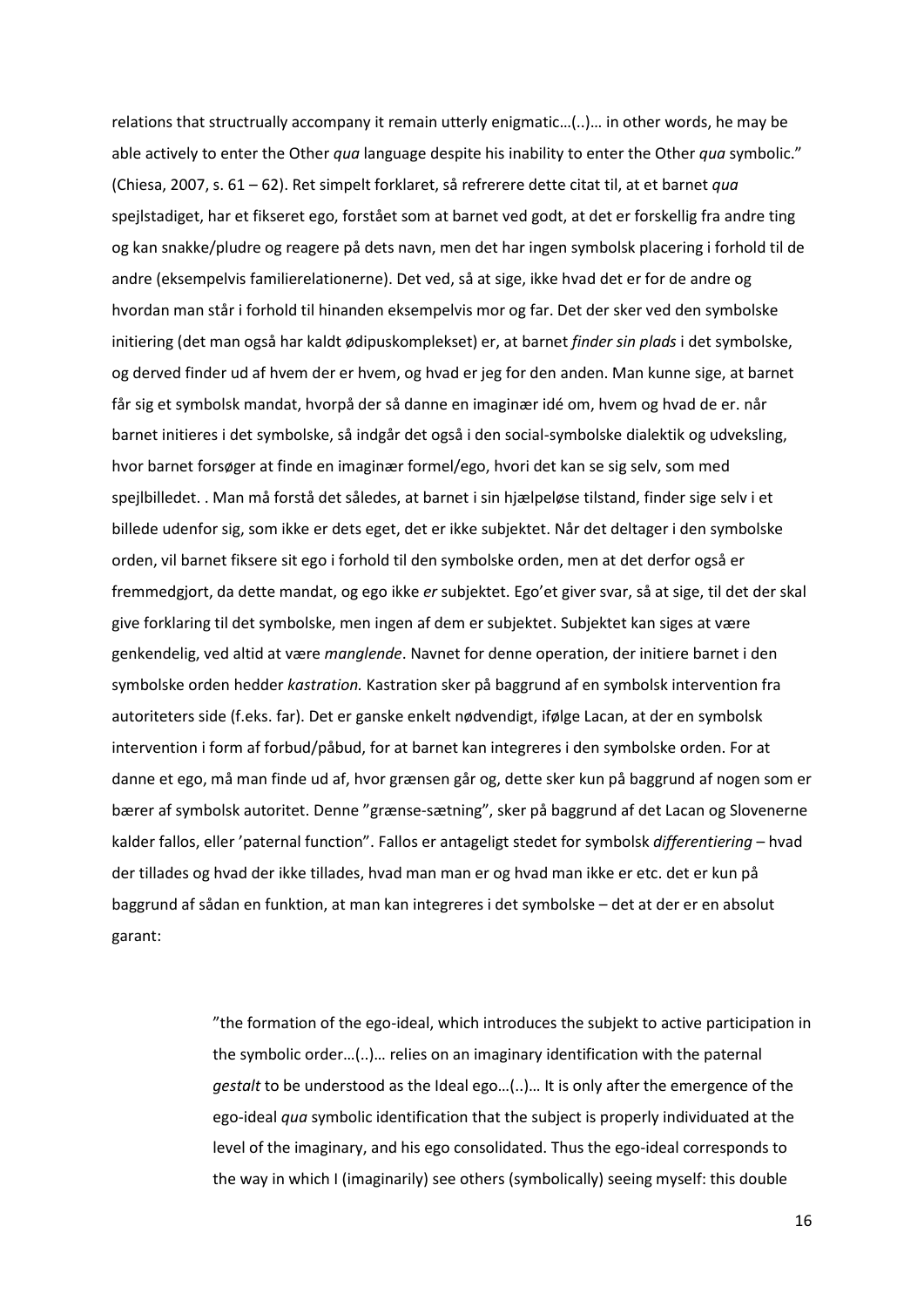reflection provides a symbolic "form" to the way in which I see myself (the ideal ego). (Chiesa, 2007, s. 81).

vi ser her, kastration på baggrund af en symbolsk autoritet – fallos – er nødvendig, for at kunne danne sige et ego, en identifikation i den symbolske orden. Denne symbolske autoritet (ideal-ego) skal altså skelnes fra ego-idealet. Ego-idealet er sådan *jeg ser mig selv* (imaginært), men dette imago, har brug for, at det *ses fra et andet sted*, nemlig den symbolske orden, hvor man er *indskrevet.* Man kunne også sige, den måde jeg ser mig selv, er styret af et *blik*, fra et andet sted, hvor jeg ser tiltalende ud for mig selv (Zizek, 2010, s. 152 – 153). Hvis man eksempelvis kun går i sort (som f.eks. er velkendt i metalkredse, eller gotisk kredse), så afhænger dette ikke af d*em selv*, men *hvorfra de ser sig selv*, *blive set.* Man ville kunne analysere dette træk hos disse, som et forsøg på at drive gæk med den normative kultur (stick it to the man), men egentlig er denne operation et bevis på det modsatte, at de er *dybt afhængige af, hvordan de bliver set i den andens øjne*. Det er en art "showing off", men det kan kun ske på baggrund af, at man rent faktisk må tro, at der *er* sådan en man kan vise sig for.

For at få bedre greb om subjektet og dets relation til den symbolske struktur som sådan, må kigge nærmere på fallos-funktionen. Som allerede nævnt, så er fallos i dens umiddelbare forståelse, grundlæggelsen af den symbolske orden, dens forbud/påbud, differentieringer, det rene og det profane etc. Først og fremmeste kan vi sige, at fallosfunktionen fungerer ligesom det Lacan og Slovenerne kalder *'point-de-caption'*, eller mestersignifianten. (Zizek, 2010, s. 133) Som navnene indikere, er der tale om en form for *fikseringsmagt*, hvorigennem enhver situation (måske endda verdenssituationen) bliver læst og hvor alle andre signifianter bliver læst. F.eks. kan 'Naturen' fungere som et fæstningspunkt for økologismen, der gør alle politiske beslutninger læselige og tilmed gør deler verden hellige (moder natur) og profane (storbyliv). Fallossignifianten er korellativ til mestersignifianten, dog kan man præcist sige, at den *første kastration* – den der gør andre mestersignifianter mulige – er *fallossignifianten*, fordi den er ansvarlig for *kønsopdelingen.* Man er dreng eller pige, før man er kommunist eller libertarianer. Uanfægtet dette, så har det samme funktion, nemlig at *fiksere* ego-idealet i forhold til ideal-egoet. Det vigtigste ved fikseringen eller kastrationen i forhold til subjektivitet, er imidlertidigt den *ikke-viden*, der følger med signifianten selv. Dvs. der følger noget med signifianten som er parasitær på signigiantkæden, der er bundet op på mestersignifianten. Der er så at sige en *mer-værdi* internt i signifianten selv. F.eks. hører man ofte (min egen broder har denne formulering) "rigtige mænd er håndværkere". Erhvervet/signifianten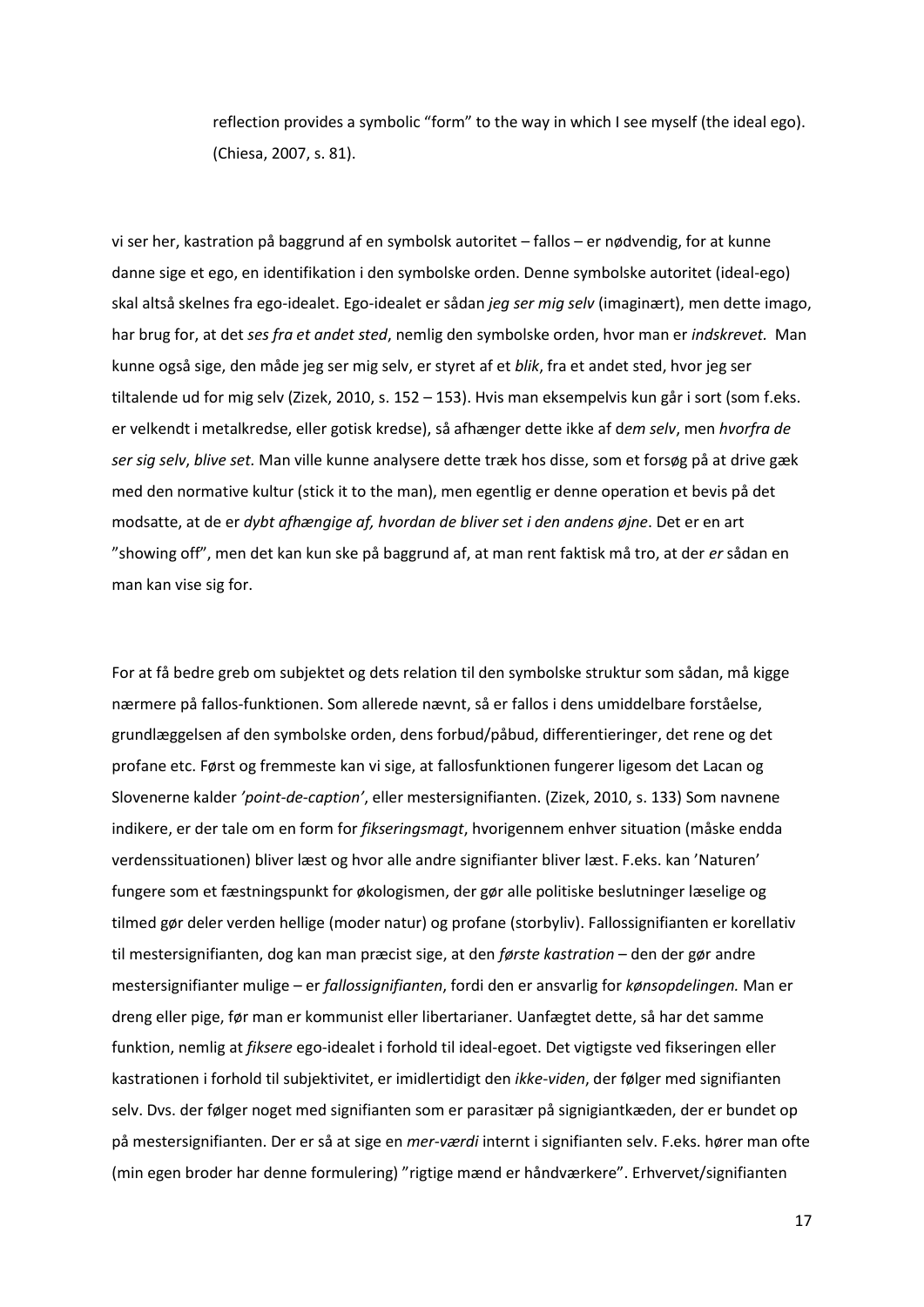'håndværker' må have et supplement 'mand', for at den fungere optimalt, eller rettere, for at det giver mening(s)-nydelse til subjektets kobling til signifianten 'håndværker'. Det er det Zizek mener, når han skriver: "castration has to be sustained by a non-castrated remainder, a fully realized castration cancels itself. " (Zizek, 2006, s. 123). ' mand' er i dette eksempel *manglens* markør, men samtidige er det den fallocentriske markør, den der *bestemmer*, hvordan 'håndværker' skal læses: " I selve sin positive er fallossen 'kastrationens' signifiant – altså sin egen mangels signifiant…(..)… Med fallossen antager tabet som sådan positiv eksistens." (Zizek, 2010, s. 207). Denne signifiant er splittet mellem signifianten 'mand' som form, og indhold 'håndværk', men den er også komplet ude af stand til at redegøre for sig selv, *uden henvisning* til andre signifianter, *men eksistensen af 'manden'* må alligevel formodes. Dvs. den er i grunden en selvreferentiel, men ikke uden *effekt*. Man kunne sige med Alenka Zupancic, at den har samme funktion, som Kants kategoriske imperativ:

> Kant recognizes in the ethical, and which he links to the notion of 'form'. What exactly is this surplus that the ethical introduces in relation to the legal? 'in conformity with duty' (the legal) 'in conformity with duty, *and* only because of duty' (Zupancic, 2000, s. 16)

Her kunne vi benytte håndværkereksemplet igen. Håndværker ville her stå for 'det legale' – forskrifter, konkrete eksempler, objekter og handlinger, men det må suppleres med en tom form 'mand'. Man kunne sige, at med Kant ville et kategoriske imperativ for sådan en håndværker være: "handl således, at den eneste autoritet du i dit håndværk skal lyttes efter og være i overensstemmelse med, er det der giver håndværkets lov som sådan en lovmæssig status", dvs. handl som en mand. Der er ikke umiddelbart noget, der har forandret sig i indholdet, arbejdet er stadig det samme, men alligevel forandre alt sig. Apropos "lytte", så er det hos Kant, man finder et ultimativt eksempel på, at stemmen overstiger det sagte, ifølge Mladen Dolar: "Fornuften selv er begavet med en guddommelig stemme – eller falder sammen med den…(..)… Fornuftens stemme er blot påbuddet om at underlægge sig fornuften" (Dolar, 2019, s. 129 – 130). Den selvreferentielle operation, er altså på ingen måde virkningsløs, tværtimod. Den producere en ekstra værdi, en slags 'mer-værdi' eller det 'Den slovenske skole' og Lacan ville kalde 'surplus-enjoyment'.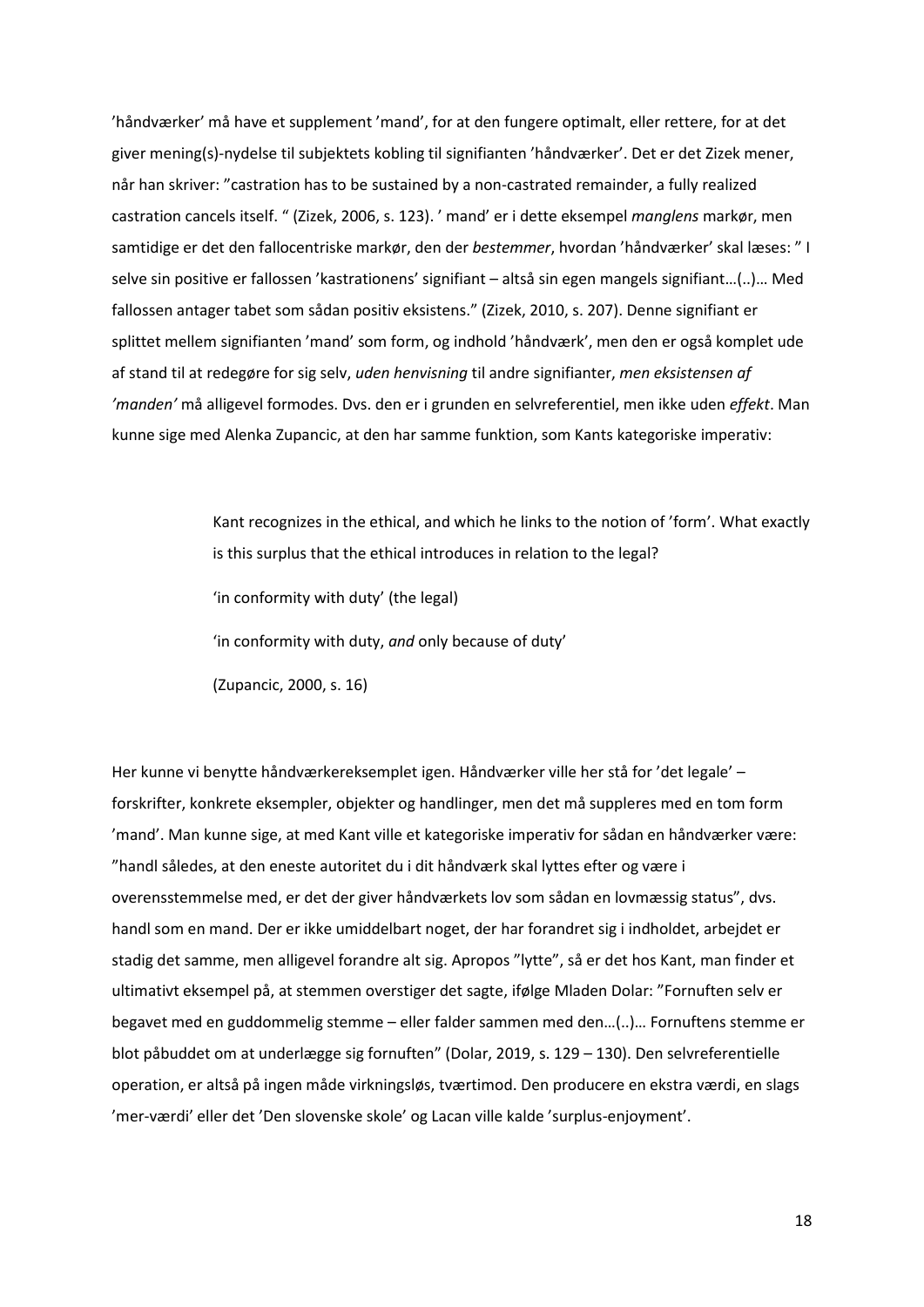I eksemplet ovenfor, står signifianten 'mand' netop for denne ekstra-værdi. Problemet med at redegøre for denne ultimative effekt, ser man, hvis man netop spørger sådan en person, om hvad håndværker betyder, så ville svaret referere til 'mand', men spørger man så, hvad 'mand' betyder, så har vi balladen, enten i form af en ignorering af spørgsmålet, eller måske svares der tilbage med aggressioner. Det samme når børn bliver ved med at spørge "hvorfor", til sidst må man klare sig med at sige "fordi jeg siger det" – der er ingen øvre garant man her kan henvis til, kun sin egen udtalelse, men denne er ikke derfor "neutral", tværtimod. Det samme gælder det kantianske imperativ. Man kunne forstille sig, at kommentatorer på dette imperativ, ville beklage sige over, at det er *tomt* og uden indhold og at det derfor ingen *nytte* har, men det er *netop fordi det er tomt, at det har den største nytte*.

Men dette er ikke hele historien, hvis vi skal indfange subjektet. For at komme rundt om subjektet på en anden måde, kan vi spørge, hvordan subjektet bliver *subjektiviseret* i form af bestemte signifianter. Her kan vi måske benytte Luis Althussers forståelse af subjektet, til en videre analyse. Althusser beskriver, hvordan Ideologi rekruterer folk ind I ideologi, via det han kalder *interpellation*. Han skriver, at ideologi:

> 'transforms' the individuals into subjects (it transforms them all) by that very precise operation which I have called interpellation or hailing…(..)… the hail rings out: 'Hey, you there!' One individual (nine times out of ten it is the right one) turns round, believing/suspecting/knowing that it is for him, i.e. recognizing that 'it really is he' who is meant by the hailing. But in reality these things happen without any succession. The existence of ideology and the hailing or interpellation of individuals as subjects are one and the same thing. I might add: what thus seems to take place outside ideology (to be precise, in the street), in reality takes place in ideology.

(Althusser, 1970, s. 40 – 41)

Det vigtigste her er, at spørge til, om det virkelig er tilfældet, at ved at respondere på et *kald,* nødvendigvis betyder, at man *allerede* er subjektiveret til en ideologi? Næsten alle ville kunne nikke gendkendende til, at man går på gaden og pludselig er der en der råber 'hallo', 'hey', 'halløj' etc. meget spontant reagere man på sådan kald, men er vi dermed hidkaldt til noget *bestemt*?. Der synes at være et skridt mellem *kaldet* og *indholdet* af kaldet. Det der sigtes imod her er, at der er *kaldet* og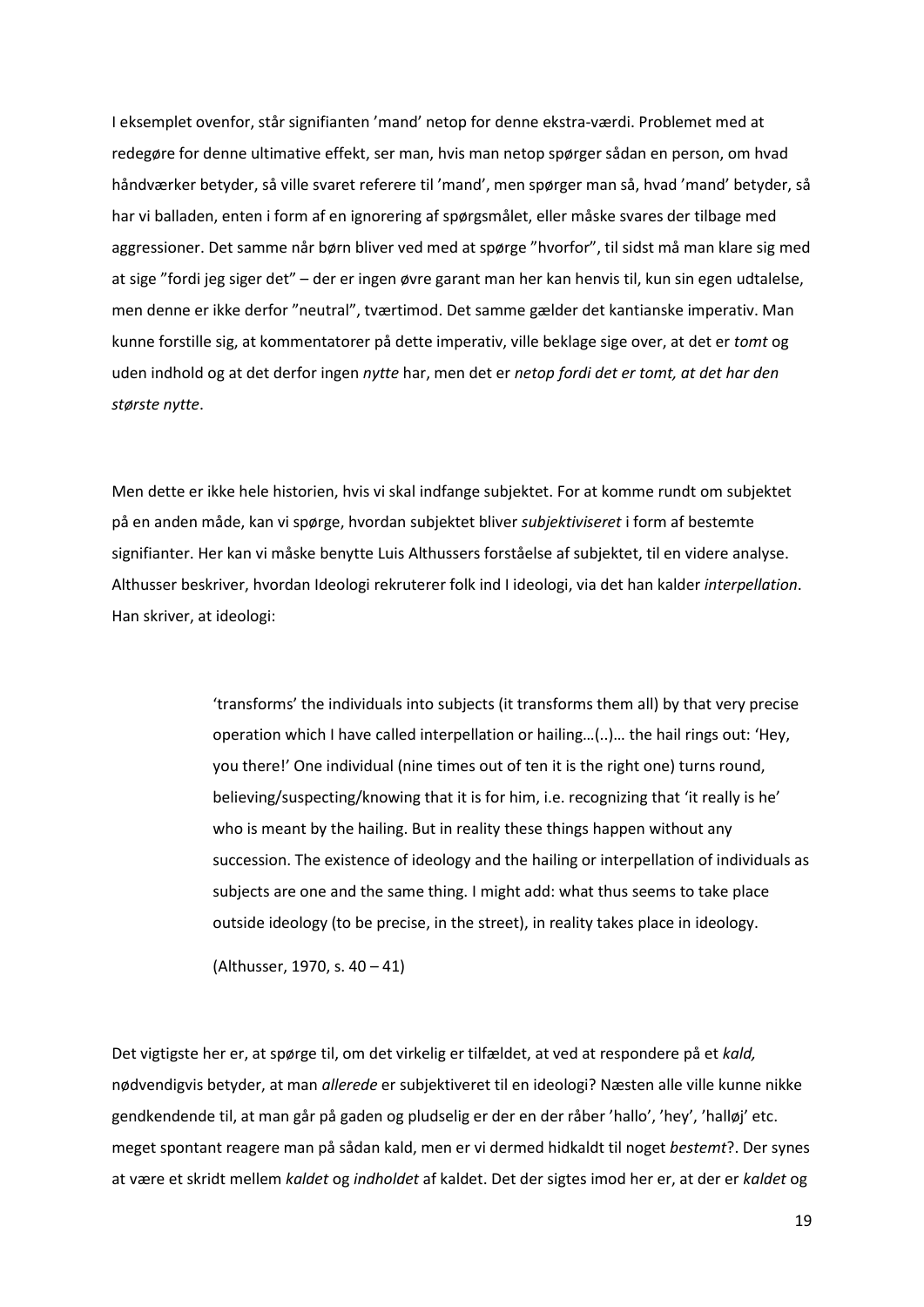så er der *viden*. Er det ikke præcist sådan, at når nogle kalder på en, eller bare kalder, så er der altid en åbning, et øjeblik hvor man tænker: "*hvad vil du mig?"*, eller "*hvad har jeg gjort"* eller lignende? Dvs. at det er meget muligt, at kaldet/interpellationen er nødvendig for ideologisering, men kaldet er ikke gennemskueligt umiddelbart, man kan allerede føle sig udsat og skyldig, selv hvis man er sikker på, at man er uskyldig. F.eks. kan man sidde i bil, og politiet kører bag en, så kan det afgive svar som: "hvad laver de her, vi har jo ikke gjort noget?". Man kunne sige, at fornemmelsen af en udefinerbar *skyld* kommer før forsikringen om *uskylden*. Angående at lytte og adlyde skriver Dolar: "At lytte er "altid-allerede" en form for lydighed: Så snart man lytter, er man allerede begyndt at adlyde." (Dolar, 2019, s. 110). I tråd med Althusser, så er det at respondere, at lytte til interpellationen en form for eftergivenhed, men igen, denne lytten er umiddelbart ikke fyldt med svar, tværtimod – det er netop denne uigennemtrængelighed, der er *ideologiens kraft.* Det er det der på den ene side er, der er limen i ideololgier/identifikationer f.eks. signifianten Danmark i DF's ideologiske univers, er *svaret* på alle løsninger, men kun fordi, at der hos dem er *mere i Danmark end bare Danmark*. Det der er mere i Danmark end Danmark, er umiddelbart ikke til at sætte fingeren på. Dette *ubeskrivelige* sted ved enhver form for ideologi, er dog ikke kun sted for en ideologisk fæstnelse (caption/fiksering), det er også samtidig stedet for et grundlæggende spørgsmål, rettet mod dette sted – *Che vuoi?*:

> Det spørgsmålstegn, der rejser sig over 'fæstnelse'- kurven, vidner således om en vedholdende spalte mellem udsagn og budskab: På udsagnets niveau siger du sådan og sådan, men hvad vil du sige med det?...(..)… Du kræver noget af mig, men hvad er det egentligt, du vil? (Zizek, 2010, s. 160)

Man kunne sige, at dette spørgsmål dukker op, både med hensyn til ikke at have noget *indhold til kaldet*, men også hvor *kaldet ikke helt kan gennemskues i indholdet.* Alt i alt, må det siges, at det netop et dette e*kstra* til identifikationen/ideologiens eksplicitte tekst, der gør enhver komplet lukning af en ideologi/identifikation umulig, men igen det er også det, der gør en ideologi mulig. det er et "hul" i enhver ideologi, enhver personlighed, om man vil. Det er en blindgyde for enhver symbolsk "struktur". Det er netop til denne blindgyde, at en identifikation/ideologi er *svaret.*:

> The ideological identification by means of which I assume a symbolic mandate and recognize myself as the subject of power takes place only as an *answer* to this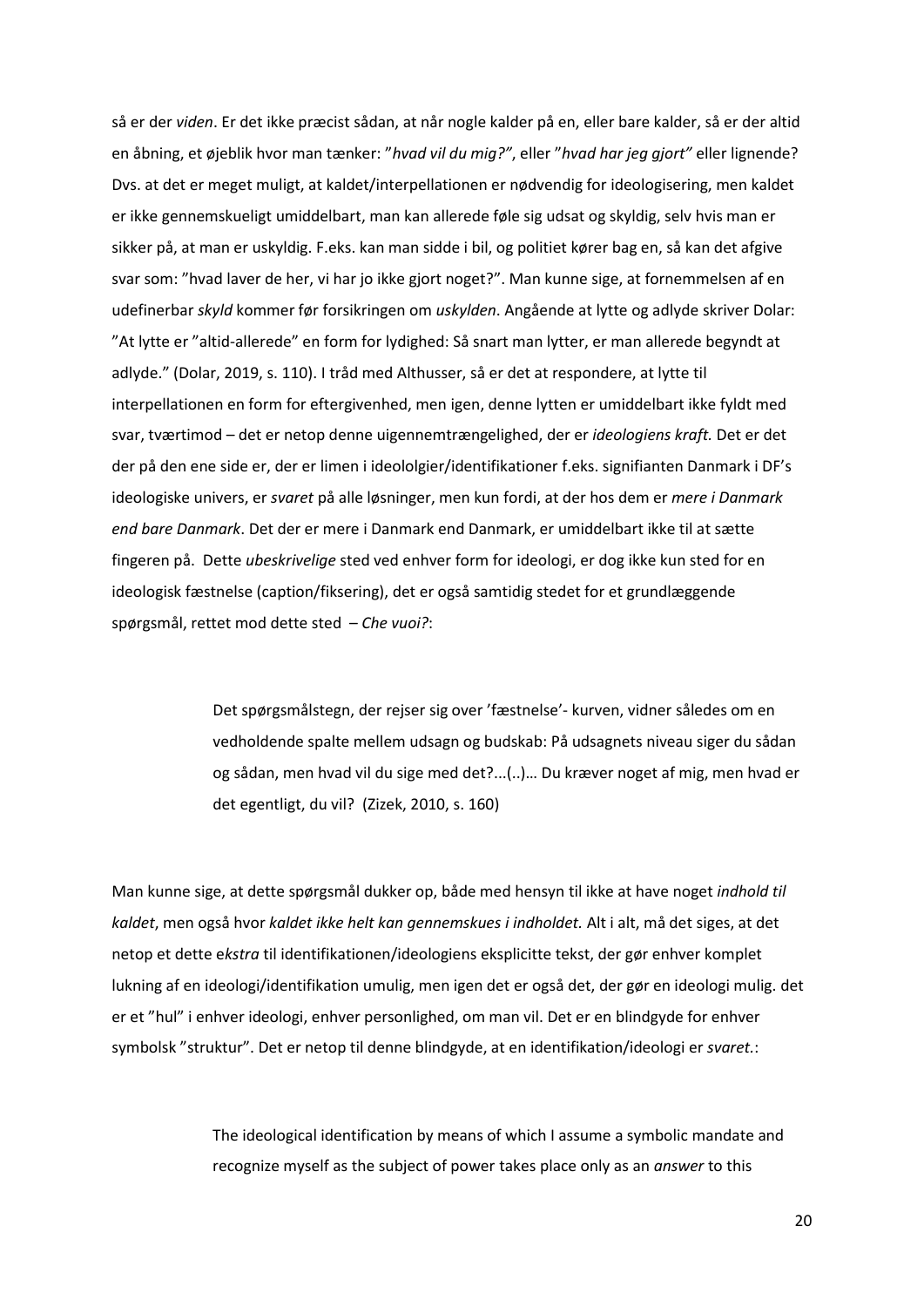impasse…(..)… the ideological recognition in the call of the Other is the act of identification, of identifying oneself as the subject of the public law, of assuming one´s place in the symbolic order; whereas the abstract, indeterminate 'guilt' confronts the subject with an impenetrable call that precisely prevents identification, recognition of one's symbolic mandate. (Zizek, 1994, s. 61)

Subjektet er således *ikke* det determinerende indhold, f.eks. beskrivelser, egenskaber, karaktertræk, det som ofte betegnes som "personlighed", men det X der kommer *oven på, som ikke rigtigt kan designeres og hvor viden mangler*. Uanset om man ved, at man ikke rigtig ved det, eller om man referer til 'mand', 'kvinde', 'Danmark' etc. som det sidste stop, så er denne viden i sidste ende også baseret på en *ikke-viden*. "spørg mig ikke, sådan er det bare". Der er således en form for plus-minus konstellation i forholdet mellem subjektet og den Anden og subjektet og sig selv. Den Anden er her begrebet for den symbolske orden, forstået som en forstilt *enhed/sum*, af alle signifianter bundet i en helhed, et væld af signifianter som er Lacan kalder 'the field of the big Other, hvor: "the battery of signifiers" (Lacan, 1969, s. I3 – I4). Dette felt af signifinater, bliver som sagt bundet sammen af en signifiant over alle signifianter, der konstituere, eller samler alle de andre til en helhed. Denne signifiant kan indikere en *exces* over indholdet (som f.eks. med håndværkereksemplet), eller denne kan komme til at mangle. Vi har altså at gøre med et subjekt, som har et excessivt eller manglende forhold til den Anden, eller til sig selv – en viden der kan *blive væk*, eller som *over-repræsenteret.* Subjektet er korrelativ til denne over-repræsentation eller mangel, men det er også det der forholder sig til denne mangel eller exces. Det er også relateret til det Lacan adskiller som værende subjektet af det sagte og subjektet for udtalelsen: "We can try to begin here with the stictly linguistic definition of *I* as signifer, where it is nothing but a shifter or indicative that, qua grammatical subject of the statement, designates the subject insofar as he Is currently speaking. That is to say, it designates the enunciating subject, but its does not signify him. "(Lacan, 2006, s. 677). Ganske simpelt, så er der ingen significant for udtalelsens subjekt, det er en signifiant alle benytter sig af, når de taler. Der er ingen der tilhører "jeg", alle kan benytte sig af den, men den siger intet om, hvem eller hvad der taler. Det er nok det, der er genstand for irritation, når folk taler i tredje person f.eks. i stedet for at sige "hold lige mund, jeg taler lige", så siger jeg "hold lige mund, Dennis taler lige". Det utålelige og endda komiske ved dette er, at man således *evakuerer sig selv* og placere sig selv et *andet sted*, hvor man eleverer sig selv til den Store Andens niveau (den symbolske højere orden), til et sted, hvor jeg ikke kan røres, men hvor jeg samtidig er indskrevet med størst sikkerhed og er lokaliserbar via navn og autoritet. Men ligeså interessant er det den anden vej rundt, nemlig det anti – reduktionelle, det aldrig at være fanget i et navn eller en beskrivelse. Denne operation er en langt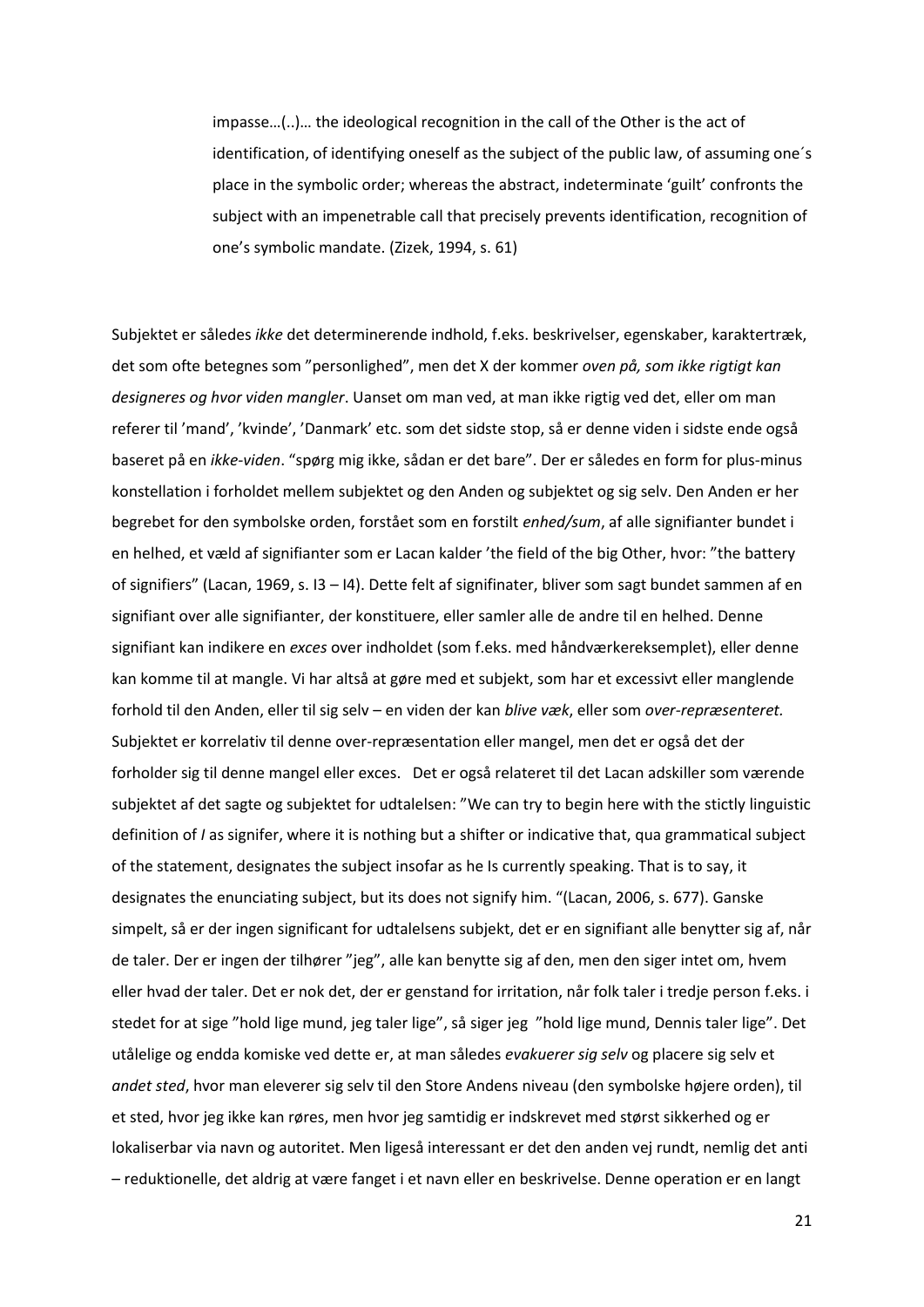mere udbredt og accepteret *evakuering*. Her er drejer det sig om, aldrig at blive fanget i sin egen udtalelse, eller fanget i den Andens udtalelse om *mig*. F.eks. var der et par artikler fra 2019, angående en diskussion omhandlende opfattelsen af den pædagogiske kvalitet og normering i daginstitutionerne, at forældrene havde svaret i en undersøgelse, at de var tilfredse med tingenes tilstand, men hvor pædagogerne ikke var tilfredse. Den første artikel hed: "hvorfor maler pædagogerne fanden på væggen, når børnene og forældrene er så glade" (Burhøj, 2019, Berlingske), som pegede netop på denne undersøgelse. Den anden artikel kom lidt over en uge senere, hvori det blev gjort klart, at de (forældrene) ikke ville stå inden for denne præmis: "Vi køber ikke den præmis. Forældrene er en aktiv part, der ikke kan reduceres til en Rambøll-undersøgelse" (Gomez & Kyndesgaard, 2019, Berlingske). Artikeloverskriften hed da også "Vi forældre vil ikke reduceres til en tilfredshedsundersøgelse, tak". Uden at bevæge os ud i nogle interessante aspekter af disse artikler, så kan vi tydeligt se, at selv hvis man har afgivet et svar på, at man "er tilfreds", så vil man ikke "tages for til indtægt for denne udtalelse", da man ikke vil/kan reduceres til dette. Pointen er således, at dette er *evakuering*, der er kendetegnet på subjektet. Det er altid et andet sted, et sted som ikke kan indfanges, et sted som ikke kan udtales, og som *aldrig bliver tilfreds*. Det samme kan siges at gøre sig gældende i debatter angående *reduceringen* af mennesket til materialsme/fysikalisme. Enten er sindet *ikke andet* biologi/hjerne/materie, som må kæmpe mod enhver dualisme, som F.eks. Daniel Dennets bevidsthedsteori, som tager udgangspunkt i, at bevidsthed har en "biologisk base" (Dennet, 1992, s. 24), og at hans projekt går ud på, at: "I adopt the apparent dogmatic rule that dualism is to be avioded *at all cost*" (Ibid., s. 37). Eller også har vi en anti-reduktionistisk tilgang til spørgsmålet om menneskets "mystiske bevidsthed", hvor menneskets unikke oplevelser ikke kan reduceres til flad "afsublimeret" materie. Her optræder ofte argumenter, som pointere, at bevidstheden ikke e*r* hjernen, men *har* hjerne, som et medfølgende organ: "To have a brain, on the other hand, is to have a certain kind of bodily organ or part…(..)… consciousness is not something the brain achieves on its own..(..)… I deny in short, that you are your brain…(..)… To have a mind, though, requires more than a brain. Brains don't have minds; people (and other animals) do." (Noë, 2009, s. 10). Der skal ikke her gøres en større undersøgelse ud af, hvad bevidsthed er osv. Det, der er fokus her er, at ved den reduktionistiske tilgang har man et enhedsprincip, som må holde tvetydigheder, fordoblinger og mangler på afstand for enhver pris, og ved den anti-reduktionistiske tilgang, gælder det om, at forvarer et velkendt slogan "you cannot redue me to it" – som slår på menneskets *unikke* status, som *ikke bare er biologi*, det er noget *mere*. Hos reduktionisterne er *det selve reduktionen, der genererer en mer-værdi* – reduktionen og afmystificeringen er ikke et "tab" for dem, især ikke for Dennet: "When we understand consciousness – when there is no more mystery – consciousness will be different, but there will still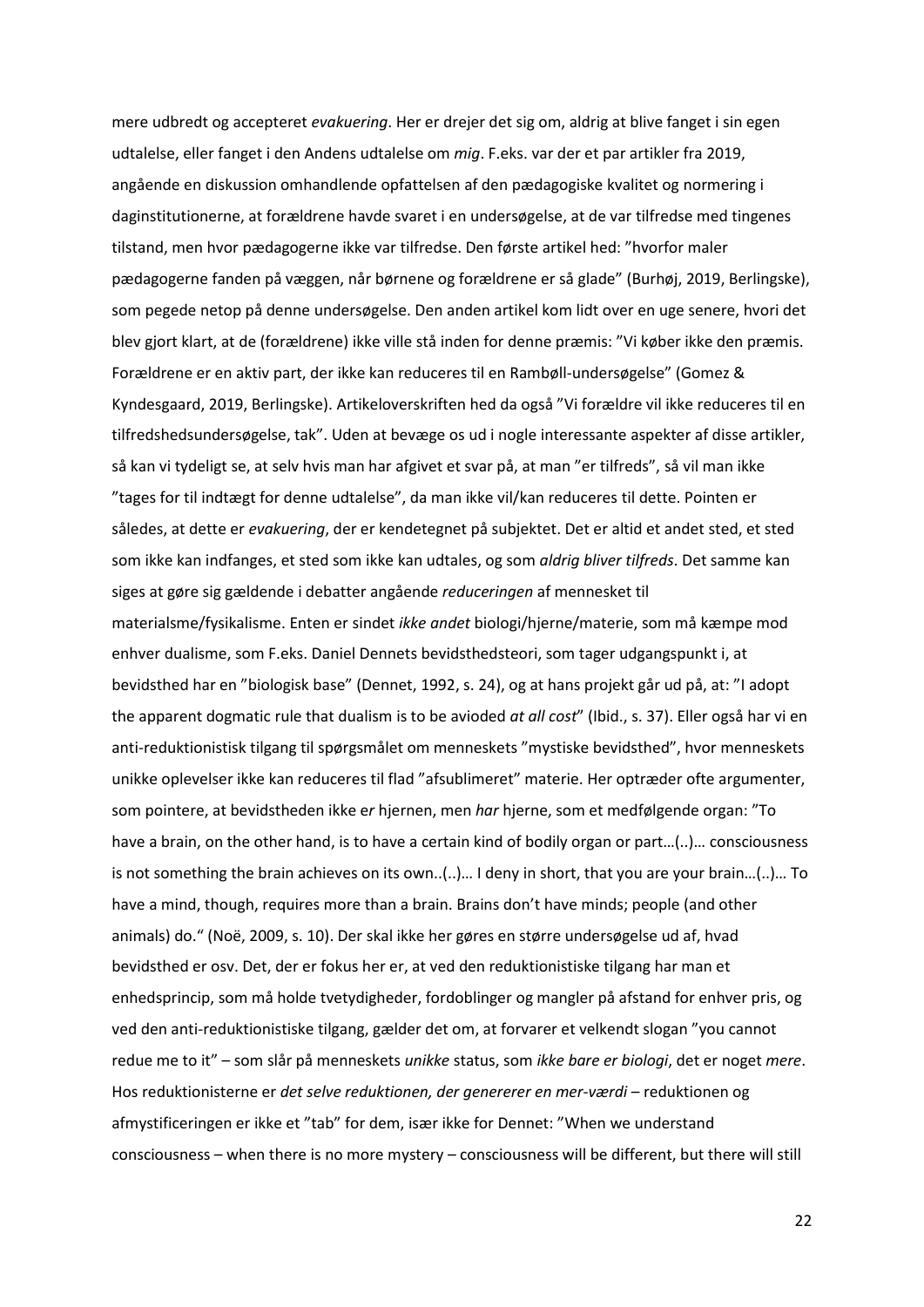be beauty, and more room than ever for awe. " (Dennet, 1992, s. 25). Ikke nok med, at mysteriet om bevidstheden forsvinder, det giver netop adgang til endnu mere skønhed og plads til ærefrygt/respektindgydelse (hvilket minder utrolig meget om kants sublimering af moralloven) – mere *nydelse*.

Pointen er her, at illustrere, at subjektet er det x, der producere mer-værdi, forskydelser, og mangler i enhver gældende struktur. Det er netop dette *ekstra*, der vidner om en indikation om, at subjektet er "tilstede", enten som manglende eller, som overrepræsenteret. Som der blev nævnt tidligere, så er egoet ikke subjektet, subjektet er det der er udtrykkes i egoet *mere* end egoet (superego), eller det der er i egoet mindre end egoet, manglen. En sidste illustration via Kirkegaard, ville kunne hjælpe med at negle denne pointe fast:

> Naar saaledes den Herskesyge, hvis løsen er "enten Cæsar eller slet intet", ikke bliver cæsar, saa fortvivler han derover. Men dette betyder noget Andet; at han, just fordi han ikke blev Cæsar, nu ikke kan udholde at være sig selv…(..)… Dette selv, der, hvis det blev Cæsar, havde været ham al hans lyst, i en anden Forstand foriøvrigt lige saa fortvivlet, dette selv er ham nu det utaaleligste af Alt. (Kierkegaard, 2011, s. 22)

Man kunne læse denne, som en gentagelse over det fermøse: "Gift Dig, Du vil fortryde det; gift dig ikke, Du vil også fortryde det" (Kierkegaard, sks.dk). Det der skal drages frem her er, at subjektet er konstituitivt *utilpasset.* Det søger mod det den absolutte *enhed*, enten i sammensmeltningen mellem subjekt, ego og mandat (Cæsar), eller en harmonisk sammensmeltet enhed i ægteskabet. Denne idé om handlende det komplette/enheden etc. er ikke andet end en fantasi, en fantasi vel at mærket, som subjektet selv modsætter sig i sin fuldførelse – subjektet stritter imod, kan aldrig tilfredsstilles, selv hvis man agerer "som om" man tror på det. Subjektet er en art "too much – too little". Det man ikke ved af, er præcis dette: at man saboterer, sine egne drømme. Subjektets udsigelse har kun adgang gennem subjektets udsagte (Den store Anden), men subjektet er ikke denne Anden, subjektet er *manglen i den Anden* (Den sociosymbolske tekst/orden).

Mladen Dolar skriver på et tidspunkt, at Lacans spejlstadie teori, kunne formuleres som et valg "*either the mirror phase or the cogito*" (Dolar, 1998, s.) Enten er du for det filosofiske tænkende jeg,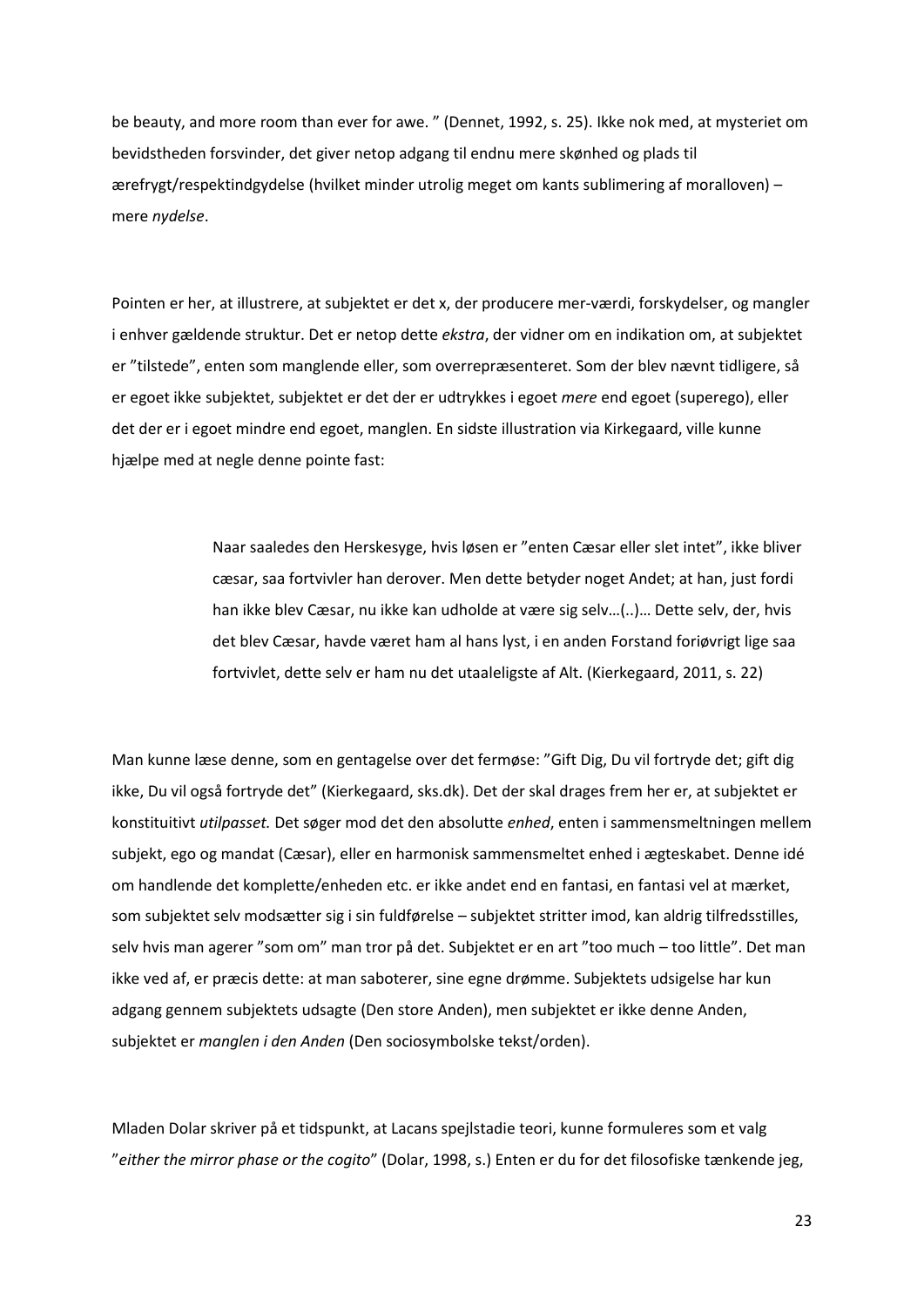eller også er du for nødvendigheden af, at du er fanget i en ego-formation, uden for dig. Det komiske ved dette eksempel er, at det skal illustrere et *umuligt valg* – tænk eller fremmedgør dig! der er ikke noget cogito uden fremmedgørelsen, men det er dermed ikke det samme som at sige, at det er det *samme*. Du er *allerede* fremmedgjort, i det at tænke, at d*et oprindelige er gået en tabt*, at subjektet er manglende, eller uigennemtrængeligt for en selv. Man må først indlemmes i det symbolske før, at der i grunden er tale om et subjekt. Det betyder også, at subjektet ikke *kun* er er *mangel*, *negativitet* eller *mer-værdi*, det er grundlæggende *splittet* – splittet mellem subjektets rene negativitet, og en minimal form for symbolske *forankring,* som danner en *egoformation*, som holder Den store Andens *blik* på behørig afstand.

> Det Lacaninanske subjekt er delt, gennemstreget, identisk med en mangel. Den mest radikale dimension af den Lacanianske teori ligger imidlertid ikke i denne indsigt, men i opdagelsen af, at den store Anden, den symbolske orden i sig selv, også er *barré*, gennemstreget af en fundamental umulighed struktureret omkring en umulig/traumatisk kerne, om en central mangel …(..)… Det er altså lige netop denne mangel hos den Anden, der sætter subjektet i stand til at opnå en slags affremmedgørelse i den Anden. (Zizek, 2010, s. 172)

Subjektet er således splitte mellem manglen som subjektet er, og den symbolske orden. Det er måske derfor ikke *nok*, at designere subjektet, som noget der er forholdsvis sjælden – subjektet af sandheder, som man er "kaldet til", og som giver subjektet sin *udødelige* status, som Alain Badiou har tendens til at gøre (Badiou, 2012, s. 40). Måske man bedre kunne sige som Zupancic: "*Not only are we not infinite, we are not even finite"* (Zupancic, 2008a, s. 53). Man kan læse dette som en variation over menneskets materielle eksistens og dets symbolske eksistens, hvor det materielle/biologiske er *mærket* med en mangel, som det har til fælles med det symbolske. Der er et hul/en mangel I det materielle og det symbolske – dette har de tilfælles. I forhold til det infinitte, som ofte I historien er blevet kaldt, sjæl, ånd, gud etc. skal rigtig nok kædes til et *hul/ikkeviden/mangel*, som er subjektet, men derfra kan vi ikke slutte til dets *væren infinit* – det er netop kendetegnet, at det *er en ikke-væren,* eller mere præcist, *en mangel på væren*. Som nævnt tidligere, så er subjektet genkendeligt I det *excessive* og det *fraværende* – subjektet hos Badiou, eksempelvis, har ofte status af en excessiv insisteren et imperativ, som ikke tåler at blive forrådt: "A crisis of fidelity i always what puts to the test, following the collapse of an image, the sole maxim of concistency (and thus of ethics): 'Keep going!' keep going even when you have lost the thread, when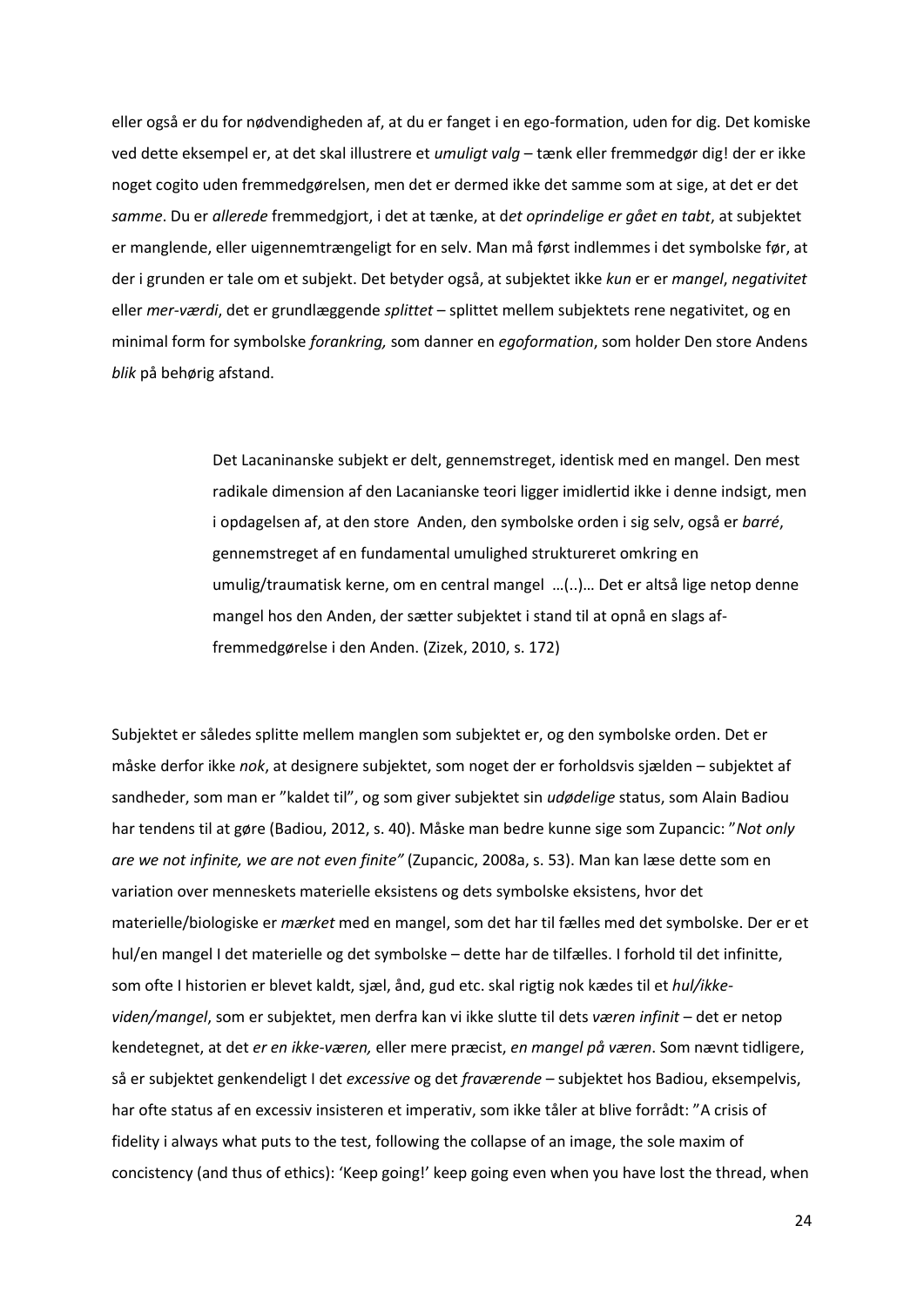you no longer feel 'caught up' in the process" (Badiou, 2012, s. 78 – 79). Det skal ikke her fornægtes, at dette selvfølglig er en del af det at blive subjekt, men at denne formation nedprioritere *subjektet som splittet og mangel.*

Pointen er at illustrer det slovernerne og Lacan kalder *kastration*. Kort fortalt, så er kastration det at indgå i en symbolsk orden, på betingelse af, at man afgiver fuld subjektiv frihed. Det et hypotetisk tvunget valg. Det er ikke et valg man så at sige får, det er kun noget man kan forstille sig retrospektivt. Dvs. man er *afskåret* fra *noget* ved indgangen til denne orden. Dette noget *er* på sin vis subjektet. Det er ikke noget bestemt, andet en end en mangel, en mangel på fuldstændighed, det er indikationen af ufuldstændighed, et mystisk manglende X. Det at blive et talende menneske i en symbolsk orden, indebærer, at noget bliver sorteret fra, noget der ikke kan erkendes. Man kunne også sige, at erkendelsen *af subjektet selv*, er *manglende.*

Apropos imperativ, tilbage til Kant. For et det ikke sådan man må forstå kants skelen mellem fænomenale empiriske beskrivelser af subjektet, kontra subjektet tout court? Hos Kant kan man med god grund sig, at subjektet både kan opfattes som en *enhed,* det *ubetingede* bag det betingede, men Kant siger også, som nævnt, at vi ganske enkelt ikke kan sige noget/vide noget om dette subjekt, at viden om den ubetinget mulighedsbetingelse er *manglende* – at grundenes grund forbliver uigennemtrængelig for os. Adrian Johnston påpeger, at kritikken rettet mod Kant, angående hvad hans kritikkere anser, som det totale, monistiske og absolutte subjekt hos Kant, er falsk:

> Kant's entire point is that self-consciousness is, if one can put it this way, unable to catch its own tail. Reason leads one to necessarily conceive of oneself as a permanent, enduring ipseity; the constant inhering of the quality of "mineness" to all acts of consciousness foists a "necessary illusion" of subject-as-substance on consciousness…(..)… The pure "I think" is impossible to encounter or "know" except through the mediation "I think x". In a sense, for Kant, pure thinking being is an unknowable blind spot, something analogous the *ding an sich*. (Johnston, 2005, s. 84)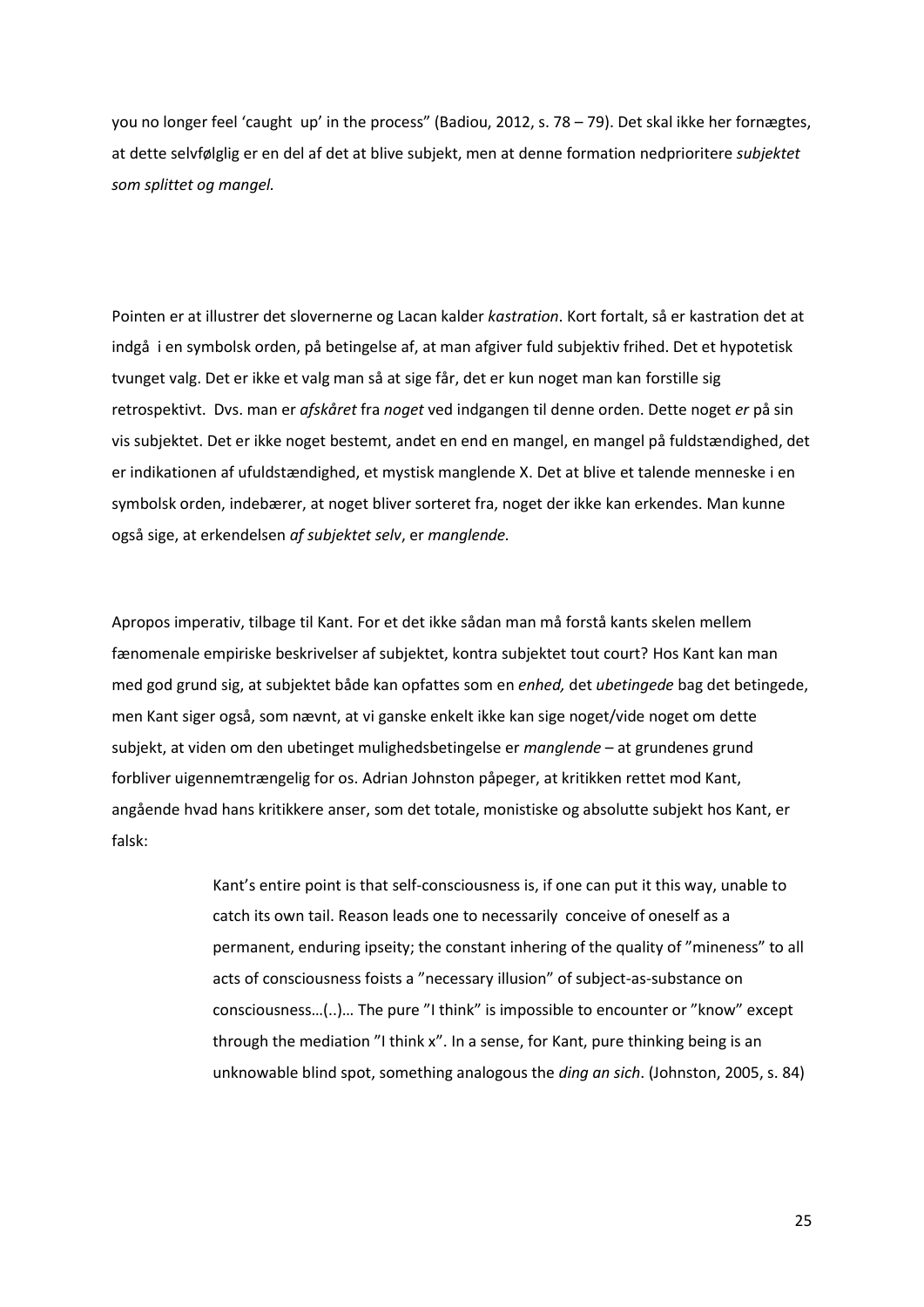Vi har således et subjekt, som ikke kan redegøres for, som ikke kan kendes i-sig-selv, men kun kan tales om gennem det symbolske via empiriske egenskaber eller symbolske karakteristika. Der en mangel på komplet gennemskuelighed, som præger subjektet. Her kan man enten "illusorisk" tro på en enhed, der *må være der*, eller acceptere, at svaret på hvad subjektet er, er fraværende. Ifølge overstående, må vi konstatere, at: "*there is no process, and no structure, without a subject.*" (Dolar, 1998, s. 13)

#### <span id="page-27-0"></span>Subjektet er objekt – Den ydre og det indre

- *I dette afsnit vil der blive analyseret på, hvad forholdet er mellem subjekt og objekt i forhold til overstående. Dette skal være med til at udvikle en bedre forståelse for subjektets mulighedsbetingelse for at få stress, og udvikle en bedre forståelse for forholdet mellem subjekt, struktur, verden og objekt, der skal tackle den kognitive forståelse og den konstruktivistiske forståelse af menneske og stress i de efterfølgende afsnit.* 

I det overstående citat i forrige afsnit så vi, at Adrian Johnston påpeger at Kant drager er parallel mellem subjektet som et ukendt X, men også verden *an sich*, som et ukendt X. Det er det klassiske kantianske skel mellem fænomenal verden og subjekt, kontra noumenal verden og subjekt – men hvordan hænger de egentlig sammen? Når Zizek påpeger, at subjektets årsag er objektet (Zizek, 1994, s. 32 – 33), hvad indebærer dette og hvilken forståelse af stress afstedkommer af denne formulering?

Som der blev nævnt tidligere i forhold til *kastration,* så indebærer dette, at subjektet via subjektiveringen får en plads i det symbolske, men *mister* adgang til sin egen forudsætning – man mister total transparant selvindsigt. Men subjektet mister *også*/*derfor*, absolut adgang til "verden" som værende transparant – verden i-sig-selv. Det skal her understreges, at der her ikke er tale om, at verden og subjektet *ville kunne gennemtrænges og ses for hvad de virkelig er,* hvis bare man ikke var kastreret/forhindret – det er netop denne operation/forhindring, der gør at man *tror,* at man kan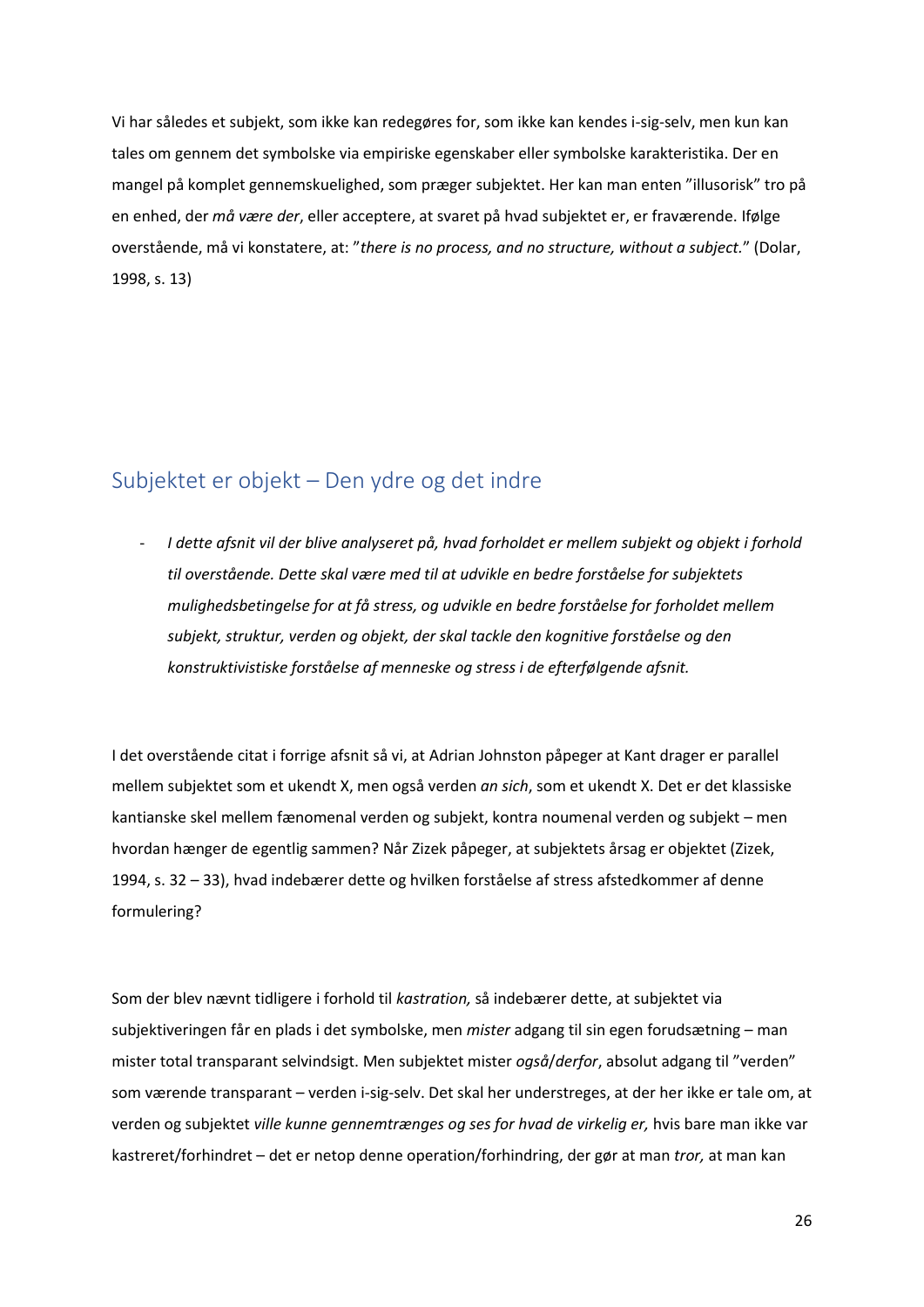opnå fuld indsigt, at man kan undgå kastration. Denne operation påfører subjektet en ikkeselvindsigt, og den påfører "verden"/det symbolske en uigennemtrængelighed, men den producere også et *objekt*, nemlig det der i Lacainansk terminologi kaldes *object petit a*. Kastration producerer dette objekt, men i samme hug, kunne, man sige, producere den symbolske kastration en *mangel af dette objekt.* Dette objekt er korallativ til *manglen eller mer-værdien* i den symbolske orden: It is in this *place of this gap* or negativity that *appears the sur-plus-enjoyment* which stains the signifying structure." (Zupancic, 2017, s. 42). Det altså i manglen, i negativiteten, i inkonsistensen, at *nydelsen dukker op som et problem, mangel, eller mer-værdi.* Denne idé om en manglende signifiant eller objekt, som ville kunne opfylde alle ens forhåbninger, kommer på baggrund af, at man netop er kastreret, at man er *afskåret* fra *jouissance* (absolut nydelse/frihed): "Object *a* is the always-already lost object of desire, a desire whose mantra is *ce ne'est pas ca*…(..)… The Law merely makes it seem as if the Real Thing of drive is lost because of an external prohibition, thereby masking the *object a* effect whereby *das Ding* is inevitably eclipsed by virtue of the internal dynamics of *Trieb.*" (Johnston, 2005, s. 280). Loven som Johnston taler om her, er selvfølgelig den symbolske ordens forbud og påbud via kastration, som subjektet antager som en forhindring I at opnå fuld tilfredstillelse, fuld indsigt I *das ding an sich*, eller fuld indsigt i subjektet. I tråd med Kant, kan man sige, at *verden i sig selv og subjektet i sig selv*, er afskåret fra at blive *afsløret,* på grund af *objekt a*, men objekt a er ikke noget andet end end *mangel på fuldbydelse*. Den interne dialektik i objekt a, forhindre fuldbyrdelse, da en fuldbyrdelse ville fjerne *nydelse* og ikke give *absolut nydelse*. Man kunne sige, at det at være forhindret *er at nyde*. Enkelt formuleret, så er objekt a splittet mellem *begærets objekt og begærets objekt årsag.* Objekt a er ikke et objekt (f.eks. en bil), men det d*er er i bilen mere end bilen*. Man kunne sige, at begærets objekt årsag *er at begære*. Dvs. begærets mål er dets sigte, nemlig at *blive ved med at begære* – at begæret gentages og reproduceres. Når man i mål, så mister man også objektet. Tænk på de adskillelige sportsudøvere, der efter endt elitesport render ind i en depression eller lignende – disse har netop mistet objektet, ved at nå i mål: "Driften opnår det tilsigtede uden at nå målet" (Dolar, 2019, s. 108), for så vidt, at man ikke når målet.

Subjekt, som nævnt tidligere, er derfor af samme karakter som objektet. De er begge splittet mellem de materielle egenskaber og de signifianter, der symbolisere deres *karaktertræk.* F.eks. smuk, elegant, stærk, robust etc. Men de er også splittet mellem disse adskillelige signifianter og s*ingnifianten* (mester signifianten) – den der altid er mere end indholdet, eller manglende i forhold til indholdet. De også begge kendetegnende ved *det der er i det materielle/biologiske mere end det*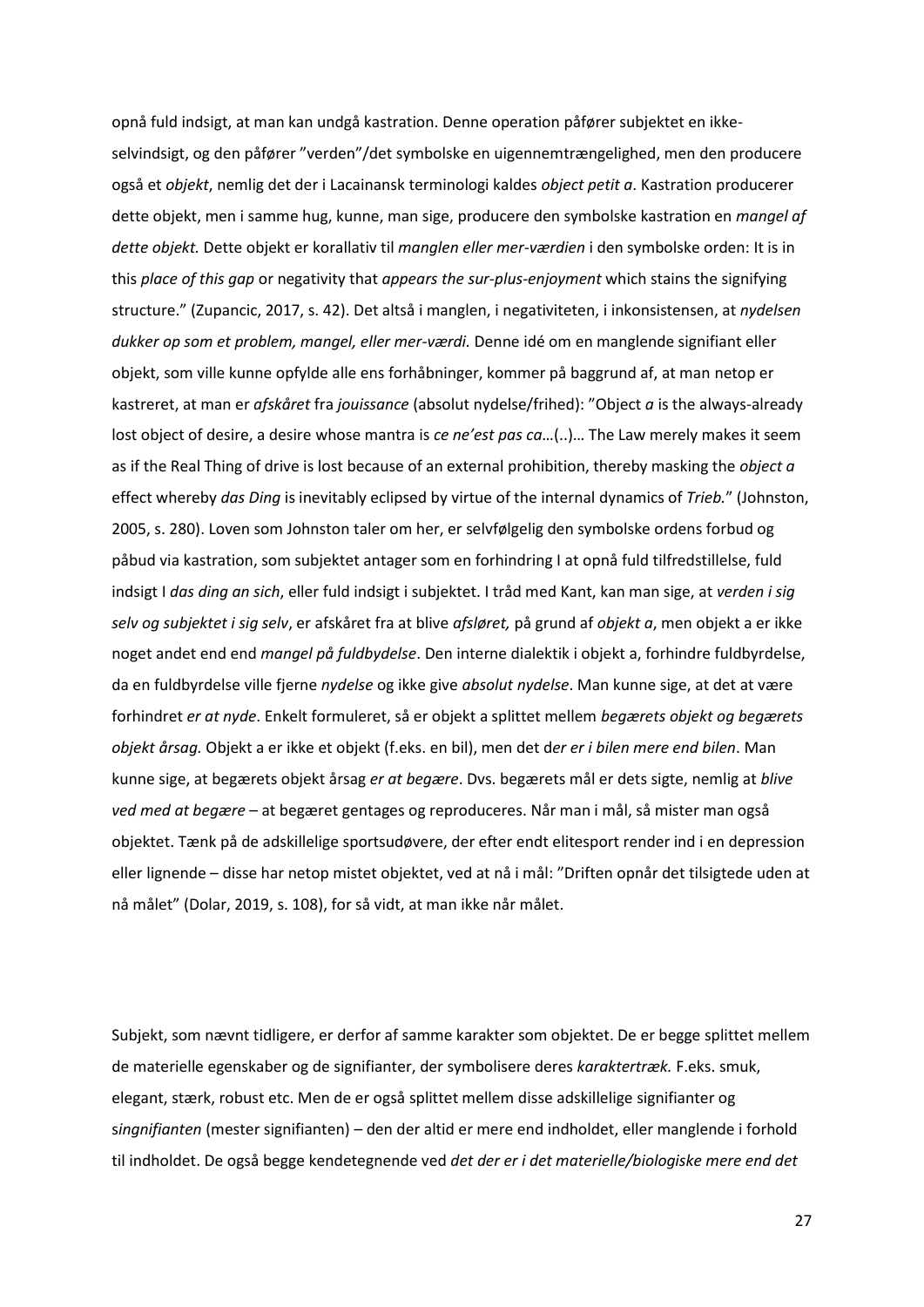*materielle/biologiske.* Gennem kastration, antager man symbolske mandater (f.eks. kvinde/mand/soldat/advokat etc.) som angiver hvilke objekter og signifianter, der er attraktive, og derfor også hvilke objekter og beskrivelser, som er genstand for ens begær. Begæret er netop det mystiske X – det man begære, uden at kunne gennemskue hvorfor. Gennem bestemte symbolske mandater, lærer man at begære på en bestemt måde, og med blik for bestemte objekter, men det der det magiske x, det ukendte, der er i mig mere end mig, eller det der er i objektet mere end objektet, som giver (objektet og subjektet) dets værdi.

Man kan i kantianske termer sige, at verden-i-sig-selv (objektet som sådan = X) bag den fænomenale fremtrædelse, er korellativ med apperceptionen (subjektet som sådan = X), som syntese for forstanden. Subjektet er derfor korellativ eller identisk med objekt a: "

> Det der i den forstand, at (signifiantens) subjekt og (det fantasmatiske) objekt, også hos Lacan, er korellativ eller ligefrem identiske: subjektet er tomrummet i den Anden, og objektet er det ubevægelige indhold, der udfylder dette tomrum – hele subjektets 'væren' består således i det fantasmatiske objekt,der udfylder dette tomrum. (Zizek, 2010, s. 250).

Det skal selvfølgelig ikke forstås således, at subjektet *er* en bil i materialistisk forstand, men at subjektet er *det i bilen, som er giver dets mer-værdi.* Det klassiske skel mellem subjekt og objekt, som har og er genstand for en masse problemer og debatter, afhænger ikke af hvorvidt om en ting adskiller sig fra mennesker, eller om de "virkelig findes ude i verden", men om hvilken plads objektet indtager i subjektets *fantasmatiske* univers. Man kan sige, at på baggrund af en grundlæggende negativitet/mangel/hul i det symbolske, er der signifianter og objekter, der er mere "*virkelige"* end andre objekter, og det er netop hullet i det symbolske, som afstedkommer imaginære fantasmer, som fortæller, hvordan symboler skal forstås og begæres. F.eks. kan man tage signifianten 'Mand' – denne afstedkommer en masse imaginære ideer om, hvad det vil sige, at være en "rigtig" mand (eller kvinde for den sags skyld). De billeder, hvori jeg ser mig selv som en rigtig mand (f.eks. en fysisk stærk muskuløs mand, med skæg), er det billede, hvori jeg ser tiltalende ud for mig selv *i den Andens øjne*. (jf. forskellen mellem ideal-jeg og jeg-ideal). Formuleringen "en rigtig/ægte mand" er ikke andet end den fantasmatiske mer-værdi, der gør en ting *"virkelig"* – det virkelige er her direkte sammenfaldende med fiktionen. Lacan skriver: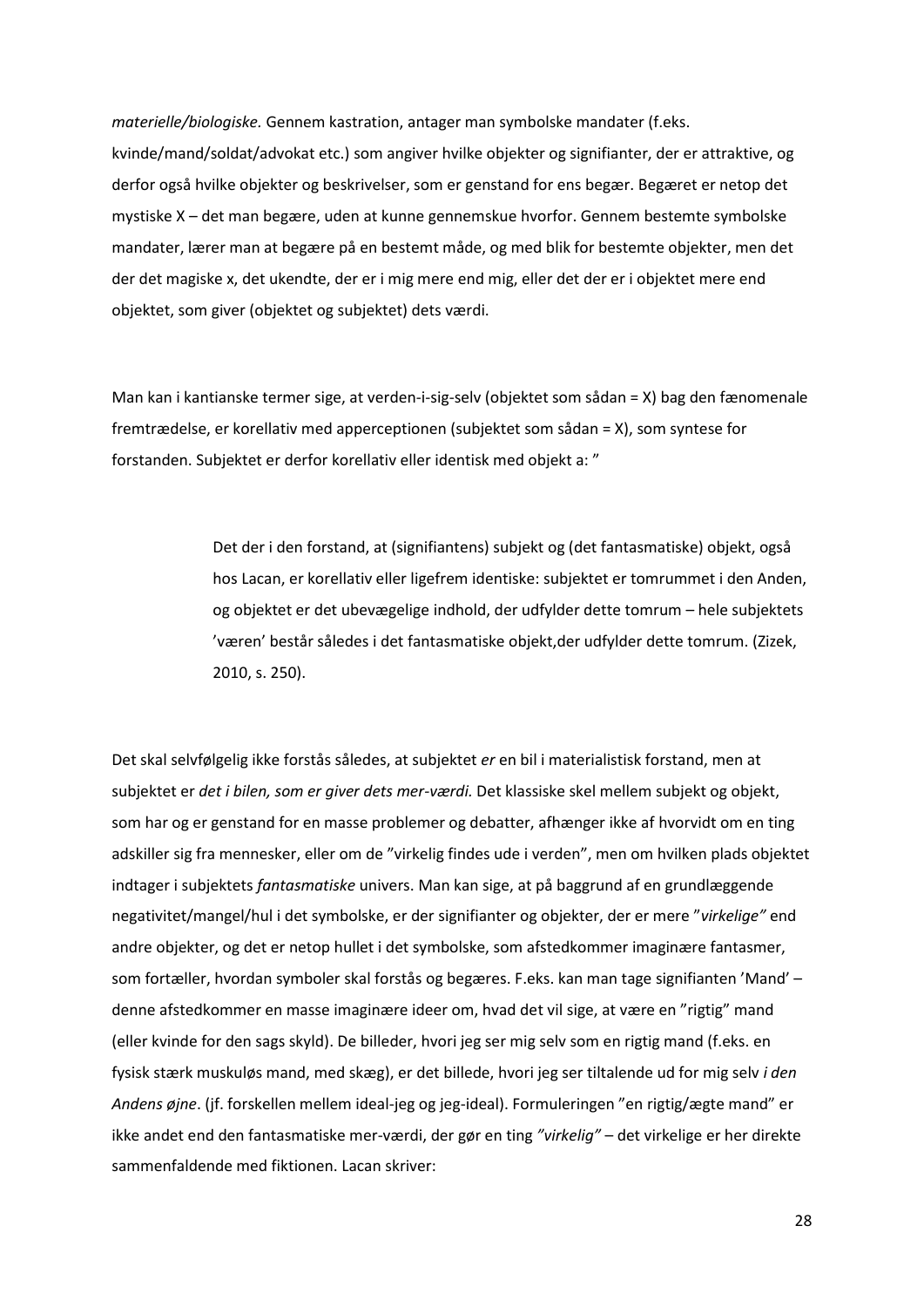How, subsequently, we will define *reality*, what I called earlier the *ready-to-wear the phantasy (le prêt à porter le fantasm)*, namely, what constitutes its frame and we will then see that reality, the whole of human reality, is nothing other than a *montage* of the symbolic and the imaginary - that the desire, at the centre of this apparatus, of this frame, that we call reality, is moreover, properly speaking, what covers - as I have always articulated - what must be distinguished from human reality, and which is properly speaking the *real*.(Lacan, 1966, s. 6)

Dette skal forstås således, at virkeligheden som sådan antager karakter af at fremtræde som værende fantasmatisk, I den forstand, at ting, personer, begreber etc. optræder for os som værende fantastiske, begærende, mystsike, forfærdelige osv.Det der knytter subjektet med objektet, er en *ramme*, som holder *objektet som Reelt* i en "armslængde" er den fantasmatiske ramme. Objekt a er det der sætter begæret I gang (det objekt, der er magisk i objektet), som subjektet lokkes ved. Men objektet som sådan, som Reelt i den forstand, at det er r*en mangel/negativitet* er på ingen måde *behageligt*, men nærmere overvældende/skræmmende/angstprovokerende/kvalmende. F.eks. kan man tage true crime og gyser genren, som er kerneeksempler, som arbejder på at dyrke dette: Når man ser true crime, ser man selvfølgelig en masse eksperter udtale sig, men ind imellem får man billeder fra afskåret lig og horrible billeder af gerningssteder. I gysergenren er det lidt den samme struktur. Der er en ukendt morder/monster løs, som ingen kan se, men som altid kan dukke op. Pludselig bliver man overrasket, og overgrebet finder sted, eller monsteret viser sig, hvilket fremprovokerer en skrækindjagende reaktion. Negativiteten som sådan kan også bare være *ubehagelig stilhed* – det, at der burde være noget (lyde), men hvor der pludselig er *intet*. Dette betyder ikke, at der ikke er noget, det betyder *at der mangler noget*, nemlig *at de ikke mangler noget*. Fantasien er det der dækker over, eller/og arbejder på denne mangel negativitet. I vores normale hverdag, er vores realitetssans baseret på en sådan fantasmatisk iscenesættelse:

> We can see clearly how fantasy is on the side of reality, how it sustains the subject's 'sense of reality': when the Phantasmatic frame disintegrates, the subject undergoes a 'loss of reality' and starts to perceive reality as an 'irreal' nightmarish universe with no firm ontological foundation. (Zizek, 1997, s. 66)

> > 29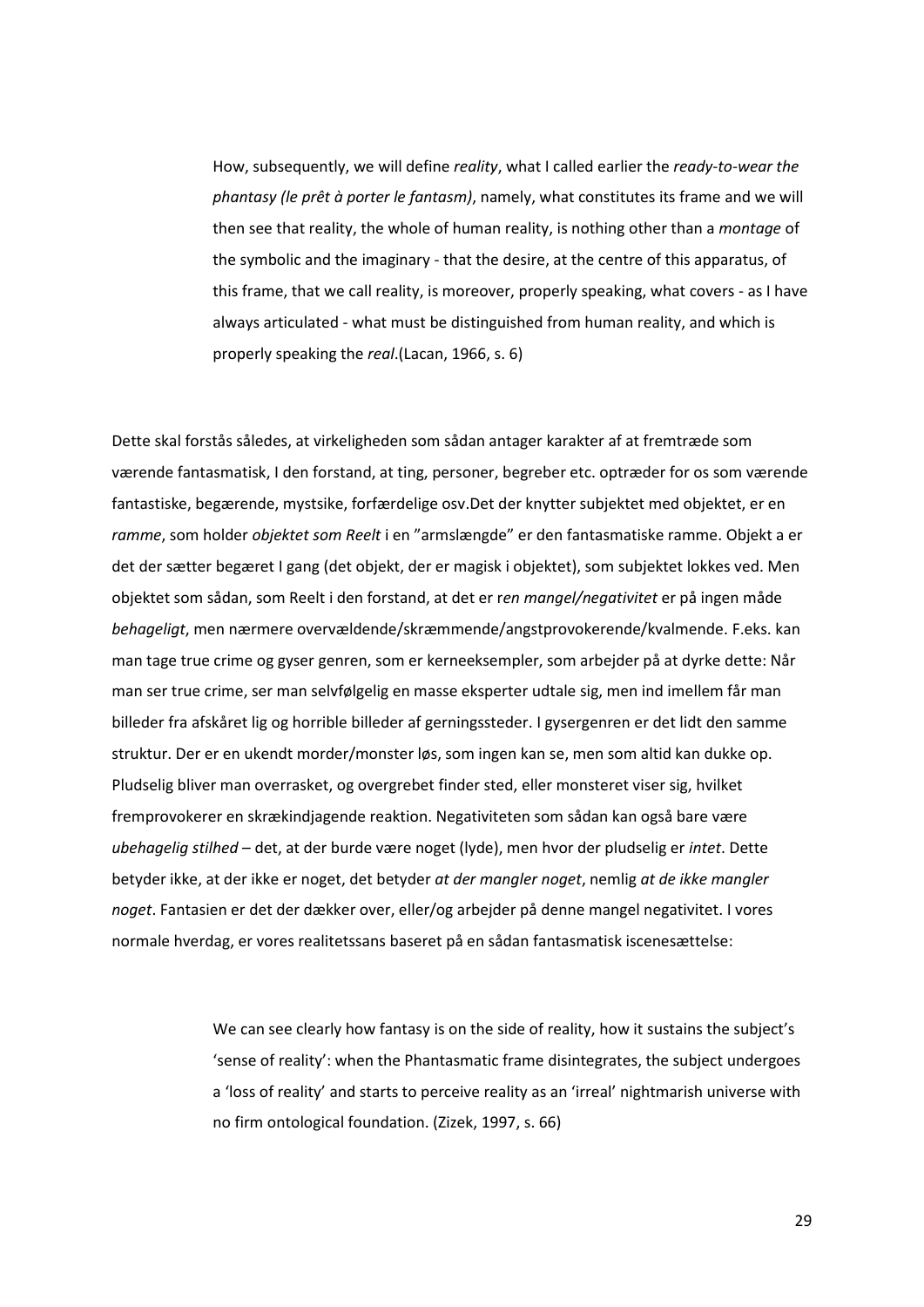Dette er fordi:

It is the famous Lacanian *objet petit a* that mediates between the incompatible domains of desire and *jouissance*…(..)… The *objet petit a* is not what we desire, what we are after, but, rather, that which sets our desire in motion, in the sense of the formal frame which confers consistency on our desire…(..)… *objet petit a* as the cause of desire is nothing other then this formal frame. (Ibid., s. 39).

Ganske enkelt, kan man sige, at den fantasmatiske ramme, danner en afstand til *Jouissance* (enjoyment), som ikke er medieret af en fantasi. Eller fantasien holder negativitet som sådan på afstand – også det Lacan kalder "det Reelle" i overstående citat. For at subjektet ikke overvældes, må der optræde en fantasmatisk formation, der mediere mellem subjektet og objektet (objekt a som Reelt bag fantasien). Objekt a som 'cause of desire', er præcis det der sørge for dette. For at subjektet kan bevare sin realitetssans, må de via egoformation og fantasmatisk ramme, holde af stand til det Reelle/Jouissance/Negativitet. Man kunne også sige, at ego'et (jeg-idealet) holder sin afstand til det sted, hvorfra det er konstitueret, nemlig Ideal-jeget - blikket hvorfra jeg ser verden og mig selv på en bestemt måde – den Store Anden.

# <span id="page-31-0"></span>Kognitive subjekter: subjektet som forvrænget eller subjektet som balance

- I dette afsnit, skal der tages udgangspunkt i den overstående analyse af struktur, subjekt og objekt. Der vil blive analyseret på henholdsvis den kognitive, den metakognitive og en art strukturalistisk tilgang til stress. Dette skal hjælpe til, at for øje på, hvor de forskellige tilgange krydser hinanden og afviger fra hinanden, hvilket skal gøre, at der dannes et overblik over, hvori deres terori bunder, og hvor der kan opstå problemer.

Som vi så tidligere, så antager kognitionspsykologien, at grunden til, at mennesket lider mentale kvaler er, at de har dannet sig *uhensigtsmæssige skamata*, der er af *negativ karakter*, som enten er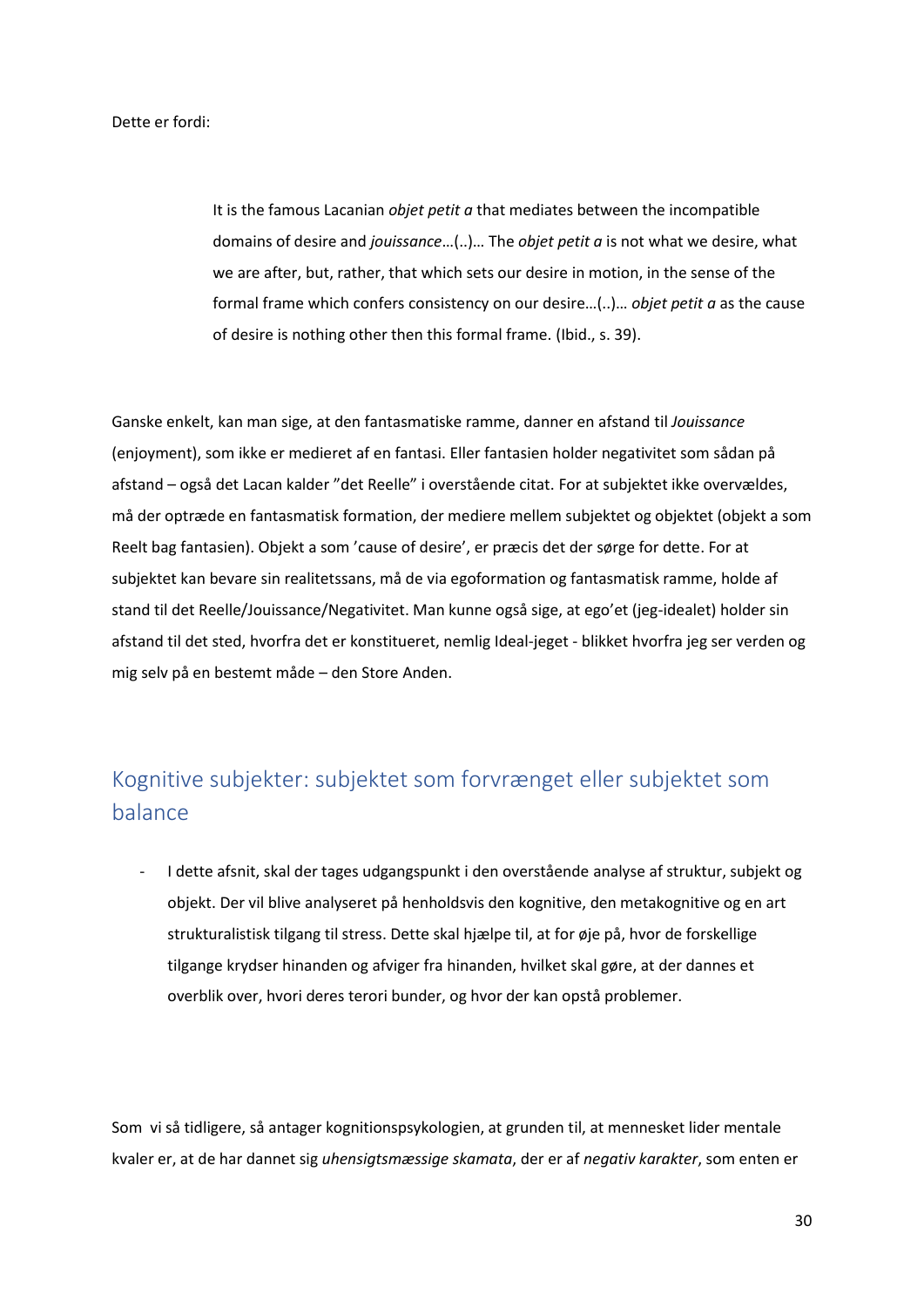*overvurderende* eller *undervurderende* i forhold til sagen, eller *tingenes tilstand*. Det blev også nævnt, at i individets samspil med omgivelserne, må det hævdes, at der "må være nogle ordnede kognitive strukturerer og processer i individet" (Mørch & Rosenberg, 2005, s. 19). Det blev også nævnt, at nogle skemataer *forvrænger* subjektets læsning af et forhold, og at dette er grunden til at man har *dysfunktionelle adfærd og tænkning,* hvilket er ophav til mentale forstyrrelser.

Det første man selvfølgelig kan problematisere, er at spørge til, hvor disse skemaer kommer fra? Der bliver nævnt, at: "Det formodes inden for den kognitive retning, at medfødt tidlig erhvervet sårbarhed på et eller flere områder afspejler sig i tænkning, følelsesliv og adfærd: " (Ibid., s. 23). Eller: "Skemaer antages at dannes hele menneskets udvikling igennem, mest intensivt i barndommen. Visse skemaer stabiliserer sig og kan være svære at påvirke. " (Kåver, 2007, s. 99). Kort sagt, det vides ikke, men det tyder på, at der sker noget i barndommen, som danner skemaer, som er basale, hvorigennem man læser verden, men også at andre skemaer forandre sig gennem livet. Dvs. der er skemaer der er ubestemte og meget bestemte skemaer, som ofte omtales som *rigide* skemaer. Som nævnt i redegørelsen, så er rigide skemaer ophav til fordomme, dysfunktionel tænkning og adfærd, og derfor også til mentale lidelser. Der sker altså *noget* i barndommen, hvorpå en person danner skemaer, og desto mere rigide de er, desto mere påvirker de en læsning af et forhold, som derfor bliver forvrænget: "Hos psykiske raske personer er den tænkning, der opstår spontant i situationen, mere eller mindre afpasset denne." (Mørch & Rosenberg).

Der tales rigtigt meget om individets skemataer og dets læsning af verden, men det bliver aldrig stadfæstet, hvad de *ydre forholde er*, som en *tænkning* eller *skemata kan være adækvat med*. Sagt på en anden måde, der må være en målestok for, hvad der kan læses som adækvat, der må være e*n ydre orden*, men der bliver aldrig talt om denne. Men kan læse noget forkert/dysfunktionelt, via overgeneralisering eller undervurdering, men hvordan læser man så en situation adækvat, hvordan er ens *tænkning i balance med tingenes tilstand*? Og er et psykisk raskt menneske, så et menneske uden skemata? Eller er det psykisk velfungerende menneske et menneske med et skemata, der er identisk til de ydre forhold?

På den ene side har vi *strukturer i individet*, som enten hævdes at være Chomkskiansk (universelle sproglige strukturer hos mennesket), hvilket kan betyde, at skemata er det, der *forvrænger* det *oprindelige universelle sprogstruktur*. Eller også må man hævde, at der er en struktur *udefra*, som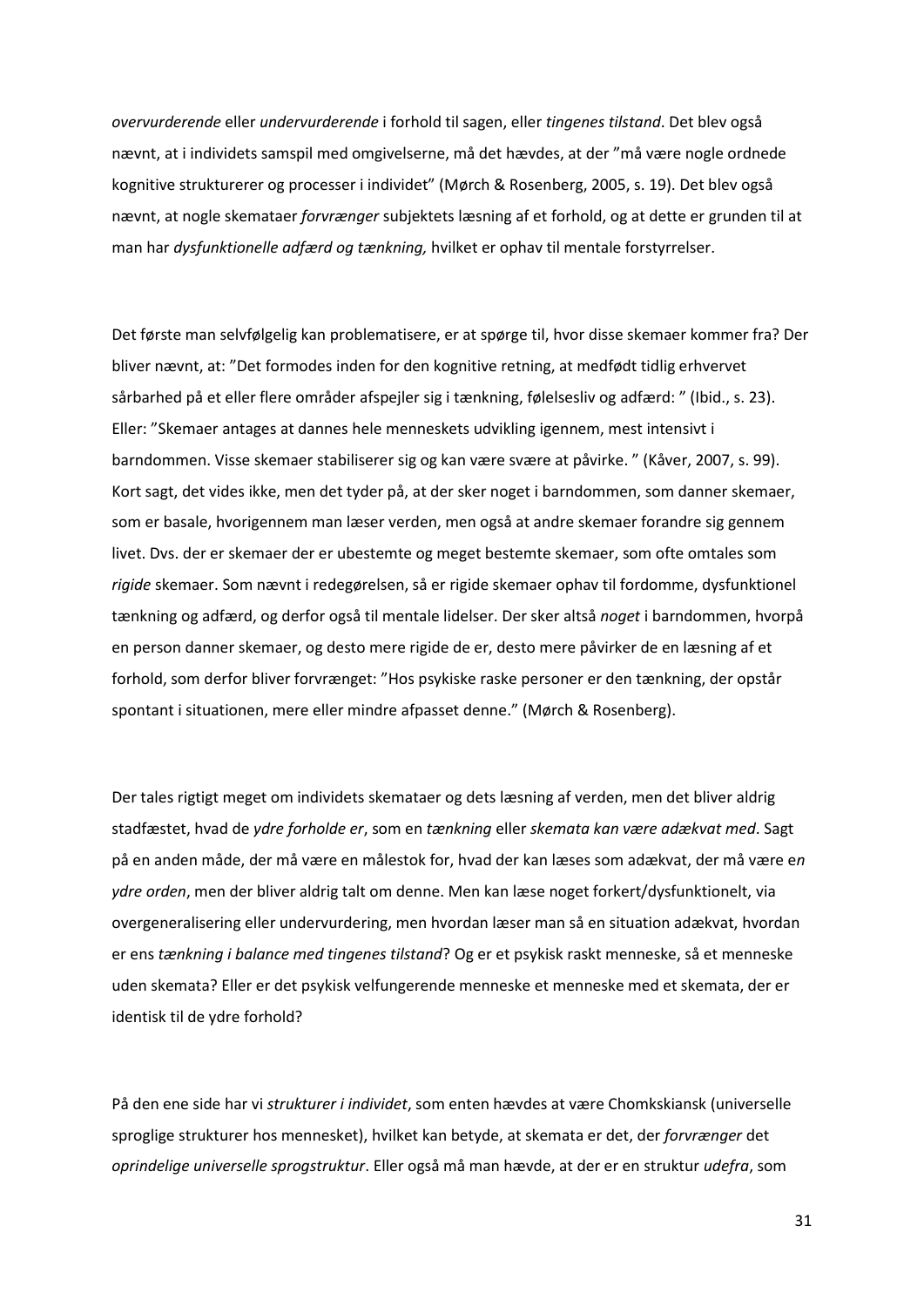ens individuelle *skemata forvrænger*. Den sidste løsning vil være, at undgå en af disse og hævde, at *noget* er arvet (genetisk), andet er miljø – men dette ændre ikke på, at der stadig er tale om, at det *arvelige og/eller miljømæssige er forvrænget*.

Det vi vil argumentere for, er at: Ikke nok med, at individets skemata er forvrænget, det er *den ydre orden også* og at det er *derfor*, at subjektets skemaer kan være forvrænget. Ydermere kan vi sige, at der faktisk slet *ikke er sådan en ydre orden*, hvilket er grunden til, at man danner skemata i første omgang. Det vil derfor også sige, at ligeså vel, som der ikke er en struktur uden subjekt, ligeså vel er der ikke en struktur uden skemata, og ej heller skemata uden subjekt.

Som nævnt tidligere, så er subjektet homologt med en *mangel eller excess* i strukturen. Denne mangel, som først indikeres ved kastration, er *nødvendig* ej *tilfældig eller forkert.* For at blive indlemmet i det symbolske, må der indikeres forbud og påbud, noget må *sorteres fra eller udelukkes*. Det er ikke eksplicitte forbud eller påbud, som er det mest interessante og vidtrækkende i forhold til kastrationen. Det er mere *kastrationsoperationen selv*, der skaber sin egen ikke-viden/mystik: Dvs. at det er indstiftelsen af den symbolske lov/orden som sådan, der er mystisk og som mangler et ordentligt grundlag – en meningsgivende *causa sui*. Zizek påpeger, at i forholdet mellem kastrationen og *det tabte objekt* (begærsobjektet), er objektet ikke forlagt *udenfor* det symbolske: "*lamella*, the "undead" object, is not a remainder of castration in the sense of a little part which somehow escaped the swipe of castration unscathed, but, literally, the *product* of the cut of castration, the *surplus* generated by it." (Zizek, 2006, s. 123). Sagt på en simpel måde, så er det ikke så meget det eksplicitte forbud, som f.eks. hvis man siger til sin søn "drenge leger ikke med dukker", der er genstand for den mest markante ikke-viden. Det er ikke udelukkelsen af det specifikke objekt "dukke", der bliver til det mytiske objekt, som jeg ikke må få, det er mere den pågældendes *udsigelse*, der siger *mere end hvad den siger*. Faderen eller moderen, eller hvem end det kunne være, der gør objektet forbudt, afslører i udsigelsens subjekt, hvor de står i forhold til det udsagte. Det er selve det, at Deres begær markeres og dette sted, dette begær er mystisk. Ingen *ved* hvorfor, at personen (faderen/moderen) begærer dette – derfor er det både en gåde for barnet *og for den voksne*. I denne forbindelse kan vi tage Zupancic' formulering, angående børn og seksualitet og de "enigmatiske signifianter", som børn støder på i mødet med og blandt de voksne: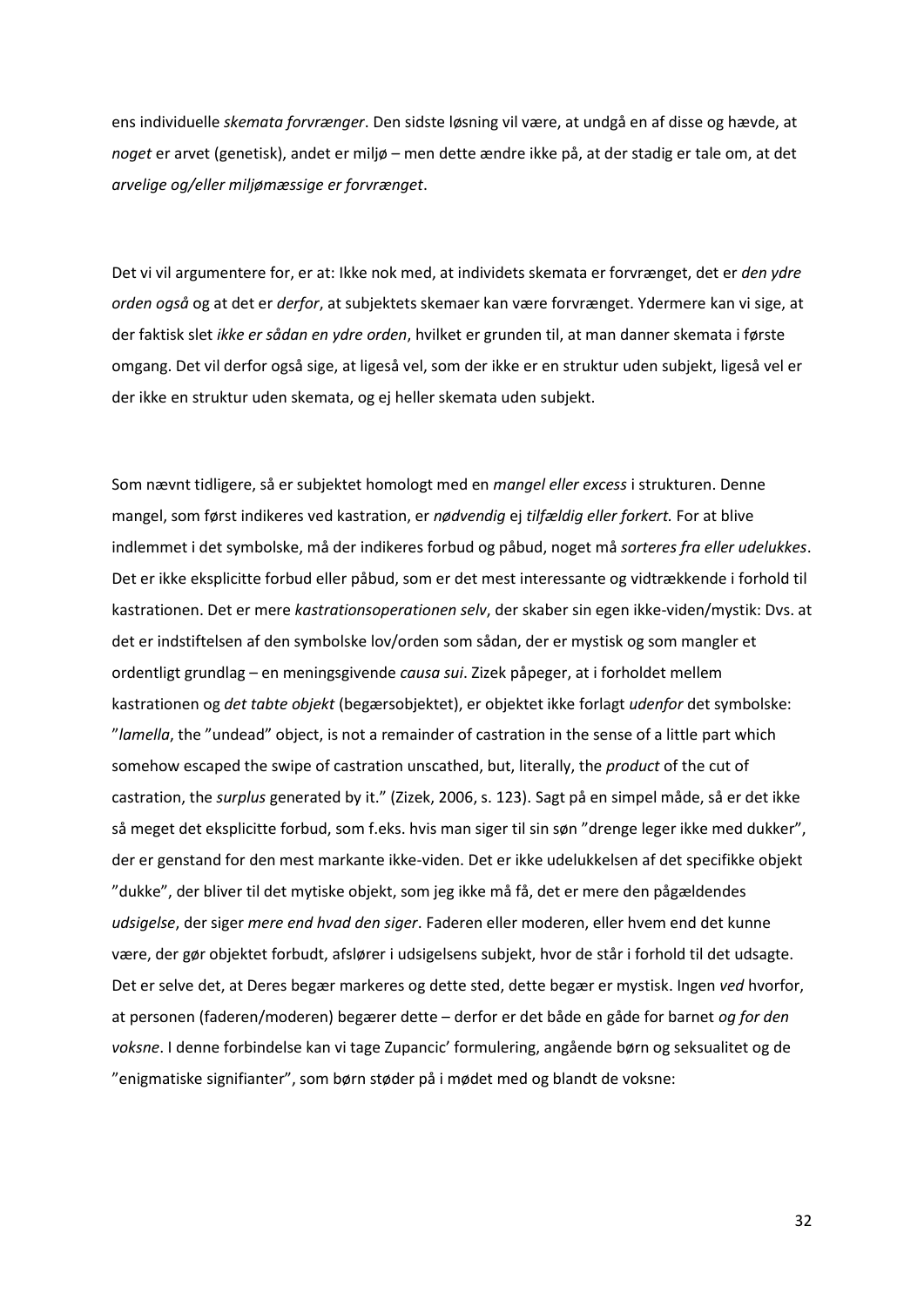The unconscious thus enters our horizon as the unconscious of the Other; it does not start with the first thing *we* repress, it starts (for us) with repression *as the signifying form pertaining to discursivity as such. (Zupancic, 2017, s. 10 – 11)* 

Det første vi kan sige i forbindelse med dette citat er, at det udelukker alle mulige ideer om, at det "Mystiske ubevidste", skulle være noget udenfor, under eller bagved det symbolske. Det ubevidste er intet andet end det symbolskes mangel eller mer-værdi. Det er en ikke-viden midt i det meningsfulde. Det er simpelthen et meningstomt sted, som er fyldt med mening, men som ingen kan gøre rede for.

Det vi vil frem til her, er at fortrængning eller *forvrængning*, ikke sker på grund af, at individet bringer *forvrængningen* med sig, og lægger det *ovenpå* (overdeterminere) tingenes neutral faktiske forhold, men at det symbolske netværk *allerede er forvrænget –* der er ikke en verden som er diskursiv neutral, den er allerede forvrænget grundet ikke-viden/nydelse, hvorpå det symbolske hviler. Vi ved ikke hvorfor vi gør som vi gør, hvorfor vi nyder som vi gør, og dette sted for manglen på denne viden, er stedet for subjektet og dets forhold til begærsobjektet. Vi nyder, fordi vi ikke ved, kunne man sige. Som barn antager man på en måde, at *Den Anden ved* – de voksne ved besked, at de ved hvorfor og hvordan man gør, at svaret ligger derude, hos dem eller et andet sted. Men det er netop det de ikke ved. i punktet for denne ikke-viden, der hvor noget er mystisk, excessivt eller lignende dukker op, på dette *dannes der en fantasmatisk ramme*. Vi kunne således sige, at ideen i kognitionspsykologien omkring skemata kan sammenlignes med 'den slovenske skole' og Lacans fantasmatiske ramme. Vi kan sige som tidligere, at på stedet for det symbolske sammenbrud, der hvor manglen optræder, der hvor excessive eller antagonisme karakter , *dukker der et objekt op*, som *subjektet* får et "forhold" til, gennem en fantasmatisk ramme. Dette er som sagt tidligere "Che vuoi?" – hvad vil den Anden mig? Hvorfor siger de det? Hvad vil hun/han? Objektet (driftsobjektet), den Andens begær, er det der sigtes efter, spørges til, undersøges osv. Omkring dette, dannes der et fantasme, som svar på den Andens begær.

I kognitionspsykologiens teori, er der fem skema typer, der kan aktiveres i en given situation, alt efter situation: kognitive konceptuelle, fysiologiske, affektive, motivationelle og adfærdsmæssige skemataer. Det vigtigste er det kognitive konceptuelle skemata, men for at disse kan blive "aktiveret", må der endnu en skemata-funktion træde til, som kaldes orienterende skema, som

33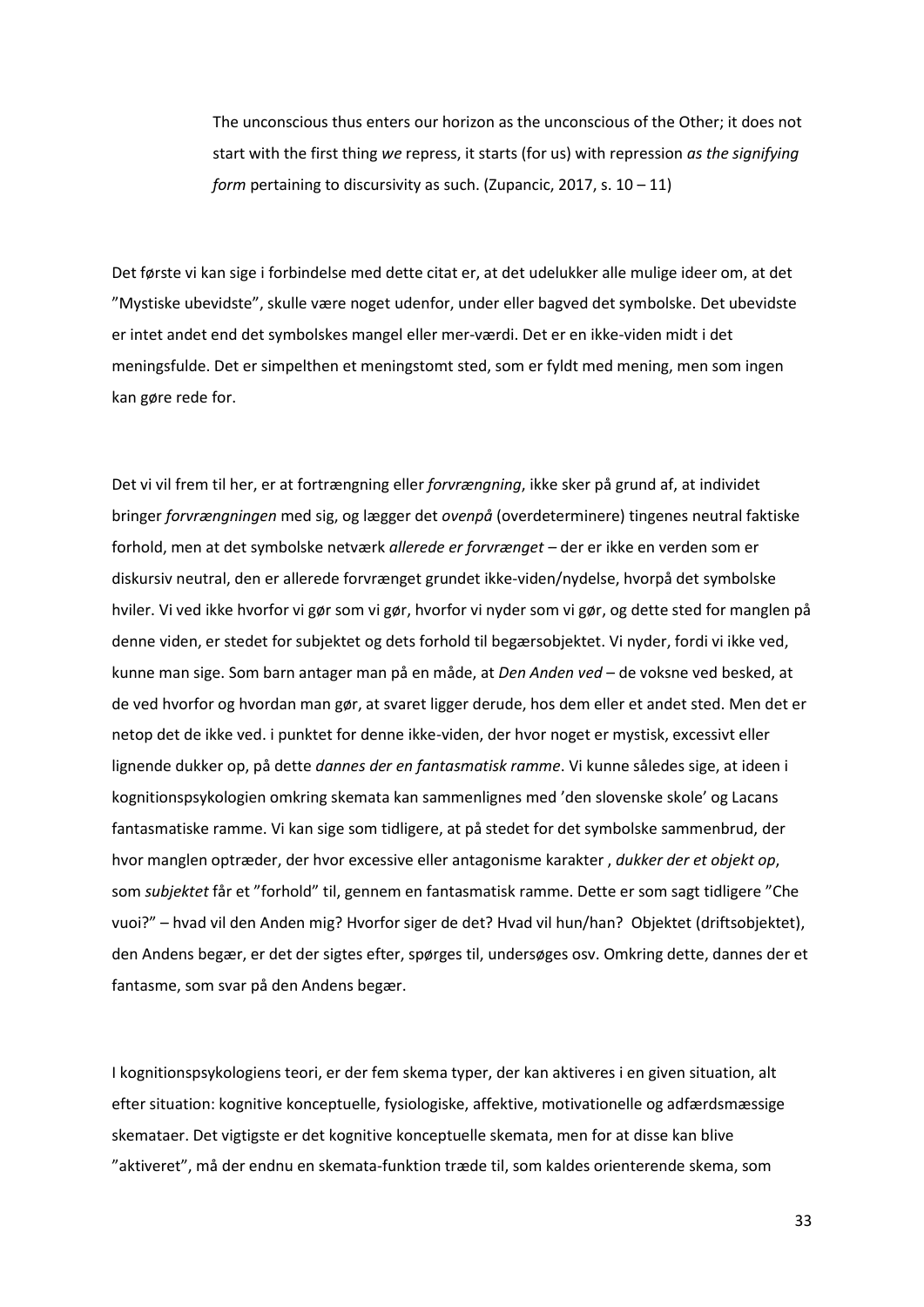indskrives, mellem en situation og aktivering af et modus. (Mørch & Rosenberg, 2005, s. 26 – 27) Modus referer til en samling af skemata, der operer sammen. Et orienterende skema: "er udtryk for personens spontane undersøgelse af, hvilken overordnet mening ensituation kan tilskrives og dermed, hvilke skemata og hvilket modus, der er relevante" (Ibid., s. 27). vi har altså 5 skemata, der styres af et modus (sammenkobling), som aktiveres ved brug af et orienterende skema, som fungere som en form for "kognitiv mapping". At kortlægge kunne måske forstås som sætninger, a la "jeg skal lige finde ud af hvor jeg står i alt dette", "jeg må lige orientere mig", "jeg skal lige placere mig", "hvor er du i alt dette" etc.

Hvad er det der "aktivere" ens forståelsesramme? For et kort øjeblik, så kan man i situationer, præcis "miste overblikket", miste orienteringen. Er dette orienterende skema ikke præcis et skema, der danner en relation mellem subjektet og objektet, eller subjektet og den Anden? Sagt på en anden måde, så må der træde noget til, for at der kan dannes en relation overhovedet – er dette ikke præcis det den fantasmatiske ramme hos Lacan og 'den slovenske? I den kognitive teori er der et spring mellem en given situation (ydre forhold), der aktivere et indre skemata, men mellem disse er der et "spontant skema", der gør andre skemata "nyttige". Der kommer altså noget, der intervenerer mellem det indre og det ydre, der opretholder en relation, hvor man kan placere sig – dette er fantasmet, som Lacan formalisere som \$<>a (Lacan, 1966, s. 2): "This formula establishes something which is a link, a connection between this subject as thus constituted and something else which is called small o" (ibid., s. 3). Der er altså en relation mellem objekt a og subjektet, som etableres som rammen for deres relation og dette er fantasmet. Det fortæller præcis, hvordan subjektet placere sig i forhold til objektet, i forhold til den Anden. Det er præcis dette scenarie, der danne et narrativ og billede af mig selv (ego), i forhold til den Andens blik – den andens begær. Det fortæller mig, hvad jeg er i den Andens øjne.

vi skal her kort adskille Objekt a og det Reelle. Objekt a *som sådan er Reelt*, men for så vidt at der er tale om et *object cause of desire*, så befinder vi os i fantasmet – vi kan orientere os verden, og vi har en *realitetssans.* Det der indikerer, at noget (et objekt, en person eller et begreb) er mere end hvad man kan sige, se, er fantasmet. Fantasmet angiver, at der er et objekt *bag det der fremtræder*, eller at der er noget *mere ved begrebet, objektet, personen end hvad, der fremtræder.* fantasmet er det, der får det perciperede til at fremstå *som fremtrædelse*.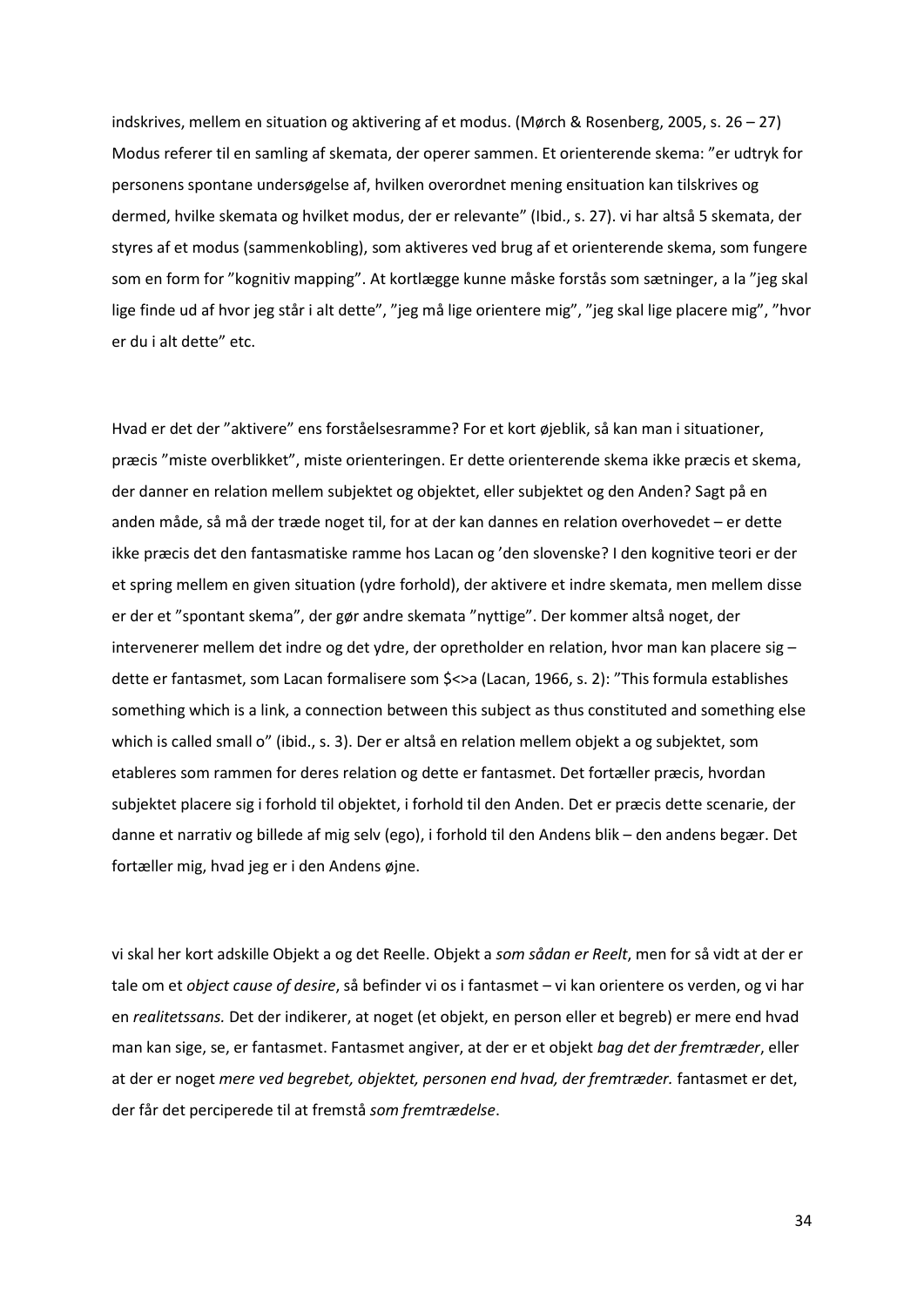Hvis der er tale om et bedrag vil vi ikke kunne trække dette fra Tingen – bedraget vil udgør selve hjertet i den…(..)… det, der er skjult bag fremtrædelsen, er selve denne illusions mulighed…(..)… illusionen har åbnet et sted, hvor den er mulig, et tomrum, den udfylder – hvor den ´illusoriske virkelighed´, der fordobler den ydre, faktuelle virkelighed, vil kunne finde sin rette placering. (Zizek, 2010, s. 248)

Tingen eller verden som sådan, bag fremtrædelsen, er altså ikke noget der eksistere – det er fantasmet, der abejder på dette ´tomme´sted, der hvor manglen er placeret, der hvor den symbolske orden halter, eller ikke er sammenfaldende med sig selv. objekt a er denne indikation, af at der er noget mere, og ikke bare negativitet, eller mangel. Dvs. at objekt a som Reelt er præcis den *rene negativitet,* minus fantasien. Det vi derved kan konkludere er, at objekt a ikke er *Tingen* eller *Fantasien omkring den.* Objekt a er splittet mellem objektet som Reel (negativitet), og objektet som *splittet*. Det er præcis det, som det begrebet, 'Det Reelle' prøver at indfange:

> The Real therefore has, in this present context two meanings: Real(1) is the presymbolic Real of the axis of iteration's source, repetitious (a)temporality of unmediated *jouissance*; Real(2) is the constituitive antagonism between Real(1) and the axis of alteration's *vorstellungen,* the bad infinity intrinsic to the logic the signifierlike drive-objects and their diachronous temporality. (Johnston, 2005, s. 329).

Vi har derfor ideen om *objektet som sådan*, I dets synkrone komplette helhed, *bagved eller før symbolerne*, som det Reelle bag spillet med symbolerne, og vi har objektet som *splittet* mellem *Det Reelle object bag fænomenerne/symbolerne* og objektet som *splittet mellem dets mediering gennem symboler, der udskiftes og udfoldes i tid*. Det vi vil fokusere på, er at det *orienterende skema* i den kognitive teori, er det der *medierer* mellem objektet som Reelt (begæret som sådan), og subjektets forehold til dette objekt. Distancen mellem (indikeret ved algebraen \$<>a) subjektet og objektet, er fantasmet. Men som der også lige blev nævnt, så er objektet *også* mediator, forstået på den måde, at objektet *er selve den fornemmelse/idé,* at der er noget bagved fremtrædelsen. Derfor er det vigtigt at understrege, at objektet som Reelt ikke er noget magisk, der kan findes bag fantasmet - *det er intet bag fantasmet*, andet end tabet af fantasmet.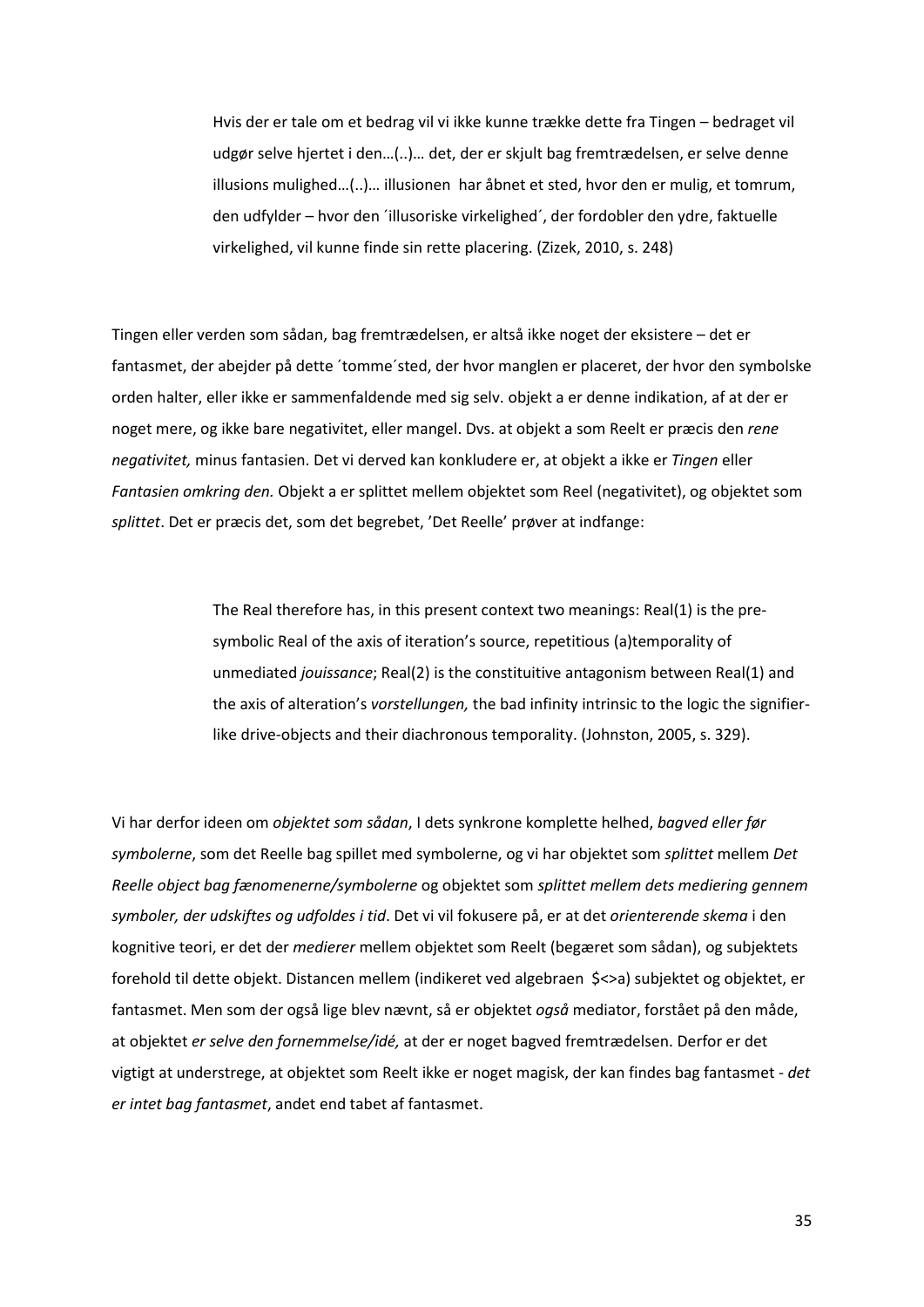Det Orienterende skema, kan derfor sige at dele det ydre og det indre, deler objektet/den Anden, og subjektet. Det der gør, at jeg kan forholde mig til den Anden/andet på en bestemt måde, at jeg kan drage en grænse mellem det der er mig og det der er den Anden. Men som vi også så, så er denne process ikke så intuitiv og spontan, som det umiddelbart ser ud – spontan forstået på den måde, at det skemata , der *står parat*. Måske er det orienterende skemata også et udtryk for, at der er *et hul*, et hul mellem det ydre og det indre, som ikke kan dækkes til af det koginitive konceptuelle skema, eller af det fysiologiske osv. Der er et ekstra skema, som ikke er et almindeligt skema, men et skema, der dækker over det hul, der er mellem skemata og et forhold i det ydre. Dette skemata har funkion *både* som en form for afmærkning *og* eftersøgning. Vi kunne med Althusser sige, at det er et skema, der både skal lokaliserer kaldet *og* placere subjektet i forhold til kaldet. Det orienterende skemata er netop det skemata, der skal overkomme et springe i den *kausal*e kæde. Vi kan her benytte lyden som en fin analogi til forståelsen af denne funktion:

> The mysterious noise immediately poses a question of its cause and location…(..)… There is thus an enigma pertaining to causality. The sound, at a minimum, is always a rupture of causality that one has to establish and straighten out…(..)…The impossibility of pinning down the cause to a locus and of unraveling its source, of discerning the indiscernible, offers a crack where fantasy comes in. (Dolar, 2011, s. 115 & 120)

Ganske enkelt kan vi sige, at i processen med at finde ud af hvor man er, eller hvad der foregår eller hvor man skal placere sig, er der et hul. Det er også det, der blev nævnt tidligere angående "Che vuoi? – Hvad vil du mig?". I denne eftersøgning eller i dette hul dukker der noget fantasmatisk op, som er en udfoldelse, et narrativ over *hvad, hvor, hvem og hvordan* – et narrativ som dækker over dette hul, eller udnytter dette hul i ikke helt at vide, hvad den Anden vil mig, eller hvor dette kommer fra. Der altså et hul mellem causa og konklusion:

> Der er en stemme, som udgør en gåde og et traume, fordi den fortsætter uden at blive forstået. Der er et tidsrum for subjektgørelsen, som præcis er tiden, fra man hører stemmen, til man forstår den - og det er fantasiens tid…(..)… primalfantasiens tidsrum er netop gabet mellem høreopfattelsen og forståelsen af det hørte – redegørelsen for det.(Dolar, 2019, s. 195)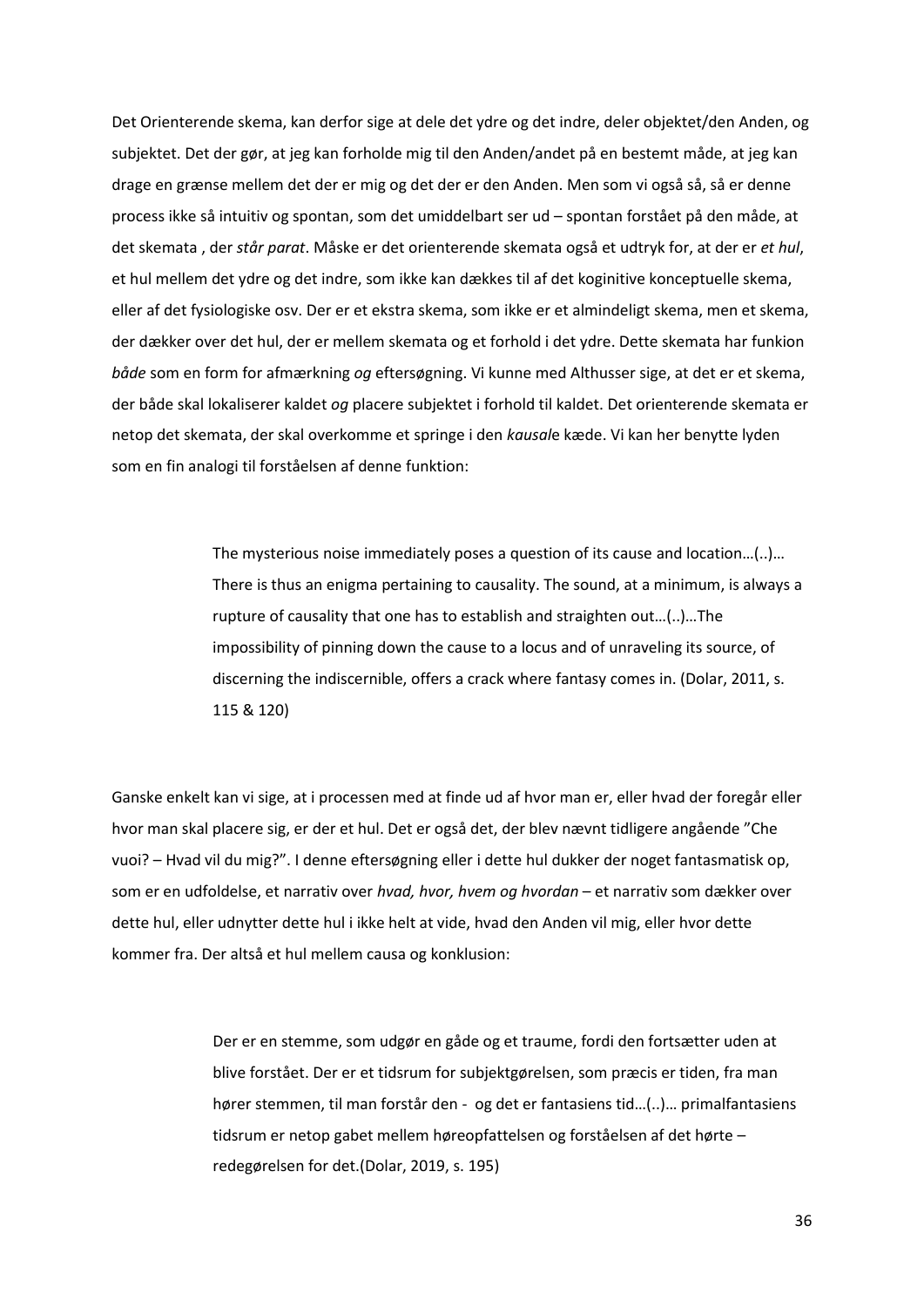I tidsrummet – i orienteringen – opstår der er et spørgsmål, en gåde, om hvordan man *stiller sig op overfor Tingen* – *den Anden*. Denne udfoldelse mellem kravet som sådan og indholdet af kravet (stemmen som sådan og en sætnings indhold) er det sted, hvor man både agere på en fantasmatisk idé om, hvad "jeg" er for den anden og hvilken rolle jeg skal spille i forhold til kaldet/kravet etc. men det er på samme tid, der hvor man agere "som om", man ved hvad "jeg er" og hvad "jeg skal". Derfor kan man netop sige, at det også er et forsvar mod dette krav/kald. Fantasmet skaber derfor også en afstand, et forhold, hvor subjektet kan skabe sig lidt plads, lidt luft mellem sig selv og den Anden. Denne afstand, er den fantasmatiske ramme. Men vi må også sige, at ifølge det overstående, så er det *objektet der er årsagen til subjektet*. Subjektet leder efter noget, dette noget er objektet, hvorefter subjektet, skaber noget luft, en ramme omkring objektet.

Måske der slet ikke er behov for fem plus ét skemataer, måske, der kun er brug for ét, som skaber subjektets forhold til sin krop (og andre kroppe), som motivere, som effekterer, som giver grund til ens adfærd? Vi må huske på, at det kognitive konceptuelle skemata er det vigtiste af alle skemataer, da det skaber ens forståelse af en selv og andre mennesker og "små og store forhold" (Mørch & Rosenberg, 2005, s. 26). Vi kan måske klare os med det konceptuelle kognitive (det symbolske), og manglen i det symbolske (indikeret ved subjektet og objektet) og det der udfylder hullerne (manglerne) i det symbolske, nemlig *fantasmet.*

Det må derfor konkluderes, at det subjektive ved den kognitive teori, ikke er så subjektiv alligevel. Det symbolske har vi fået udefra (fra den Anden: mor/far/andre), vi har sågar også modtaget det implicitte fra den Anden, i form at den Andens begær, og skjulte agendaer. Det vi ikke kan overtage, er *hvordan man relatere til den Andens begær*, dette er aldrig sikkert – der er aldrig en sikker kobling mellem subjektet og den Anden eller subjektet og objektet. Dette er ikke ensbetydende med, at der ikke er subjektiveringsforhold, som er karakteristiske, altså at der er formationer, som er genkendelige ved den måde man forholder sig til den Anden på. Vi er afhængige af den Anden og det der kommer med den Anden, som dens andethed. Sagt på en anden måde: vi er afhængige af det symbolske og det der følger med, nemlig dets mangel/uafsluttethed, antagonismer osv. Det er nemlig her, hvor fantasmet dukker op, hvor "jeg" ved, hvordan jeg forholder mig til det symbolske, hvordan jeg skal spille min rolle. Man kunne sige, at den kognitive teoris kategorisering af det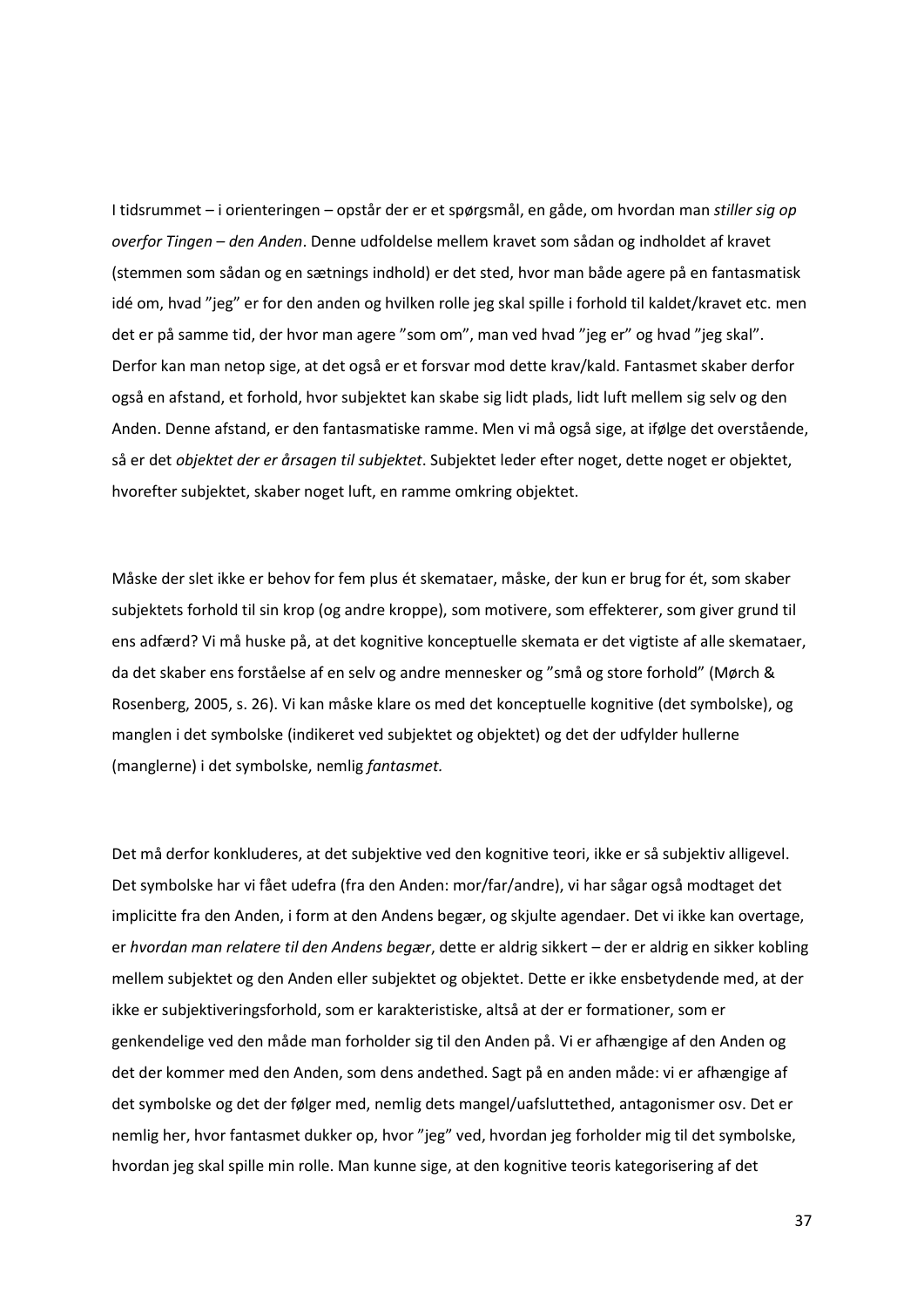kognitive konceptuelle skemata, ikke er noget "jeg" ejer, det er noget der er kommet fra den Anden, hvor "jeg" må finde min plads, og hvor "jeg" må forstå, via fantasmet, hvordan jeg skal stå i forhold til den Anden og hvad "jeg" er, for den Anden. Dette er hvad fantasmet giver svar på. I den kognitive terminologi, så kunne man sige, at det "orienterende skemata", gør således, at jeg ved hvordan tingene forholder sig, og hvor jeg står.

Der er en pudsig splittelse, hvad angår den praktiske formalisering af hvad stress er, når man kigger på den kognitive psykologiske praksis. Man kan nemlig definere stress, som en art *forvrængning* af de faktiske forhold, et forvrænget skemata, *eller* som et *press*/belastning fra de ydre forhold, som ens skemata ikke er kompatible med. Sagt på en anden måde, så er det der kræves udefra, uoverkommeligt for de skemataer man kan tage i brug. Der er altså to forskellige måder, som man kan læse stress på: Enten er det en psykisk diagnose, hvilket ville betyde, at man har nogle/ét forvrænget skemata, eller også er der noget udefra, der kræver et skemata, som man ikke kan aktivere, da man ikke er i besiddelse af det. Der er altså ikke helt enighed om, hvor stress kommer fra, hvis ikke det er et tilfælde af *forvrænget skemata.* Herunder vises et par eksempler på praksis af kognitive psykologer/psykologer, der beskriver stress:

> Stress er en belastningsreaktion, der kan opstå, når ens omgivelser bliver for krævende i forhold til ens mulighed for at kunne håndtere disse krav. Det er altså et spørgsmål om, at de indre eller ydre krav bliver for svære at håndtere og dermed truer ens trivsel. (Kognitivterapikbh.dk)

Stress er en reaktion på ydre fysisk eller psykisk belastning og er således *ikke* en sygdom, men er derimod en kropslig tilstand, der kan forårsage forskellige sygdomme – herunder depression, angst. (kognitiv-klinik.dk)

Stress er ikke en selvstændig diagnose, men et begreb, der beskriver en psykisk belastning. Vi kan blive belastede af stress, når vi oplever, at omgivelsernes (eller vore egne) krav og forventninger overstiger de ressourcer, vi har til rådighed og dermed truer vores velbefindende. Når vi bliver stressede, handler det altså om en ubalance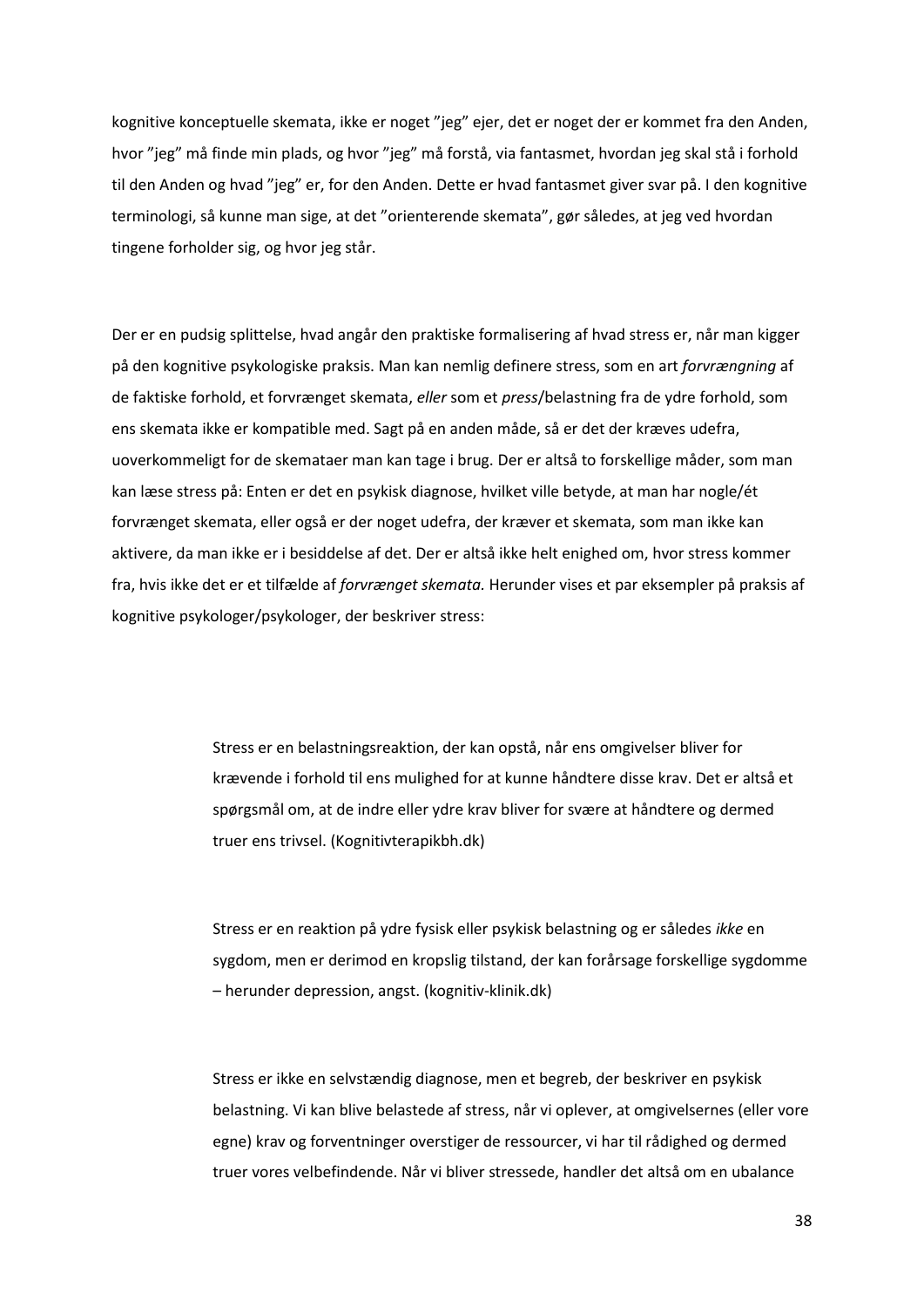mellem det, man føler, man bør kunne, og det man føler, man rent faktisk kan. (Sølvstein, Birgitte, 2018, Altompsykologi.dk)

Det de alle har til fælles er, at de alle lægger vægt på en ydre belastningsstimulus, som skaber en ressourceoverbelastning i den indre (hos subjektet). Den sidste inkorporerer dog, at det også kan være ens krav til sine omgivelser, der kan skabe stress. Det bliver også lagt vægt på, at stress ikke er en psykisk sygdom og er derfor ikke optaget i ICD-10 eller DSM, som er formale kategoriseringer for psykiske for psykiske lidelser. (Friss & Brinkmann, 2013, s. 7). Hvis det var en psykisk lidelse, så ville konklusionen selvfølgelig lægge vægt på, at det er en *skævvridning/forvrængning* af subjektets skemata i forhold til verden og tingenes tilstand. Det er dog blevet bemærket, at der mindst ét sted, hvor man kan finde en behandling, der retter sig mod individets tankemønstre: " Stresstilstande kan være behandlingskrævende, og symptomerne kan i de fleste tilfælde effektivt behandles. Kognitiv adfærdsterapi som stressbehandling har vist sig meget effektiv, idet terapien retter sig mod både overdrevne og uhensigtsmæssige tanker, kropslige og følelsesmæssige symptomer og adfærd." (Pjkp.dk). Her holder man sig til det teoretiske korpus, der bestemmer lidelser, som værende noget, der er galt med den enkeltes tænkning – altså, det behandles som en psykisk lidelse, som har noget at gøre med den enkeltes tænkning og ikke en "ydre belastning". Det er svært at se, hvad det teoretiske eller praktiske/empiriske skulle være i, at forklare stress ud fra, at det er det ydre, der en belastning i forhold til den enkeltes ressourcer, hvis ikke man tager "det ydre" i betragtning. Omvendt, så synes det underligt, at både hævde, at det ikke er en sindslidelse, men at man må behandle det som en sindslidelse.

Der er ganske enkelt et problem med, at placere stress på baggrund af dets årsager. Hvis stress ikke er en psykisk lidelse (men afføder psykisk lidelser: angst, depression),så må forklares ud fra "det ydre", men den kognitive teori, mangler at tage højde for, "det ydre". Kognitiv terapi og teori, arbejder på, at nuancere og rationalisere den tænkning den enkelte har overfor verden og sig selv. Dvs. at ændre tankemønstre, til en mere adækvat tænkning, ikke kun i subjektets forhold til det ydre, men også til subjektets forhold til sig selv. Det ydre, må derfor forstås som en "korrekt" tænkemåde og anskuelse. Det må derfor hævdes i den kognitive teori, at der er en adækvat måde at tænke på. Hvis den kognitive praksis hævder, at det er en ydre belastning, der er skyld i stress, så må man kunne forklare og redegøre for, hvori dette *ydre pres* består i/af – eller også må man hævde, at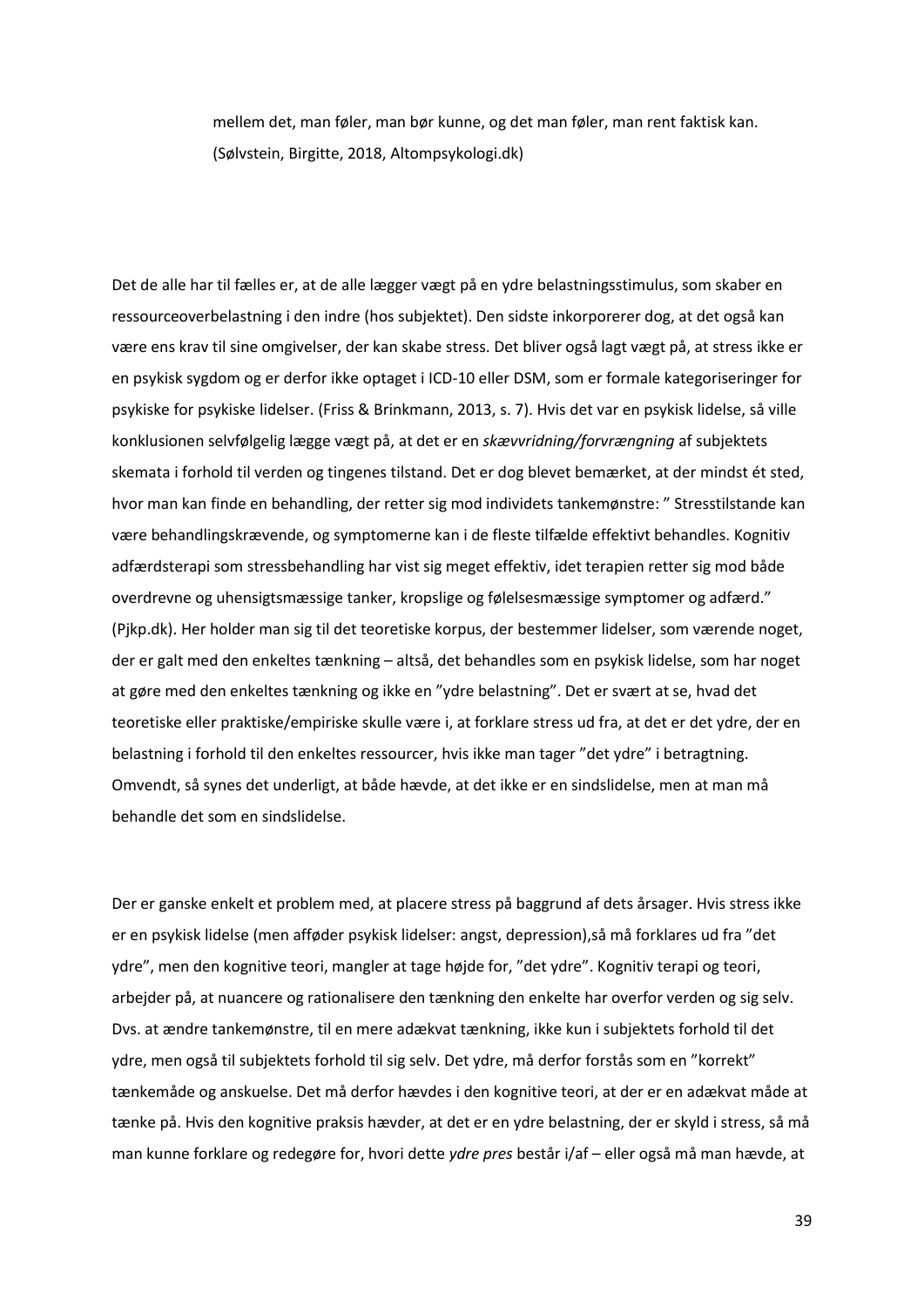det er subjektets skævvreden tanker, hvilket ville kaste årsagen på den enkeltes tanker. Stress er angiveligt *årsag* til psykiske lidelser, men det *er* ikke en psyikisk lidelse, hvilket giver muligheden for, at den kognitive praksis, kan placere stress i "det ydre" og ikke i den enkeltes "indre tanker". Kort sagt: årsagen til psykiske lidelser, hvor årsagen kaldes stress, er noget der kommer udefra. Psykiske lidelser, hvor årsagen ikke angives for stress, kommer indefra. Hvordan er dette muligt? Er det overhovedet muligt?

Det der vil blive argumenteret for i denne undersøgelse er, at enhver psykisk lidelse eller stress, er noget, der kommer *med den symbolske orden*, men som ikke kan inkluderes i denne selv samme orden. Det er præcis *mødestedet mellem subjektet og den symbolske orden*. Dette mødested (rendevous) er hvor subjektet hægter sig på, eller rettere, for et "forhold" til den Anden (den symbolske orden). Dette sted er man kunne kalde "mellem natur og kultur" – det der i Lacanianske termer bliver kaldt det ex-time sted "*extimacy*" (Dolar, 1996, s. 129). Som der blev sagt tidligere, så møder subjektet den Anden, i form af et objekt. Dette objekt, er kendetegnende ved "che vuoi?" – hvad er det den sociale orden, eller den konkrete anden person vil have af mig, hvad vil de mig. Det er præcis under dette spørgsmål, at svaret kan *mangle*, eller at dette sted kan få karakter af et *uhyggeligt sted*, et sted som skaber problemer i subjektets liv. Det kan give anledning til alle mulige problemer i ens liv. Det er præcis her, hvor subjektet knyttes (fikseres eller ikke) til den symbolske orden, ved at antage (tage på sig) en symbolske identitet, hvor fantasmet (ego) fortæller hvordan man spiller denne rolle. Det er også herigennem et subjekt kan "nyde sit liv". Dette sted kan ikke fjernes fra den Anden, uden at den Anden, den symbolske orden selv falder sammen – mister sammenhæng. Der er ikke nogen "balance" i det symbolske. Det symbolske fungerer – paradokssalt nok – for så vidt der er en *forvrængning*, og denne forvrængning, *er i det symbolske selv.* Denne forvrængning *er subjektet og objektet*. Dvs. at et subjekts lidelser, dukker op præcis der, hvor den Anden ikke giver mening, eller der hvor der en excess over mening, der hvor objektet (det hvorom begæret cirkulere) dukker op.

kognitiv teori er velsagtens en art "ideologisk forsikring". Forstået på den måde, at ved at "rationalisere" den enkeltes tænkning, faktisk må insistere på, at d*er er en mening* og at subjektet har en s*kævvreden* tænkning om den Anden. Eller sagt på en anden måde – de hjælper patienten med at se den Andens mening, som må være en ideologisk procedure. Det handler om, at få subjektet til at indse, at den Anden ikke tager fejl, og at den Anden giver mening. Problemet angående stress, er derfor dybt problematisk for dele af den kognitive teori, fordi at det unægtelig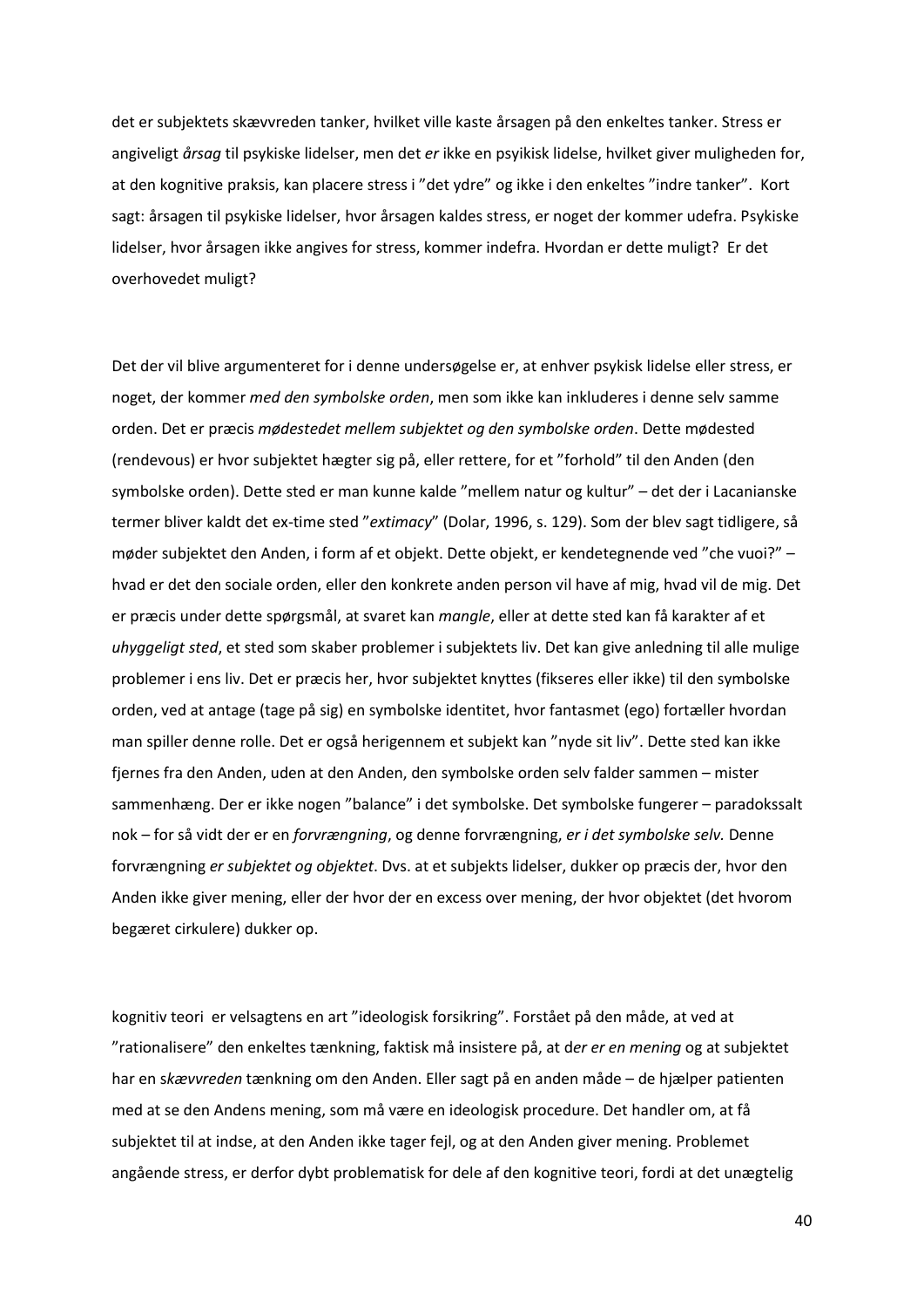stiller et spørgsmål til det "ydre", eller den Anden. Et spørgsmål, som den kognitive teori ikke kan besvare. Stress er noget som flere og flere oplever, også dem som ifølge det psykiske diagnosesystem ikke psykisk syge i forvejen. Det er klart, at det ikke er sådan, at alle lider alvorlige mentale forstyrrelser, således at den (symbolske orden) nødvendigvis giver alvorlige mentale lidelser hos alle. Men det kommer an på, hvordan dette *ekstra* spiller en rolle hos subjektet – *som den symbolske orden kommer med*. Psykisk lidelser opstår, præcis i dette mellemrum. Dette bør starte en refleksion over, om hvordan "ydre kausale forhold" påvirker enhver "psyke", hvilket er det der bliver forfulgt i denne undersøgelse, og om hvorfor stress er en del af dette kausale forhold, eller rettere, mangel på kausalt forhold.

## Systematisk meningstab og stress

I Mette Vesteragers bog 'stress og eksistens' (2019), bliver stressproblemet vendt til et *strukturelt/systematisk* problem. Den enkeltes stressproblem, kommer af forandrende eksistensmuligheder (Vesterager, 2019, s. 12). Grundlæggende er påstanden, at stress er noget, der er er blevet et problem, grundet en *afvigelse fra det naturlige*, hvor samfundsproduktionen er blevet fremmed: "i organiseringen af arbejdet er vi blevet løsrevet fra vores grundlæggende behov og jagter nu kunstige mål" (Ibid. s. 14). En af problemerne, som skaber stress er, at: "Der er ikke længere en naturlig grænse" (Ibid., s. 86). Grænsen mellem det naturlige og det kunstige er ikke *længere* tilstede. Arbejdsdelingen er problematisk: "fordi arbejdet er blevet sat ind i en hård arbejdsdeling , hvor der skal løbes stærkt for at nå nogle konstruerede kunstige mål, der drives frem af effektiviserende processer, der undergraver meningen." (ibid., s. 87). Denne formalisering af problemet, skal ses i lyset af et begreb, som hun har tilfælles med Svend Brinkmann, nemlig *acceleration* : "Vi lever i en *social acceleration*, der betyder, at vores liv forgår i et stadigt højere tempo. " (Ibid., s. 171) som grundlæggende referer til: "Sociale strukturer, relationer, institutioner, viden adfærdsmønstre, og normer er blevet ustabile og flygtige" (Ibid., s. 173). Det er også denne hastighed, der som sagt gør sig gældende på teknologiens område, hvor hastighed og kunstighed, går hånd i hånd: "Computere tager ikke hensyn til vores biologiske behov for bl.a. hvile, vores arbejdsrytme er i høj grad præget af, at vi kan være online hele tiden. Teknologien har dermed bragt os væk fra en naturlig rytme og samklang med verden. " (Ibid., s. 89).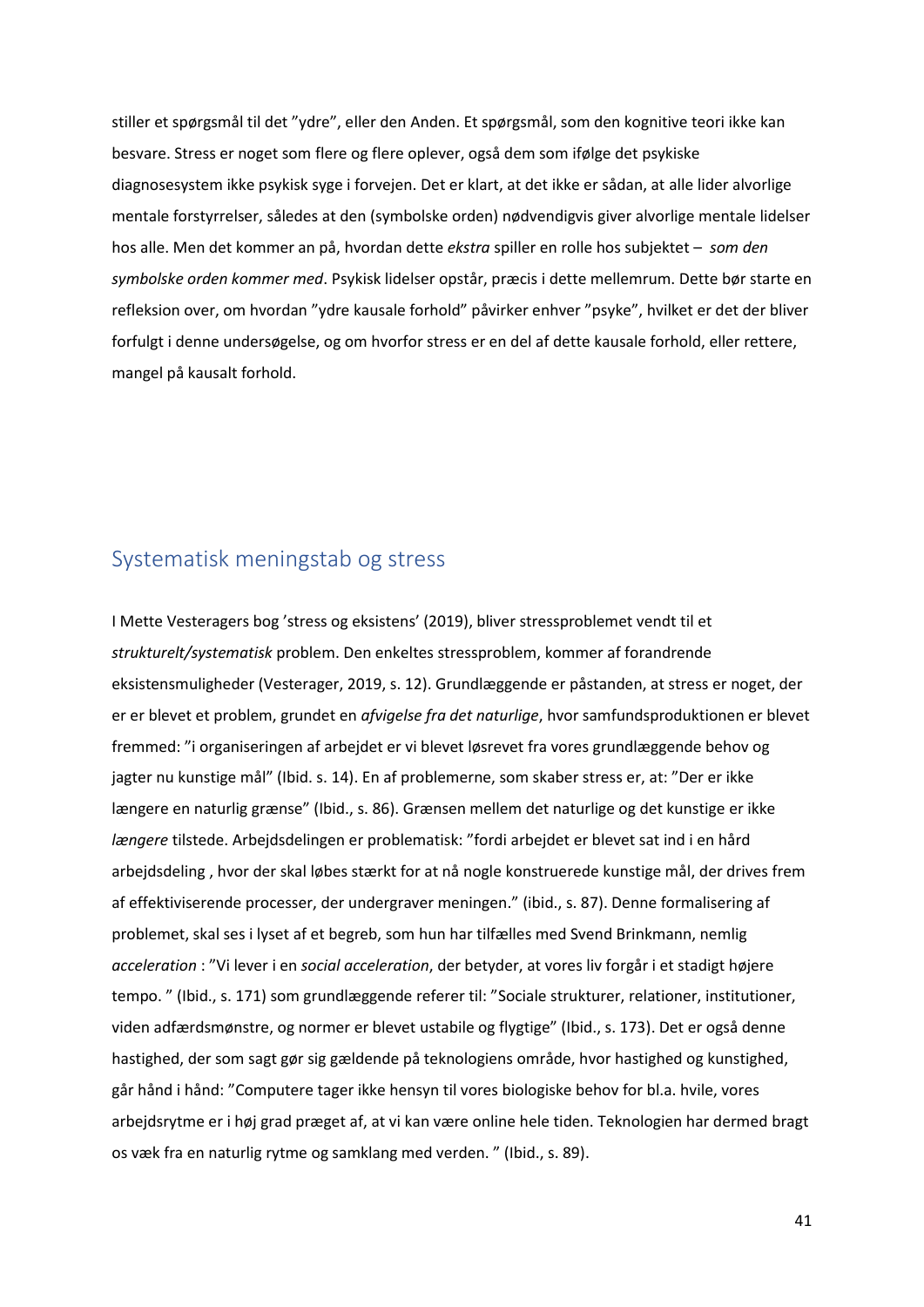For at udfolde og analysere overstående, må vi starte med Vesteragers kritik af et fremherskende menneskesyn generelt og specifikt med hensyn til stress. Der bliver i hendes bog gjort en del ud af at påpege, at René Descartes *cogito* er skyld i, at man sidenhen har tænkt subjektet som en rationel tænkende *ting (res cogitans*)*,* som er afskåret fra dets materielle og sociale omstændigheder. Dette er selvfølgelig legitimt at postulere, da han selv siger dette (Descartes, 2011, s. 493). kritikken går på, at selvstændigheden og uafhængigheden af sociale rammer, knytter sig til Descartes cogito, hvilket hun direkte sammenligner med den kognitive psykologi/teori. (Vesterager, 2019, s. 23). Det er præcis denne tanke, som har affødt fremmedgørelse og meningstab for mennesket – det at mennesket tænkes som afkoblet det sociale, som en tænkende ting. Mening kommer af at:

> vi indgår i sociale systemer og strukturer, som udgøres af et netværk af mennesker, genstande og handlinger. De får hver især deres mening ud fra, at de indgår i sammenhæng, og at skabe mening er derfor også en social proces, der foregår i fællesskab. Meningsløsheden er forbundet med fremmedgørelsen, som vi kan opleve som en følelse af, at verden smuldrer og bliver uhåndgribelig og ligegyldig. Der er derfor også en handlingslammelse, ulyst og mangel på engagement forbundet med meningsløsheden. Vi får sværere og sværere ved at handle og agere i de mange muligheder. (Ibid., s. 29)

Meningsløshed og fremmedgørelse er skabt på et menneskesyn, der opfordrer til selvstændighed. Det er systemet/strukturen, der er baseret på dette menneskesyn, som afføder stress. Ikke nok med at systemet skaber stress, så er kuren (kognitiv terapi) produceret af selvsamme menneskesyn. Men er dette virkelig den eneste, eller den mest frugtbare konsekvens af Descartes cogito? Man bør huske, at Descartes grunder sin egen eksistens, som tænkende ting, på baggrund af guds eksistens. Kort sagt, der er et res cogitans, *fordi* der er en gud. Descartes deler denne (gud) og sige selv, i henholdsvis infinit og finit. Mennesket er finit, og gud er infinit, og da det finitte kan tænke det infinitte, må denne idé kom fra Gud. (Ibid., s. 499), da gud er infinit. Dvs. Descartes cogito, er *grundet* i/givet af noget andet. Det at Descartes tvivler på hans eksistens, men grunder sin eksistens i en Anden (den store Anden i Lacanianske termer), tyder ikke på, at det er en tænkende ting, der er *afskåret* fra det symbolske, *men tværtimod grundet i det.* Descartes cogito, kan derfor siges også at indikere en splittelse – en splittelse mellem hans tvivl og ikke-eksistens i den Anden, og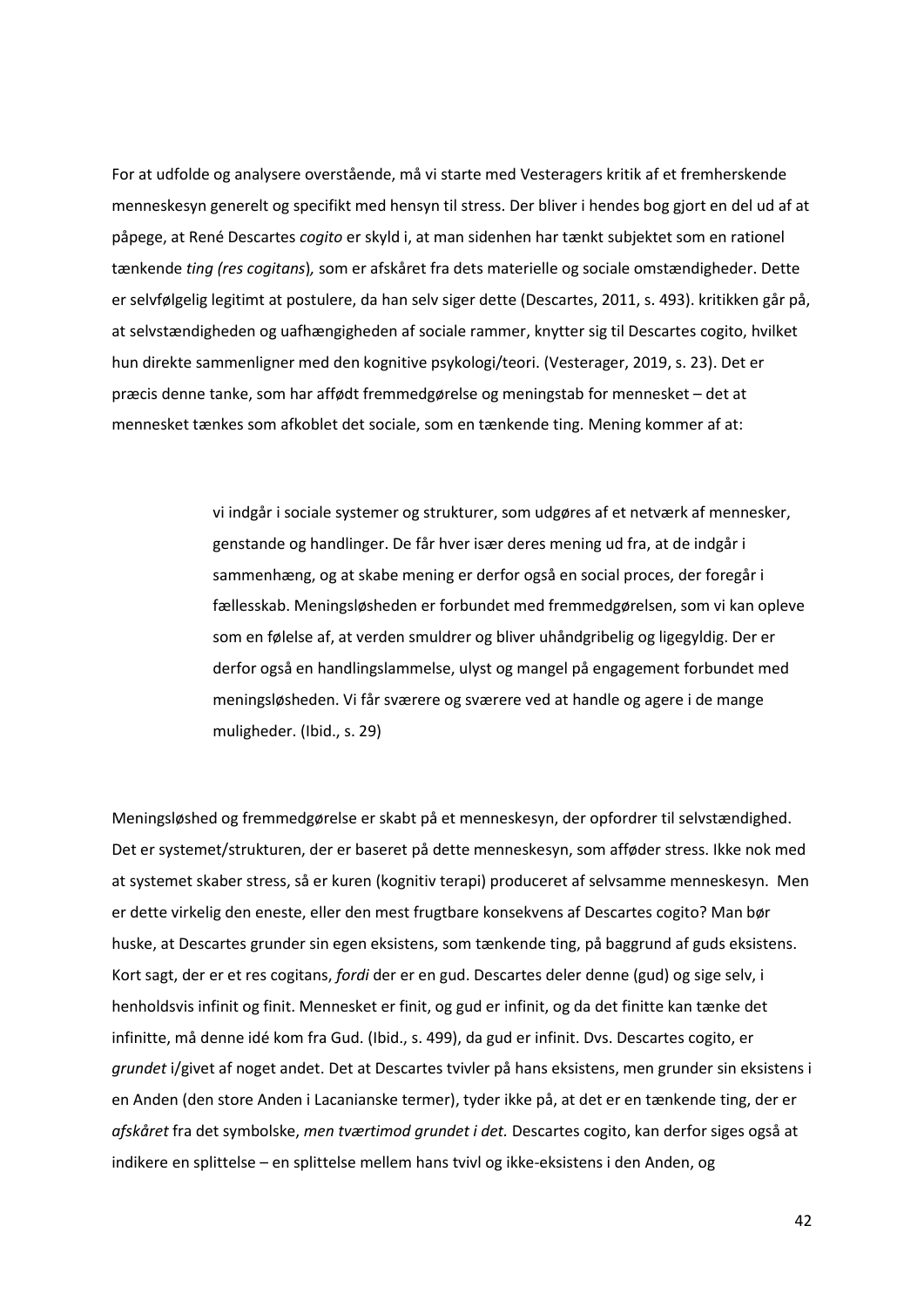efterfølgende sikkerhed på min sin eksistens, *gennem en omvej gennem den Anden.* Vesterager skriver: "En bedre tilgang til stress fordrer altså helt grundlæggende et opgør med tanken om, at vi kan forstå mennesket som adskilt fra verden, og dermed også, at stress er noget, vi kan forstå som et fysiologiske eller psykologisk fænomen, der alene tilhører individet og har *indre* årsgaer. " (Vesterager, 2019, s. 23). Det er i denne forbindelse, at vi må forstå hendes kritik af Descartes cogito. Hun skriver da også, at det er en kritik mod kognitivismen, men som hun knytter til descartes – hvilket der også er grundlag for – men det er ikke det eneste der er at sige om Descartes cogito. Det samme kunne man sige om Kant, men igen, så udelader man dele, som er essentielle. Det er præcis det, at Descartes og kant, i deres filosofi, støder på grund, netop med subjektets "status", om man vil. Subjektet hos Kant kan som nævnt læses, som en helhed, en syntese, absolut ego. Men så må man udelukke det faktum, at Kant nævner, at man ikke kan sige noget om dette subjekt = x. Noget lignende gør sig gældende med Descartes. Man kan også hævde, at Descartes' filosofi, ender ud med et subjekt, der er en "tænkende ting", men så må man lukke øjnene for, at dette kræver et underligt spring fra tvivl til sikkerhed. Subjektet bliver først "sikkert", efter det har etableret en tillid gennem gud, eller den symbolske orden. Der er altså et "hul" en ikke-viden, en mangel eller et "spring", som ikke kan redegøres for, med mindre, man læser det gennem noget andet – en allerede given orden. Den symbolske orden er den eneste måde, hvorpå et subjekt kan se sig selv som en helhed, samtidig med, at man tror man handler rationelt og frit. Dette kan måske illustreres ved: "*man is not only much more unfree than he believes, but also much freer than he knows*" (Zupancic, 2000, s. 28). I det øjeblik, hvor jeg'et tror at det er frit, at det handler som en selvstændig enhed, der vælger og vrager, i det øjeblik er det determineret af symbolske og dermed fantasmatiske formationer, hvorunder, at det virker til, at man selv vælger. Dvs., at ved at acceptere en "højere orden", som er uden for ens rækkevidde, derunder kan man *inden for rammen*, agere *som om*, at man selv vælger. Men dette *frie subjekt,* finder sin frihed, givet af en orden, hvor man kan læne sig op ad symbolske mandater osv. Komisk nok, eller rettere paradoksalt nok, så danner man faktisk en *afstand* til subjektet og dermed *friheden*. Descartes cogtio som *res cogitans*, er dermed *ikke* et frit flydende rationelt væsen, der kan klare kan tænke alt, det er *kun* på baggrund af en orden, som er givet af noget større (infinit), der ikke kan tænkes, men som må forudsættes, der gør det muligt, at dette cogito tænkes som frit. Vi kan relatere dette til hvad der allerede er blevet sagt. For at subjektet kan føle sig psykologisk frit, så må det være *identificeret* gennem sociosymbolske mandater, der netop danner et ego-ideal, hvorunder et fantasme giver svar på, hvad den store Anden (symbolske orden) vil have, at jeg er. kun under sådanne determinerende forudsætninger, kan subjektet føle sig som psykologisk fri. Det der således vil blive hævdet her, er at Mette Vestager, faktisk er langt tættere på Descartes, end hun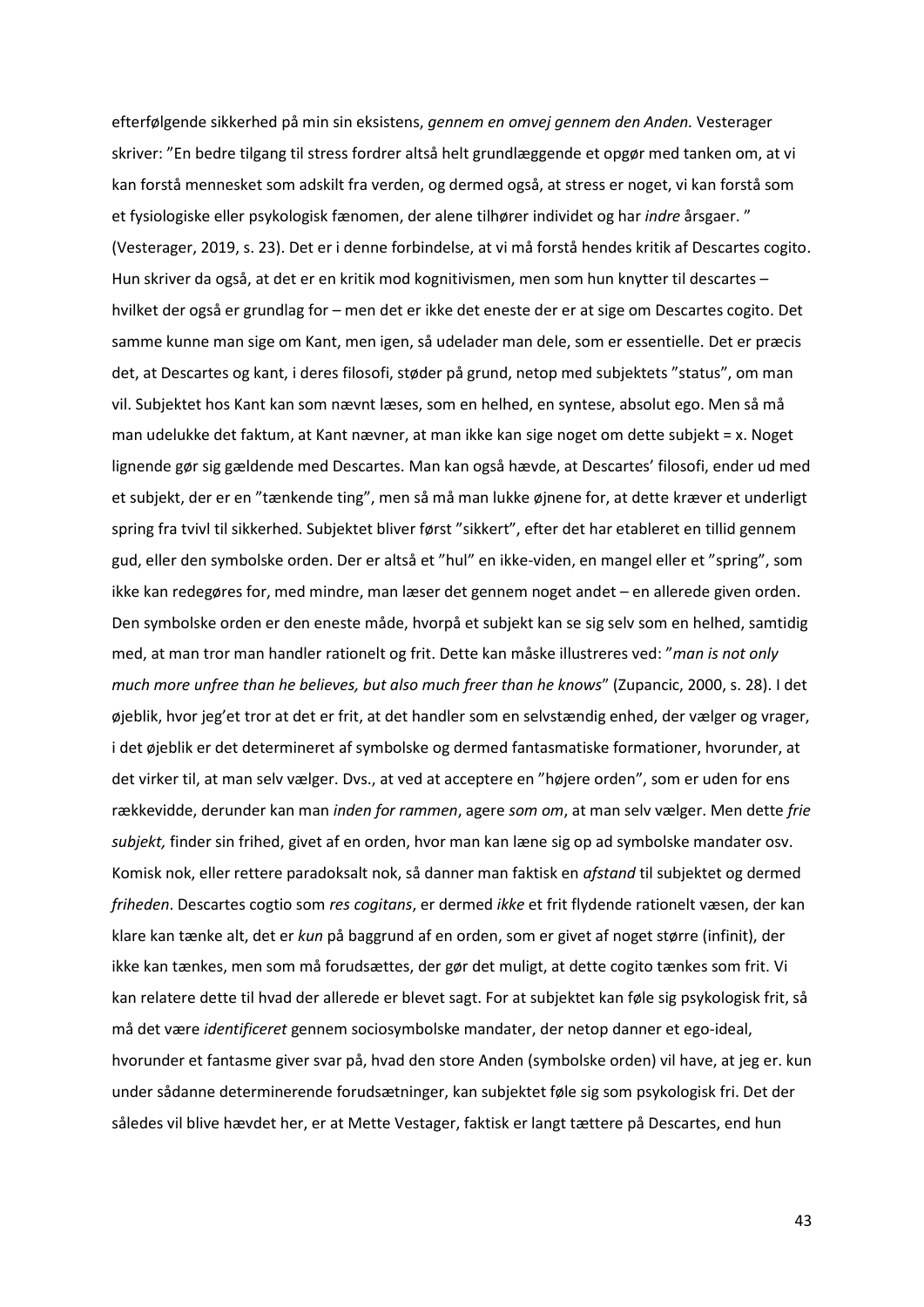ville vedstå. Zizek pointerer ligeledes, at Deascartes ofte bliver angrebet, på baggrund af hans "elevation af subjektet", men:

> What one should always bear in mind is how the Cartesian de-substantialization of the subject, its reduction to \$, to pure void of selfrelating negativity…(..)… Although Descartes is also accused of patriarchal bias (the unmistakable male features of the *cogito*), does not this formulation of *cogito* as pure thought which, as such, 'has no sex' mark the first break from pre-modern sexualized ontology? (Zizek, 1997, s. 12)

Det der præcis ville være forskellen mellem Descartes og Vesterager, ligger i, hvordan man *stiller sig*  i forhold til denne negativitet som subjektet er, eller *stiller sig i forhold til den Anden*. Dette har præcis noget med seksueliseret ontologi – forskellen mellem *feminin subjektivisering og maskulin subjektvisering*. Der skal ikke gøres meget ud af det her, men det er et spørgsmål om, hvordan man forholder sig til kastrationen, som vi har nævnt. Det handler kort og godt om, hvordan man iscenesætter dét, som man angiveligt er blevet berøvet ved indlemmelsen i det symbolske. Den feminine løsning, ligger i et "ikke-alt" og det maskuline ligger i "mindste én": Ikke-alt er bestemt af den symbolske orden, kontra, mindst én undslipper forhindringen, som den symbolske orden pålægger subjektet. Eller: Ikke-alt ligger under for kastrationen, kontra mindst én undslipper kastration. (copjec, 1994, s. 28 - 29)

Hvis man stiller Spørgsmålet, hvad er et subjekt? til Vesteragers bog, så får man ikke noget klart svar, eller en teoretisk gennemgang. Det bliver citeret lidt fra heidegger, lidt fra satre, lidt fra Arendt og lidt fra Kierkegaard. Til tider virker det som om, at de alle er socialkonstruktivister, men, at det som de ofte også har tilfælles, ifølge Vestergaer, er at der er en ubestemmelighed ved det at være mennesket. Det tætteste man kommer på denne ubestemmelighed, ved det at være et subjekt, kommer til tider til udtryk – via Hannah Arendt bl.a. – ved at det er socialt funderet *og unikt* (Vesterager, 2019, s. 23, 59, 83). Mennesket er altså ikke *kun* social bestemt, der er også noget *unikt* omkring det at være et individ: "bureaukratiet repræsenterer en umenneskeliggørende styreform, der tømmer arbejdet for mening og fører til, at det enkelte menneske ikke kan træde frem som individ…(..)… Det er, som om vi har glemt, at statistik er en matematisk forarbejdning af virkeligheden og aldrig kan repræsenterer det unikke individ" (Ibid., s. 90) og: "Mellemmenneskelig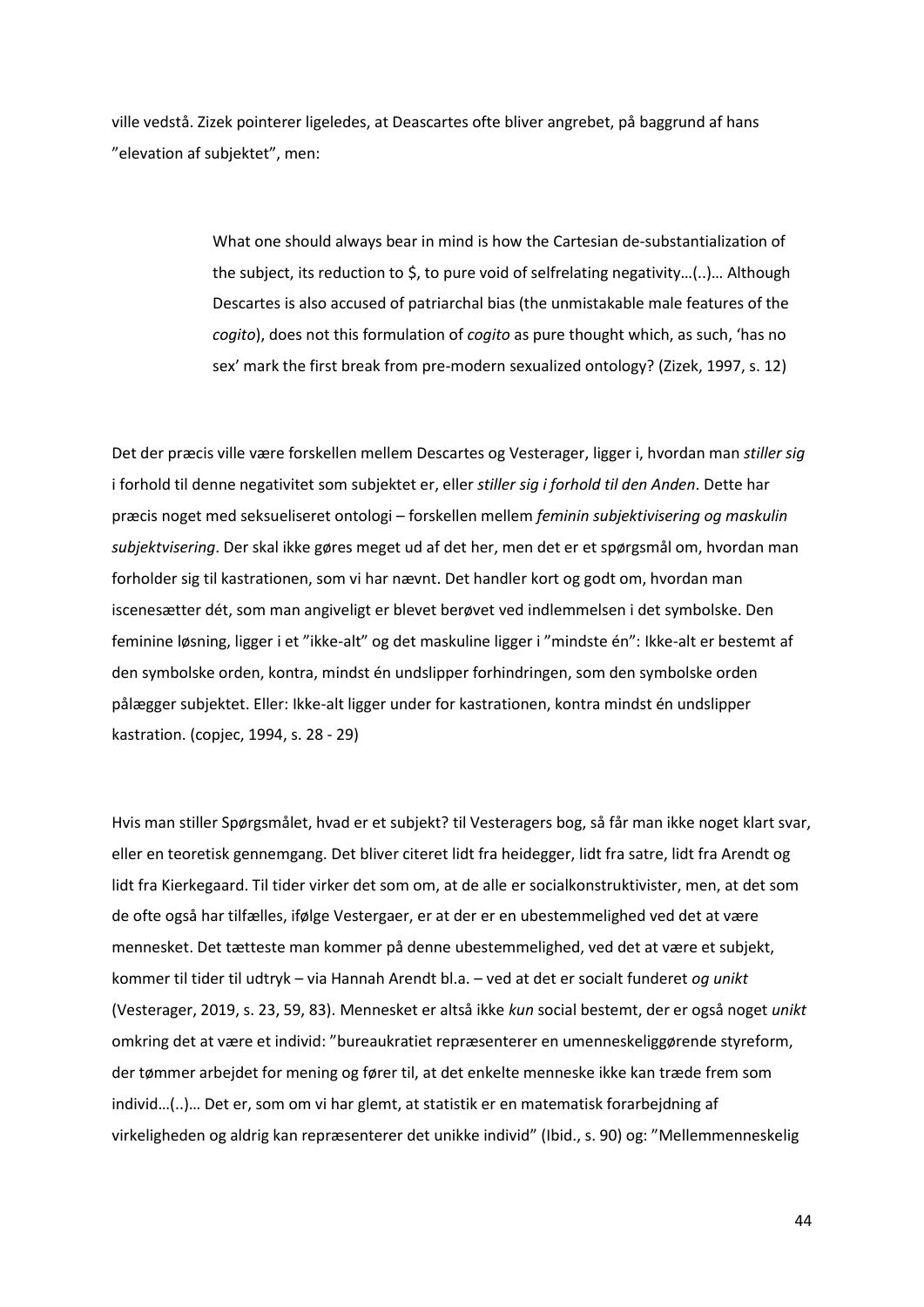handlinger forgår i et fælles rum, hvor mennesker kan træde frem og realisere deres individualitet. " (Ibid., s. 84).

Der er således noget ved det at være et individ, som ikke kan *repræsenteres* i matematiske og statistiske *formelle strukturer*, men som kommer til udtryk i *under sociale forhold.* Denne beskrivelse af subjektet er, som det også antydes i overstående citat, også et led i et angreb mod det, at vi gøres til et objekt (Ibid., s. 144). Det at blive gjort til objekter for et system, er præcis en af de kritikker som er tydeligst i Vesteragers bog – det at vi gøres "beregnelige": "menneskelig aktivitet er sat i skemaer og manualiseret i procesbeskrivelser." (Ibid., s. 90).

På den anden side, så nævner hun også, at der også et problem angående den *ubestemmelighed*, eller rettere, der er en tvetydighed angående det ubestemmelige: "ubestemmelighed er ikke blot ophav til stress. Den er også *kilde til liv*." (Ibid., s. 58). Under denne påstand, refereres der til kvantemekanik og kaosmekanik, som et "bevis" på, at verden er ubestemmelig: "Verden står hele tiden åben" (Ibid., s. 46) og til sproget: "Vi kan ikke med sproget definere eller beskrive verden, fordi den hele tiden tilbyder flere betydninger. Vi kan derfor aldrig få fuldt greb om den" (Ibid., s. 48). vi kan således sige, at der er noget skidt forbundet med, at vi angiveligt kategoriseres, at der er en alt for stor vished i "strukturen" og at der ikke bliver taget højde for uvisheden, men på den anden side er uvisheden også problematisk, fordi den er også er kilde til stress. Dog er der en stor fokus på, at det uvisse er vigtigt for det hun designere som mening. Uvished har derfor forrang fremfor vished. Dette kommer til udtryk i tesen hun opsamler således: "vi bliver fanget i kravet om vished i en uvis verden." (Ibid., s. 44).

Det første man må påpege er, at det ganske enkelt ikke er nok, at referer til en videnskabelig "uendelighed", eller "uvished", når det drejer sig som subjektets stress og frihed, som "ubetsemmeligt". Det er rigtigt nok, at man ad denne vej, kan sige noget om ubestemmelighed, men dette siger mere om subjektet, end det siger om videnskabelig viden om verden. Hun siger bl.a.: "Vi må derfor afvise den positivistiske tro på, at hvis vi løser ét af menneskehedens 1000 problemer, så er der 999 tilbage. Arbejdet med at afmystificere verden går ad uendelig vej, hvor et opklaret mysterium føder nye." (Ibid., s. 48). Er det virkelig det, som videnskaben eller positivismen tror? Hvis vi trækker på det, der blev sagt tidligere, i forbindelse med Daniel Dennet, er det så ikke præcis det samme, som han hævder, selv ved at tage en videnskabelig "positivistisk" neurovidenskabelig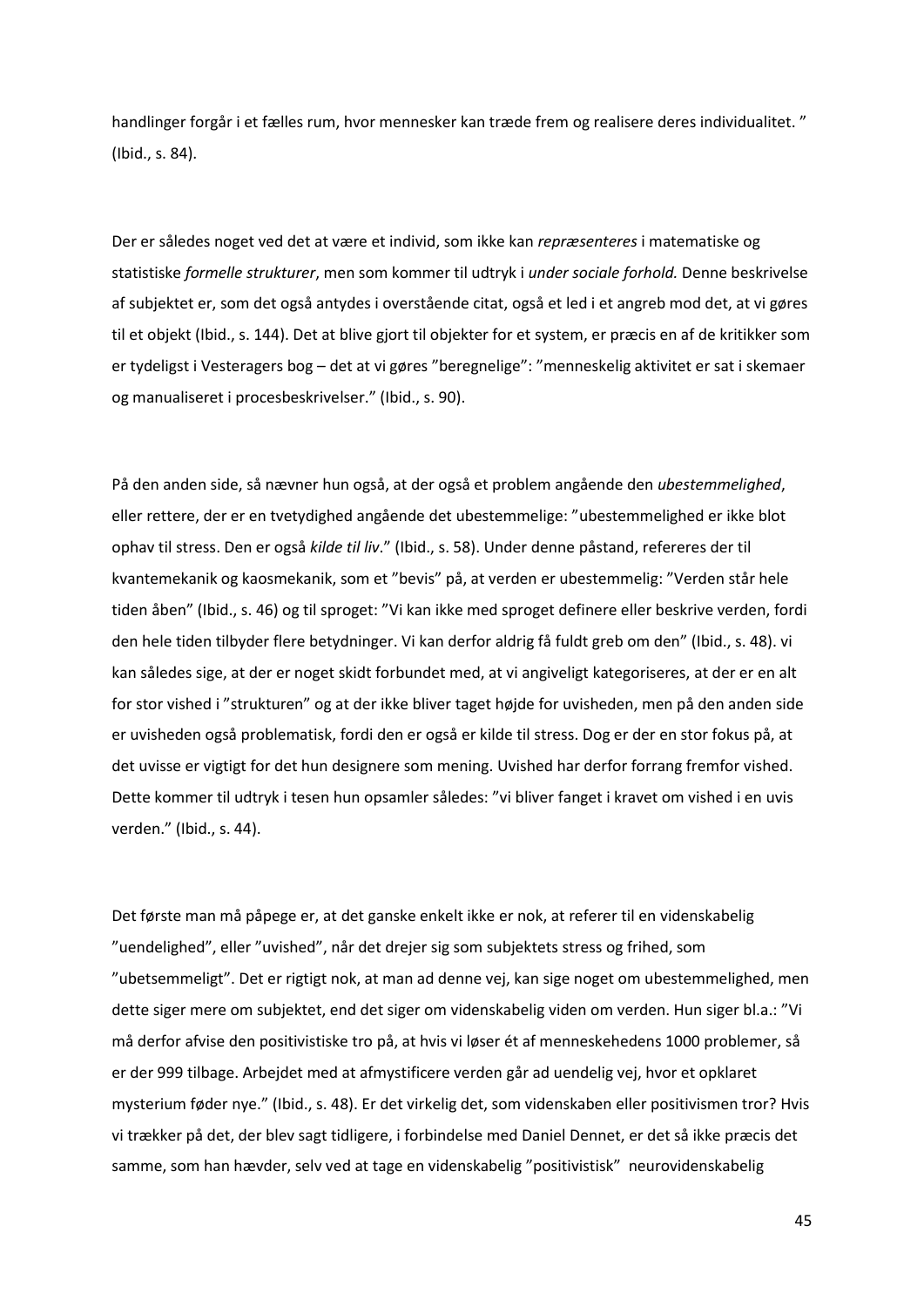metode i brug? Han hævder på ingen måde at mysterierne ender, men at *det bliver vildere*? Pointen er, at subjektet ikke er en ting, man kan finde og så beskrive, pointen er, at subjektet e*r denne uvilje, til at blive fundet*. Det samme gælder *verden som sådan – das ding – objektet som sådan*. Skulle man nu finde objektet, eller subjektet, så forsvinder fantasien om "den uendelige udfoldelse" eller "det uendelige mysterium". Dette gælder for "objektet", "verden" og "subjektet", fordi subjektet *er* objektet, og Fantasmet er det, som holder "det Reelle objekt på afstand. Det er mødet med dette der er ubærligt.

I forhold til hendes analyse af Descartes, kan man sige, at det hun ikke ser, eller måske ikke vil se, er, at denne ubestemmelighed, *ikke er andet end Descartes' cogito*. Det at Descartes tvivler på, at han er, er præcis en indikation på, at der er noget som undslipper den symbolske orden, men det er ikke mere end denne negation. Subjektet og objekt a er det træk, der gør, at alle designeringer, beskrivelser eller egenskaber aldrig er fyldestgørende for at udpensle det lige præcis *dét,* som gør det til hvad det er. Subjektet er det, der ligger i den ofte artikulerede sætning "du kan ikke reducere mig", eller "jeg er mere end mit udseende". Man kan sige, at det der gør objektet til objektet eller subjektet til subjektet, er kendetegnet ved, at det *aldrig fanges* i kæden af signigianter. Dette misforstås hos Vestager, som et problem, der bunder i en vildledelse af ordforrådet. (Ibid., s. 98). Det er ikke fordi vi har et "kollesalt" ordforråd, som gør, at subjektet ikke kan siges. Det er som tidligere nævnt, fordi subjektet ikke kan have kendskab til, det *der taler i subjektet.* subjektet, som blev pointeret tidligere, har ikke adgang til sig selv, når først det er indlemmet i den symbolske orden. Det er en nødvendig "følgeskade" af det symbolske, nemlig dets inkonsistens, dets mangel osv. Men det er ikke *noget unikt.*

Når Vesterager derfor siger: "skal vi forstå en borger, må vi forstå de institutioner og fællesskaber, der er med til at forme vedkommendes liv. Alt andet ender i fejlslutninger." (Ibid., s. 23), skal det "unikke" individ, så forstås, som det, der *ikke* kan reduceres til netop disse "fællesskaber" eller "institutioner", eller det er *der er mere i disse sociale formationer, end formationerne selv*? Det er gives der ikke noget klart svar på, men som anvist i det overstående, så kan man sige, at subjektet er præget af en ubestemmelighed, som trues af styring, matematik, statistik og kategorisering. Dette er grunden til meningstabet: "Det afgørende træk menneskelige anliggender bliver derfor uforudsigeligheden…(..)… Det er forudsætningen for, at vi kan opleve mening i vores liv…(..)… Det at ville kontrollere et menneskets liv sker på bekostning af mening: "(Ibid., s. 97). Dette er hvad organisationer gør, ifølge Vestager. (Ibid., s. 97).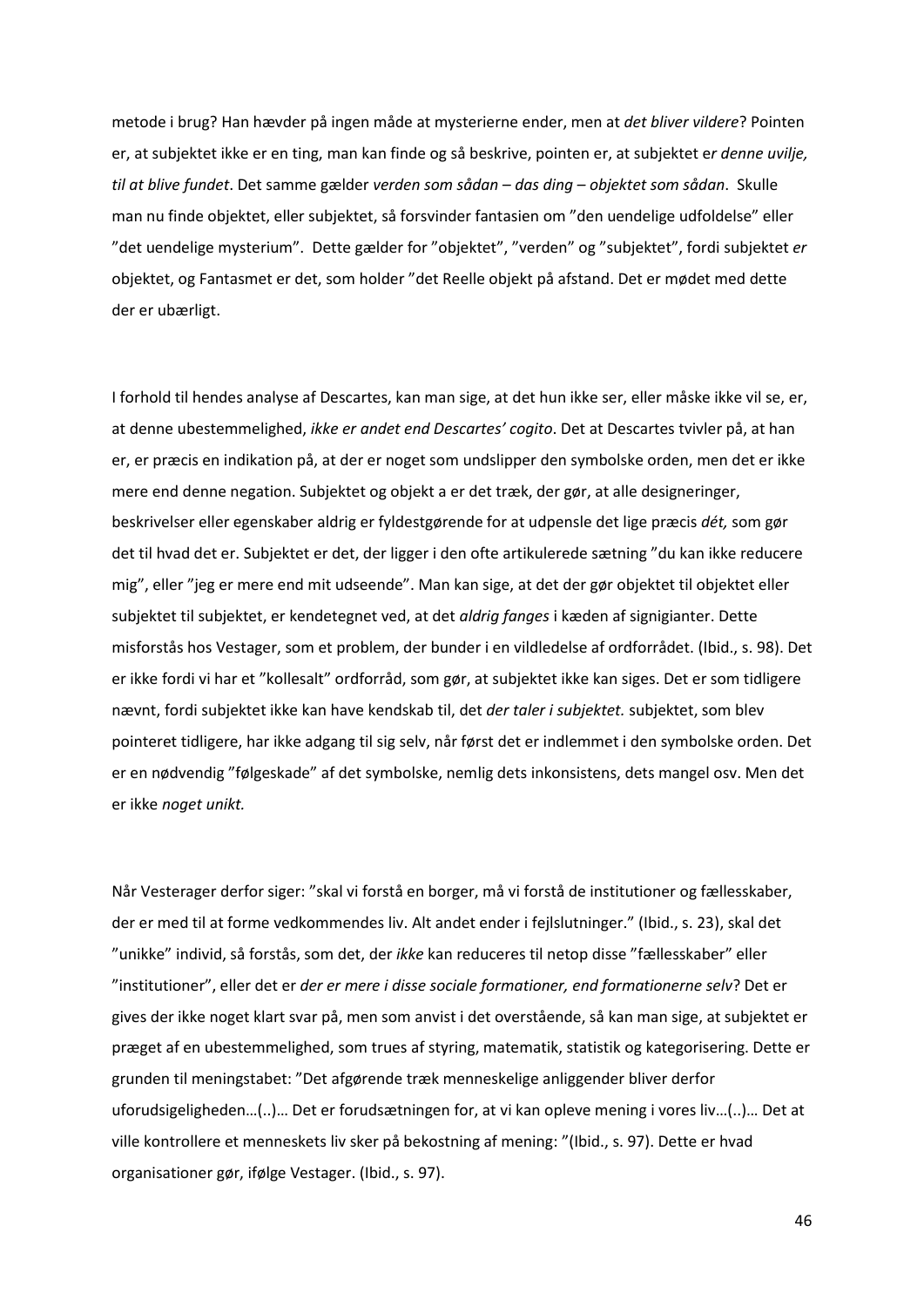Vi har altså et subjekt, som ikke kan kendes på grund af sprogets mangfoldighed, som aldrig kan "ramme" subjektet, og det er netop det at det aldrig rammes, som er genstand for mening. Subjektet er ikke formaliser bar i matematikken, men det unikke ved mennesket, træder frem i det sociale. Fremmedgørelsen i det sociale, er det, at vi bliver tingsliggjort og selvstændiggjort og, at vi derfor føler os skamfulde over, at vi ikke kan leve op til kravene, og at vi selv er skyld i vores problemer. Denne fremmedgjorthed er forbundet med et sammenbrud, "død" og mangel på lyst: "Vi bliver også fremmedgjorte over for os selv, idet vi ikke kan genkende os selv, mærke os selv, og hvad vi har lyst til, eller hvad der er vigtigt for os. " (Ibid., s. 149). vi er ikke bare fremmedgjort fra os selv, vi bliver under disse forhold også fremmedgjort over for genstande (Ibid., s. 182) og de andre: "Vi bliver fremmedgjort over for andre, idet vi ikke længere har tid til nærværende relationer" (Ibid., s. 183). Vi har altså at gøre med, at vi er fremmedgjort fra en "naturlig samklang" eller omgang med ting, sig selv, og de andre. Nærværet og det autentiske er væk, fordi vi bliver genstand for et rationelt matematisk system, der underminerer subjektet som ubestemmelig, men at denne ubestemmelighed, samtidig er genstand for stress.

For det første: der har *aldrig været en "naturlig samklang med verden"*, dette er en fantasi. For det andet, hvis man nu skulle forjage sig til, at ville karakterisere dette som *mening*, så er dette præcis stedet for *sammenbruddet for mening*. Som der blev sagt, så er subjektet *ikke* noget *unikt*, bag alle dets designeringer. Tværtimod, så er subjektet *universelt*. Enhver kulturformation eller personlig fremtrædelse, kan have *unikke fremtrædelser*, eller empiriske uligheder – dette ville kunne være unikt. F.eks. så kan madvanerne være ret så forskellige fra kultur til kultur, fra familie til familie. En person kan have specielle interesser, eller have udseendemæssige forskelligheder, forskelligartet sengetøj osv. Men subjektet er *universelt*, netop *fordi det er det X, som ikke kan siges, findes, designeres* osv. Subjektet er universelt ved at være splittet mellem de måske, måske ikke så *unikke træk*, og så det universelle i, at *disse ikke svarer til subjektet*. Hvis en anden person optræder som *unik*, så er det altså ikke fordi, at *alle er unikke*, eller at personen *i-sig-selv* er unik. Det omvendt fordi, de optræder inden for ens fantasmatisk ramme. Det er det *objekt* i den anden, som ikke rigtig kan placeres – dette objekt a, der hvor subjektets inderste kerne, finder sig selv i det udenfor sig, den anden. Dette sker netop på baggrund af, at man er *identificeret* i det symbolske *uden for* sig selv, altså i et billede (ego-ideal), som er garanteret i den Store Anden, hvorfra man kan se sig selv og andre (og Den Anden) som *unikke*.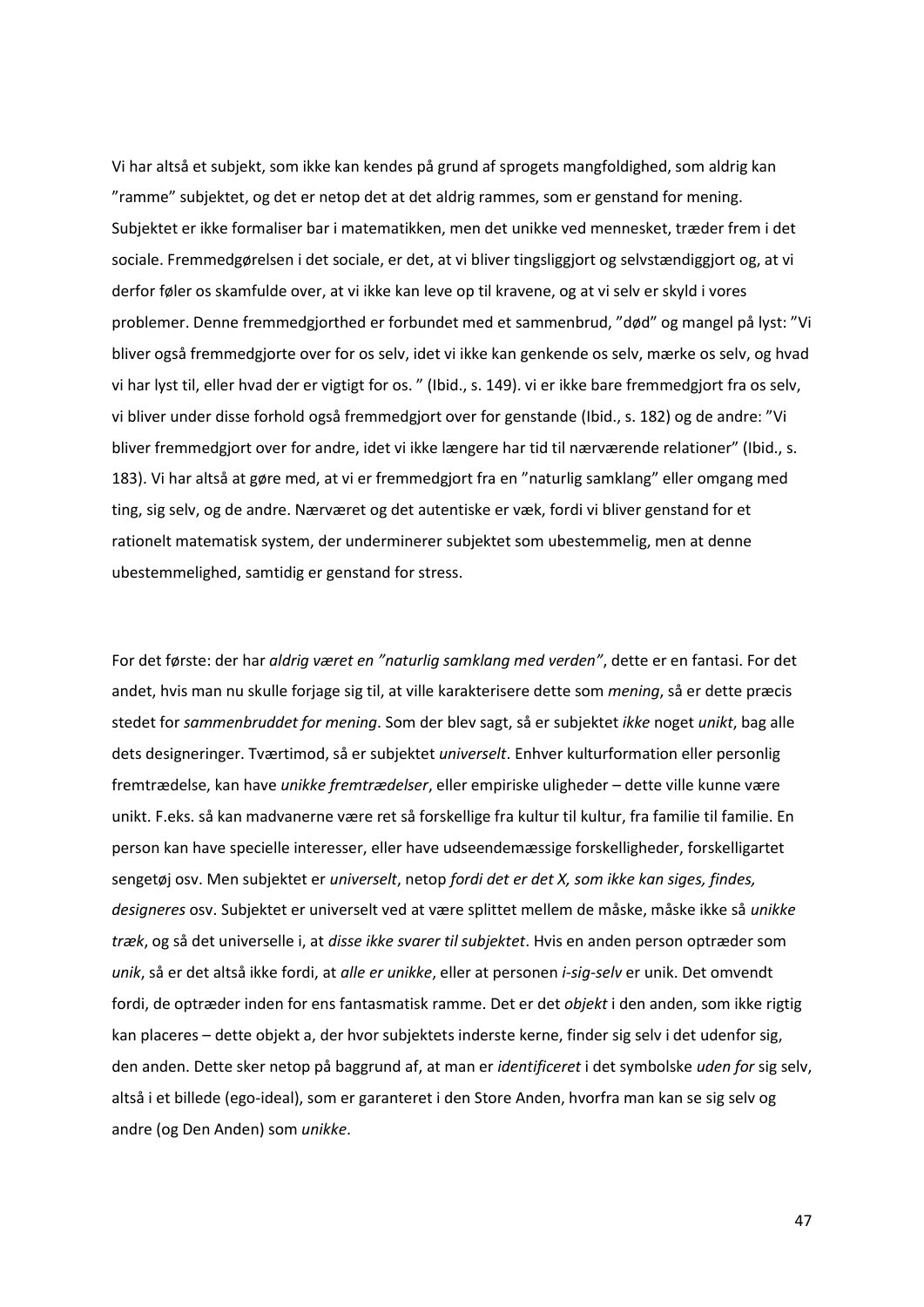Dette har konsekvenser for den meningsløshed og den fremmedgørelse, som Vesterager hævder, er kendetegnet ved stress og de *styringsmekanismer* som hun mener, er skyld i dette. Det der må konstateres i forhold til dette, er to ting. Problemet er altså ikke, at vi bliver fremmedgjort, det er måske netop det omvendte, der er tilfældet – *vi er ikke fremmedgjorte nok, og dette gør os stresset.* Vi føler os ikke *fremmed*, fordi vi lever i en *unaturlig tid*. vi føler os derimod fremmed, *fordi vi er for tæt på os selv* – fordi at subjektet kommer for tæt på objektet, som er i subjektets indre. Den distance som den symbolske orden skaber den Anden og subjektet, via fantasmet og egoet, bryder sammen, *fordi subjektet møder dets "unikke" karakter*. I forhold til meningsløshed og "tilbageerobringen af mening og nærhed", så er det *præcis jagten på mening,* der frembringer det naturlige, ved det at være mennesket, som kun kan fremstå som det allermest fremmed og unaturlige. Man kunne også sige, at det er netop i jagten på mening, at der sker et sammenbrud, eller udligning i distinktionen mellem det naturlige og det unaturlige. Det er også i denne forbindelse, som man må forstå Vesteragers distinktion mellem rationaliteten via Descartes og det irrationelle som er ubestemmeligheden. Disse to er ikke to adskilte ting. De er "to sider af samme sag", men som aldrig kan forenes. Enhver rationalitet må, for at være virkningsdygtig, stå på et irrationelt grundlag. Det rationelle, styringsorienterede og statistiske, må som minimum være styret af et *krav* om rationelitet, som ikke kan begrundes rationelt: "hvorfor tænke rationelt – fordi du skal!" eller "tænk rationelt – det er til gavn for dig!", hvilket kunne være et slogan-like udsagn. Det skal altså noget ekstra til, for at d*et rationelle giver mening.* Det rationelle er ikke "det meningsgivende" over for det "irrationelle, som det meningsløse". Det at lægge sin lid til det rationelle, kræver et *je ne sais quoi* (jeg ved det ikke, det er uforklarligt), som præcis er det irrationelle, som løftestang for det rationelle. For at benytte Dolars distinktion mellem stemme og fornuft: "Fornuftens stemme, tavs som den end er, er de magtesløses magt, den mytiske kraft, som tvinger os til at følge fornuften. Den er den magt, som fremstår, når alle andre magter reduceres til et minimum. *Stemmen er fornuftens magt*" (Dolar, 2019, s. 130). Stemmen er således en nødvendig del af fornuften, *hvis den skal være tvingende*. Dette minder meget om, hvordan Alenka Zupancic komisk retter opmærksomhed mod en diskussion mellem Alain Badiou og Barbara Cassin<sup>2</sup> i hendes bog 'What is sex?' (2017). Her viser hun, hvordan badious forhold til den formelle matematik, etableres på baggrund af en passion. (Zupancic, 2017, s. 63).

<sup>2</sup> I bogen: Il n'y a pas de rapport sexuel. Deux leçons sur «L'Etourdit» de Lacan (2010) diskuterer Alain Badiou og Barbara Cassin Lacans udsagn: "there's no such thing as a sexual relationship" – Diskussionen går på, om det tvetydige skal have forrang (Barabara Cassin), over for formaliseringer, tvetydighed eller rationalitet.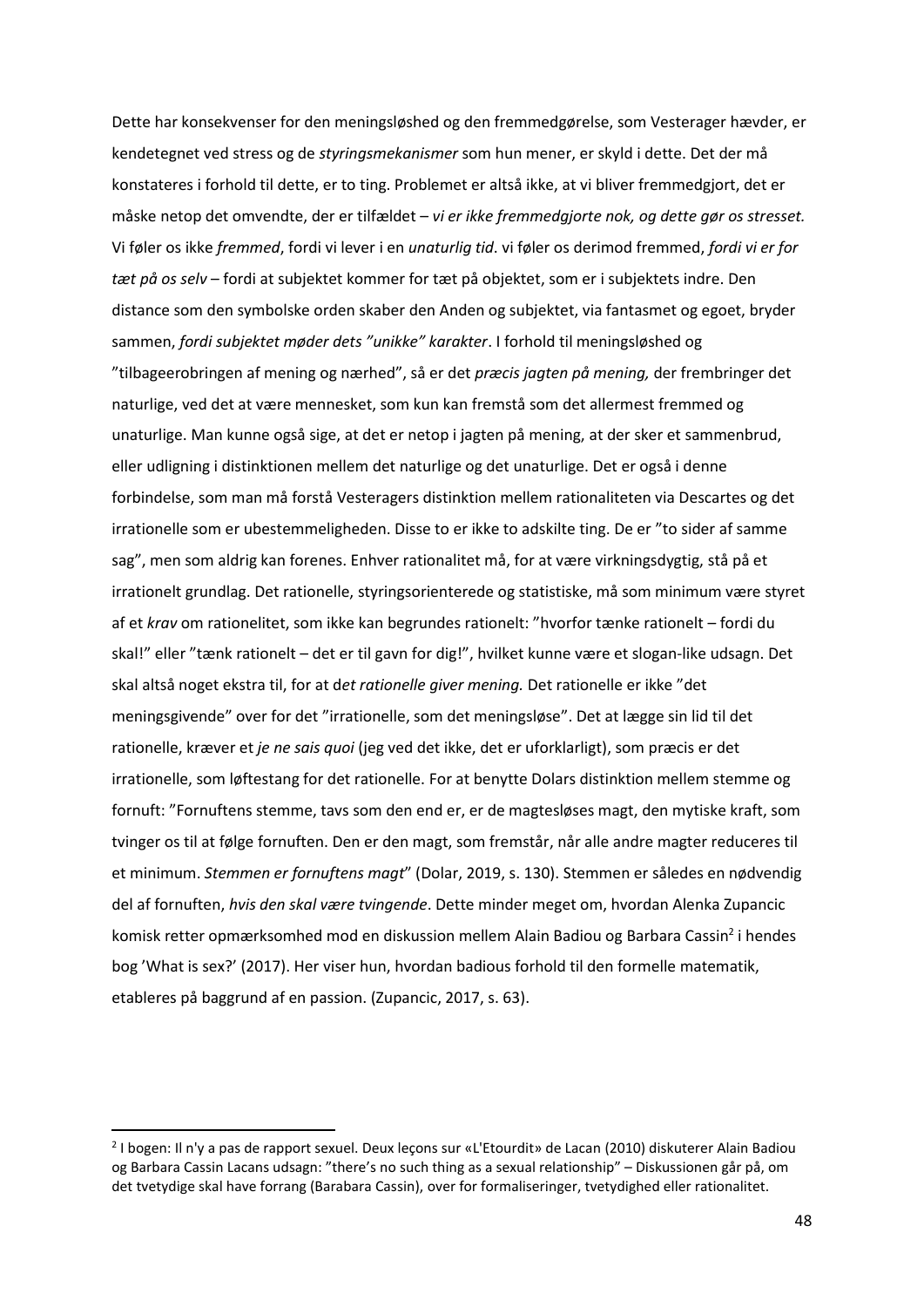Opretholdelsen af ethvert formelt system, indbærer en meningsløs passion for systemet. D. Vi må heller ikke glemme, at Wittgenstein havde det med at masturbere til matematiske formler, da han lå ved fronten under første verdenskrig (Zizek, 2006, s. 51). Enhver struktur, rationalitet eller lignende, har brug for en fantasi, som dækker over dennes inkonsistens, dens mangel osv. Det er således giver stemme til rationaliteten, er ganske enkelt det der mangler i rationaliteten selv og dette er et fantasmatisk tilløbsstykke. Enhver struktur står derfor også på et hvis spring, et spring med lukkede øjne, som ikke kan rationaliseres – det samme kan siges at gøre sig gældende for Descartes *og* Mette Vesterager. Forskellen, som er blevet nævnt er, hvordan man forholder sig til dette "Hul" i strukturen. Det vil også sige, at det *unikke subjekt, s*om Mette Vesterager taler om, er det s*amme som det subjekt rationaliteten er baseret på*. De forholder sig bare på to forskellige måder til dette subjekt. Det vil dermed også sige, at de forholder sig på to forskellige måder i forhold til *objektet*. Men begge måder at forholde sig til Tingen på, er baseret på en fantasi, om det meningsfulde samfund. Den mening, som Vesterager taler om, står ikke i modsætning til det meningsløse. Mening produceres kun for så vidt, at der et meningsløst element. F.eks. kunne man tage to eksempler: heavy metal musik og stalinisme. Den hyppige klage over heavy metal præcis, at det ikke giver mening og, at det er for larmende og for voldsomt. Men det er netop det, der giver allermest mening ved heavy metal – excessen. Hvis vi tager stalinismen, så er meningen placeret præcis i den meningsløse nødvendighed. Denne mangel på en redegørelse for det meningsfulde, er præcis det meningsløse. Hvis drivkraften bag enhver subjektivisering, identifikation, eller lignende, kun kan grundes i et *meningsløst* "jeg ved ikke hvorfor" så er der altså ikke tale om, at det ene giver mere mening end det andet. Man kan ikke adskille det meningsgivende fra det meningsløse. Spørgsmålet bliver så, hvordan Subjektets forhold til Andens meningsløse dimension, bliver "håndteret", hvordan knyttes det meningsløse til den officielle tekst – hvordan forholder subjektet sig til denne "traumatiserende" del af den Anden. Dette er "sagens kerne.

## Forbindelsen mellem angst og stress

- *Angst er et af kernebegreberne, når der tales om stresslidelser, derfor vil der i dette afsnit blive analyseret på hvad angst er, hvad det har med stress at gøre, og hvordan det hænger sammen med det, der er blevet analyseret på indtil videre.*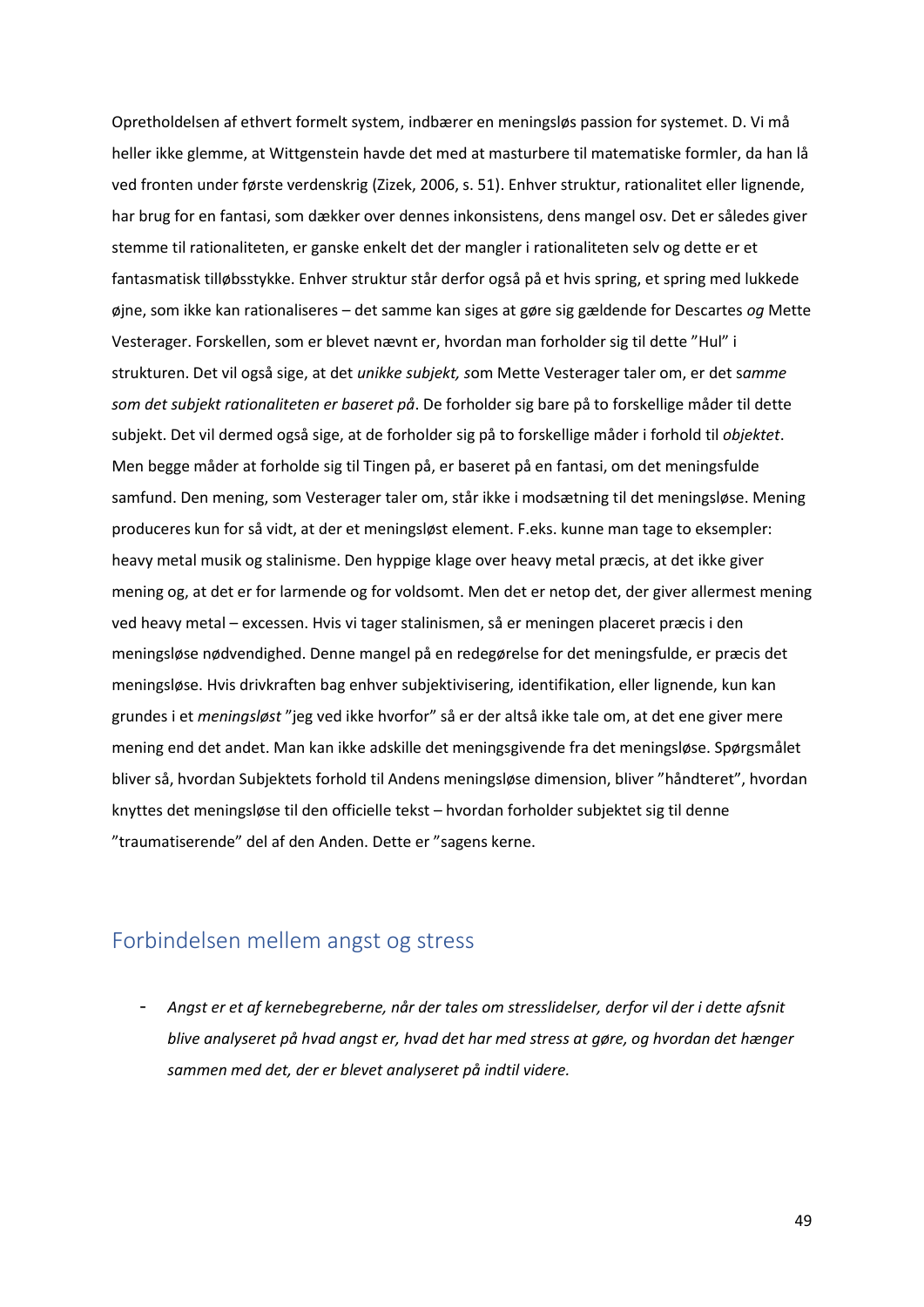Angst er det hyppigste begreb, der går igen når stresssymptomer skal kortlægges. Der er ikke helt enighed om, hvad angst kommer af. Uenigheden bunder ofte i, om det er en instinktiv fysiologisk reaktion, som bliver mobiliseret af "kamp-flugt systemet", på grund af overlevelsesfare, som styres af det limbiske system i hjernen. Dette arver vi angiveligt fra vores forfædre, hvilket kan resultere i et *overreagerende system* (Geoffroy, 2007, s. 35). f.eks. forklares det samme sted, at grunden til at kvinder oftere lider af angst, er at de i fortiden plukkede bær, og havde børnene med, fordi mændene var på jagt, hvilket resulterede i, at de var årvågen over for vilde dyr. (Ibid., s. 36). kvinder har altså mere angst end mænd, fordi de plukkede bær i fortiden. Dette bliver også hovedforklaringen på, at social angst opleves, men med svage referencer til, at det ikke helt er afklaret, om generne "modelleres" af miljø (Ibid., s. 48), og at det er en tankemæssig overbygning på generne. (Ibid., s. 51). Der er dog oftest enighed om, er at angst *ikke* er angst *for noget,* eller at angst ikke kan lokaliseres. F.eks. kalder Marianne det *uhensigtsmæssig angst* (Ibid., s. 39). Grunden til denne formulering er, at hun mener, at det er uhensigtsmæssigt, da det drejer sig om et overfølsomt limbisk system, hvilket fjerner angsten fra *objektet* og overreagere. Psykologen Richard Lazarus påpeger en lidt anden version, hvor hans demarkation, går mellem frygt og angst. *Frygt* er: "konfrontationen med pludselig og overvældende fysisk fare" (Lazarus, 2006, s. 285). Angst er følelser som foruroligelse, ængstelighed, ubehag (Ibid., s.285). Angst er ikke konkret, men ultimativ, det er en eksistentiel følelse (Ibid., s. 286), som er er både unik og udbredt, som man ikke kan sætte ord på, men som ofte er et spørgsmål om: "angst for døden og den ultimative ikke-væren." (Ibid., s. 286)

Der vil her argumentere for, at angst *ikke* er en instinktiv biologisk "mekanisme", men at frygt er/kan være det. Vi vil starte med at tage tråden op fra Lazarus, og hans distinktion mellem frygt og angst, og sige, at frygt er konkret og har et objekt, men hvad med angst? Vi kan her starte med kort at skitsere, at der er angst, fordi det symbolske kommer med en mangel. Dvs., det er ikke en mekanisme, som styres af hjernen. Angst skaber reaktioner i kroppen og i hjernen, det er derfor, at angst kan have fysiologiske følger. Instinkter kan skabe det der ofte kaldes "Kortvarig angst", som kommer af øjeblikkelig fare f.eks. at blive jagtet af en hund, være ved at blive kørt ned osv. Men instinktet er ikke direkte rod til det man kalder "langvarig angst eller generaliseret kronisk angst". Instinkter er ofte defineret som, at det er noget der sker helt automatisk – det er ikke noget man kan styre aktiveringen af. F.eks. at skulle tisse, sult, undvigelse af fysisk smerte osv. Det er en funktion, der tilhører organismen som sådan. Adrian Johnston, klassificerer instinct modsat menneskelig drift, via fire instinctive funktioner, som ikke tilhører drift: "Specifically, the biological conception of instinct displays four facets pertinent to its distinction to *trieb*- a genetic inherency, a self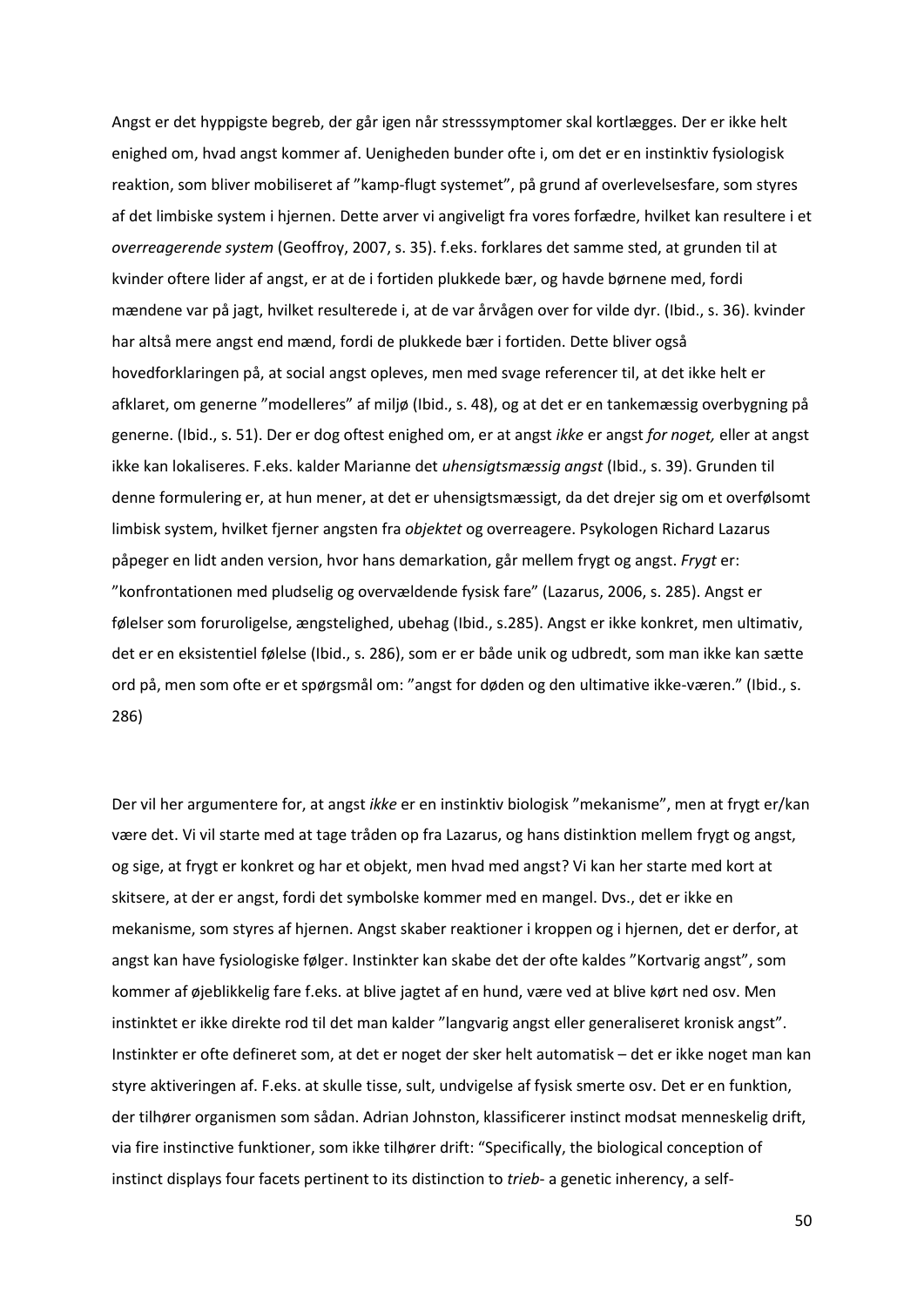preservative character, an invariability of goal, and an automaticity of functional enactment" (Johnston, 2005, s. 157).

(1): Instinkter er universelle for en given art (2): De er selvopretholdende og går ikke mod organismen selv . f.eks. "fight or flight" (3): Instinkter har naturlige *objekter*: mad og drikke (4): Instinkter behandler/handler på situationer ens. F.eks. automatisk reaction vi "fight or flight"

(Ibid., s. 157 – 158)

Det skal her ikke gøres et større forsøg på, at udrede en instinkt drift teori, men kort at skitsere, hvorledes adskillelsen mellem instinkt og drift, hænger sammen med hvad vi har analyseret hidtil.

Drift er ikke instinkt, da drift ikke har et "naturligt objekt", drift er ikke automatisk, forstået på den måde, at det har automatiske driftsobjekter. Drift er ikke "hardwired". Man kunne måske sige, at drift er "hardwired" til ikke at være "hardwired". Drift er der hvor fight flight ikke fungere, men hvor fight flight, har brug for noget *ekstra*. Drift indebære et brud på det automatiske, et spring ud i noget andet, som derefter kan komme til at fungere som noget, der virker som automatik, via gentagelse. Man kan sige, at drift kan få et "unaturligt" objekt, til at fungere som organismens *lim*, som om det var menneskets naturlige omgang med dette objekt. Menneskets overlevelse (både biologisk og symbolskt) kan afhænge af dette objekt, selv om, eller nærmere netop fordi, det er *mere end naturligt*.

Drift er derved noget, der kan "overskrive", eller rettere "springe ud af automatismen" og danne en ny semi-automatisk omgang med nye objekter, som bliver det nye "naturlige". Drift har altså noget at gøre med, at brud på det biologiske, men som ikke helt kan slippe af med det. Det har noget med splittet/inkongruensen mellem det contingente og det nødvendige, det automatiske og autonome, det somatiske og det mentale. Det er ikke det ene eller det andet, men det er noget at gøre med det der sker *mellem disse to*, og som også er et problem internt hos dem begge.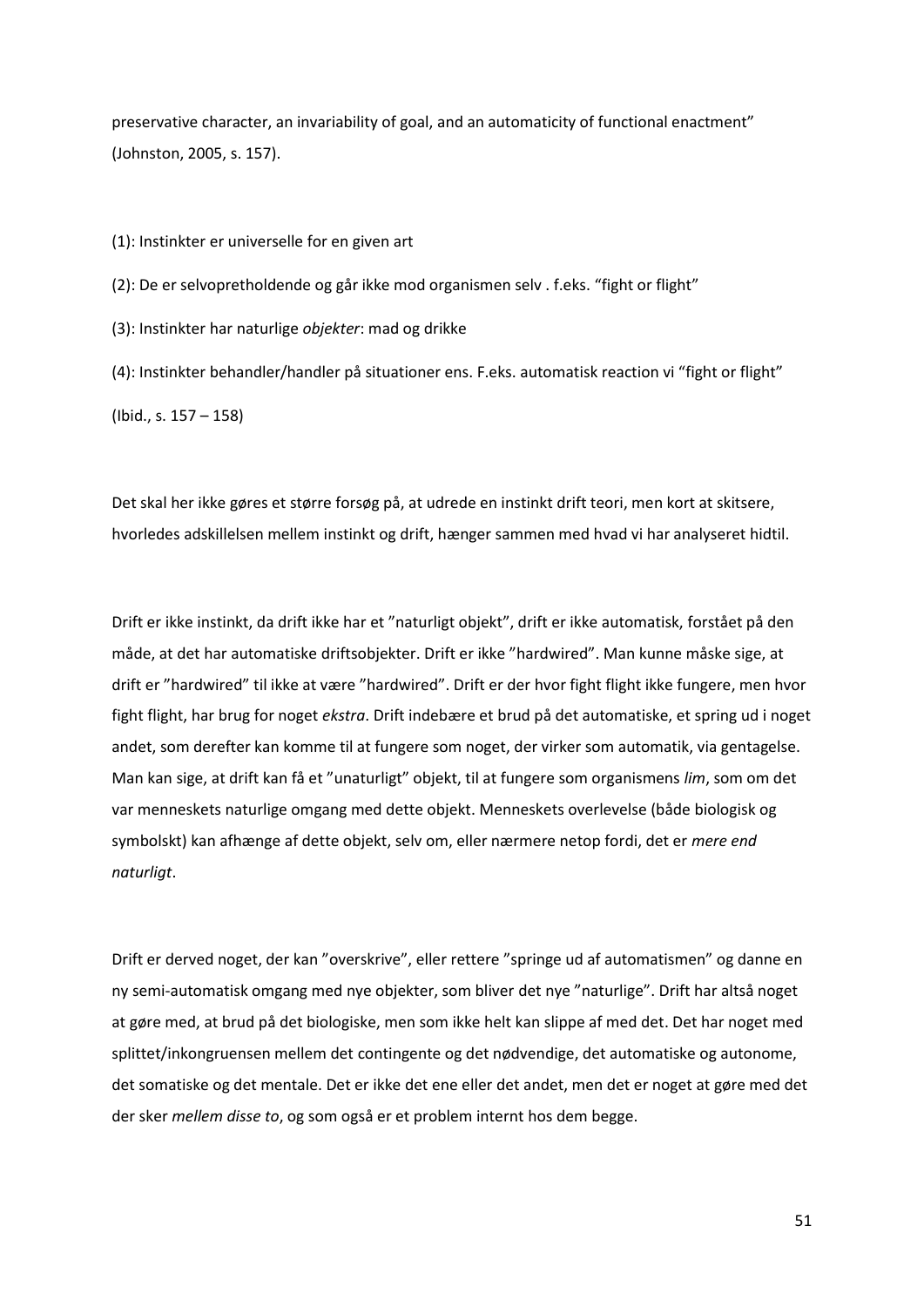In its general metapsychological form as a borderline concept borderline, drive is best conceived as "tychic"…(..)… The Real, as in part, the biological forces active at the bodily level, cannot be grasped in and of itself, in a state separate from the nonbiological tiers of the psyche. This bodily Real registers its (non) presence exclusively to the extent that it shapes the imaginary (phenomenological) and symbolic (structural) registers of human experience. The somatic side of drive is thus a Lacanian "Lost cause," something necessarily inferred as an originary catalyst or spur that nonetheless is inaccessible *an sich.* (Ibid., s. 160)

Ganske kort, så kan man sige, at drift er et *grænsebegreb*, der prøver at gribe det, der sker mellem det somatiske og symbolske. Det Reelle, som vi også har nævnt tidligere, er noget der dukker op som inaccessible, *efter*, at man er indlemmet i det symbolske. Den "tabte grund", den "originale kropslige tilstand", er noget, der "går tabt", i og med det bliver "siet" gennem det symbolske og det imaginære. Men som sagt, så er det Reelle både det der angiveligt er bag det symbolske og imaginære (fantasme*), og* det at der er et split/antagonisme *mellem* det somatiske og psykiske. Adrian Johnstons brug af begrebet *tyché*, skal her suppleres med begrebet *automaton*, hvilket referer til Lacans brug af denne distinktion, hvor *automaton* kan forstås som *kroppens automatisk cirkulation*, men primært skal det forstås som *det symbolske netværk af signifianter*, der cirkulere og gentager sig selv, hvor *tyché* skal forstås, som et brud på automaton – et brud med det naturlige, eller et brud med *cirkulationen af signifiantkæden* – det symbolske netværk. Det er præcis dette vi vil tage som afsæt for en undersøgelse af angstbegrebet. Tyché kan også siges, at være stedet for *den manglende årsag*, som er noget kun menneske kan *mangle*. Dette sted for denne manglende årsag er også stedet for driften – menneskets årsag har grund i driften, der altid er uigennemskuelig, som altid rammer ved siden af. Det drejer sig om årsagernes årsag, som mangler hos mennesker. som Lacan siger: "der er kun årsag i det som glipper" (Lacan, 2003, s. 25).

Instinkt er derfor den biologiske automaton, og ikke drift, da drift er forbundet med tyché. Man kunne sig, at sproget, eller det symbolske, præcis er et eksempel på tyché i den menneskelige automatiske biologiske organisme - et *spring/brud* med organismens lukkede "økonomi". Dette *spring* er således karakteriseret ved det vi tidligere kaldte kastration. Det er først når man har dannet en identifikation via det symbolske, som også konstituere ens placering i forhold til den Anden, og dermed et selv-billede (ego). Et "valg" af identifikation, er ikke noget valg, som man har stået og taget "vil du være dit eller dat", det er *tidløst* valg. Det er selvfølgelig ikke et valg taget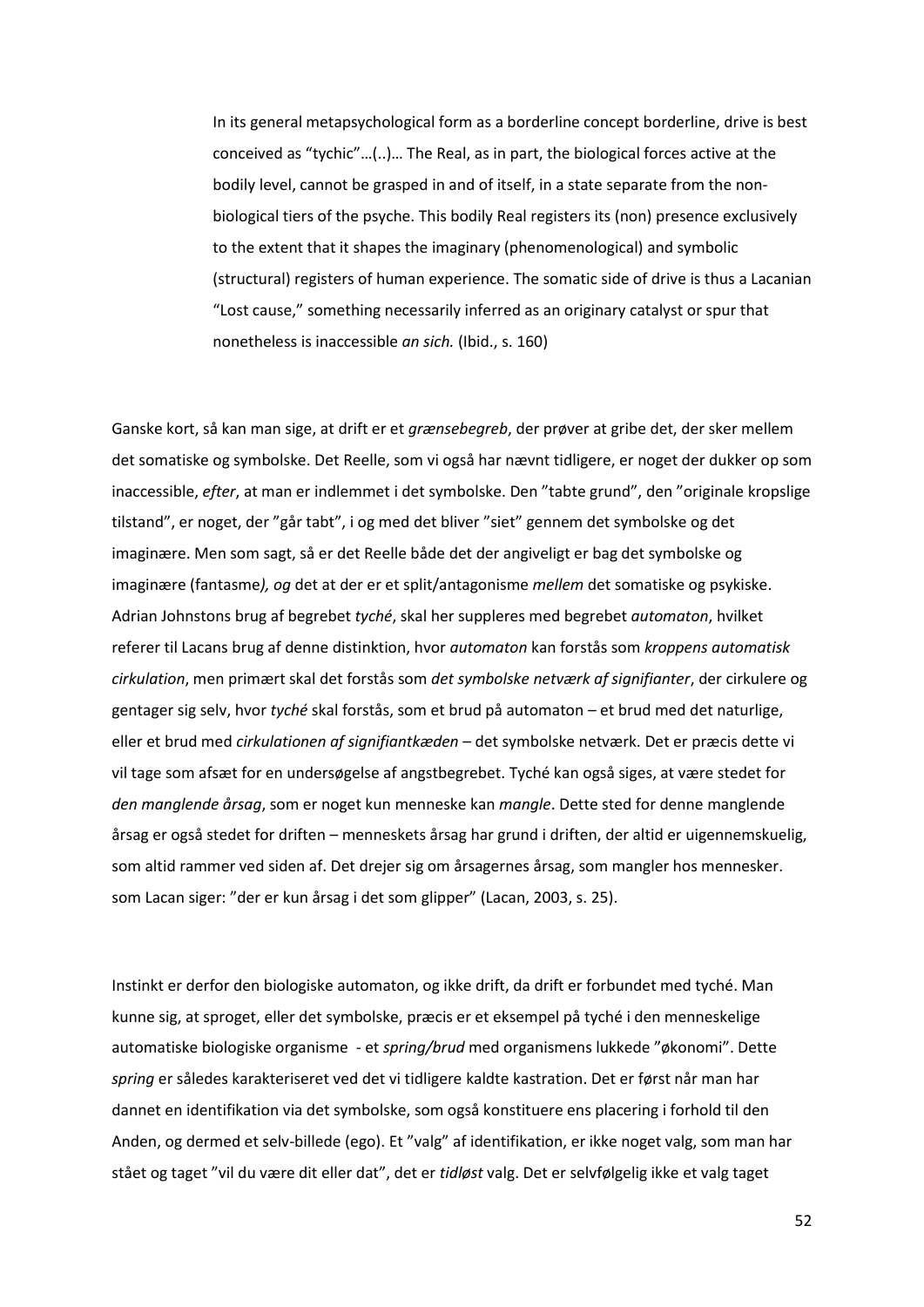udenfor tiden, men et valg i tiden, som man aldrig kan finde et tidspunkt på. Man kan ikke sige "da jeg var 6 år, valgte jeg" – det valg er altid allerede taget. Som der også blev nævnt, så bliver subjektet til gennem objektet, via interpellationen gennem den Anden. Subjektet drages, af objektet i den Anden, ved at finde ud af, hvad man er og står i forhold til den Anden. Det præcis i denne "procedure", at der er en "årsag som glipper". Den kan glippe åbenlyst, ved at man ikke forstår, hvad den Anden vil have af mig, eller at man nægter interpellationen. Men den glipper *altid*. Kort sagt, man kan ikke redegøre for, hvorfor man er hvem man, selv hvis der er tale om en "vellykket interpellation". Det er her hvor folk, der er sikre på deres identifikation, ofte bruger begreber som "det er helt naturligt at jeg er sådan", eller "jeg er naturligt en kvinde – det giver sig selv", eller med den simple "sådan er det jo". Kastrationen "stopper" og "starter", så at sige den symbolske kausalkæde, hvor *drift/drive* bliver *"udliciteret"* til signifianten – ens identifikation i det symbolske, men ikke som drift, men som begær. Gennem den symbolske lov, og dens påbud og begrænsninger, lukkes der for *loven som sådan*, eller *drift som sådan*, og det der dukker op "på den anden side" er objekt a (object cause of *desire*), i stedet for drift-objektet som Reelt: "Desire emerges when drive gets caught in the coweb of Law/prohibition, in the vicious cycle in which '*jouissance* must be refused, so that it can be reached on the inverted ladder of the law of desire...(..)… and fantasy is the narrative of this primordial loss, since it stages the process of this renunciation, the emergence of the law. In this precise sense, *fantasy is the very screen that separates desire from drive.*" (Zizek, 1997, s. 32). Drift er således det, der angiveligt må forkastes, hvis man skal have en plads i det symbolske og hvis begæret skal kunne finde en vej.

Interessant er det, at Kierkegaard i teksten 'begrebet angst', giver sig i kast med spekulationer over oprindelsen i den kristne skabelsesberetning, der hvor menneskets "bånd" bliver initieret. Her skriver kierkegaard: "Som da Adam tabte Uskyldigheden ved Skylden, saaledes taber ethvert menneske den. Var det ikke ved Skyld, han tabte den, var det heller ikke Uskyldigheden han tabte, og var han ikke uskyldig, før han blev skyldig, saa blev han aldrig skyldig. " (Kierkegaard, 1961, s. 63). Er dette ikke en version af kastrationen? Ved at være skyldig, altså i det ikke at vige for objektet for ens begær, i det at springe ud af "homeøstasen" ved *Tyché,* en meningsløs stædig holden ved, eller "hæfte sig fast" på et objekt, som retrospektivt gør uskyldigheden til e*n ting*, der er gået tabt i skyldigheden. Men denne uskyldighed er, først noget der opstår *apres coup*, og fantasien om det tabte paradis er dermed et sted, som man bør sige hen, som er det tabte paradis. Denne bevægelse illustrerer præcis det, der er blevet talt om flere gange, nemlig, at subjektet kommer til gennem objektet, via en skyld man *har allerede begået*. Objektet er årsagen til subjektet, hvor loven, det symbolske, er det der skaber både skylden og uskyldigheden, men retrospektivt. Driften er præcis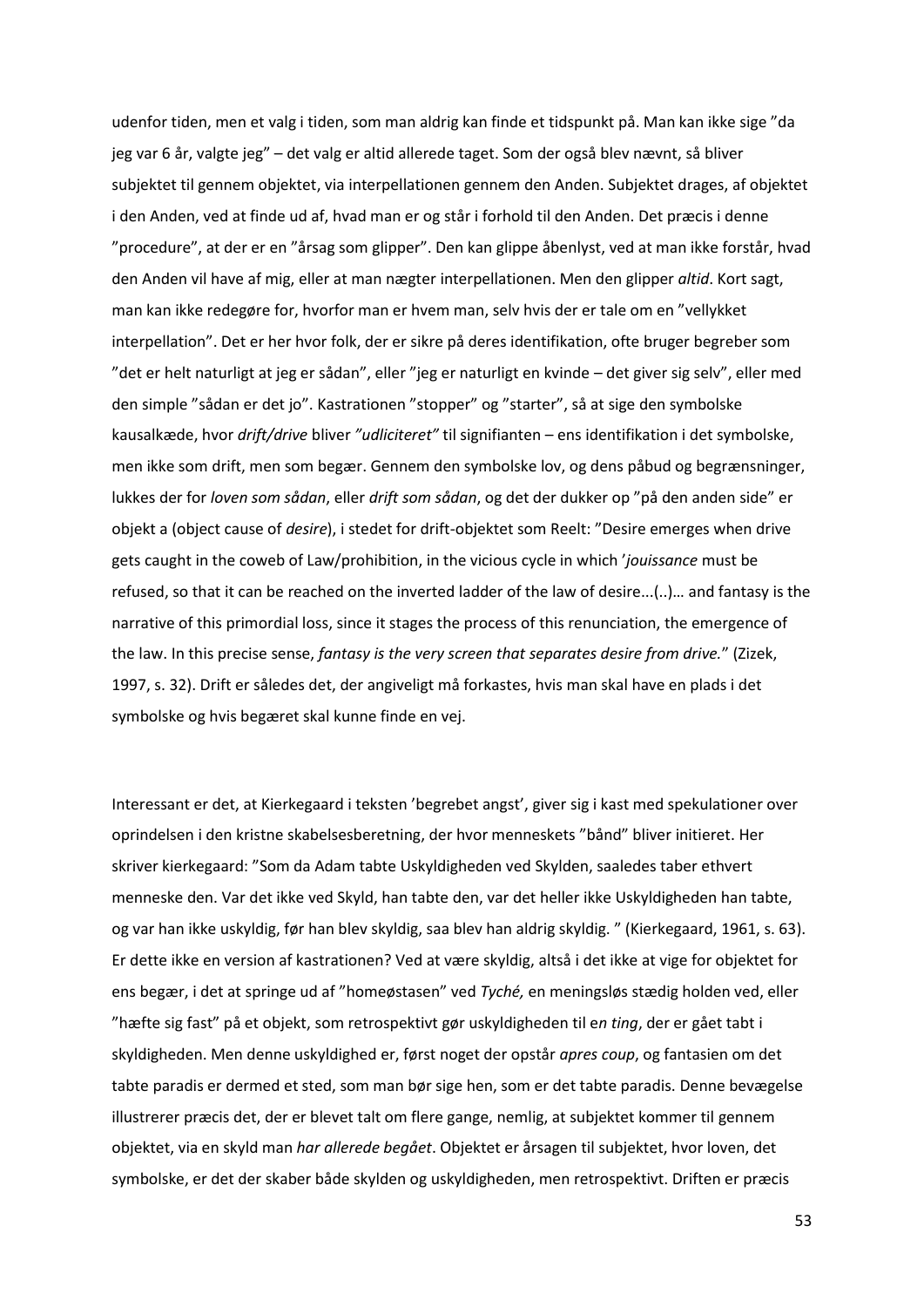dette "meningsløse" spring, insisteren på objektet. Der skal her for en god orden skyld igen blive lavet et distinktion omkring objektet: objekt a er *både*, object cause of desire, forstået som "det der får en til at begære objekter" - dette står og falder med den fantasmatiske ramme. Der er også objektet, som det helt banale materielle objekt, som er objekter *for begæret* – det konkrete materielle objekt. Og så er objektet a som Reelt – objektet som drift, det hvorom begæret drejer. Det er i denne forbindelse, at angsten må placeres i stedet hvor objektet som Reelt, eller som drift er placeret, eller mere bestemt, at angsten må placeres i *den rene negativet* – i driften som sådan. Kierkegaard er også på sporet af dette, her opsummeret gennem et par udsagn:

> Aandens Virkelighed viser sig bestandig som en Skikkelse, der frister dens Mulighed, men er borte så snart man griber efter den, og er et Intet, der kun kan ængste. (Kierkegaard, 1961, s. 71)

At angsten kommer tilsyne er det, hvorom Alt dreier sig.

(Ibid., s. 72)

Forsaavidt den nu er tilstede (*Ånden*) , er den paa en Maade en fjendtlig Magt; thi den forstyrrer bestandig det Forhold mellem sjel og Legeme, der vel har bestaaen, men dog ikke har Bestaaen, forsaavidt det først faar det ved Aanden. Paa den anden Side er den en venlig Magt, der jo netop vil constituere Forholdet. Hvilket er da Menneskets Forhold til denne tvetydige Magt, hvorledes forholder Aanden sig til sig selv og til sin betingelse? Den forholder sig som Angest. (Ibid., s. 73 – min kursivering)

Ånden hos kierkegaard er præcis i begrebet for subjektet og objektet. I det øverste citat, kunne man sige, at subjektet *forføres* af objektet, til at kunne virkeliggøre sin fremkomst – en indikation, som viser en mulighed for *virkeliggørelse* af subjektet gennem objektet. Der kan her være tale om to udfald. Enten ville opnåelsen resultere i en forfladiget fornemmelse. En fornemmelse af "det var ikke lige dét – jeg må have taget fejl", eller "det er ikke nok". F.eks. kunne man have en fantasi om, at et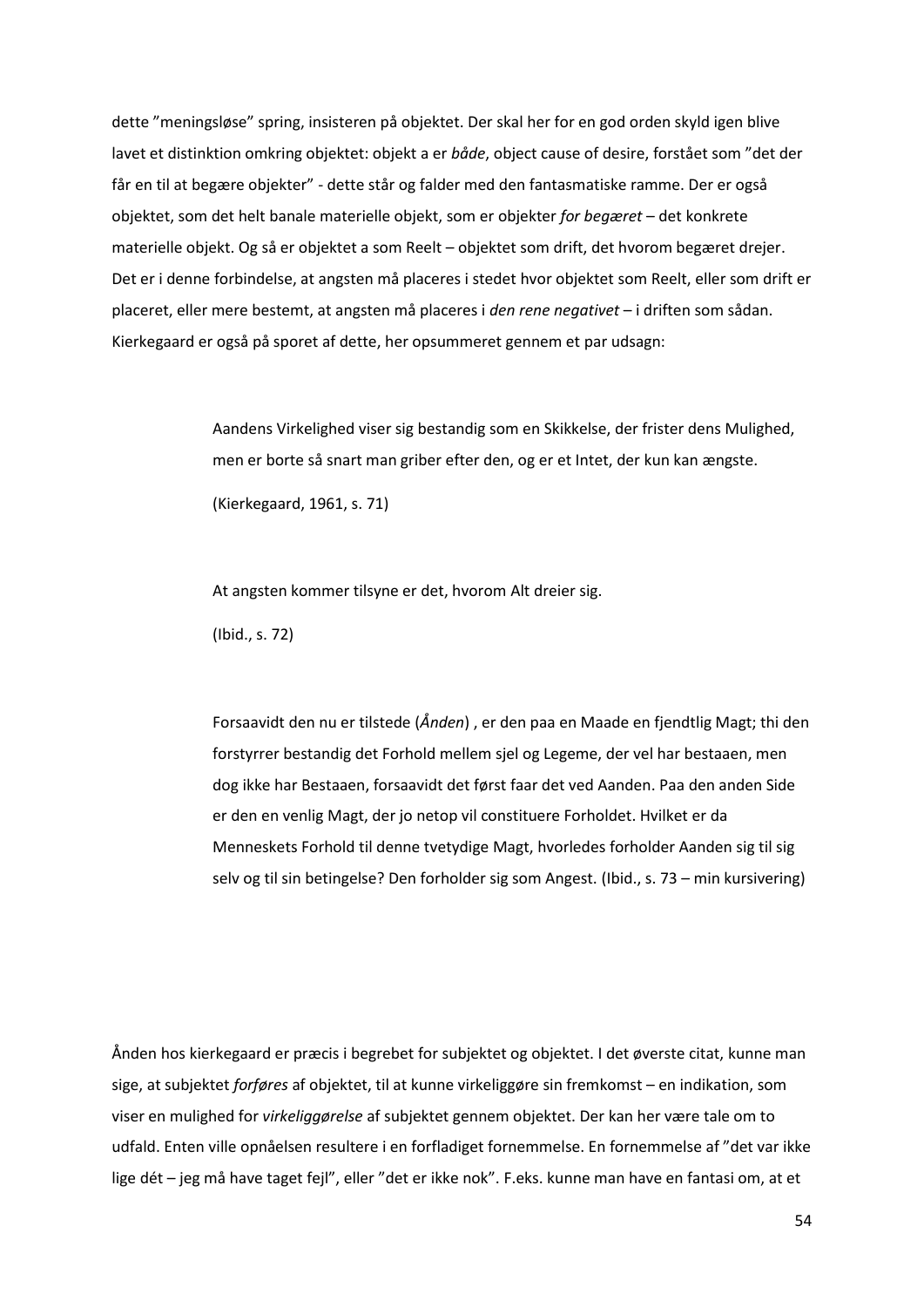hus og en hund ville indfri subjektets fuldførelse gennem et fantasme, men når man derhen, så finder man bare ud af, at "det var heller ikke lige det". Den anden mulighed er, som kierkegaard indikerer, *at man rent faktisk får dét*. Dette er ikke dog ikke nogen "dans på roser", men tværtimod, angstfremkaldende. i tredje citat, påpeger Kierkegaard, at ånden, som vi kalder subjekt og objekt, er det, der forstyrre den homeostastiske balance mellem sjæl og legeme, men også det der konstituere dette forhold. Den måde måde subjektet (ånden) forholder sig til sin betingelse (objektet), er via angst. At dette sker, er for kierkegaard, det hvorom *alting drejer*.

Kierkegaard ser, at angst er homologt med et hvis *intet*, at angst kommer tilsyne gennem intet. Det er åndens forhold til sig selv, der indikere dette intet. Ved at kæde Kierkegaards formuleringer, sammen med en Lacaniansk læsning, kan vi se, at angst er placeret i punktet for subjektets møde med sig selv, men endnu vigtigere – det også et møde *med objektet*. som vi nævnte flere gange tidligere, så *er* subjektet objektet. Dvs. at angst ikke er objekt-løs, som vi startede ud med, ved hjælp af psykologien:

> Anxiety, we have always been taught, is fear without an object…(..)… the truth that I am enunciating for you, I formulate in the following way: "It is not without an object" (Lacan, 1963, s. 89)

Det object Lacan her taler om, er selvfølgelig ikke et banalt materielt objekt, men objekt a, i dets modus som *Reelt* – driftsobjektet. Ret enkelt kan man sige, at objektet som Reelt, er præcis der, hvor objektet a som begærs objekt, mister sin fantasmatiske karakter, og vender om i et mareridt. Freud kommer med nogle interessante kommentarer i forbindelse med det uhyggelige:

> Det forekommer ofte, at neurotiske mænd forklarer, at der for dem er noget uhyggeligt ved de kvindelige genitalier. Dette uhyggelige er imidlertid indgangen til menneskebarnets gamle hjem, til det sted, hvor vi alle en gang til at begynde med har dvælet…(..)… Det er muligt, det er rigtigt, at det uhyggelige er det samme som det hemmelige/hjemlige, der har været udsat for en fortrængning og er vendt tilbage fra denne." (Freud, 1998, s. 46 & 47)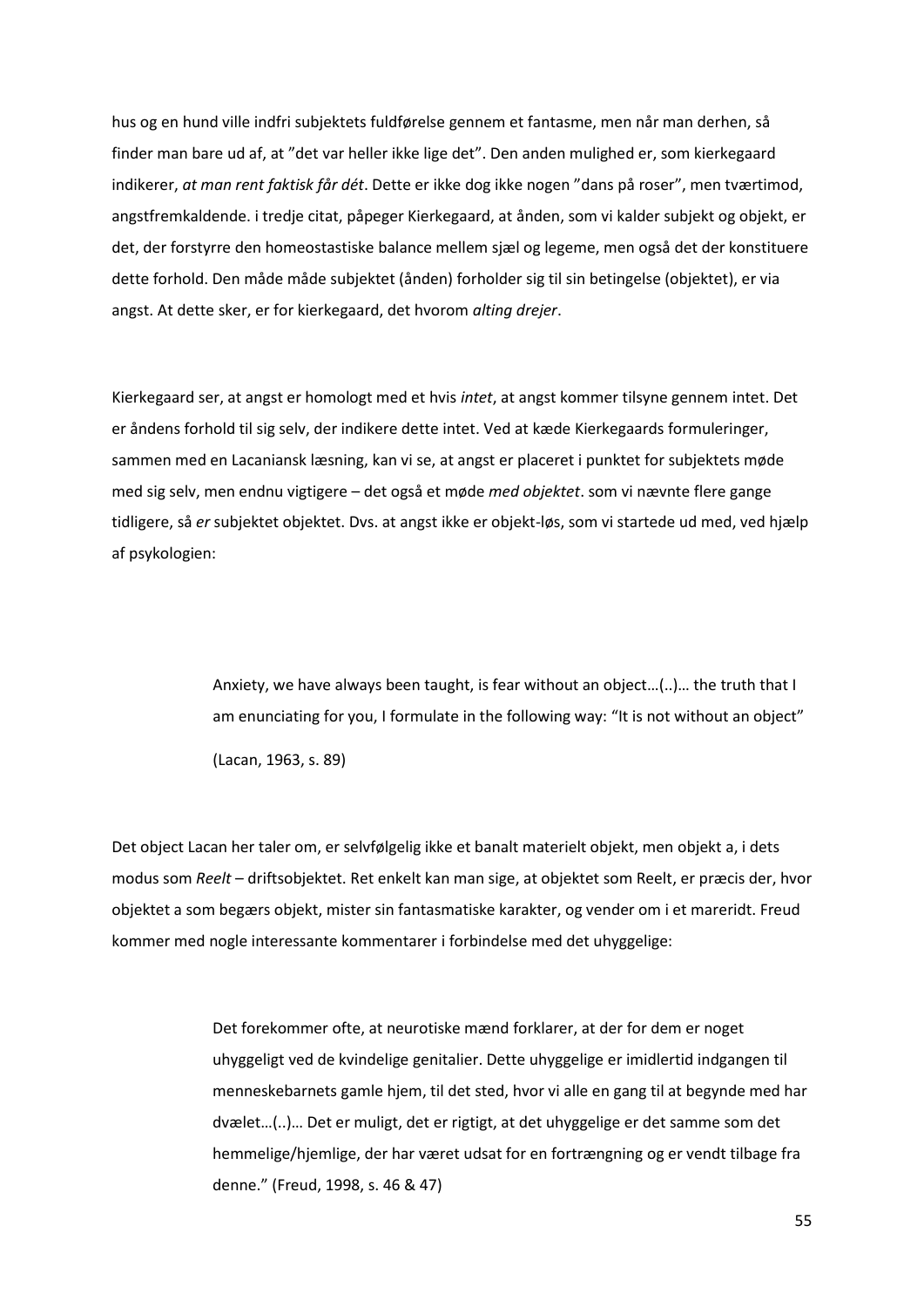Det vi kan benytte Freuds indsigt til, er præcis at på en måde, at artikulere, at der er et krydsfelt mellem det hvori man befinder sig godt (hjemme), og hvor dette af befinde sig, kan vende sig om til et mareridt, ikke fordi det er noget eksternt ukendt, men *netop fordi, det er det mest hjemlige.* F.eks. så er kvindes genitalier genstand for en masse fantasier, et sted hvorom, fantasier cirkulere, men konfrontationen med dette sted, hvorfra disse fantasier løber, er præcis genstand for det ubehagelige, det vulgære osv. Det hjemlige er præcis fantasmets afstand til dette sted. Fantasmet gør at man kan imødegå dette sted, uden at få det ubehagelige med. *Subjektet* har et ambivalent forhold til *objektet* – det føler sig både hjemme i forhold til dette objekt, men det er på samme tid genstand for en ubærlig voldsom nydelse *(jouissance)*, der ikke kan være behagelig. Det er et behageligt ubehag. Vi kunne sige, at angst er mødet med sådan et sted, en ubærlig *nærvær* af noget, der ikke skulle dukke op i *virkeligheden*, i *realiteten*. Dette er stedet for driften, den voldsomme pulseren, der ikke kan andet end skæmme skønheden, som findes i fantasmet. Det er det, som angiveligt er bag fænomeners fremtræden, den guddommelige ting, der skjules, det der må findes, men som e*n present*, hurtigt får subjektet til at ønske det tilbage bag forhænget, eller som Schelling formulerer det:

> Efter selvåbenbaringens evige handling er nemlig alt i verden, sådan som vi nu ser den, regel, orden, form; men det regelløse ligger dog altid i grunden, som kunne det bryde frem endnu engang, og intetsteds synes det, som var orden og form det oprindelige, men som var det noget oprindeligt regelløst, der var bragt til orden. Dette er realitetens ubegribelige basis i tingene, den rest, der aldrig går op, det, der ikke kan opløses med selv den største anstrengelse fra forstandens side, men evigt forbliver i grunden. Ud af dette forstandsløse er forstanden i egentlig betydning født. Uden dette forudgående mørke er der ingen realitet for skabningen: det dybe mørke er dens nødvendige arvelod…(..)… Dette princip er, for så vidt det stammer fra grunden og er dunkelt, skabningens egenvilje, der imidlertid kun er sygelig lyst eller begær." (Schelling, 1995, s. 52 & 55)

Der er noget i grunden, bag form, regel og orden, hvorpå disse er konstitueret, og dette er "sygelig lyst eller begær", men for at være operative i virkeligheden/realitetsprincippet/Fantasmet, må være tilbagelagt, udeladt i ligningen. Loven/det symbolske er dermed heller ikke kun det, der beskytter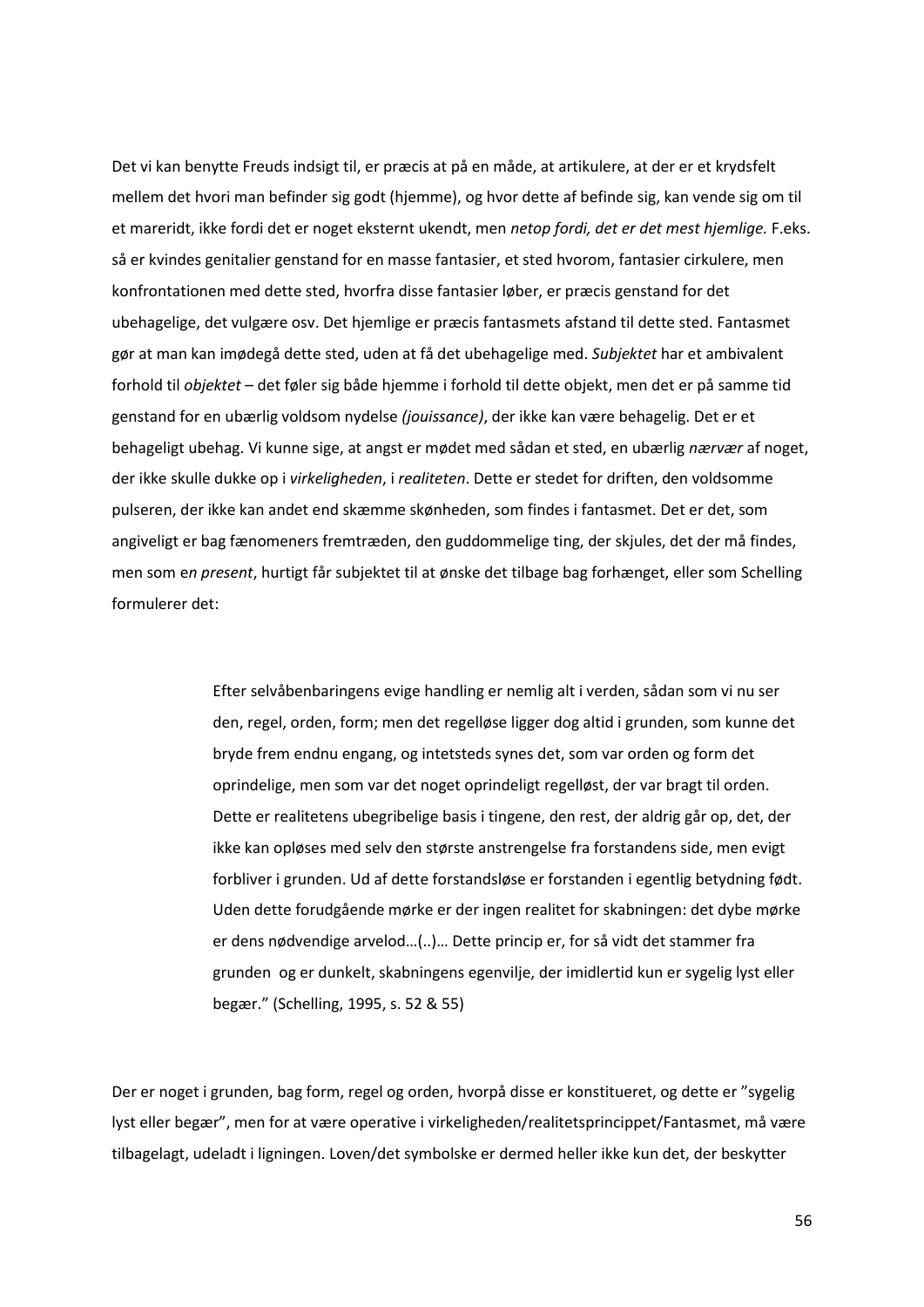mod "den dunkle grund". Indstiftelsen af loven/ det symbolske *er selv denne dunkle actus*, der ikke kan fjernes fra det symbolske, denne plet af nydelse (det Relle/Jouissance). For at vende tilbage til det der blev sagt tidligere, angående *Tyché* og *automaton*, så kan vi sige, at tyché *er* denne meningsløse *spring,* som skaber en ny symbolske *automaton*, som dog ikke kan slette sine egne spor, derfor er tyché præcis det sted, hvor subjektet og objektet finder deres sted, det meningsløse hvori "jeg" ikke kan genkende sig selv, men hvor det er *mest sig selv.* Dette er stedet for driften:

> This Closure of drive, of course, is not to be confused with the domain of the presymbolic animal body instincts; Crucial here is the basic and constitutive discord between drive and body: drive as eternal-'undead' disrupts the instinctual rhythm of the body. For that reason drive as such Is death drive: it stands for the impetus which disregards the proper needs of the living body and simply battens on it. Crucial here is the basic and constitutive discord between drive and body. (Zizek, 1997, s. 31)

Angst er et møde driften, eller/og den *rene negativitet*. Det skal her ikke forstås sådan, at der *er* en *ren ikke-korrumperet* drift, eller "livsenergi", bag de symbolske og imaginære formationer – det er ikke andet end et "hul" eller "antagonisme" i det symbolske selv. Det er et underskud i det symbolske, som bliver til et overskud af betydning eller mening, men som grundlæggende er meningsløs. F.eks. er den insisteren, som nazisterne lagde for dagen med at fjerne en hver plet (jøderne), for at (gen)skabe et angiveligt fuldt og komplet tysk rige, præcis et udtryk for super-ego drift, der ikke skyr nogen midler i at opnå dette. Dette er selvfølgelig umuligt, da manglen, resten (jøderne) er konstituitiv for den nazistiske ideologi, ikke en rest man kommer af med – der er ikke et nazistisk rige uden jøder. Men en anden pointe, der er vigtig, er at vi *stadige befinder os i en fantasi*. Nazisterne brød ikke fantasien og fik ikke *ren drift*. Nazisternes løftestang var ideen om *ren nydelse*, hvilket kun kan "findes" i fantasmet. Der kan have været angst forbundet med, at være tysk soldat eller officer under 2. verdenskrig, præcis fordi at slå løs på jøder, dog stadig var en form for "overskridelse". En overskridelse af en hvis grænse, som den tyske ideologi, gav en symbolsk og imaginær legitimitet. Dette er måske den ene side af angsten, det at driften i dens pulseren, får egoet til at føle ubehag/behag, fordi at der er tale om en *overskridelse* af en hvis grænse, hvor egoet er på usikker grund, i forhold til afstanden til *objekt a*. Men under nazismen, var fantasmet grundet i det symbolske univers, præcis en *flugt fra angsten*, fra antagonismen – det at *samfundet ikke går op*. Det at gøre noget ekstremt, at overskride, kan skabe angst, men dette kan netop være et forsvar mod *angsten selv*, det at *jouissance er umuligt.* Det er måske her man kan placere den infamøse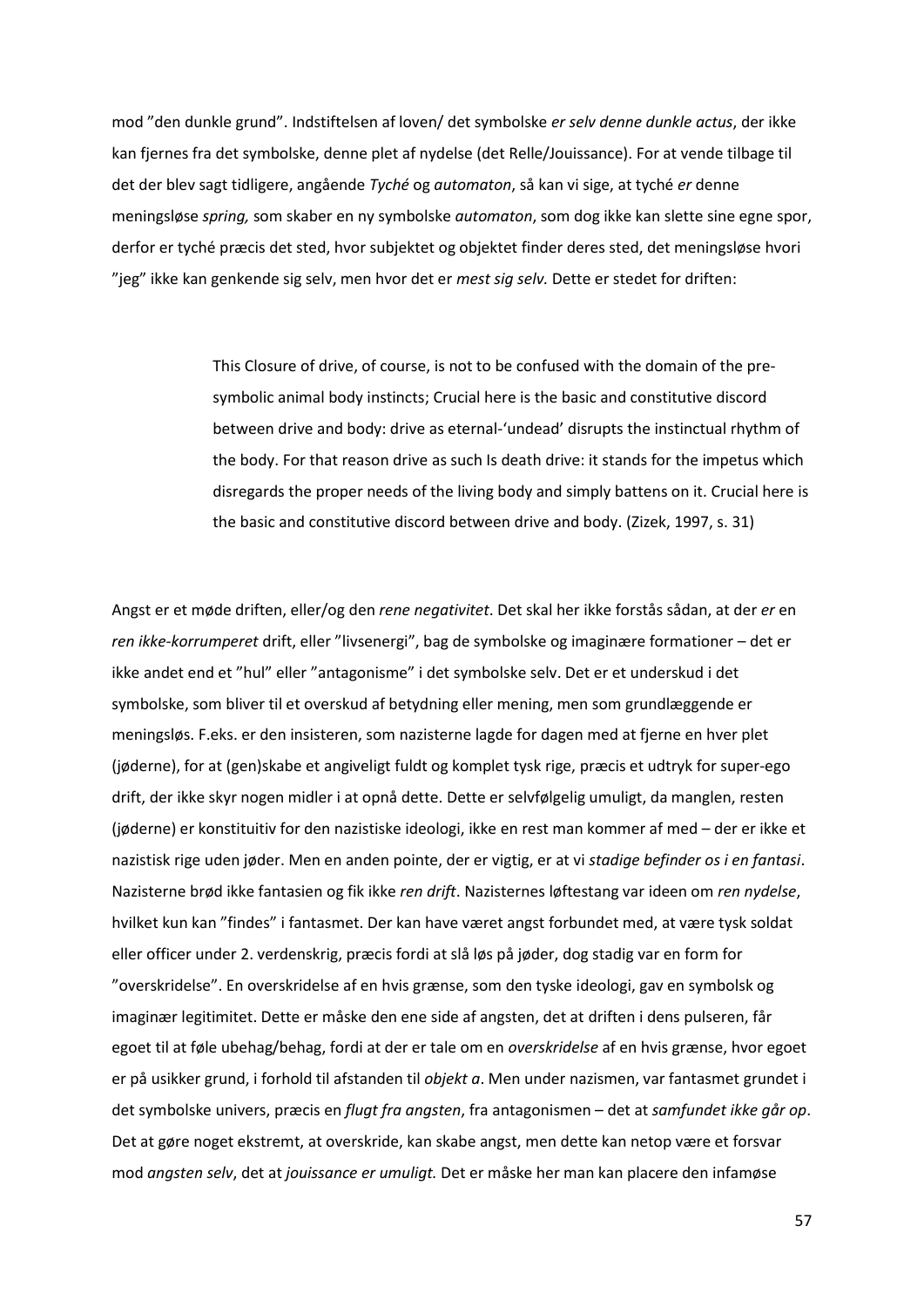"Kastrationsangst" – angsten for, om man er mand nok, eller *tysk nok.* Hele proceduren består derfor i, at overskride og fjerne alle tegn på mangel eller rest, hvilket er en uendelig opgave. Den "anden side" af angst, består præcis i, at mærke manglen, negativiteten selv, eller antagonismen. Det er en grundlæggende angst forbundet med det fund, som man kan gøre, nemlig at *jeg ikke eksistere* eller *den Anden ikke eksistere.* F.eks. angsten for, at der *ikke er et samfund en gud*, eller lignende, hvilket kun kan resultere i *angsten for friheden.* Denne angst kommer ikke af, at *ikke at leve op til sit mandat og fantasi*, men slet og ret *ikke-at-være*. Som sagt, så er angst noget der dukker op i "virkeligheden", som ikke burde være der og det der dukker op, er *objektet uden mangel*. Der dukker noget op, og dette noget er objektet uden mangel, som *er negativitet som sådan.* Derfor siger Lacan også, at:

> What constitutes anxiety, is when something, a mechanism, makes there appear here at what I would call to make myself understood simply its natural place, at the place which corresponds to the one occupied by the o the object of desire, something - and when I say something, you should understand anything whatsoever - I would ask you, between now and the next time, to take the trouble, with this introduction that I am giving you to it to reread the article on the Unheimlich…(..)… I will approach anxiety this year by the Unheimlich, it is what appears at this place…(..)… When something appears there, it is because, if I can express myself in this way, that the lack is lacking

(Lacan, 1963, s. 28)

Kort sagt, der dukker noget op *inden for den fantasmatiske ramme* (realitetsprincippet), som ikke burde være der, og dette noget er ikke noget, som kommer tilfældigt forbi. Dette noget er konstitutiv for denne ramme, og dette er objektet som sådan. Under dette objekts opdukken, er der ikke en indikation af at noget er skjult, bagved, eller mere end hvad man nu engang oplever. Tværtimod *mangler der ingenting*, dvs. manglen - det der indikere, at noget er mere end det ser ud til osv. – *kommer til at mangle*, hvilket er det Lacan mener med "the lack is lacking". Vi kan sige, at den måde manglen kom til udtryk på hos nazisterne, ikke var "lack of lack", da det præcis var en mangel, som var symboliseret gennem et fantasme, om at komme af med denne "lack". Dette er ikke ens betydende med, at man ikke kan ængstes f.eks. ved at man føler, at man overskrider en grænse ved at udøve voldshandlinger mod jøder, men at denne overskridelse allerede er sanktioneret af nazismens symbolske univers. Dette betyder også, at man kan *nyde denne*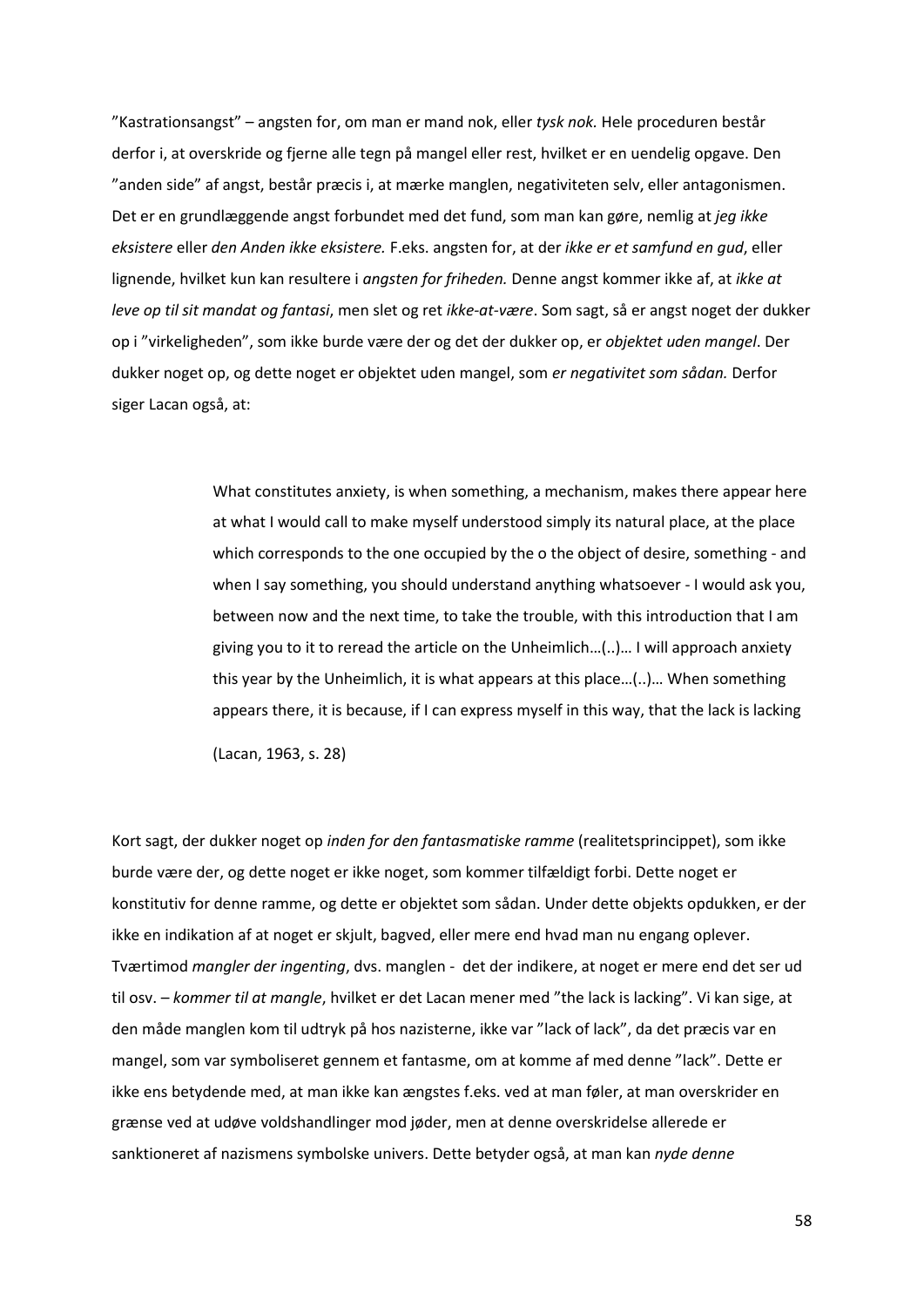*overskridelse* – nyde det ængstelige ved, at man *overskrider* en grænse, men hvor der præcis er gjort plads til denne overskridelse i det symbolske og fantasmatiske univers. "lack of lack" er konstitutiv, og her er der ikke nødvendigvis tale om nydelse, da der ikke er noget – der er ingen redning:

> The pivatol point of anxiety is not a 'fear of castration,' but instead the fear of losing the support that the subject (and her desire) have in castration as a symbolic structure. (This is why anxiety is usually not related to symbolic prohibitions, but rather to them being liftet.) It is the loss of this support that results in the apparition of those ghastly objects through which the lack in the real is present in the symbolic as an absolute 'too-muchness'; ghastly objects which dislodge the object of desire and make appear, in its place, the cause of desire. (Zupancic, 2008b, s. 72)

Konstitutiv Angst kommer altså ikke af, at man er blevet berøvet for *jouissance* (den fulde nydelse) via kastration, men tværtimod ved, at der ikke er noget der er forbudt. Jouissance er tilgængelig, men det man opdager er, at det man troede var indfrielsen af det største ønske, direkte er forvandlet til et mareridt. Der er ingen jouissance, men der er angst. Måske var det derfor på en måde rigtigt, da kierkegaard blev citeret (overstående), for at sige, at angst er hvorom alt drejer, nemlig negativitet, hvorpå det symbolske og fantasmatiske hviler. Angst er i en forstand frihed, da friheden her forstås som et brud med den symbolske orden, som man er knyttet til. Friheden til at agere uden støttet i den symbolske orden. Der er tale om en kausalt bræk, hvor ens frihed ikke kan forklares ud fra den symbolske ordens "meningsgivende" kasusale kæde, men at forklaringen må findes i subjektet selv. Angst dukker derfor op, nå man overtræder loven, hvor man ikke er dækket ind under denne. Dette er ikke kun angstgivende, men også der hvor nydelse dukker op i form af et vist ubehag, et ubehag, der vil kunne karakteriseres som angst. Angst er derfor tæt forbundet med en overskridelse, og overskridelse er forbundet med drift, som selv er splittet. Dette er også stedet hvor stress dukker op, hvilket vi skal se nærmere på i det nedenstående.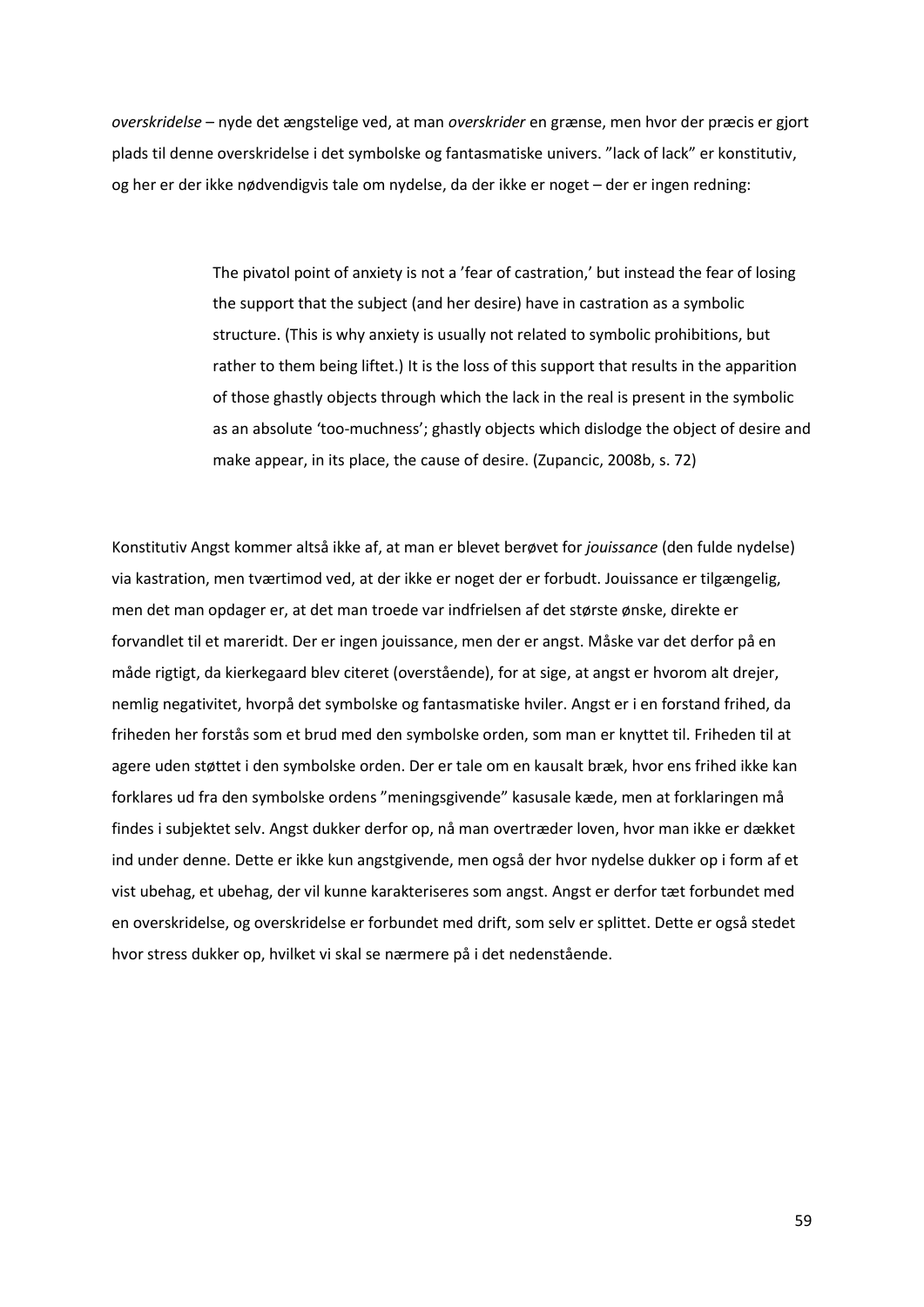## Social konstruktivistisk årsag eller kognitiv konstruktivistisk årsag? – begge er værst!

Som påpeget i starten af analysen, er det som om vi må tage et valg. Enten er forklaringen på årsagen til stress, en forklaring, der lægger ansvaret på den enkeltes *forvrænget tænkning*, eller også må vi se årsagen som et socialt problem, skabt af en *forvrænget systematisk tænkning.* I den kognitive version er det et spørgsmål om, at rationalisere, eller nuancere den tænkning (skemata), der strukturer ens oplevelser, og bring disse tanker i *balance med tingenes tilstand*, eller også hævder man at, der er krav udefra, som ikke kan honoreres af den enkelte, da ens skemata ikke kan stå på mål for disse. I den socialkonstruktivistiske tilgang, er der tale om en slags *"rationliseringsskemata, der kommer udefra"*, som ikke kan tilhører subjektets behov for mening, da denne udfrakommende rationaliseringsramme, *forvrænger subjektets meningshorisont*, da denne er *meningsløs*.

På baggrund af overstående analyse, kan vi måske starte med at sige, at begge dele er en fantasi, hvis funktion er at dække antagonismen til, med et narrativ. Det er antagonismen mellem de to positioner, som netop bliver tildækket af disse to versioner, nemlig: Enten at subjektet er selv skyld i sin stress, som er narrativet om, at subjektet kan kureres uden indblanding af den Anden, fordi det bare er en forvrænget tænkemåde, som man selv medbringer, eller narrativet om, at det er den Anden der er skyld i subjektets stress, fordi den Anden er systemisk meningsløs, hvilket er inhumant. I den kognitive forklaring, skal stress og angst bekæmpes med en rationel og nuanceret tænkning. Man skal forsøge at undgå overdetermineringer og undermineringer, ved at indse, at tingene forholder sig på en bestemt måde, som ikke nødvendigvis indebærer disse, hvilket ikke kræver en forandring af den Anden. I den socialkonstruktivistiske version, handler det om at ændre den Anden, ved at gøre denne meningsfuld, ved at fjerne rationaliseringer og styringsmekanismer, der er meningsløse. Vi bør tage begge versioner og placere dem på samme niveau og sige, at de er uløseligt forbundet, og at man ikke kan skille dem ad. Det er præcis det, der kommer mellem det individuelle (subjekt) og det sociale (den Anden), der problemet. Det der kommer mellem er netop subjektet selv, i form af et *objekt*. Det der uløseligt forbinder subjektet med den sociale symbolske orden, er præcis objekt a. Det er dette objekt, som gør, at jeg har et (imaginært) forhold til den anden og det er selvsamme, som gør, at jeg aldrig kan have et forhold til den Anden. Subjektet er splittet i forhold til objektet for ens nydelse, som findes i den Andens andethed, eller mangel. Der er ikke en social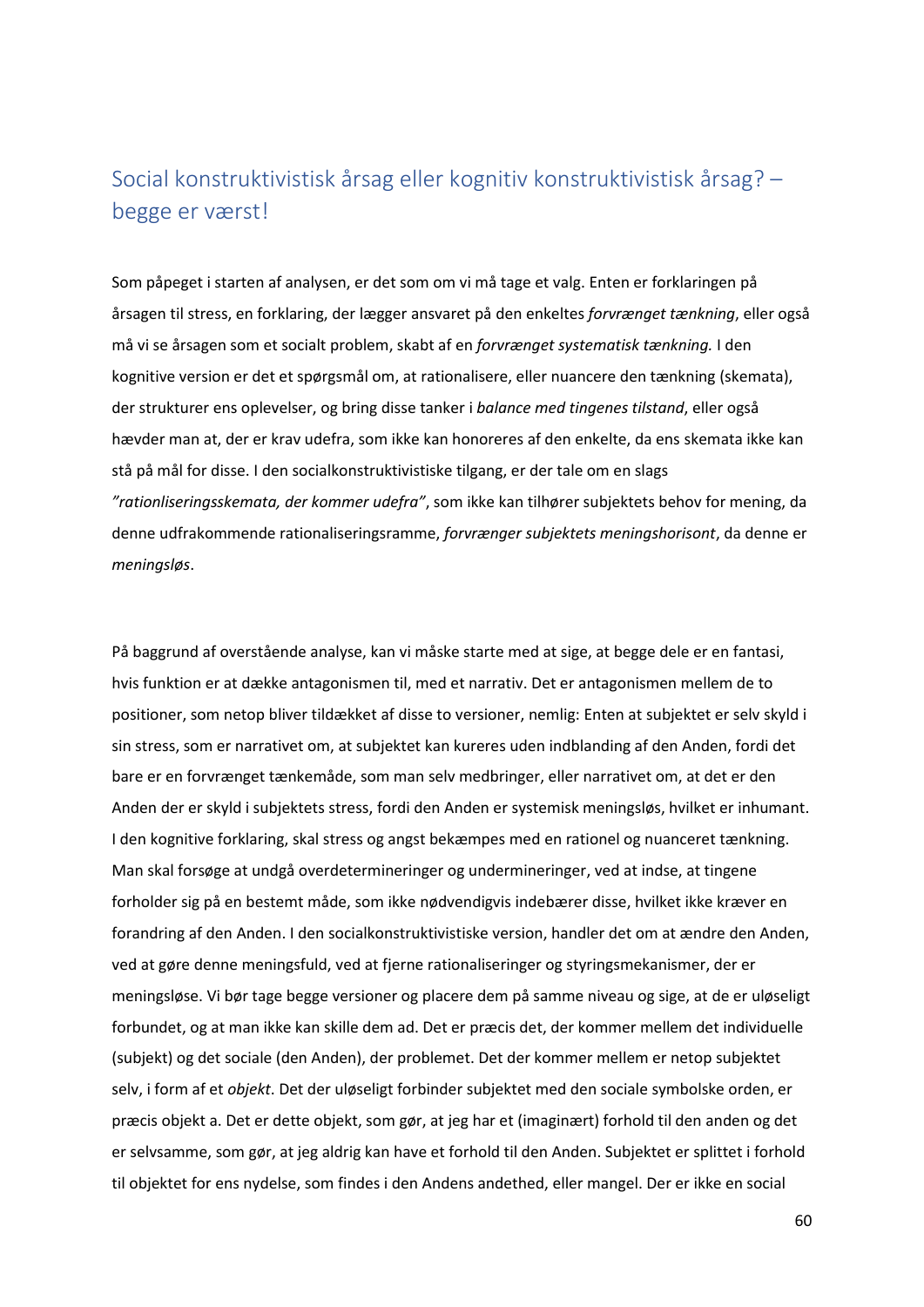orden/rationalisering uden et subjekt. Der er ej heller en subjektivering uden den Anden. Det er ikke det samme som at sige, at de er en syntese, eller komplementere hinanden – det er præcis det umulige, da der kommer noget i vejen, nemlig objekt a. Dette sted er det vi tidligere har kaldt *extime sted*, og det er kun på grund af dette, at vi kan have stress.

I den kognitive tilgang, tager man ikke højde for, at den *forvrængning* som subjektet bringer med i terapi, *er* meningsdannende. Men hvad mere er, så er den Anden – her i form af rationalisering og tilpasning til faktiske forhold – *selv forvrænget*. Det at man tror på, at der er en simpel orden, hvor tænkningen "falder på plads", er et udtryk for en fantasi, som *vidner om denne forvrængning*. Den idé, at man kan komme af med patologiske udtryk, således at tingene går op, er fundamentalt fejlagtig. Det der menes hermed, er at man må, for at noget "går op", må man sætte sin lid til noget, som ikke går op. Man må finde en formation, signifiant, som har en *mer-værdi*, eller som indikere, at noget ikke er, hvad det ser ud til, og bør forfølges. Der er ikke nogen "tingenes tilstand". Tingenes tilstand, kan kun affirmeres, via en meningsløs ekstra værdi, som bl.a. afspejles i tautologiske udtryk. Der kan netop for nogle, være knuder, som ikke er "hensigtsmæssige" i kognitiv forstand, hvilket egentlig bare betyder, *det er forkert i den Andens øjne.* De formationer, der ikke sociokulturelt anerkendt, vil være *"uhensigtsmæssig tænkning"*. Lider man selv, hvis man gør det hensigtsmæssige, og egentlig godt kan se det "hensigtsmæssige", men at det alligevel så ikke giver mening, hvad så? To ting man kan måske glemmer er, at ens tænkning afhænger af den Anden, og at den Anden ikke selv giver mening. Dvs. qua det at subjektets forhold til den Anden går gennem *objekt a*, (indikeret ved Che vuoi?), så er tænkningen allerede i udgangspunktet forvrænget. Det at den Anden ikke giver mening, er ikke et udtryk for, at man ikke kan forstå, det der bliver sagt, det er et udtryk for, at man ikke ved hvad den Anden vil med det der bliver sagt, eller, at man er er *alt for bevidst om objektet* – at man kun hører stemmen/blikket og ikke budskabet. Terapeuten er den som bringer den Anden med i terapien, og kan derfor vurdere patientens udsagn i "hensigtsmæssig og uhensigtsmæssig", men hvad nu hvis, den Anden er ikke fungere efter hensigten?

I den systematiske socialkonstruktivistiske tilgang, er det systemet, der netop via den Andens rationalisering, at tingene *ikke giver mening og er uhensigtsmæssige.* Mening, ifølge Mette Vesterager, er noget der skabes i sociale kontekster, ikke strukturelle rationaliseringer. Ubestemmeligheden må man lægge til systemet, for at det giver mening. Mening er *et behov*, som hun siger, og dette er kun muligt med et sikkert symbolsk netværk, hvor man anerkender hinanden, men hvor man må tilføje ubestemmeligheden. Her er der således også tale om en "samklang",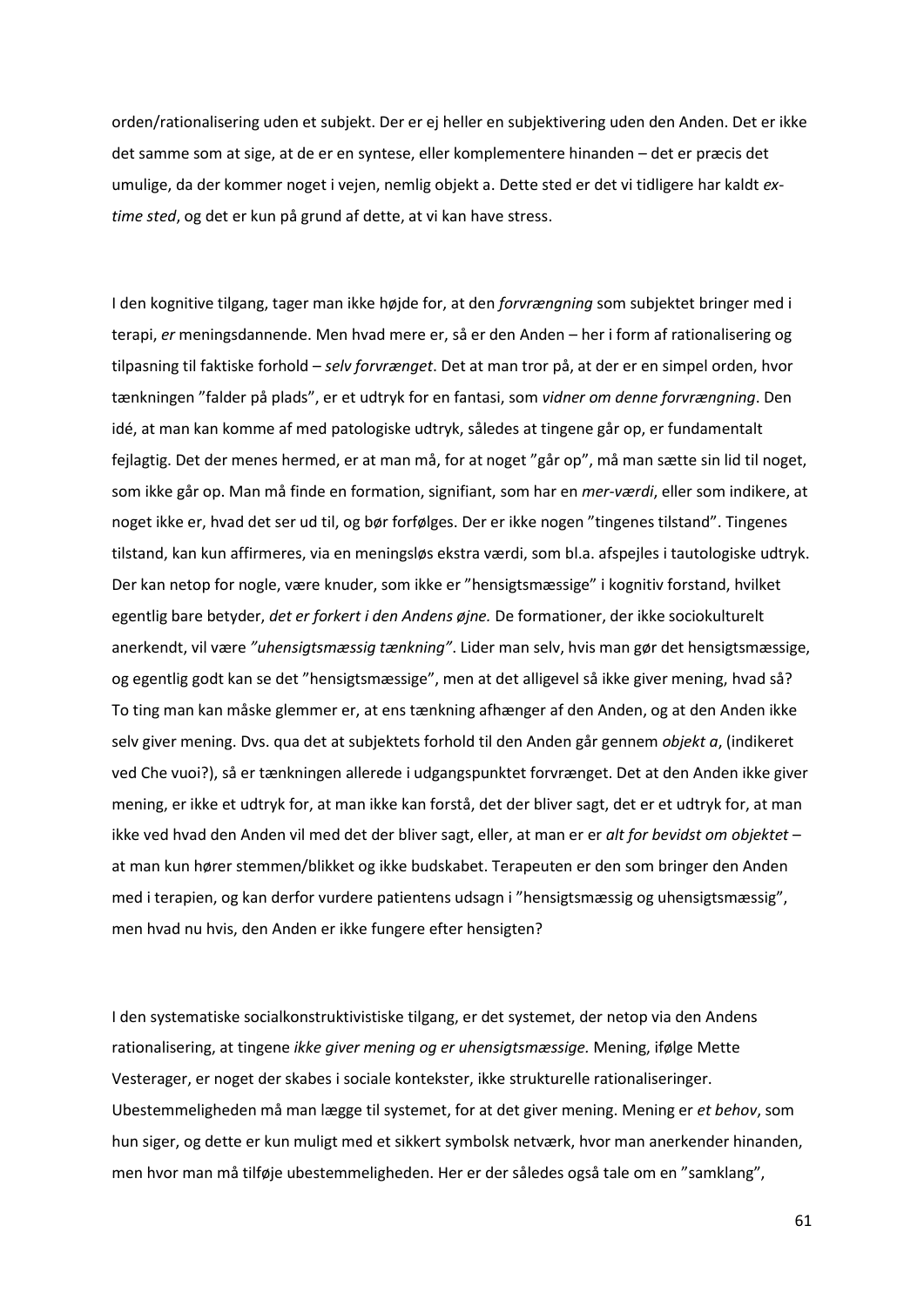"resonans", eller "balance", mellem det ubestemmelige, som også, ifølge Vesterager, kan være ophav til stress, og det bestemte, hvor vi anerkender hinanden gennem symbolsk netværk, som hvis det er for bestemt og rationelt, *helt sikkert er ophav til stress.* med hensyn til stress, lægger hun størstedel af vægten på styringsmekanismer, som måler, beregner og objektivisere mennesket til designerbare objekter, men som samtidig anser subjektet som en rationel tænkende ting (jf. kritikken af Descartes). Så, at mennesket kan tænke rationelt som et frit individ uden den Anden, kritiseres, samtidig med, at indvivdet er et objekt for den Anden er ligeledes under kritik. Vi kan måske på komisk vis sige, at et slogan ville passe fint her: "tænk rationelt og du vil fortryde det, tænk ikke rationelt og du vil også fortryde det".

Det der overses her, er ganske enkelt, at de *rationelle styringsmekanismer* kommer fra selv samme højtbesungne *ubestemmellighed*. Det er ikke ubestemmelighed, og bestemmelighed som to principper, der kæmper mod hinanden, som skal balanceres. Ubestemmeligheden er præcis det, som gør styringsmekanismerne funktionelle. Det der ikke kan rationaliseres, er præcis *grunden til*  hvorfor denne rationalisering og styring er så *tvangspålæggende*. Det er det ubestemmelige X, der følger med enhver bestemmelighed. Spørgsmålet er, om det er bestemmeligheden i dens rationaliserende effekt, dvs. at rationaliseringen bidrager til, at problematisere den fantasi, der ligger til grund for rationaliseringen selv, eller det er rationaliseringen i dens tvingende *drift* – altså, det X der følger med rationaliseringen = ubestemmeligheden?. Vi kan sige, at begge dele kan være måden hvorpå, fantasien bliver slået i stykker. Det at opdage, at bag tingenes tilstand, er der ikke andet end et ubestemmeligt X, der er tvingende, men meningsløs; at den Anden egentlig er uhyggelig. Men denne uhyggelige drift (potens), er i en og samme opdagelse, en opdagelse af impotens – en opdagelse af, at den Anden ikke kan styre sig og ikke ved hvad han laver. Man kan også opdage, via rationalisering, hvis rationalisering netop henviser til filosofi, som en tænkning, der kan betvivle den Anden, hvorpå subjektet er forankret, at den Anden er impotent, den Anden er manglende. Begge dele *kan* bryde ideologien, men gør man dette, så mister man også fantasien, altså ubestemmeligheden i dens fantasmatiske funktion. Dvs. den måde Mette Vesterager fremhæver ubestemmeligheden, nemlig, at det symbolske er fint nok, men at det mangler ubestemmelighed. Altså, at man gerne vil bevare symbolske bestemte formationer, som giver verden nærhed og genkendelighed, men at der skal være plads til det ubestemmelige. Kort sagt, den ubestemmelighed hun taler om, er netop det, der gør det symbolske fantasmatisk, og ikke *ubestemmeligt*. Det er selve konfrontationen med, at ubestemmelighedens fantasmatiske karakter, mister sin glans, når først det kommer for dagens lys, at denne afsløres som den rene *bestemmelighed,* altså drift-gentagelse. Det er rigtigt, at ubestemmelighed, altid er en del af det symbolske, men denne kan ikke adskilles fra det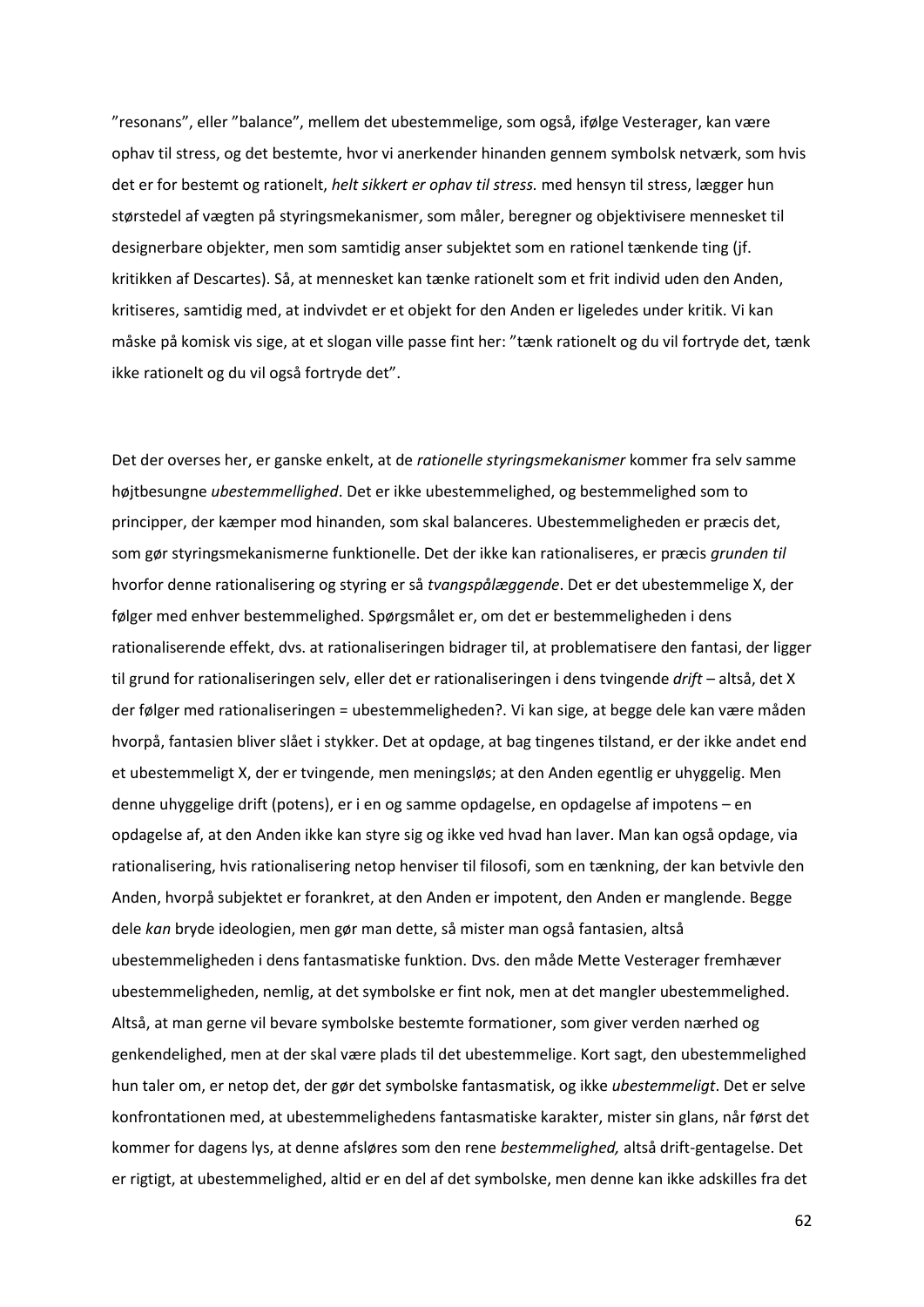bestemte – det er to ting af samme sag, men som altid må forblive på hver sin side, for at være "produktive". Det samme gælder denne rationalisering. Hvis man vil gennemtvinge en rationalisering, fordi den er bestemmende, så er det ubestemmelige netop det, at man ikke ved hvorfor man det skal gennemtvinges – netop *det ubestemmelige*. Simpelt formuleret, så kunne man sige, at Mette Vesterager stadig tror på den økonomiske rationalitet, som skaber styringesmekaniamerne, men at man bør dække til, at der rationelle rent faktisk ikke er rationelt – at der ikke er nogen Anden af den Anden, at den Andens andethed, er *subjektet*. (Zupancic, 2000, s. 34). Den økonomiske irrationelle rationalitet, er præcis det, der skal dækkes til, da det er her, at subjektet af driften befinder sig. Men mødet med subjektet i dets pulserende tvang, slukker for begæret, altså slukker for begærets subjekt, der kun kan fortsætte, for så vidt, at det ikke støder på sig selv i form af en meningsløs gentagelsestvang. I forhold til stress, så er det netop bestemmelighed og ubestemmelighed, eller viden og uvished, som pludselig ikke kan adskilles længere:

> Stress skyldes, at vores eksistensmuligheder er under hastige forandringer. Særligt kan årsagen forstås igennem det heraf følgende paradoks, at uforudsigeligheden og uvisheden er stigende, samtidig med at vi i stadig højere grad afkræves vished – ofte gennem rationelle umenneskeliggørende styringsmekanismer. (Vesterager, 2019, s. 43)

Det er ifølge denne analyse, ikke det rationelle der er det umenneskelige. Det er netop det mest *menneskelige*, der er *inhumant*. Det er subjektet for driften, der bliver tydelig i det økonomiske system, ikke rationaliteten. Det er ubestemmeligheden, der, så at sige, pludselig bliver synlig. En afstand til det bestemmelige ubestemmelige, er nødvendigt, hvis en ideologi, skal kunne fungere optimalt. Man må fremmedgør sig i den Anden, uden viden om, at den Anden ikke eksistere, før at den fungere. Finder man ud af, at subjektet selv, er det der meningsløst opretholder denne Anden, så forsvinder fantasien og dermed også den symbolske kraft.

Stress bliver ofte, hvis ikke altid karakteriseret ved en art *for meget-hed*: For mange ting man skal nå, for mange hensyn, for meget pres, eller for mange krav. Kort sagt, artikuleringen af stress, drejer sig om en *exces* af krav, eller mængde af opgaver osv. Dette er ikke nyt, men spørgsmålet er, om hvad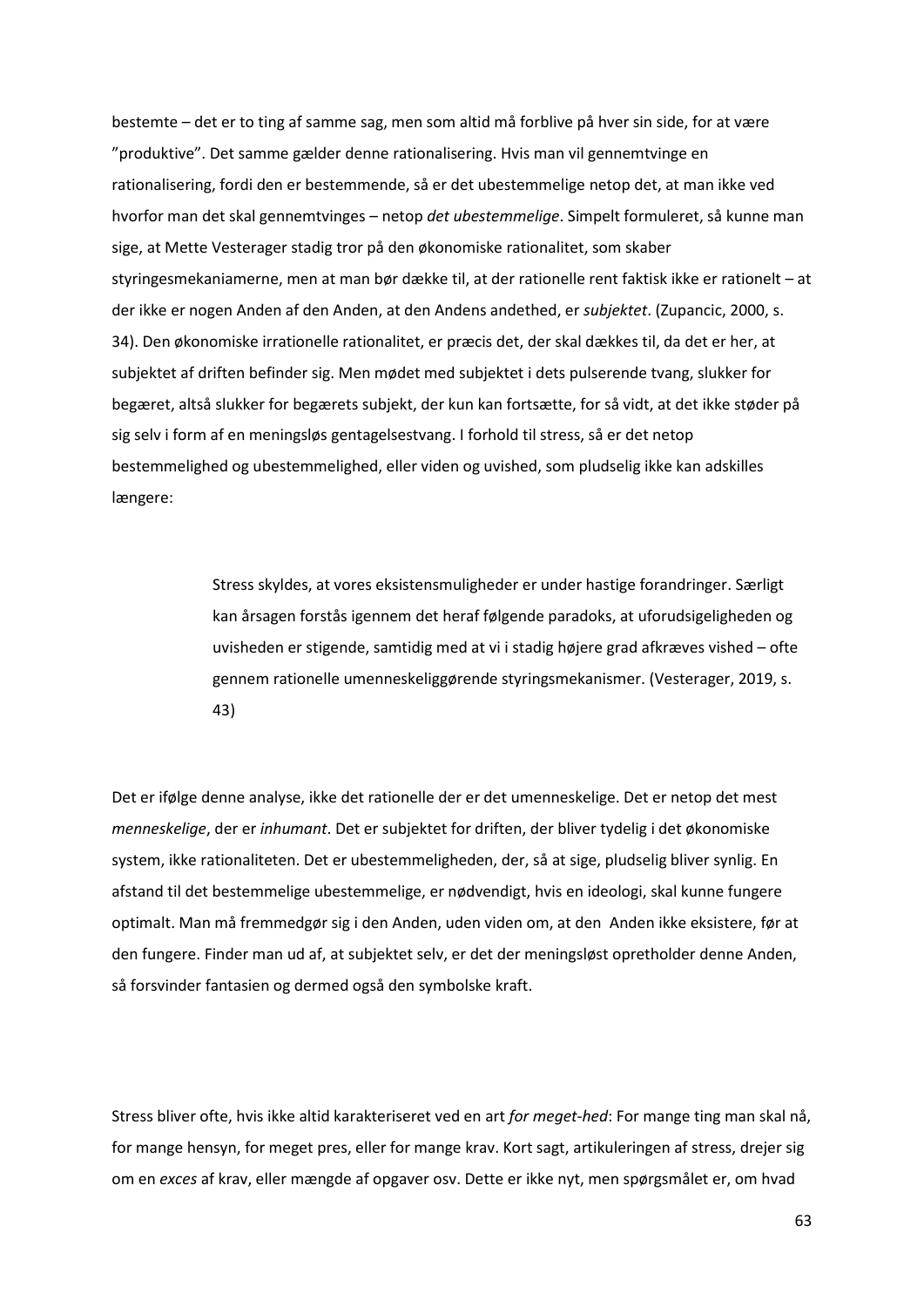der skaber denne exces? Her falder svaret altid netop på, at individet har for store krav til sig selv eller andre, eller at samfundet/arbejdet still for store krav til den enkelte. Men som der er blevet analyseret frem til i det overstående, så er det hverken individet *eller* den Anden, der er direkte skyld i denne stress. Det er noget *fremmed for både subjektet og den Anden*, der skaber stress. Det er objektet i subjektet, eller objektet i den Anden, som er "genstanden" for stress. Det er det, der er i den Anden, mere end den Anden - det er manglen, og omkring manglen, cirkulerer nydelsen, men manglen som sådan, er en negativitet, som ikke afføder fornøjelse, men til gengæld afføder *angst*. Det er et manglende svar på det vi tidligere omtalte som "che voui?": hvad er det du vil mig?" – det er et manglende svar på, hvem individet er, i den Andens øjne, som netop er det fantasmet er en løsning for. Det at man har et symbolsk mandat, hvori jeg er noget bestemt i den Andens øjne. Angst er præcis et møde med *den Andens blik/stemme*, hvor der ikke er et passende fantasme, et ego, hvori jeg kan se mig selv blive set, på en "Tilfresstillende måde". Som nævnt, så er ens ego konstitueret gennem det symbolske, hvori man danner et fantasme om, hvem man er. ved denne proces, så bliver objektet som reelt "sorteret fra" – det bliver distanceret til "et højere sted". F.eks. så vil den måde et subjekt ser sig selv på, blive udliciteret til den store Anden, ved at referere til "systemet", "samfundet", "gud", "Danmark", "naturen". Måske kunne man sige, at for at man kan retfærdiggøre den måde man agere på, og ser sig selv på, så må man pege på noget, som man ikke selv er herre over – en form for heideggeriansk "Das man" funktion. Dvs. ens symbolske og imaginære mandat, er *distanceret* fra egoet, men egoet er afhængig af dette sted. Det er dette sted, som gør, at man kan handle "i god tro". Stemmen og blikket, hvorfra man får sine beføjelser og hvor man ser tiltalende ud for sig selv, er det man kunne kalde transcendentale betingelser for det symbolske. Men hvad nu hvis, at stemmen og blikket, dukker op inden for ens ramme, ens ego, ens fantasme, og det ikke længere er *på afstand* – at dette blik, objekt dukker op i realiteten, hvor ens grund, det kantianske X, ens fordobling dukker op. Hvad sker der, hvis det transcendentale x er inkluderet i det fænomenale?:

> We can see now what the trouble is with the double: the double is that mirror image in which the object *a* is included. It gains its own being, the imaginary starts to coincide with the Real, provoking a shattering anxiety. The double is the same as me – *plus the object a*, that invisible part being added to my image…(..)… The anxiety that the double produces is the surest sign of the appearance of the object…(..)… it is the anxiety of gaining something too much, of too close a presence of the object.

(Dolar, 1996, s. 139)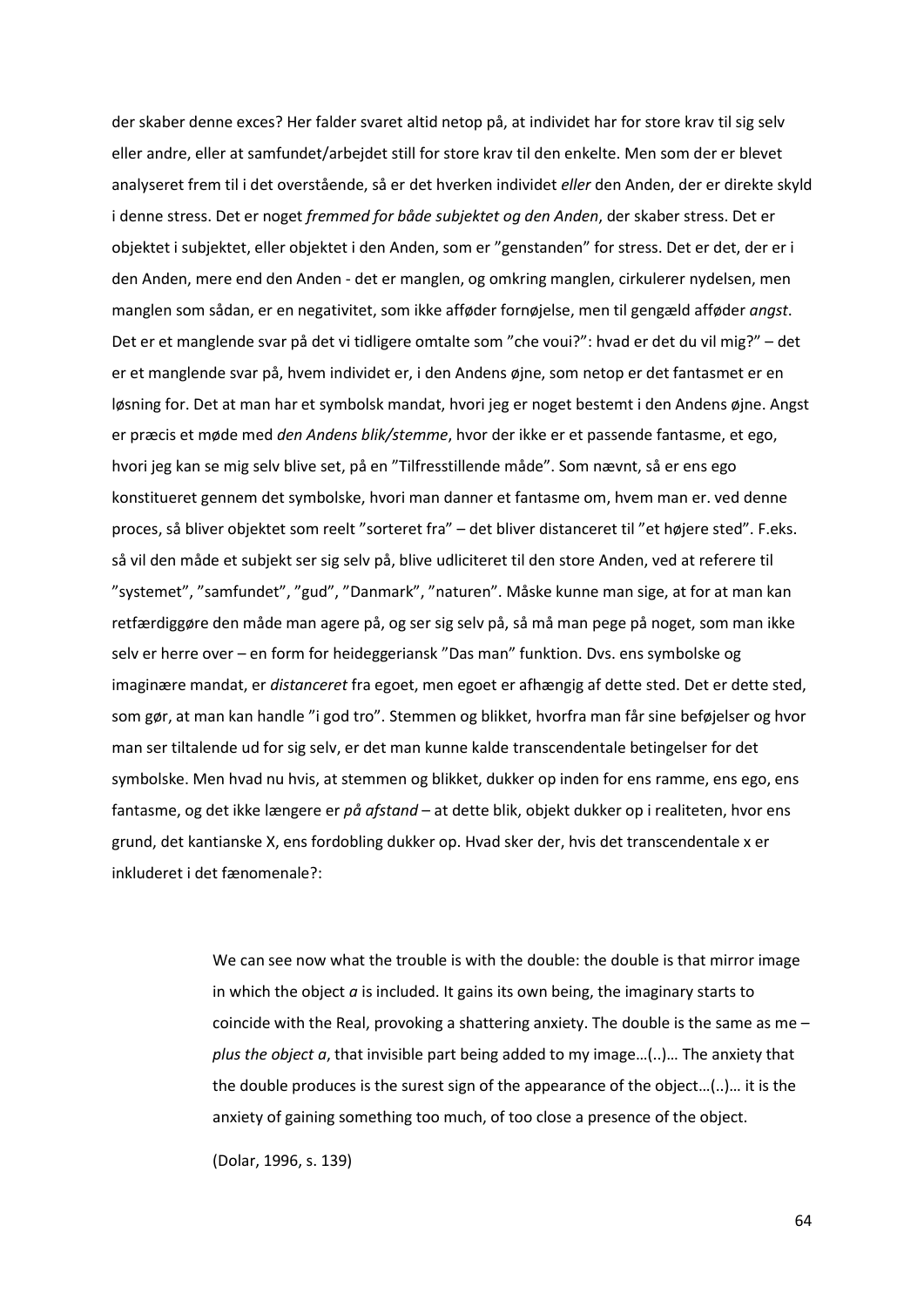Hvis stemmen, eller blikket, som er det hvorpå interpellationen og ens identitet bliver konstitueret, dukker op I realiteten (hverdag, arbejde osv.), så er det ensbetydende med at ego-sammenbrud og angst. Det er ensbetydende med, at noget bliver for meget. Det er ensbetydende med, at interpellationen dukker op i tiden, og ikke altid allerede (i det tidsløse) konstitueret, og bestem kan man måske sige, at Stress er en art *interpellationsproces gone a-wall*? Forstået på den måde, at interpellationen, så at sige, *springer over muren for fantasmets ramme*? Det er præcis hvad der her argumenteres for. Stress dukker op i forbindelse med interpellationsprocessen, der hvor denne "lykkedes alt for godt" og, der hvor "den mangler" og dette er, som der er blevet vist, også dets nære relation til angst. Dette er ikke på grund af en udelukkende "rationel orden", eller "forvrænget tænkning" at gøre, det er præcis det der forbinder dem, nemlig objekt a. Der er ikke nogen "rationel orden" uden subjekt, eller objekt, der er ikke nogen "forvrænget tænkning", uden den Andens andethed (objekt). Angst og stress, er en nærhed eller et møde med, dette objekt. Men som vi også nævnte tidligere, så er subjektet og objektet identiske. Dvs. at mødet med objektet som Reelt, er et *møde med sig selv*. Som Dolar pointere i overstående citat, så er det præcis i angsten, at *det imagniære falder sammen med det Reelle*, hvilket kunne oversættes til, at *objektet falder sammen med subjektet*. Subjektet og objektet, er adskilt via den symbolske orden, hvor subjektet skaber et narrativ, om hvem man er, hvad jeg er for den Anden – dette er fantasmet. Fantasmet er hvor begæret kan placeres, hvor man fornøjes over billeder af andre og billedet af en selv. Men dette sted *hvorfra* man bliver set, er stedet for driften. Man kunne derfor også sige, at når driften (negatviteten) dukker op i fantasmet, så er objektet tæt på subjektet, eller subjektet for tæt på sig selv:

> while the subject of desire is grounded in the constitutive *lack* (it ex-sists in so far as it is in search of the missing Object-Cause), the subject of the drive is grounded in a constitutive *surplus* – that is to say, in the excessive presence of some Thing that is inherently ´impossible' and should not be there, in our present reality – the Thing which, of course is ultimately *the subject itself*…(..)… The subjectivization of drive is the very withdrawal, this pulling away from the Thing that I myself am, this realization that *the monster out there is myself*. (Zizek, 1999, s. 304 & 305).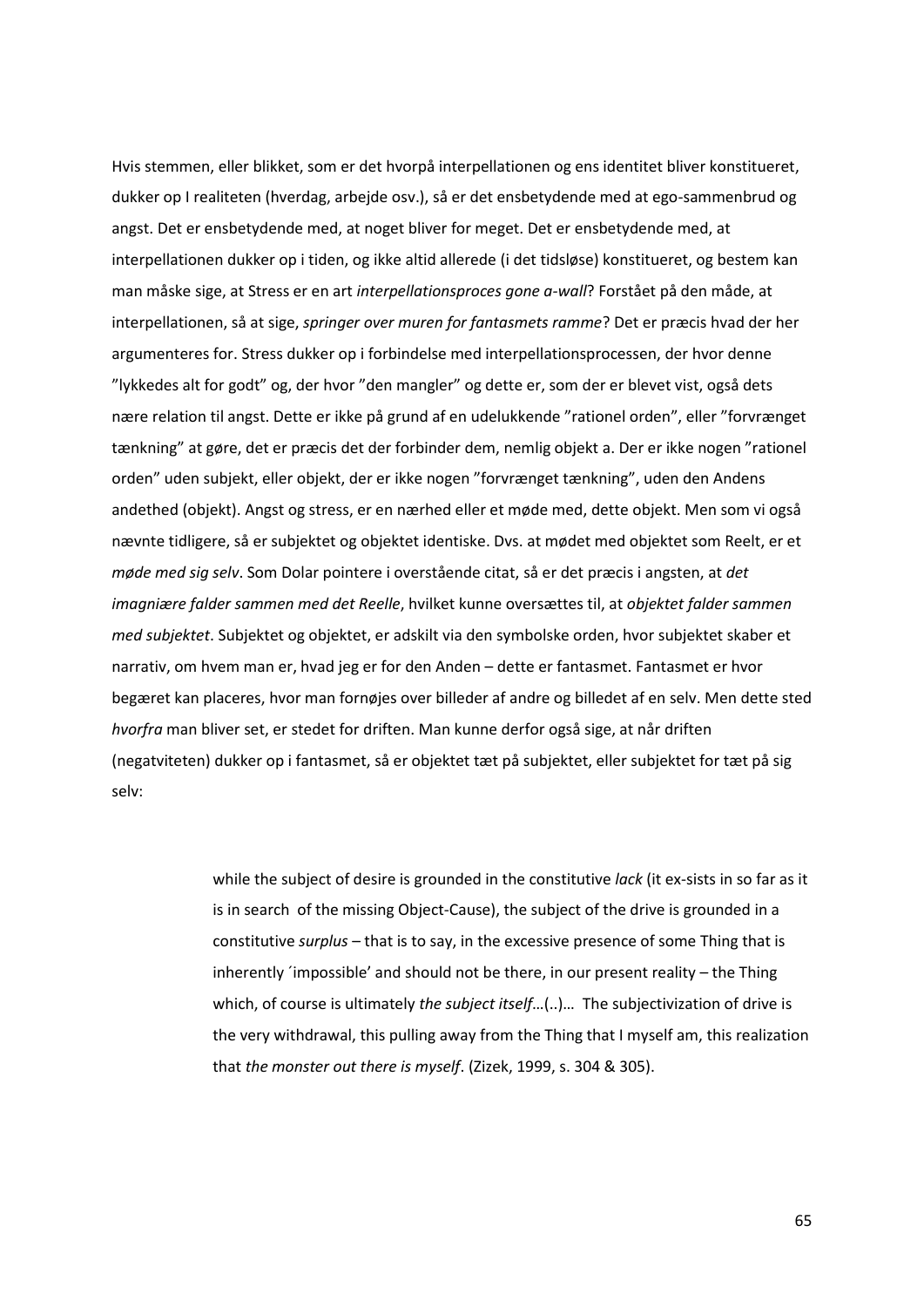Det der kollapser, når subjektet "møder sig selv", er den fantasmatiske ramme, der via den symbolske orden, holder afstand mellem subjektet og den Anden. Subjekt for driften, er i den forstand a-social. Begæret kan begære, så længde det søger begærets årsag, men møder begæret årsagen, så er legen slut, fordi *årsagen er subjektet*. Subjektet tror, at den Anden sidder inde med svaret på ens drømme, håb, viden om subjektet etc. men skulle man opnå indsigt, så er er der ikke andet end et møde med objektet som Reelt, eller også benævnt som subjektet. *dette er angstens sted.* Men dette er kun noget, som kan ske, hvis der er er et symbolsk netværk, som kan bryde sammen. Som nævnt tidligere, så kommer det symbolskes mangler ikke med subjektet som sådan. Det symbolske er allerede fyldt med mangler, excesser osv. Når vi "træder ind i det". Hvis vi skal nærmere årsagen til stigningen i stress og angst, så må vi se på, hvordan det symbolske fungere, hvordan manglen som sådan bliver artikuleret eller iscenesat.

## Det symbolskes krise: økonomi, stress og drift

Der er blevet skrevet og talt meget om det post-moderne samfund, hvordan alt "flyder", og hvordan, der ingen sammenhæng længere er: "Ikke mindst *tiden* opleves som flydende; man kunne også sige, at vi oplever, alting sejler. Hvorfor tingene sejler, er der ikke rigtig nogen der ved" (Brinkmann, 2014, s. 10). Meningen er angiveligt blevet væk og alt er skruet op i tempo (jf. Mette Vesterager). Moral og etik er åbenbart "en by i Rusland", alle er blevet dem selv nærmest, samtidig med, at verden er blevet "rationel", eller "instrumentalistisk" (Brinkmann, 2016, s. 13). Vi har altså angiveligt en "Verden", der ikke er forankret i noget fundamentalt, som derved får alt til at flyde, og at denne flyden, er en ligegyldighed overfor fastlagte værdier – værdier, som er gået tabt med det postmoderne. Verden er styret af en instrumentalistisk rationalitet, som ikke tager højde *værdier i sig selv*, men kun for værdiernes nytte: "At mening hænger sammen medfænomener, som er et formål i sig selv, er en opfattelse, der imidlertid er under pres fra en samfundsmæssig proces, der kaldes instrumentalisering" (Ibid., s. 13). Denne instrumentalisering er skabt af en økonomisk logik, der kun er interesseret i at kunne konkurrere (Ibid., s. 20), således der bliver skabt flere ting, som kan generere en større profit, arbejdskraft og produktion til denne konkurrencedygtighed selv. (Vesterager, 2019, s. 113 – 114). Verden er et meningsløst, flydende sted, hvor der er uendelige objekter, som man hele tiden skal forholde sig til, som bliver produceret til gavn for en økonomisk logik, der er rationel og stramt styret. Dette er værdi-ødelæggende og kunstigt, da det er instrumnetielt og ikke meningsgivende. Brinkmann og Vesteragers analyse er meget ens, med de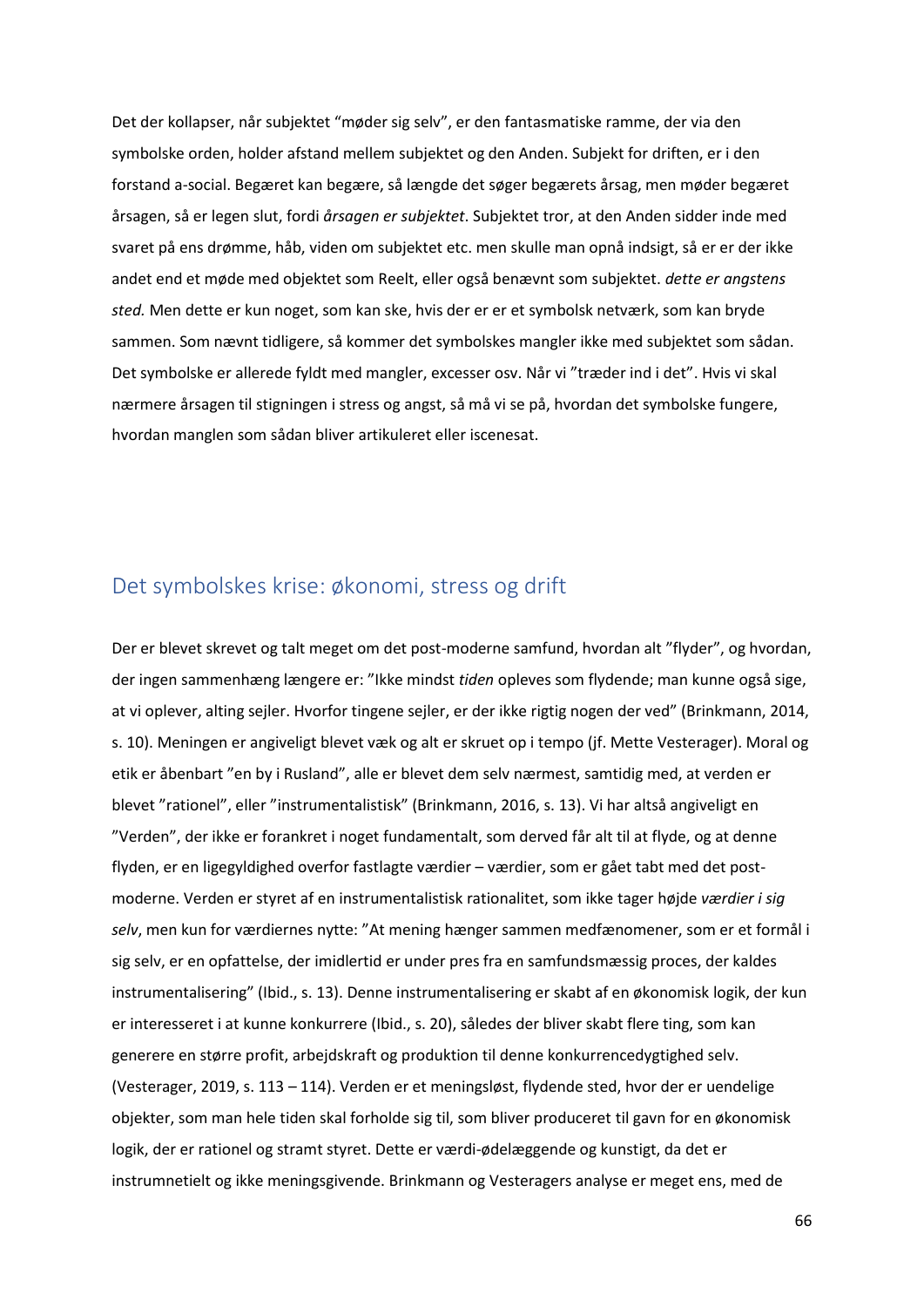samme klagepunkter og kerneroblemer: økonomisk udvikling og selvudvikling, er ødelæggende for værdier og meningsdannelse, samt fremmedgørelse. Der er ved økonomien, der gør arbejdet, og livet stresset, fordi man hele tiden skal noget nyt, udvikle sig, købes det sidste nye, arbejde det mere for at producere til det instrumentielle. Der er en fasthed ved økonomien, som indebære en flydende fænomenalitet. Der er altså et tab af værdier, naturlighed og mening forbundet med det post-moderne konkurrencepræget "homo economicus". Dette vil blive problematiseret herunder, ikke fordi at uenigheden ligger i, at det er økonomien, der er hovedaktør, men fordi der mangler en forklaring på dets destruerende og attraktive funktion.

Nietzsches "gud er død", kan her fungere som udgangspunkt. Nietzsches affirmation, var en affirmation om, at noget forsvandt fra det symbolske univers. Det der forsvandt, var guds garanti i det hinsides. Dvs. gud var stadig "i blandt os", men ikke som en symbolsk kraft, der havde fast garanti *uden for det symbolske*. dvs. at det symbolske mistede sin kraft som forbindelse til det hinsides, altså som medierende faktor, mellem det hellige og profane. Gud måtte findes i den enkeltes liv, den enkeltes passion, ikke i faste institutioner, såsom den katolske kirke. Gud blev en personlig *kraft*, som man selv måtte lede efter, hvilket er en kort (og måske forenkling af protestantismen). Men pointen er, at gud ikke "døde", men forsvandt fra det symbolske, som en symbolsk kraft, der havde magt til indflydelse. Man kan måske sige, at funktionen gud, forsvandt fra det symbolske og måtte findes i *objektet, manglen, det Reelle*. Nieztsches klage var, som Zupancic skriver, at gud i praksis fungerede, men uden symbolsk kraft. Sagt på en anden måde, det Nietzsche kalder *nihilisme* (kristendommens i dens moderne afskygning), var ikke magtesløs efter guds "død" i det symbolske, men at gud blev "genoplivet", ikke som symbolsk kraft, men som livets indre passion, hvilket måske er en meget stærkere kraft. "Guds død", resulterede ikke i guds død, men at gud forsvandt fra det symbolske og blev evakueret til?:

> Christianity has survived the rupture articulated in the statement God is dead" – and, to a large extent, it has survived this precisely due to the reformation's rediscovery of God as "power."…(..)… The basic presupposition of this configuration can be formulated as follows: the Real (for instance, the Real of our salvation) is undeterminable/unnamable/unattainable. Not only is it situated *beyond* the symbolic, it is also unattainable by any means of the Symbolic. (Zupancic, 2003, s. 39)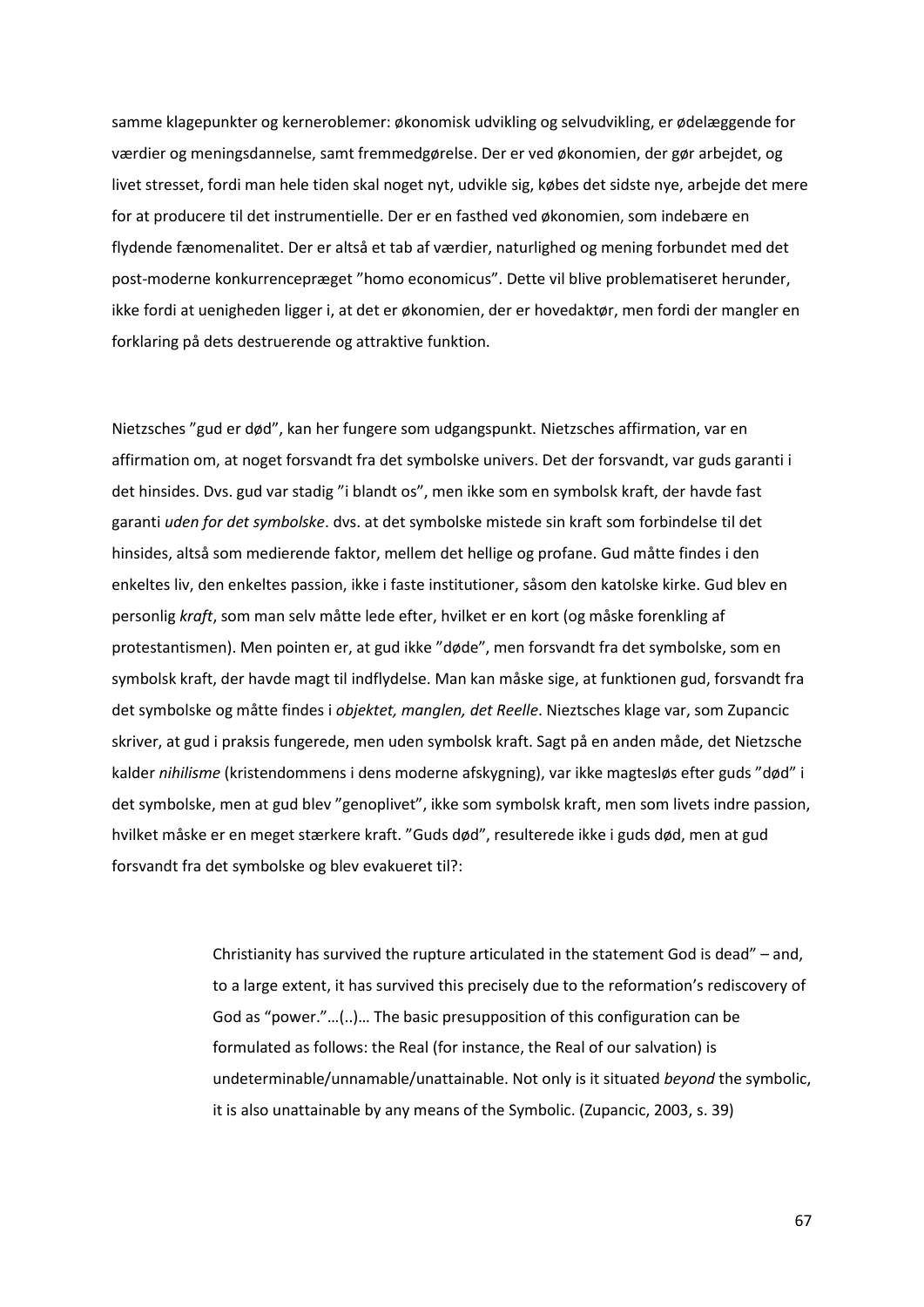Denne kraft, som tales om her, er præcis, at det gudommelige *aldrig kan symboliseres*. Det er ikke en ny symbolsk kraft, det selve *kraften i at aldrig lade det guddommelige blive symboliseret*. Sagt på en anden made, så er gud altid et andet sted, end der hvor man finder ham. Gud er altid der, hvor det symbolske ikke er, hvilket måske er en meget fin formulering af post-moderne subjektvitet. I tråd med dette, kan sige, at det symbolske har mistet sin magt, og stress og angst er et resultat heraf. Men hvorfor? Autoriteter har ikke den samme symbolske status. Troen på symbolske autoriteter har lidt et knæk, se bare på den igangværende Covid-19 pandemi og vaccine-spørgsmålet. Her bliver "at tage en vaccine", til et spørgsmål om, at subjektet bliver berøvet sin nydelser (frihed). Hvad de dog ikke ser, det er, at måske planen med vaccinen er, at den skal genoptage muligheden for at fortsætte med at nyde. Vi har problemer med at acceptere, at den Anden ved bedst, at den Anden ligger inde med svaret på, hvem og hvad jeg er. Økonomien, eller kapitalen fungerer præcist, som grundlaget for denne symbolske død, men ikke fordi den er for "instrumentel", "ikke-autentisk", "unaturlig", eller "værdiløs" – som Svend Brinkmann vil have det - *men tværtimod, fordi økonomien søger det autentiske, den absolutte mening, eller værdi i-sig-selv*. Som der er blevet indikeret i overstående analyse, så vil det blive hævdet, at problemet ikke er, at vi har for lidt mening, for meget fremmedgørelse, eller for lidt "naturlig samklang i verden", for lidt "balance" – vi er derimod for meget ikke-fremmedgørelse, for meget autencitet, for meget "sammenklang med verden" og for meget "balance". Og det er netop denne balance *der bliver for meget og for klaustrofobisk.* Kort sagt, verden virker ikke hjemlig, da den ikke er stærkt symbolsk forankret (hvis den nogensinde har været dette), den virker som et mareridt, fordi man netop søger *Tingen*. Det betyder ret banalt, at helt almindelige hverdagsoplevelser, pludselig bliver genstand for en lidt for livlig oplevelse. Fænomenologisk set, så optræder folk, ting og symboler, som om de er overvældende med deres nærhed. De opleves som krav og mangel på krav, hvilket er stedet for stress og angst.

Den fantasi, der hersker i den kognitive teori og praksis, om at *tænkningen skal være i balance med tingenes* tilstand, eller Mette Vestergaards beklagelse over, at vi *ikke længere er i sammenklang med verden*, er præcis det der skabte problemerne i første omgang – nemlig ideen om en *autentisk væren uden symbolsk distance og fremmedgørelse.* Som der er blevet sagt, så er fremmedgørelse netop en betingelse, hvis vi skal undgå stress og angst. Fremmegørelse er et værn mod angsten og driften, en distance til objektet som Reelt, eller til *unikke subjekt*. Det at der er "sammenklang" mellem subjekt og objekt, er netop det sammenfald, der er skyld i, at vi er ængstelige og stresset. En afstand er nødvendig, hvis man skal undgå dette. Denne afstand er præcis det, der opretholder en ideologi. En ideologis funktionsdygtighed kan indikeres ved, at der en afstand mellem *viden og fantasmet*. F.eks. det, at vi godt ved, at vi har store økologiske problemer, og at økonomien er skyld i dette, men at det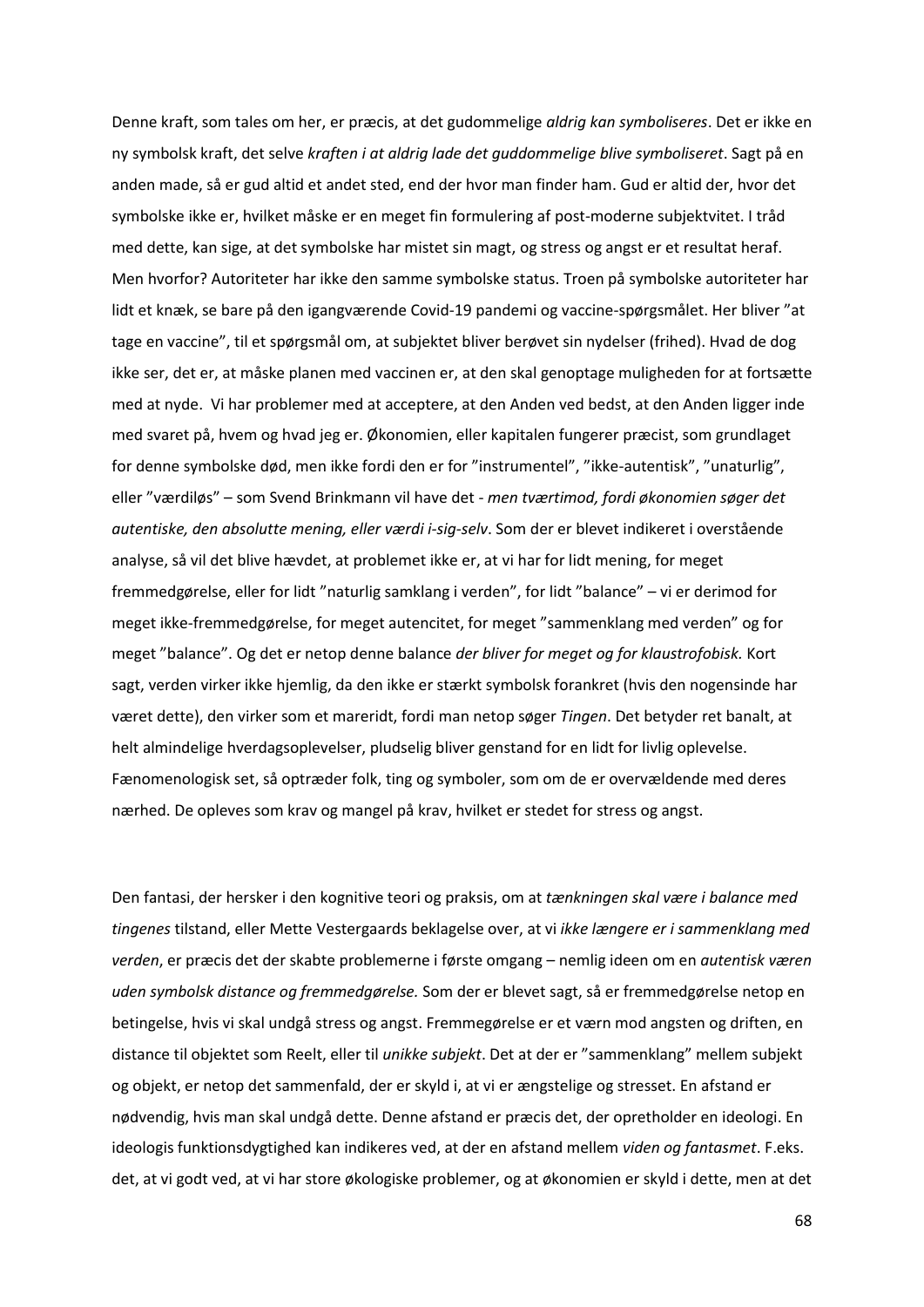er *som om at økonomien og verden varer for evigt*, eller at vi faktisk godt ved, at økonomien er skyld i stress og angst, men at *det er som om, at det er rationaliteten i systemet, eller den enkeltes tænkning, den er gal med*. En ideologi fungere, for så vidt, at sammenfaldet mellem viden og fantasmet holdes adskilt, eller afstanden mellem sandhed og viden, er på afstand af hinanden.

Det der bør pointeres i denne forbindelse er, at kapitalen ikke er en form for "rationalitet" uden det "irrationelle", det "ubestemmelige", men at kapitalen *kun fungere*, for så vidt, den står på en irrationel kerne. Kapitalen er en rationalitet i det irrationelles tieneste. Vi kan måske sige, at det som kapitalen kaster af sig, er penge og objekter, hvor objekterne er fænomenale patologiske (kantiansk terminologi) ting, som vi kan får fornøjelse af, men at kapitalen i sig selv, er det der er i objekterne mere end objektet, nemlig driften. Men kapitalens drift, er ikke noget bagved objekterne, det er ikke andet end dets gentagelse (encore! – bliv ved, mere!). Det kapitalen i den fantasmatiske version lover, er præcis at man på et tidspunkt "når i mål", bliver !"rig", at man kan opnå "absolut lykke", men man overser, at denne idé, *ikke er andet end en idé*. Kapitalen og driften *stopper aldrig*, fordi den lever på en imaginær idé om indfrielsen af jouissance. Men driften når aldrig i mål, og lever netop på, at sabotere den smule fornøjelse, som man har opnået, hvilket gør nogen form for opnåelse umulig. Ideen om lykken, er præcis det samme som Vestergaards "mening". Den eksisterer ikke, men den er effektiv. Mening må selv stå på et irrationelt fundament. Dette fundament, er subjektet for driften. Hvad mening ikke tåler, er præcis at blive konfronteret med sit eget udspring, som er, at mening kun kan opretholdes, hvis den er bundet til en meningsløs gestus. Dette har kapitalen tilfælles med enhver anden mening. Det der adskiller kapitalen fra andre ideologier, er netop, at den lever af *ikke* at være symbolsk forankret, den lever af altid at ekspandere og aldrig nå i mål. I forhold til det der blev sagt om Nietzsche, så er det præcis en *passion for det Reelle*, der er økonomiens force. Det er passionen for aldrig at være nok - det er passionen for *den ægte vare*. Og som der blev nævnt, så er den ægte vare i under kapitalismen aldrig symbolsk, det er altid det, som er ikke-symbolsk, som må være det ægte. Økonomien er rentabel i det omfang, at den udnytter manglen i det symbolske, eller som Zupancic kalder det: "*forms of exploitation of the non-relation"* (Zupancic, 2017, s. 30). udnyttelsen er præcis en udnyttelse af, at *der ikke er nogen symbolsk autoritet*, at man altid må forblive i en ikke-relation med det symbolske.

Stress er ikke grundet i, at vi har for mange muligheder (Vesterager, 2019, s. 71), men at mulighedernes mulighed, altid må være *fraværende*, den må altid være et andet sted. Ved at have sit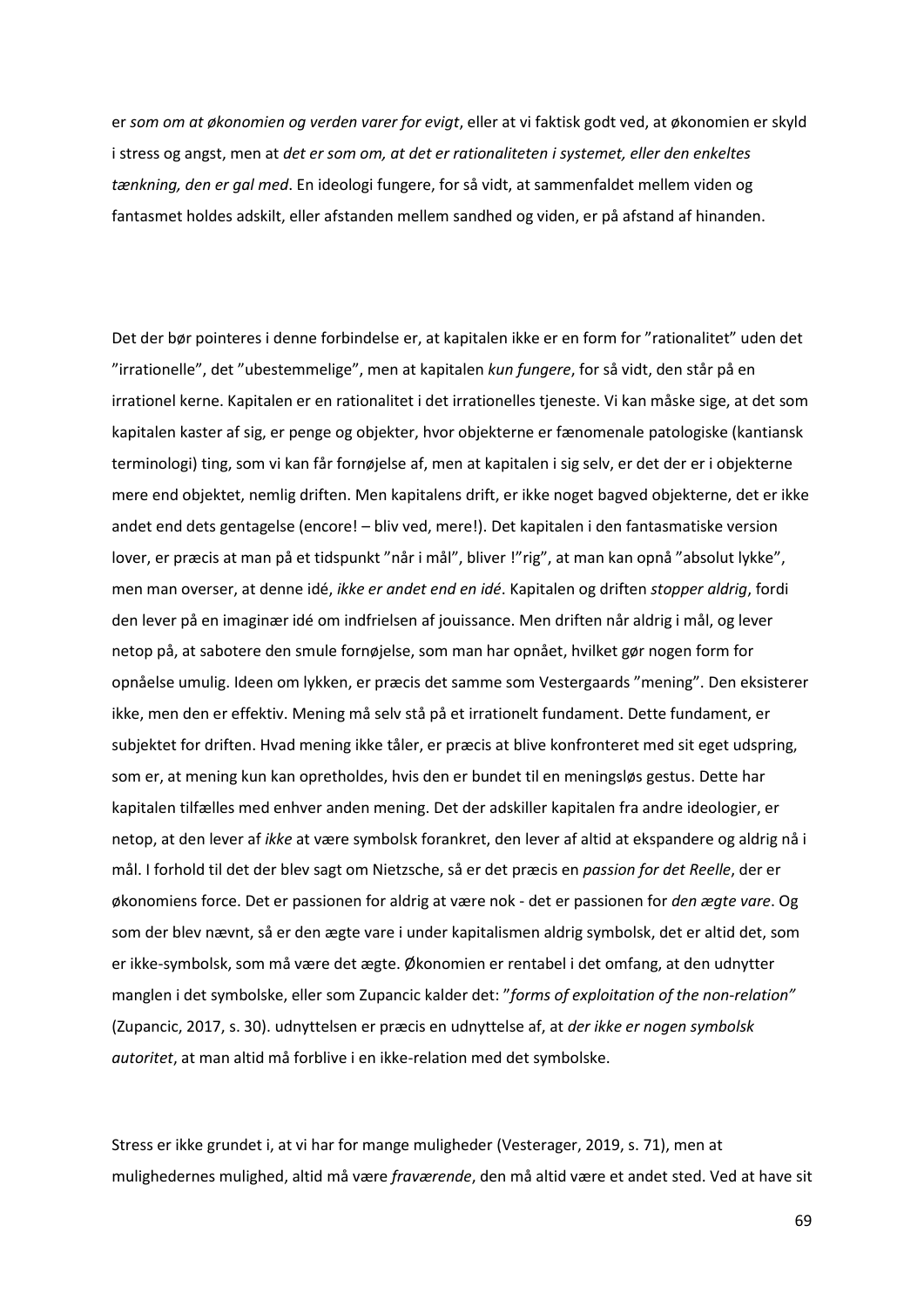øre eller blik fikseret udelukkende på den Andens mer-værdi, og ikke at lade mulighedernes mulighed symbolisere (sublimere), men at man hele tiden lytter efter objekt a (begæret), hos den Anden, så kan man ikke blive andet end skræmt eller skuffet. Der er nemlig ikke noget at finde der. Det er kun gennem symbolerne at man kan skab en afstand til mening, og det er det der giver mening. Det at mulighedernes mulighed altid er fraværende, vender sig omvendt til en *kvalmende nærhed*. Det at lytte "mellem linjerne" og ikke i teksten, for at fremprovokere "det ægte", resultere i at den Anden, fremstår meningsløs og uforståelig, ja måske endda uhyggelig. Det at lytte, er allerede at adlyde, som vi citerede Dolar for, men denne lytten efter hvad der få en til at tikke, er stressende, da der ikke er noget, man kan hæfte sige ved (symbolsk), da det symbolske *kræver* sin egen afskaffelse, og henviser til det imaginære, som *lover* den Reelle-jouissance, som er Reelt umulig – det imaginære støder mod en klippe, nemlig det Reelle selv, som er manglen på det symbolske, og her møder man angsten, enten i form af den Andens krav (arbejdsgivere), eller at der slet ikke er noget krav, hvilket er endnu værre – kravet mangler, og dette sætter gang i superegoet. Stress er tanken om hvad der kræves, hvilket dukker op, når det symbolske ikke slår til. Vi kan måske sige, at man oplever det Freudianske superego (som er forbud), og det lacanianske superego (som er påbudet – nyd!). Desto mere det symbolske autoritet mangler, desto mere oplever man superegoet presse sig på, i form af, at nogen forhindre en i at opnå det man vil (forbuddet), men dette står og falder på, at man *skal nyde livet* (påbuddet). Dette er den postmoderne plage og præcis grunden til stress. Påbuddet om at nyde er internt til den økonomiske logik, og dermed også det symbolskes logik, og denne logik er ret simpel – NYD! Men kan man nyde, hvis man får besked på at nyde? Nej, det gør det ret beset umuligt at nyde. For hele tiden må jeg tænke over, om jeg nu har nydt nok, om den Anden nu ikke nyder mere end mig, om den Anden endda ikke snyder mig, og nyder i mit sted. Derfor må man hele tiden have øje på den Andens "virkelige intentioner", og måle dem med mine egne, jeg må holde øje med stemmen, med blikket, for at gennemskue den Andens nydelse. Kort sagt, grunden til stress er en afhængighed af objekt a, en facination er *Tingen*, bag eller uden om symbolerne. Stress er at lytte eller holde øje, og når blikket møder blikket, så er legen ofte forbi. på en måde, så er en stor del af den nydelse vi kan få kun en imaginær nydelse, et billede, af hvad det burde være, og det billede er er et fantasme, om en umulig jouissance, men som ikke desto mindre kræves. vi lever i en symbolsk struktur, der vil af med den symbolske struktur, i *nydelsens navn*. Der er bare et problem, at der ikke er noget bag fantasmets slør, andet en underlig form for tvang, som er *kravet*. I det tyvende århundrede, var det (under Stalin – Hitler), en passion for det symbolsk-Reelle, altså ideen om, at samfundet kan indfri sit Reelle harmoniske potentiale. I dag er det præcis det samme, foruden at ideen her er forskubbet til, at "samfundet eksistere ikke", og at man derfor kan opnå den *Reelle nydelse, gennem individets præferencer*. Dette gør ikke projektet mere muligt.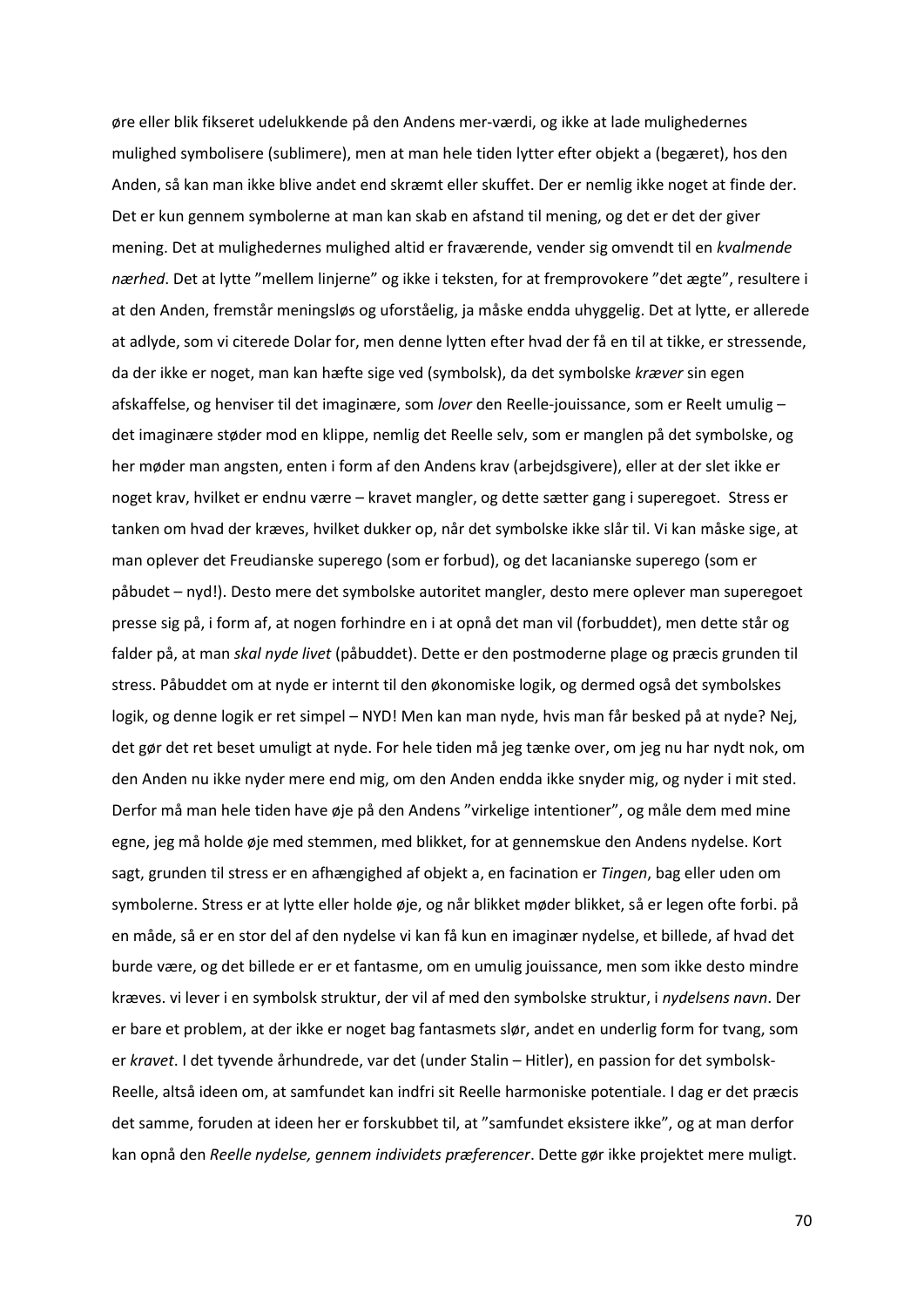Imperativet om at "nyde livet", er ikke noget, der kan reduceres til den enkeltes tænkning, da det symbolske præcis allerede er beboet med ideen om nydelsen. Det er det symbolske, der er vendt om i *en pligt til at nyde* (Zizek, 2000, s. 208). Denne pligt kommer med det symbolske, som dets underside, som er blevet oversiden. (dette gør ikke at vi nyder, eller er hedonister hele bundet, nærmest omvendt. Alt skal forsikres, alt skal gemmes). Det vi alle deler, er at vi skal nyde livet, og at nyde livet aldrig at stille sig tilfreds, aldrig at lade sin nydelse blive "fanget" i den Andens nydelse, altid at undvige tilfredsstillelsen, altid at maksimere nydelsen, hvilket præcis er det, at nydelsen har tilfælles med økonomien. Økonomien og driften, nyder kun, hvis den opnår sit sigte – det at blive ved, men aldrig sit mål. Eller omvendt, økonomien og driftens sigte, e*r dets mål* – at blive ved. fantasmet informere om en absolut nydelse, men som er imaginær, og det man ikke ved af, er præcis, at driften hele tiden råber på mere, og kan aldrig tilfredsstilles, hvilket er superegoets form. Og superegoet er *det der stresser*. Superegoet dukker op, i mangel på symbolisering, der hvor nydelsen indfinder sig, der hvor behov og begær, vender sig om i et krav. Der er intet fantasme for manglen som sådan, kun kravet om mere. superegoet er *stress*. Både Brinkmann og Vesterager ser et problem i nyttemaksimering, men forfalder selv til et fantasme, nemlig fantasmet om de "gode gamle dage". Brinkmanns vil genopfinde moralen, i form af en *"dvælen ved fortiden"*: "I virkeligheden var det meste bedre i gamle dage…(..)…Hvis vi gerne vil leve i ordentlig moralsk forstand, er en besindelse på vores personlige fortid væsentlig" (Brinkmann, 2014, .s 123 & 124). Hos Vesterager kommer dette som nævnt til udtryk, via en distinktion mellem det naturlige og det kunstige – at vi ikke *længere er i kontakt med verden*. Hun nævner også: "At blive sig selvhandler altså om at tilegne sig sin egen historie og den strækker sig bagud i *slægtens* historie" (Vesterager, 2019, s. 70). Begge hæfter sig ved, at noget er gået tabt, som må vindes tilbage, og dette kan kun gøres via det nære eller traditionen og fortiden, som tiden for menneskets optimale meningsdannelse. Det er blevet nævnt, at der *aldrig har været sådan en tid,* men det vidner om, at fantasien om denne tid, er funktionsdygtig. Fantasien om denne tid, vidner om *fantasmets iscenesættelse af nydelsens indfrielse og homeøstatiske tilsstand –* et sted hvor man kan nyde ubekymret. Som Todd McGowan pointerer, så lover de konservative, at en tilbagevenden vil befri folk fra deres bekymringer og kan leve i fordragelighed under en "faderfigur". Dette, siger McGowan, er ikke et forsøg på at komme af med imperativet om at nyde, men på at *redde nydelsen*, så den kan få frit løb, under beskyttelse af en stærk symbolsk autoritet: "When we resurrect the father today, he doesn't appear in the form of the symbolic father, the barrier of enjoyment. Instead, he appears in the form consonant with the society of enjoyment" (McGowan, 2004, s. 45). De konservative forsøg på, at redde fremtiden med fortiden, er ikke et bevis på et ønske om, at skabe en symbolsk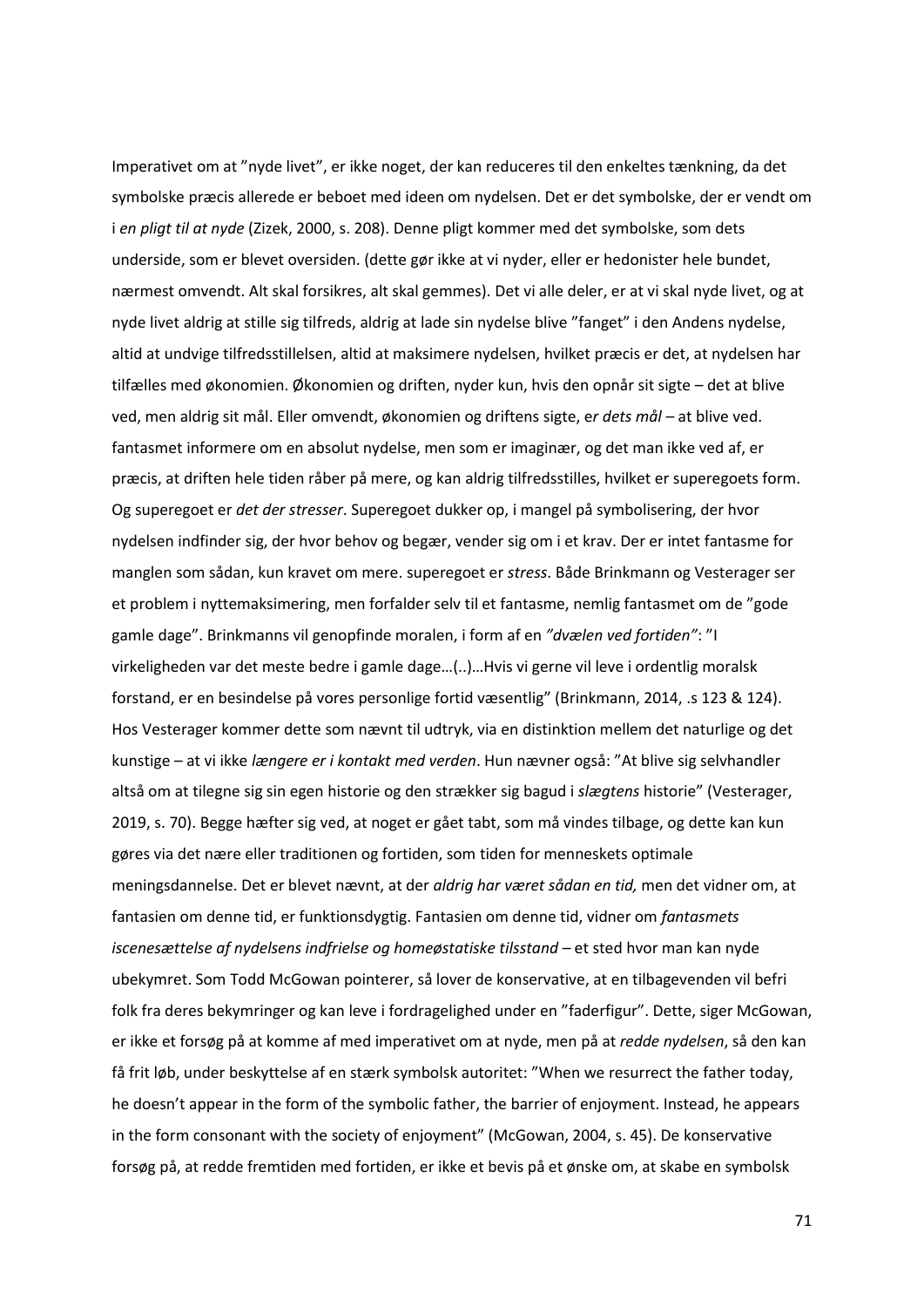forankring og forhindring for nydelsen. Det er netop på baggrund af, at vi lever I "nydelsens samfund", hvor fantasmet kun kan forløbe sig til, at indikere en "homeøstase", hvor nydelsen kan genetableres, som sikker og ubekymret. Kort sagt, man vil tilbage for at *nyde*. Nydelsens fantasi, lægger netop i, at der er sådan et sted, et sted hvor subjektet falder sammen med tiden, at det hele giver mening. Men dette er præcis den tid vi lever i, tiden hvor subjektet falder sammen med det hele, og dette er ikke meningsfuldt eller bringer nydelse, men nærmere angst og stress. Vesterager bruger meget tid på, at skænde på rationaliteten, styringen og robusthed, men der er mindst ét sted, hvor dette skal bevares. "Skal vi helt droppe robusthedsbegrebet? Nej, begrebet giver god mening, når det gælder visse genstande, systemer og fællesskaber. Det kan være godt at have en robust infrastruktur, så veje er fremkommelige, toge kører, og finansielle systemer og markeder undgår at kollapse." (Vesterager, 2019, s. 20). Her kan man måske se, at det der må kollapse, er det finansielle marked, som får toget til at kører videre. Men det der bliver hævdet i denne undersøgelse, er netop at denne idé om et financielt marked, der kører rubust g friktionsfrit er en *fantasi*, en fantasi, der kommer af dette system selv. en fantasi som økonomien konstant undergraver. Det samme gælder subjektets fantasme om balance. Fantasien dækker over en konstant mangel, som driften lever på. Driften sabotere begæret, og kræver konstant nydelse. Disse forsøg på at skænde på økonomien, og samtidig forsøge at bevare den som den eneste robusthed, vidner om problemets omfang, at vi ikke kan andet end fantasere om nydelsens indfrielse. Stress kommer af et krav til denne indfrielse. Brinkmann vil bekæmpe, hvad vi kunne kalde "det Lacanianske superego = Nyd!", med det "Freudianske superego – NEJ!", via hans forkærlighed for pligt, som er det væsentlige i livet, ifølge brinkmann (Brinkmann, 2014, s. 21). Men er Brinkmanns pligt ikke en forbudspligt i påbudspligtens tjeneste? Sagt på en anden måde, så er pligt ikke delt i to principper. Pligt er altid i den Andens tjeneste, og denne tjeneste er altid i nydelsens tjeneste. Et forbud indbærer altid et påbud, forstået som en fantasi om en tilstand, man må holde fast i, eller arbejde sig henimod, og brinkmanns påbud, er baseret på en fantasi om fortiden. Måske man skulle droppe ideen om pligten som den eneste kraft til, at kunne forsvare sig mod angsten, eller driften. Driften er ikke noget man kommer af med via pligt, driften *kan kun finde vej gennem pligten*. At stille det freudianske Nej, op over for Lacans Nyd, er simpelthen ikke en løsning. Det er præcis pligten som de stresslidende og alle mulige andre kæmper med. Man kunne også spørge, om det virkelig er rigtigt, at verden løber løbsk, fordi folk nyder uhæmmet og ikke kender deres pligt? Folk nyder jo ikke, de lider, netop på grund af pligten – pligten til at nyde (Lacans superego), som kun fungere under pligten til at forsvare denne nydelse (Freudiansk superego). Superegoet er et forvar for driften, ikke en gennemførelse af denne – superegoet fungere kun vi et fantasme, og dette fantasme er driftens forsvar, et forsvar mod negativiteten som sådan (angst), men det er også en iscenesættelse af driften. Man kan ganske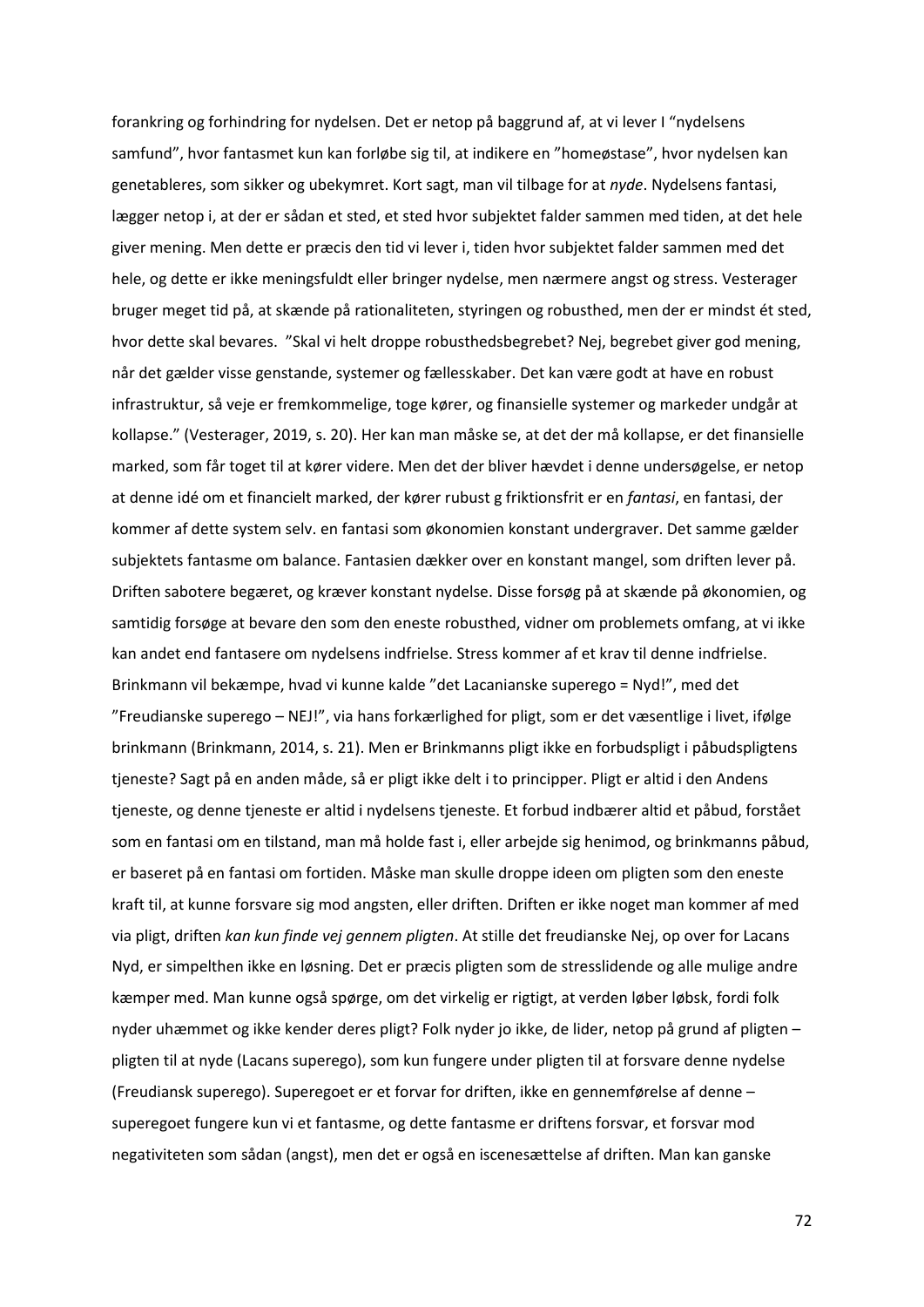enkelt ikke nyde uden det freudianske nej – der findes ikke et rent superego: "Externalized aiminhibition and the prohibitory super-ego are the two guardians of the unconscious' fantasmatic defenses against the split *Trieb.* One's ego either suffers anxiety and guilt in unwittingly helping the unconscious sustain these veils covering the horrific visage of a monstrous, sadistic drive-source whose demand are impossible." (Johnston, 2005, s. 332). Fantasien er et forsvar mod den splittede drift – splittede mellem for meget og for lidt. Angst opleves præcist, når dette split opleves, eller at man opdager, at der intet er bag fantasmet. Driften ønsker ikke at vi skal nyde, driften er splittet, altid manglende og grundlæggende en *negtivitet*. Den vil ikke noget bestemt, kun superegoet vil noget bestemt.

> The drive does not want (us) to enjoy. The superego wants (us) to enjoy. The superego (and its culture) reduces the drive to the issue of satisfaction (enjoyment)..(..).. actively blocking access to the negativity that drives it.

(Zupancic, 2017, s. 104)

Spørgsmålet er, om ikke stress og angst ikke kun kan minimeres, hvis man kommer af med pligten til at nyde, og acceptere at man aldrig opnår jouissance – om ikke man bør konfrontere negtiviteten, og forsøge at skabe en symbolsk formation, som ikke baseres på nydelse? og kræver dette ikke netop, et nej, både til den konservative løsning og den kapitalistiske? Vi er qua subjekter, ikke i stand til at komme af med nydelsen, og derfor ej heller angst og stress. Man kan måske give "Mening" til ting, hvis man dropper nydelsespåbuddet, at alt skal give mening.

## Konklusion

Undersøgelsen tog udgangspunkt i, at konflikten angående begrebet om stress, egentlig ikke lå så meget i et definitionsproblem, men mere præcist i årsagen til stress. Stress er ikke mystisk fordi det har konsekvenser for det fysiske og det mentale, men årsagen er mystisk. Årsagsproblemet har skabt to grundlæggende antagonistiske versioner: Den psykologiske selvskabte vinkel, og indebærer dermed også selv-helende kur. Den anden fremhæver systemets rationelle struktur, som årsag, hvilket både indebærer en ændring af denne rationalitet, men også en mulighed for selvforandrende mening. Det er præcis denne antagonisme, som denne undersøgelse har haft til hensigt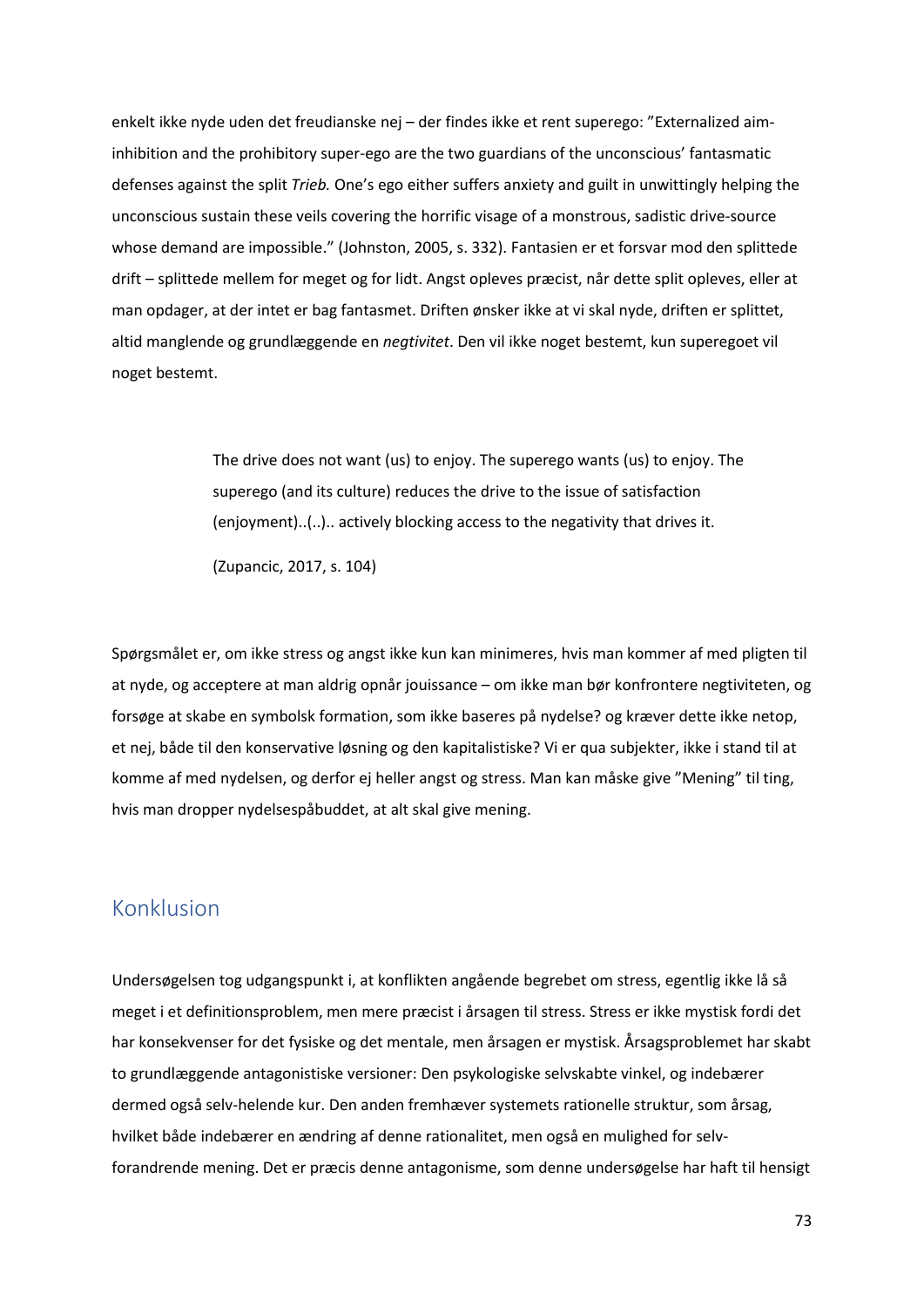at problematisere. Problemet er ikke den ene eller den anden, problemet er, at det er det der er imellem de to, som er grunden til stress. Modsætningerne skabes, for netop, at give grund til det der er i midten. Dvs. at begge versioner dækker over, at grunden hverken er systematisk eller subjektiv. Årsagen til stress, skal findes i, at det er årsagsløst, eller rettere, at årsagen er det irrationelle i det rationelle system, eller den rationelle tænkning. Det er selve det irrationelle i at ville skabe et sammenfald mellem subjekt og det rationelle. Dette sammenfald, er et sammenfald mellem drift og subjekt. Dette der er mellem ethvert subjekt og enhver struktur, er objektet for begæret. Og det er dette objekt, som er blevet lidt for nærgående. Dvs. at subjektet er for tæt på sin egen årsag. Grunden til at man lider af stress og det hermefølgende angst, er en tro på, at subjektet kan indfri sine fantasier og nyde fuldt ud, ved at "flyde sammen med objektet". Men det man finder, er ikke andet end pligt stemmer, der bombarderer en med superego krav – superego krav, som er skabt af, at det symbolske sociale netværk, har skiftet status fra et grænsesættende symbolsk netværk, til et symbolsk netværk, som angiver en pligt til at finde det grænseløse. Dette skaber forventninger til ens nydelse, som ikke kan indfries, og pligten er det, der bombarderer os, enten via .at man fortjener at nyde mere, eller at man har overtrådt grænse, og at man er skyldig. Årsagen til stress er at subjektet ikke kan forankre sig i en fast symbolsk identitet, da nydelsen påkræver, aldrig at fastfryse til en symbolsk identitet, da dette ville være lig med begærets død. Dette betyder ikke, at man nødvendigvis bryder med sin identitet, men det betyder, at man ikke nyder sin identitet nok. Skyld over ikke at have indfriet sin drøm, skyld over ikke at leve op til den symbolske ordens krav, og angst over, at der ikke er noget symbolsk bestemt krav, er hvad der forårsager stress og angst. Dette er et problem, der er skabt i forbindelse med kapitalismens krav om mere nydelse, i form af maksimering. Kapitalen ønsker ikke andet, end at gentage og aldrig blive tilfreds. Det symbolske er grundlagt på denne idé. Subjektet tror på dette, ikke fordi det er indlysende, men fordi den anden dikterer det. Dette er ikke psykologisk, og det er ej heller eksternt. Det ex-timt. Vi er bundet til det symbolsksociale vi en mer-værdi, som dikterer vores forhold til det symbolske, og dette forhold er udelukkende baseret på nydelsen. Det er derfor yderst tvivlsomt, at vi kan fikse stress-problemet ved, at fokusere på individet, fordi individet afhænger af det symbolske og de andre. Kravet om nydelse, er et generelt socialt problem, som skaber psykologiske problemer, men ikke fordi subjektets tanker er forvrænget, eller systemet er for rationelt, men fordi, at det symbolske selv er forvrænget. Denne forvrængning er nydelsens plet i det symbolske, som har taget overhånd.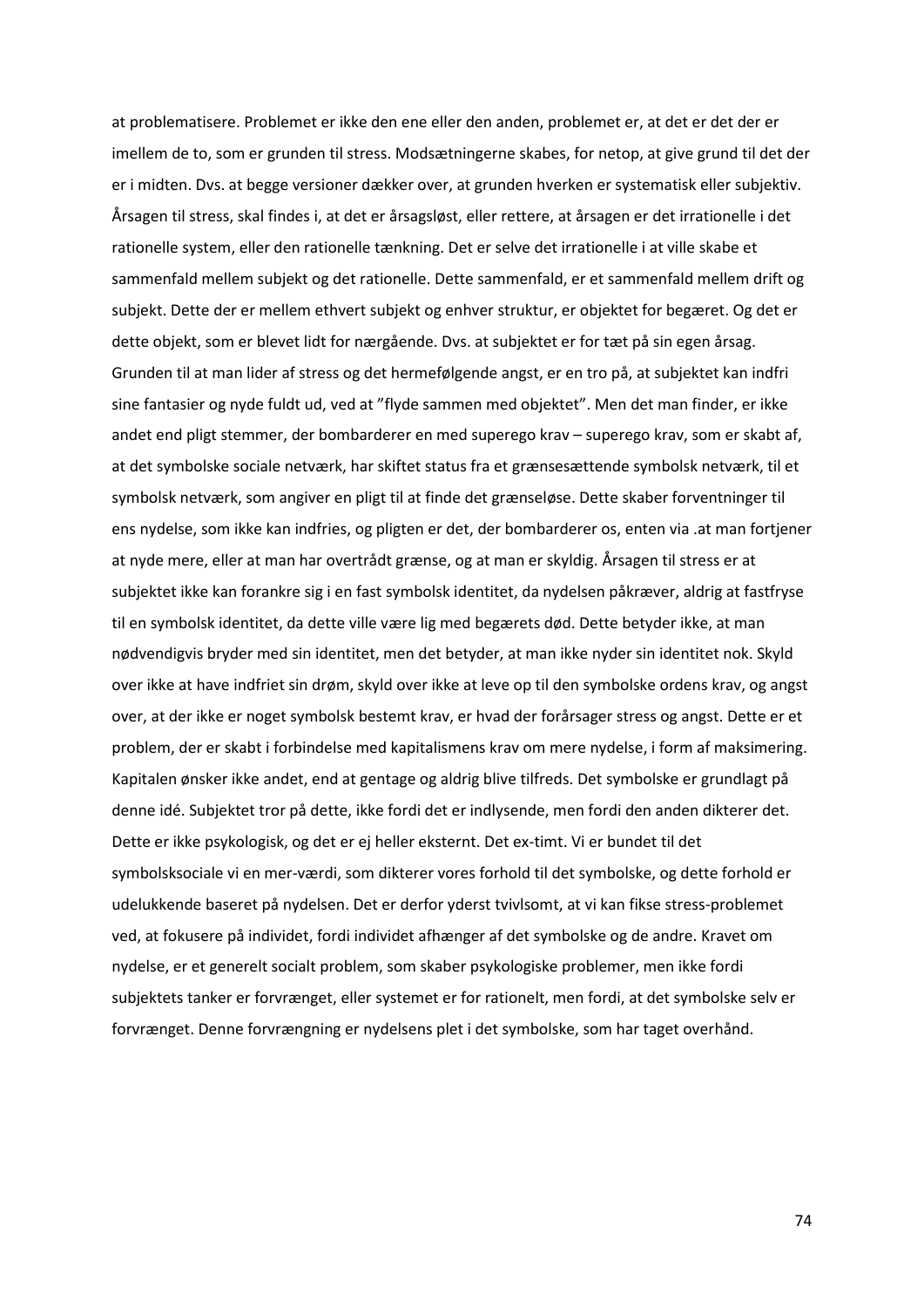## **Litteraturliste**

Althusser, Louis (1970) Ideology and Ideological State Apparatuses, i: "Lenin and Philosophy" and Other Essays."

Link[:http://www.csun.edu/~snk1966/Lous%20Althusser%20Ideology%20and%20Ideological](http://www.csun.edu/~snk1966/Lous%20Althusser%20Ideology%20and%20Ideological%20State%20Apparatuses.pdf) [%20State%20Apparatuses.pdf](http://www.csun.edu/~snk1966/Lous%20Althusser%20Ideology%20and%20Ideological%20State%20Apparatuses.pdf)

- Badiou, Alain (2013). Ethics: An essay on the understanding of evil. London: Verso Books
- Brinkmann, Svend (2014). Stå fast: Et opgør med tidens udviklingstrang. København: Gydendal
- Brinkmann, Svend (2016). Ståsteder.
- Burhøi, Peter (2019). "Hvorfor maler pædagogerne fanden på væggen, når børnene og forældrene er så glade?" Berlingske d. 20-03-2019 Link: [https://www.berlingske.dk/samfund/hvorfor-maler-paedagogerne-fanden-paa-vaeggen](https://www.berlingske.dk/samfund/hvorfor-maler-paedagogerne-fanden-paa-vaeggen-naar-boernene-og-foraeldrene%20sidst%20set%2022-12-2021)[naar-boernene-og-foraeldrene sidst set 22-12-2021](https://www.berlingske.dk/samfund/hvorfor-maler-paedagogerne-fanden-paa-vaeggen-naar-boernene-og-foraeldrene%20sidst%20set%2022-12-2021)
- Chiesa, Lorenzo (2007). Subjectivity and otherness: A philosophical reading of Lacan. London: MIT Press
- Copjec, Joan (1994). Sex and the euthanasia of reason (s.  $16 43$ ), I 'Supposing the subject' (Ed. Copjec, Joan). London: Verso Books
- Dennet, Daniel (1992). Consciousness explained. Link: [https://www.moodle.aau.dk/pluginfile.php/2206690/mod\\_resource/content/1/Dennett%20](https://www.moodle.aau.dk/pluginfile.php/2206690/mod_resource/content/1/Dennett%20Chapter%20two.pdf) [Chapter%20two.pdf](https://www.moodle.aau.dk/pluginfile.php/2206690/mod_resource/content/1/Dennett%20Chapter%20two.pdf)
- Descartes, René (2011) Meditations on first philosophy (s. 489 516), I, "Classics of Philosophy" (3. Udgave). New York: Oxford university press
- Dolar, Mladen (1996). At first sight, I, "Gaze and voice as love objects". London: Duke university press
- Dolar, Mladen (1998). Cogito as the subject of the unconscious, I, "Cogito and the unconscious". London: Duke university press
- Dolar, Mladen (2011). The burrow of sound, I, "differences A journal of feminist cultural studies" (22 (2-3): 112–139.)
- Dolar, Mladen (2019). En stemme Ikke andet. Forlaget Mindspace
- Dybdal, Søren & Ulsing, Pia (2019). Vejen du af arbejdsrelateret stress. København: Forlaget Visioner
- Forbygstress.dk: Stress i tal statistik. Link: [https://www.forebygstress.dk/stress\\_i\\_tal\\_statistikker.htm](https://www.forebygstress.dk/stress_i_tal_statistikker.htm) sidst set 15-09-2021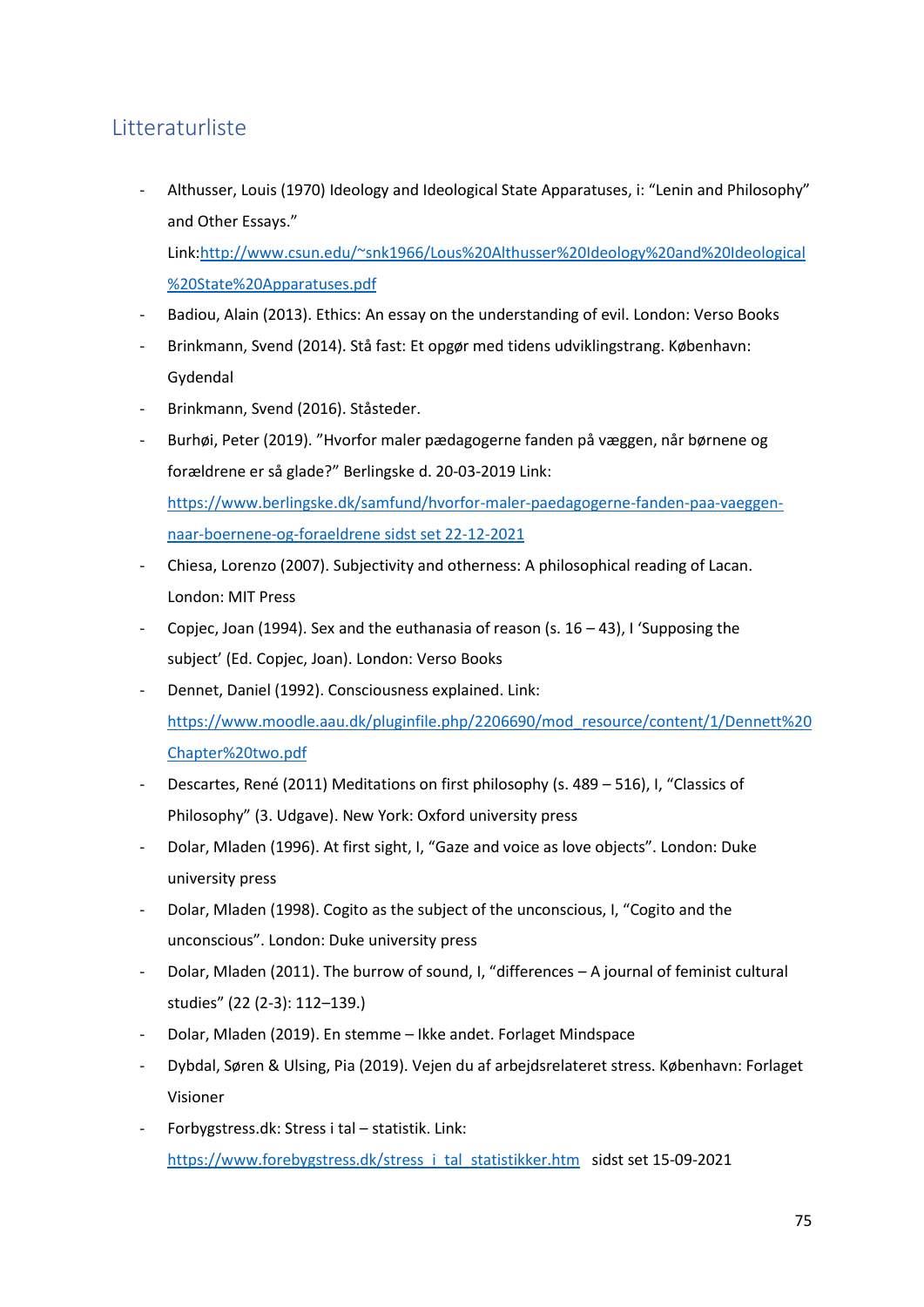- Freud, Sigmund (1998). Det uhyggelige. København: Politisk revy
- Friis, Marlene & Brinkmann, Svend (2013). Nye perspektiver på stress i arbejdslivet, i, "Nye perspektiver på stress". Århus: Forlaget Klim
- Geoffroy, Marianne (2007). Hvem får stress og hvorfor? København: Forlaget Børsen
- Gomez, Birgitta & Kyndesgaard, Julie (2019). "Vi forældre vil ikke reduceres til en tilfredshedsundersøgelse, tak" 29-03-2019. Berlingske Link: [https://www.berlingske.dk/kommentarer/vi-foraeldre-vil-ikke-reduceres-til-en](https://www.berlingske.dk/kommentarer/vi-foraeldre-vil-ikke-reduceres-til-en-tilfredshedsundersogelse-tak)[tilfredshedsundersogelse-tak](https://www.berlingske.dk/kommentarer/vi-foraeldre-vil-ikke-reduceres-til-en-tilfredshedsundersogelse-tak) sidst set 22-12-2021
- Johnston, Adrian (2005). Time Driven: Metapsychology and the splitting of the drive. Illinois: Northwestern university press
- Juul, Carsten (2019). Stress dig sund (E-bog). Århus: Tænksom
- Juul, Knud (2006). Risikofaktorer og folkesundhed i Danmark Sundhedsstyrelsen. Link: <https://www.sst.dk/~/media/762BA0CB12714748810B93946E95730F.ashx> sidst set 25-11- 2021
- Kant, Immanuel (2000). Kritik af den praktiske fornuft. København: Hans Reitzels forlag
- Kant, Immanuel (2015). Kritik af den rene fornuft. (2. oplag). København: Det lille forlag
- Sølvstein, Birgitte (2018). "Hvad er stress?" 30-10-2018, Altompsykologi.dk Link: <https://altompsykologi.dk/2017/06/hvad-er-stress/> sidst set 22-12-2021
- Kognitiv terapi København: Kognitivterapikbh.dk Link:<https://kognitivterapikbh.dk/stress/> sidst set 22-12-2021
- Kierkegaard, Søren (1961). Begrebet Angest (3. oplag). København: Gyldendal
- Kierkegaard, Søren (2011). Sygdommen til døden. Århus: Forlaget Klim
- Kierkegaard, Søren (2021). Enten Eller (første del. *Dipsalmata – hvad er en* digter) www.sks.dk Link:<http://sks.dk/ee1/txt.xml> sidst set 25-11-2021
- Kognitiv Klinik: Kognitiv-klinik.dk Link: <https://kognitiv-klinik.dk/stress/> sidst set 22-12-2021
- Kåver, Anna (2007). Kognitiv adfærdsterapi. København: Dansk psykologisk forlag
- Lacan, Jacques (1962). Seminar 10: Anxiety (1962 1963) Link: [http://www.lacaninireland.com/web/wp-content/uploads/2010/06/Seminar-X-Revised-by-](http://www.lacaninireland.com/web/wp-content/uploads/2010/06/Seminar-X-Revised-by-Mary-Cherou-Lagreze.pdf)[Mary-Cherou-Lagreze.pdf](http://www.lacaninireland.com/web/wp-content/uploads/2010/06/Seminar-X-Revised-by-Mary-Cherou-Lagreze.pdf) sidst set 22-12-2021
- Lacan, Jacques (1966): Seminar 24: The logic of phantasy Link: [http://www.lacaninireland.com/web/wp-content/uploads/2010/06/14-Logic-of-](http://www.lacaninireland.com/web/wp-content/uploads/2010/06/14-Logic-of-Phantasy-Complete.pdf)[Phantasy-Complete.pdf](http://www.lacaninireland.com/web/wp-content/uploads/2010/06/14-Logic-of-Phantasy-Complete.pdf) - sidst set 22-12-2021
- Lacan, Jacques (1969): Seminar 17: Psychoanalysis upside down/the reverse side of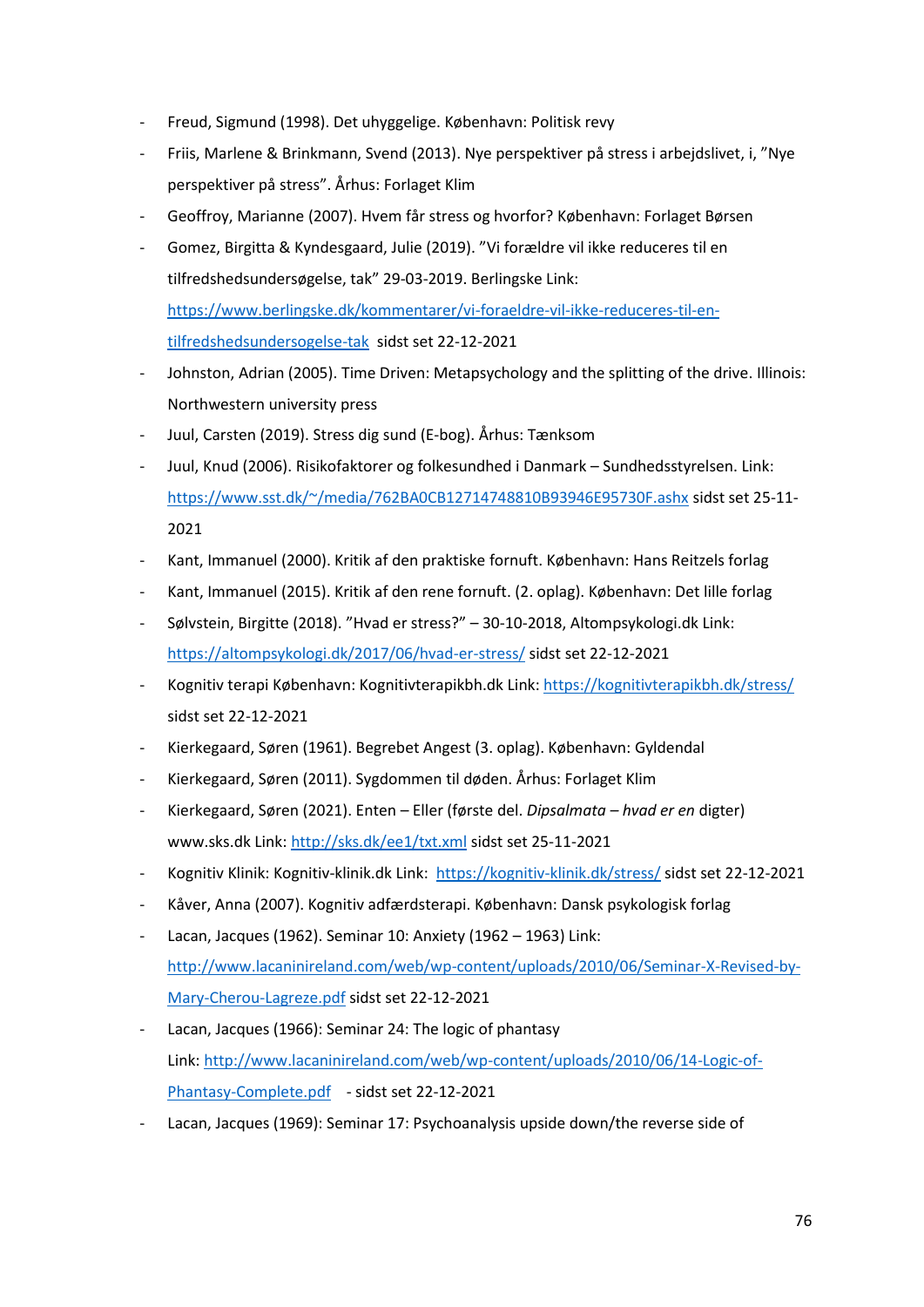psychoanalysis (1969 – 1970) Link: [http://www.lacaninireland.com/web/wp](http://www.lacaninireland.com/web/wp-content/uploads/2010/06/Book-17-Psychoanalysis-upside-down-the-reverse-side-of-psychoanalysis.pdf)[content/uploads/2010/06/Book-17-Psychoanalysis-upside-down-the-reverse-side-of](http://www.lacaninireland.com/web/wp-content/uploads/2010/06/Book-17-Psychoanalysis-upside-down-the-reverse-side-of-psychoanalysis.pdf)[psychoanalysis.pdf](http://www.lacaninireland.com/web/wp-content/uploads/2010/06/Book-17-Psychoanalysis-upside-down-the-reverse-side-of-psychoanalysis.pdf) sidst set 22-12-2021

- Lacan, Jacques (2004): Psykoanalysens fire grundbegreber seminar XI. København: Politisk Revy
- Lacan, Jacques (2006): Écrits (trans, Bruce Fink). London
- Lazarus, Richard (2006). Stress og følelser en ny syntese. København: Akademisk Forlag
- McGowan, Todd (2004). The end of dissatisfaction?: Jacques Lacan and the emerging society of enjoyment. Albany: State university of New York press
- Mental Health Foundation. Mentalhealth.org.uk Link: [https://www.mentalhealth.org.uk/a](https://www.mentalhealth.org.uk/a-to-z/s/stress)[to-z/s/stress](https://www.mentalhealth.org.uk/a-to-z/s/stress) sidst set 22-12-2021
- Meillassoux, Quentin (2012). After finitude an essay on the necessity of contingency. London: Bloomsbury Academic
- Mørch, Merete & Rosenberg, Nicole (2005). Kognitiv terapi: Modeller og metoder. København: Hans Reitzels Forlag
- Netterstrøm, Bo (2019). "Stress hvad er det?". Netdoktor.dk (19-11-2019) Link: [https://netdoktor.dk/sundhed/hvad\\_er\\_stress.htm](https://netdoktor.dk/sundhed/hvad_er_stress.htm) sidst set 15-09-2021
- Nielsen, Naja et al. (2007). Stress i Danmark hvad ved vi?. Statens institut for sundhed. Link:<https://www.sst.dk/~/media/4D04513E8FAF4B938D5808A68E685AC8.ashx> sidst set 22-12-21
- Nöe, Alva (2009). Out of our heads: Why you are not your brain, and other lessons from the biology of conciousness. New York: Hill and Wang
- Schelling, F.W.J. (1995). Om den menneskelige friheds væsen. København: Hans Reitzels forlag
- Stressforeningen.dk sidst set 15-09-2021
- Vesterager, Mette (2019). Stress og eksistens: Nye veje til at forstå og bekæmpe stress. København: Hans Reitzels Forlag
- Zevnik, Andreja (2017). From Fear to Anxiety: An Exploration into a New Socio-Political Temporality, I, "law and critique" (28, s. 235 – 246). Springer
- Zizek, Slavoj (1994). Metastases of enjoyment: Six essays on woman and causality. London: Verso Books
- Zizek, Slavoj (1997). The plague of fantasies. London: Verso Books
- Zizek, Slavoj (1999). The ticklish subject. London: Verso Books
- Zizek, Slavoj (2002). Det skrøbelige absolutte. København: Gyldendal